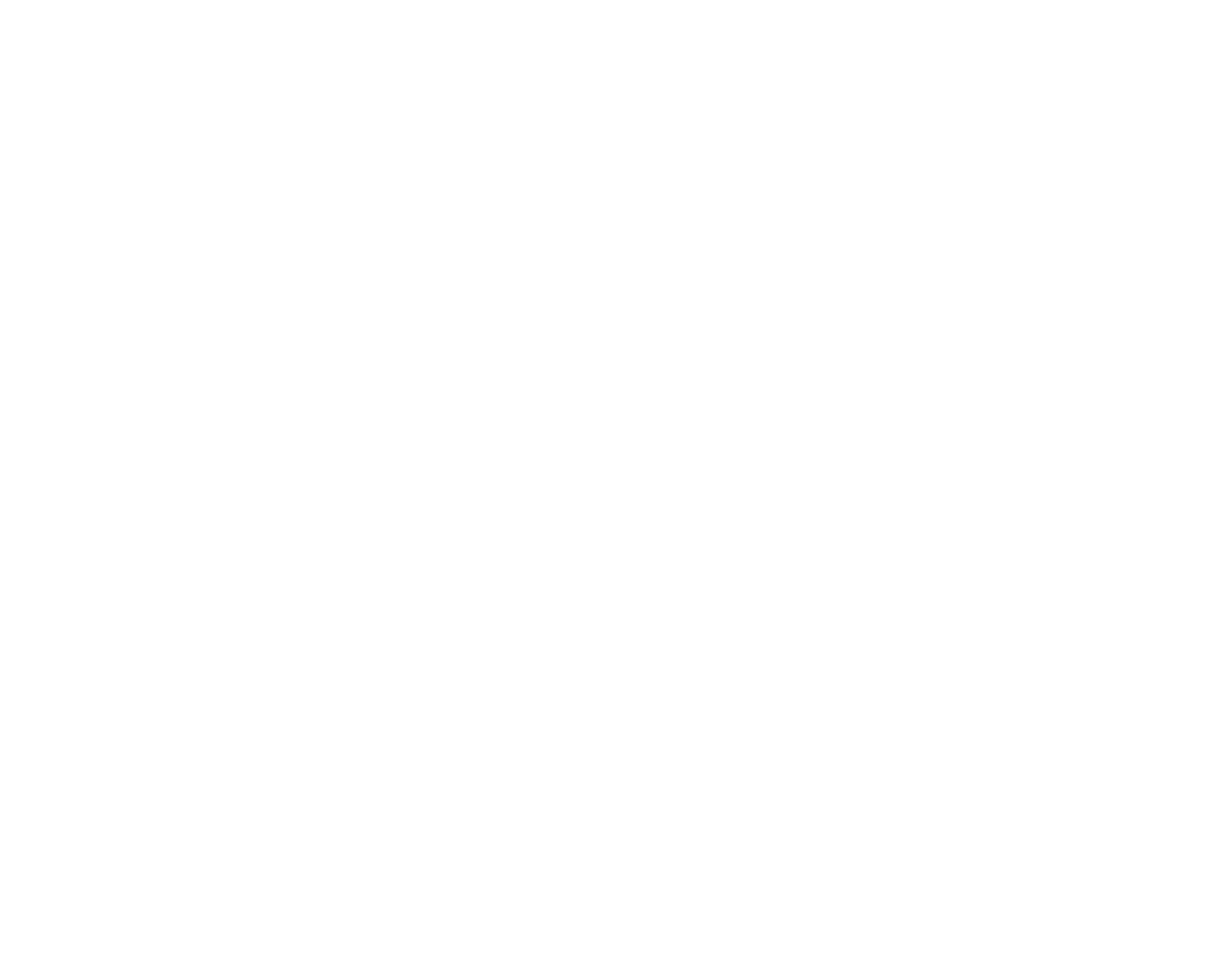| What does DSHS do well?                                                                                                                                                                            | What could DSHS do better?                                                                                                                                                                                                                                                                    | <b>Additional Comments</b>                                                                                                                                                                                                                                                                                                                                                                                                                                                   | <b>Client Characteristics*</b>                                                              |
|----------------------------------------------------------------------------------------------------------------------------------------------------------------------------------------------------|-----------------------------------------------------------------------------------------------------------------------------------------------------------------------------------------------------------------------------------------------------------------------------------------------|------------------------------------------------------------------------------------------------------------------------------------------------------------------------------------------------------------------------------------------------------------------------------------------------------------------------------------------------------------------------------------------------------------------------------------------------------------------------------|---------------------------------------------------------------------------------------------|
| They are very polite when I go there (I am 76<br>years old). They tell me exactly what I want.                                                                                                     |                                                                                                                                                                                                                                                                                               |                                                                                                                                                                                                                                                                                                                                                                                                                                                                              | 80 year old Asian<br>American/Pac Isl male in<br>Western Washington using<br>program(s) AEM |
| They are there to help me.                                                                                                                                                                         | Be open more often. Like if I want to go<br>somewhere today, I can't cause I have to call<br>them a day early.                                                                                                                                                                                |                                                                                                                                                                                                                                                                                                                                                                                                                                                                              | 49 year old American Indian<br>female in Western<br>Washington using program(s)<br>AHM      |
| My caseworker, Shirley Todd, I seriously think<br>she needs a promotion, because people like her<br>make DSHS a good experience, because I feel<br>like she truly cares.                           | I think the one thing they could do, maybe<br>change their name. Their name has a bad<br>connotation, or reputation. I think the doctors<br>react like DSHS is not a good thing. People don't<br>like dealing with them. And it is rather hard to get<br>doctors to deal with people on DSHS. | I do feel that DSHS is a great program for<br>those that need its services. But, on the other<br>hand, people on DSHS, doctors ought to keep<br>their ethics straights because their ethics are<br>to keep people healthy and not judge what<br>type of insurance they have. When it comes to<br>the Adult Community Home services, I feel<br>that the services are great, but it is a little hard<br>on the chore services workers and I feel that<br>they need better pay. | 41 year old Asian<br>American/Pac Isl male in<br>Western Washington using<br>program(s) AEM |
| I like my caseworker - she is a real nice lady.<br>She understands what I need and what I want.<br>She is a new one (her name is Kelly Sweet).<br>Trish is another nice lady - they work in Kelso. |                                                                                                                                                                                                                                                                                               |                                                                                                                                                                                                                                                                                                                                                                                                                                                                              | 48 year old Caucasian male in<br>Western Washington using<br>program(s) AM                  |
| They have a wide variety of services.                                                                                                                                                              | I think they probably need to run their staffing<br>through some kind of training to make them more<br>sensitive to the people they are dealing with.                                                                                                                                         |                                                                                                                                                                                                                                                                                                                                                                                                                                                                              | 27 year old Caucasian female<br>in Western Washington using<br>program(s) EMV               |
| They help us with medical, especially with her<br>going through cancer, the medical bills are huge.                                                                                                | If I knew a lot more about the medical program<br>right now it might help. I'm trying to get them (my<br>parents) into low income housing or HUD and I<br>don't know that much about it.                                                                                                      |                                                                                                                                                                                                                                                                                                                                                                                                                                                                              | 76 year old Caucasian female<br>in Eastern Washington using<br>program(s) AM                |
| We are getting our food stamps and medical<br>through them.                                                                                                                                        | They could have scheduled the appointments<br>earlier so we don't have to wait for medical and<br>food stamps so long.                                                                                                                                                                        | There is one thing about Compass Health,<br>they are going downhill. There is a lot of stuff<br>going down hill, there is a lot of workers not<br>taking care of their clients and people that are<br>out of control. One guy named [Name<br>Redacted] thinks he owns the place, and he<br>cuts down people, he insults me. I'm waiting<br>for the state to approve to get my dentures<br>redone and I've waited almost 6 months.                                            | 49 year old Caucasian female<br>in Western Washington using<br>program(s) EHMV              |
| They are willing to be helpful within what they<br>have to work with.                                                                                                                              | DSHS could speed up the medical coupon<br>delivery to me.                                                                                                                                                                                                                                     |                                                                                                                                                                                                                                                                                                                                                                                                                                                                              | 55 year old Caucasian male in<br>Western Washington using<br>program(s) EMV                 |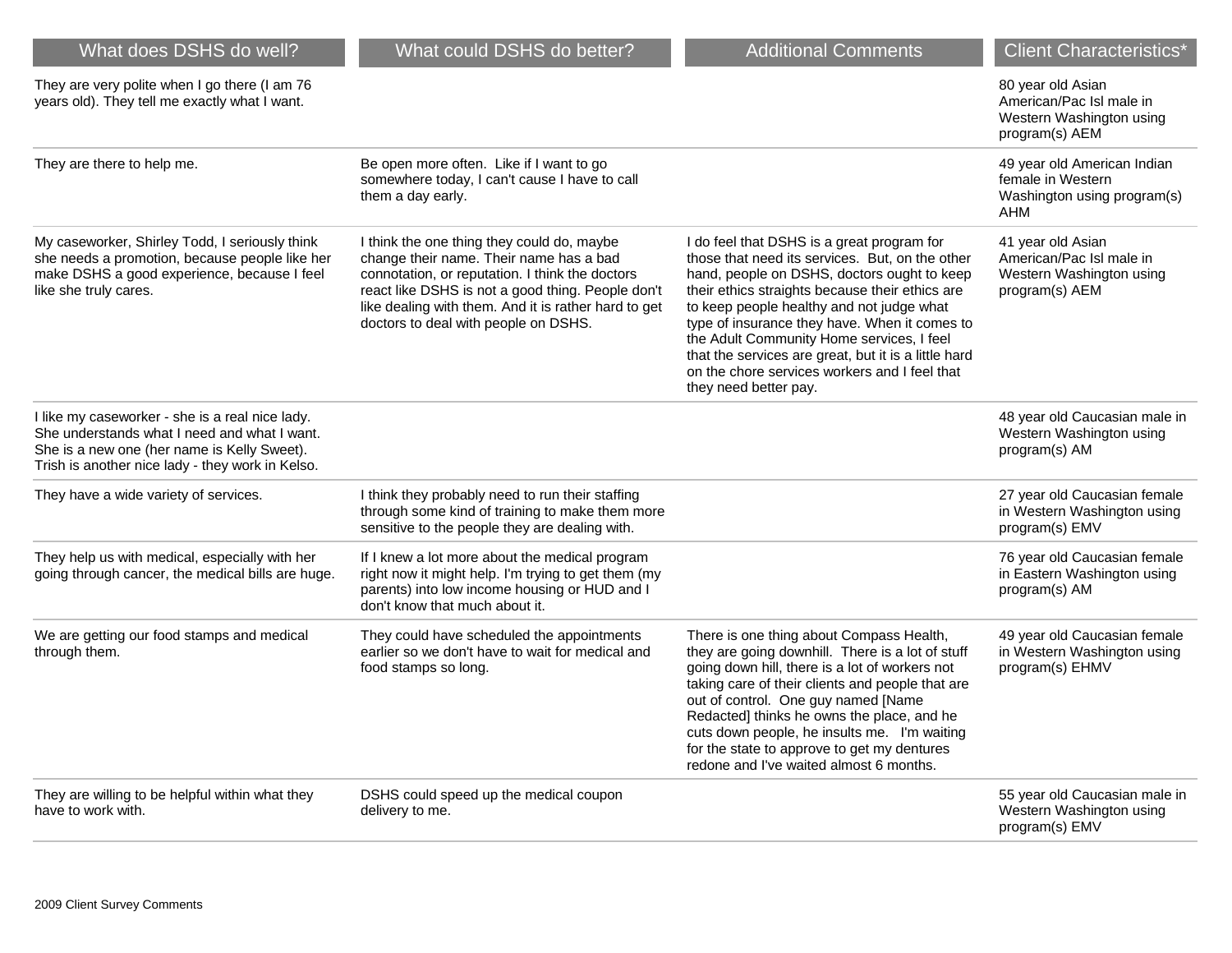| What does DSHS do well?                                                                                                      | What could DSHS do better?                                                                                                                                                                                                             | <b>Additional Comments</b>                                                                                                                    | <b>Client Characteristics'</b>                                                              |
|------------------------------------------------------------------------------------------------------------------------------|----------------------------------------------------------------------------------------------------------------------------------------------------------------------------------------------------------------------------------------|-----------------------------------------------------------------------------------------------------------------------------------------------|---------------------------------------------------------------------------------------------|
| The people are very nice. They have provided<br>me with medical and food stamps. I also have a<br>caregiver who helps me.    | Not much.                                                                                                                                                                                                                              | No                                                                                                                                            | 45 year old Asian<br>American/Pac Isl male in<br>Western Washington using<br>program(s) AEM |
| They are quick to answer questions and they<br>explain everything very well.                                                 |                                                                                                                                                                                                                                        | One time when I called the 800 number, one of<br>the telephone operators was really rude to me.                                               | 21 year old Hispanic female in<br>Eastern Washington using<br>program(s) MV                 |
| When they worked on my case - they got back to<br>me right away.                                                             | I have a weird case. DVR should come up with<br>something to help dyslexics. I need a computer<br>and DVR wouldn't or couldn't pay for it.                                                                                             | I would appreciate it if they didn't call until after<br>10 a.m. in the morning. And, develop a better<br>clue as how to work with dyslexics. | 47 year old Caucasian male in<br>Western Washington using<br>program(s) V                   |
| Provided care for my mother and medical<br>assistance.                                                                       | Streamline the paperwork of the medical<br>services.                                                                                                                                                                                   | No can't think of any.                                                                                                                        | 97 year old Caucasian female<br>in Western Washington using<br>program(s) AM                |
| I just think that they have excellent<br>communication services.                                                             |                                                                                                                                                                                                                                        | Thank God for DSHS - I have been through a<br>tough time.                                                                                     | 60 year old Caucasian female<br>in Eastern Washington using<br>program(s) EMV               |
| It provided me with the services that I need. It is<br>there for the people that need it.                                    | I can't think of anything.                                                                                                                                                                                                             | No                                                                                                                                            | 76 year old Caucasian female<br>in Western Washington using<br>program(s) AM                |
| Everybody is very supportive.                                                                                                | I think they lack the number of qualified<br>personnel to serve the people that need help.<br>They have been waiting to get someone to get<br>on my case from some other entity but nothing<br>has happened - no one has materialized. | I have never met people who are more kind.                                                                                                    | 46 year old Caucasian male in<br>Western Washington using<br>program(s) V                   |
| Everything that they have provided for me.                                                                                   | Nothing.                                                                                                                                                                                                                               | When do I get the groceries?                                                                                                                  | 24 year old Caucasian male in<br>Eastern Washington using<br>program(s) AM                  |
| I only have to deal with one person.                                                                                         | They need to improve the communication skills<br>on the phone computer because it will never take<br>to you to where you need to go.                                                                                                   | No I think that is it.                                                                                                                        | 63 year old Caucasian male in<br>Eastern Washington using<br>program(s) AEM                 |
| I must say that the answer phone (1-800<br>customer service #) has been very helpful.                                        | When DSHS changes my benefits, they are not<br>very explanatory about why. They use a lot of<br>codes which I only understand to an extent.<br>Some of the statutes that DSHS must work with<br>are unfair.                            |                                                                                                                                               | 46 year old Caucasian female<br>in Western Washington using<br>program(s) EHMVZ             |
| They help me with my medical bills since I do not<br>have the money to pay for them. The chore<br>person is also a big help. | I can't think of anything.                                                                                                                                                                                                             | Nothing that I can think of.                                                                                                                  | 81 year old Caucasian male in<br>Eastern Washington using<br>program(s) AM                  |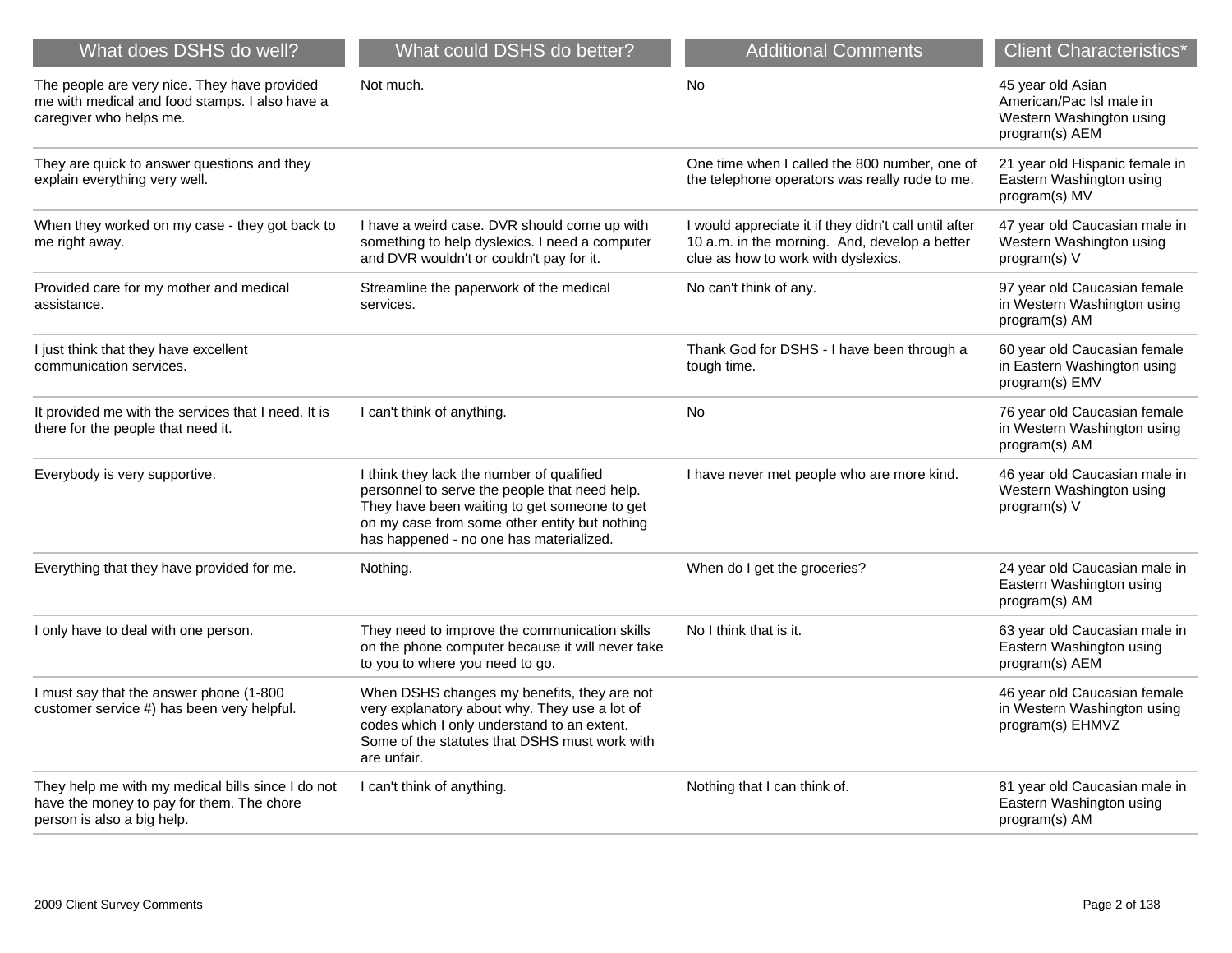| What does DSHS do well?                                                                                                                                                       | What could DSHS do better?                                                                                                                                                                                                                                                                                                                                                                    | <b>Additional Comments</b>                                                                                                                                                                                                                                                                                                 | <b>Client Characteristics*</b>                                                 |
|-------------------------------------------------------------------------------------------------------------------------------------------------------------------------------|-----------------------------------------------------------------------------------------------------------------------------------------------------------------------------------------------------------------------------------------------------------------------------------------------------------------------------------------------------------------------------------------------|----------------------------------------------------------------------------------------------------------------------------------------------------------------------------------------------------------------------------------------------------------------------------------------------------------------------------|--------------------------------------------------------------------------------|
| They have always taken care of everything and<br>everything has been great.                                                                                                   | No problems and I cannot think of anything that<br>they could do better.                                                                                                                                                                                                                                                                                                                      | No I can not think of anything.                                                                                                                                                                                                                                                                                            | 40 year old Caucasian male in<br>Eastern Washington using<br>program(s) AM     |
|                                                                                                                                                                               | DSHS could help me get a paying job without<br>arguing with me.                                                                                                                                                                                                                                                                                                                               |                                                                                                                                                                                                                                                                                                                            | 20 year old Caucasian female<br>in Western Washington using<br>program(s) MV   |
| They provide me with medical and food stamps.                                                                                                                                 | They should provide for single people that do not<br>have kids or are not married just like they do for<br>married or single parents. Single people still<br>need the services. Consider that single people<br>need to have help getting their GEDs and also<br>need help getting a job, drivers license,<br>connection with housing in your area, and the<br>time needed to keep you stable. | No, I have nothing else to say.                                                                                                                                                                                                                                                                                            | 26 year old Caucasian male in<br>Eastern Washington using<br>program(s) EHMV   |
| Everything is easy to get to, locations are<br>convenient and staff are courteous.                                                                                            |                                                                                                                                                                                                                                                                                                                                                                                               |                                                                                                                                                                                                                                                                                                                            | 33 year old Caucasian male in<br>Western Washington using<br>program(s) EHMSVX |
|                                                                                                                                                                               | They could have a better understanding that their<br>program focuses on providing training for jobs<br>and that's about all.                                                                                                                                                                                                                                                                  |                                                                                                                                                                                                                                                                                                                            | 49 year old Caucasian male in<br>Western Washington using<br>program(s) V      |
| I like dealing with DSHS because they are there<br>to help people when they need help. They have<br>different programs to meet different individual<br>needs which is a plus. | I believe that there should be some leeway with<br>the rules as far as caseworkers because not<br>everyone fits into each rule. When someone<br>comes in just to get help for three months, I don't<br>see where there is a problem with giving them<br>three months worth of help and then cutting them<br>off.                                                                              | DSHS is there to help people who need to<br>have help and I think it would be a shame if<br>they cut services.                                                                                                                                                                                                             | 43 year old Caucasian female<br>in Eastern Washington using<br>program(s) EVZ  |
| I like the fact that my daughter has the medical<br>coupons.                                                                                                                  | Process the claims faster for medical equipment.<br>DSHS shouldn't limit the brand or type of<br>medicine that is needed by my daughter.                                                                                                                                                                                                                                                      | We pay for private insurance for my daughter<br>and it is primary coverage. We use the<br>medical coupons for secondary coverage. We<br>are afraid to drop her private medical<br>insurance coverage because some doctors will<br>not accept the medical coupons. The medical<br>equipment takes too long to get approved. | 20 year old Caucasian female<br>in Western Washington using<br>program(s) DMV  |
| They are helpful and provide good services.                                                                                                                                   | DSHS programs should communicate better with<br>one another. They should listen to me a little bit<br>better.                                                                                                                                                                                                                                                                                 |                                                                                                                                                                                                                                                                                                                            | 25 year old Caucasian female<br>in Western Washington using<br>program(s) HMV  |
| It has been a pleasant experience dealing with<br>DSHS, for someone who never wanted to turn to<br>help.                                                                      | The only beef I have is when my financial worker<br>doesn't call me back.                                                                                                                                                                                                                                                                                                                     | I have been fairly satisfied with everything.                                                                                                                                                                                                                                                                              | 51 year old Caucasian female<br>in Western Washington using<br>program(s) EMV  |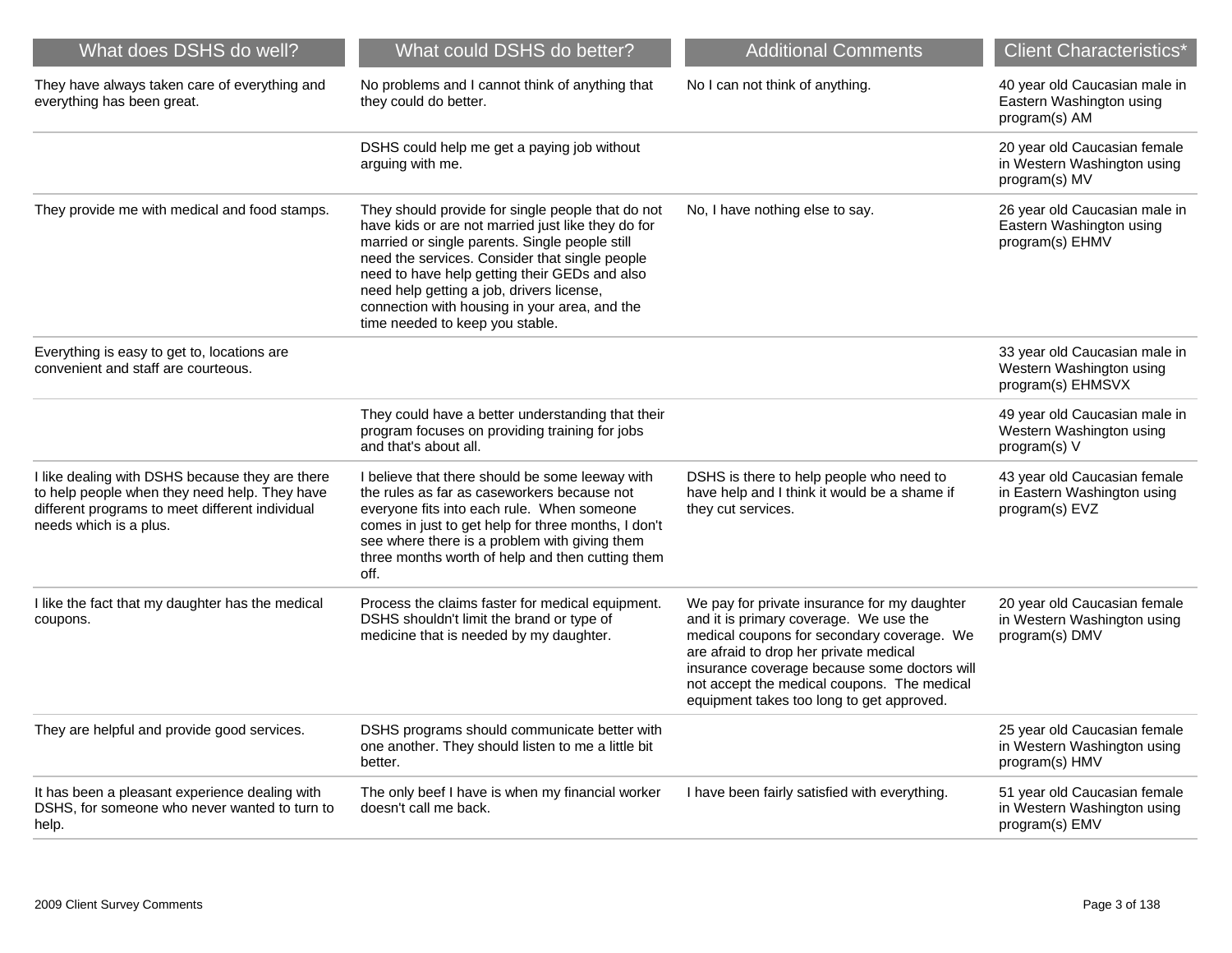| What does DSHS do well?                                                                                                                                     | What could DSHS do better?                                                                                                                                                                                                                                                                                                                                                                                                                                                                                                                                                                                                           | <b>Additional Comments</b>                                                                                                                                                                                                                                                                                                                                                                                            | <b>Client Characteristics*</b>                                                 |
|-------------------------------------------------------------------------------------------------------------------------------------------------------------|--------------------------------------------------------------------------------------------------------------------------------------------------------------------------------------------------------------------------------------------------------------------------------------------------------------------------------------------------------------------------------------------------------------------------------------------------------------------------------------------------------------------------------------------------------------------------------------------------------------------------------------|-----------------------------------------------------------------------------------------------------------------------------------------------------------------------------------------------------------------------------------------------------------------------------------------------------------------------------------------------------------------------------------------------------------------------|--------------------------------------------------------------------------------|
| They provide medical care and services for my<br>mother and if she has special needs they are<br>very quick at providing the needs needed. Very<br>pleased. | Too many voice mails. Rarely get a human<br>person to answer the phone.                                                                                                                                                                                                                                                                                                                                                                                                                                                                                                                                                              | No, I have been very happy. The people that I<br>do speak to are very kind and understanding.                                                                                                                                                                                                                                                                                                                         | 80 year old Caucasian female<br>in Western Washington using<br>program(s) AM   |
| They give me medical, chore services, food<br>stamps.                                                                                                       | Get better people to help and understand clients<br>in the CSO where I get my food stamps. They<br>need to have people that care about you. I<br>cannot go there anymore because they treated<br>me so so bad.                                                                                                                                                                                                                                                                                                                                                                                                                       | No, I think you are very sweet and I love you.                                                                                                                                                                                                                                                                                                                                                                        | 82 year old Caucasian female<br>in Western Washington using<br>program(s) AEHM |
|                                                                                                                                                             | It would be better for DSHS to explain to me<br>(Mother) where the benefits are coming from.<br>Who is paying for what?                                                                                                                                                                                                                                                                                                                                                                                                                                                                                                              | I would love it when DSHS provides a service<br>if DSHS would send out a form that designates<br>who pays for what for my son.                                                                                                                                                                                                                                                                                        | 34 year old Caucasian male in<br>Western Washington using<br>program(s) MV     |
| That it provides me with my medical and food<br>stamps and without it I would be living on the<br>street.                                                   | Listen to the people and not judge them by their<br>looks. Everyone needs help.                                                                                                                                                                                                                                                                                                                                                                                                                                                                                                                                                      | No.                                                                                                                                                                                                                                                                                                                                                                                                                   | 64 year old Caucasian female<br>in Western Washington using<br>program(s) AEM  |
| The caseworker at DVR is a wonderful,<br>supportive guy. He is intelligent, a good listener<br>and is very supportive.                                      | I would think probably the amount of paperwork<br>you fill out and the way it has to be done. The<br>last time I went in and filled out paperwork, I was<br>sent away to come back at a different time,<br>because they could interview you in the morning<br>when you turned in the paperwork. I came back<br>several times and it was not clear that if you<br>came in the morning they could take the<br>paperwork. So I ended up going in several times<br>and was not able to turn in application for several<br>days because I didn't understand that you could<br>only turn in application for assistance in the<br>mornings. | I just want to say that I am grateful that they<br>have resources for these circumstances<br>because I don't know what I would have done<br>for food without benefits. And as far as DVR, I<br>don't know what I would have done for job<br>opportunities, they really are supportive and<br>build you back up and let you know that there<br>are job opportunities for you.                                          | 47 year old Caucasian female<br>in Western Washington using<br>program(s) EV   |
| I am grateful for the services that have been<br>provided for me like medical and food stamps. I<br>am very pleased with them.                              | Nothing I have no problem with DSHS. It would<br>be nice if the medical coupons could reach us on<br>the last day of the month instead of the first day<br>as sometimes I have appointments on the first<br>and no medical coupon.                                                                                                                                                                                                                                                                                                                                                                                                   | Not that I can think of.                                                                                                                                                                                                                                                                                                                                                                                              | 74 year old Caucasian male in<br>Western Washington using<br>program(s) AEM    |
| I have to say 'neutral' as my wife is the one who<br>deals with the agency.                                                                                 | In my opinion, when people start back to work, or<br>start to make income, they are too quick to take<br>away food stamps or assistance which tends to<br>make the transition very difficult.                                                                                                                                                                                                                                                                                                                                                                                                                                        | I think that my biggest let down are the<br>providers, like my orthopedic surgeons. When<br>they find out that you have Medicaid they get<br>really rushed and they don't explain much and<br>they don't take time with you, etc. You can<br>almost see/feel the difference in treatment as a<br>patient on Medicaid and one on private<br>insurance, maybe because they aren't paid as<br>much through the Medicaid. | 30 year old Caucasian male in<br>Western Washington using<br>program(s) EMV    |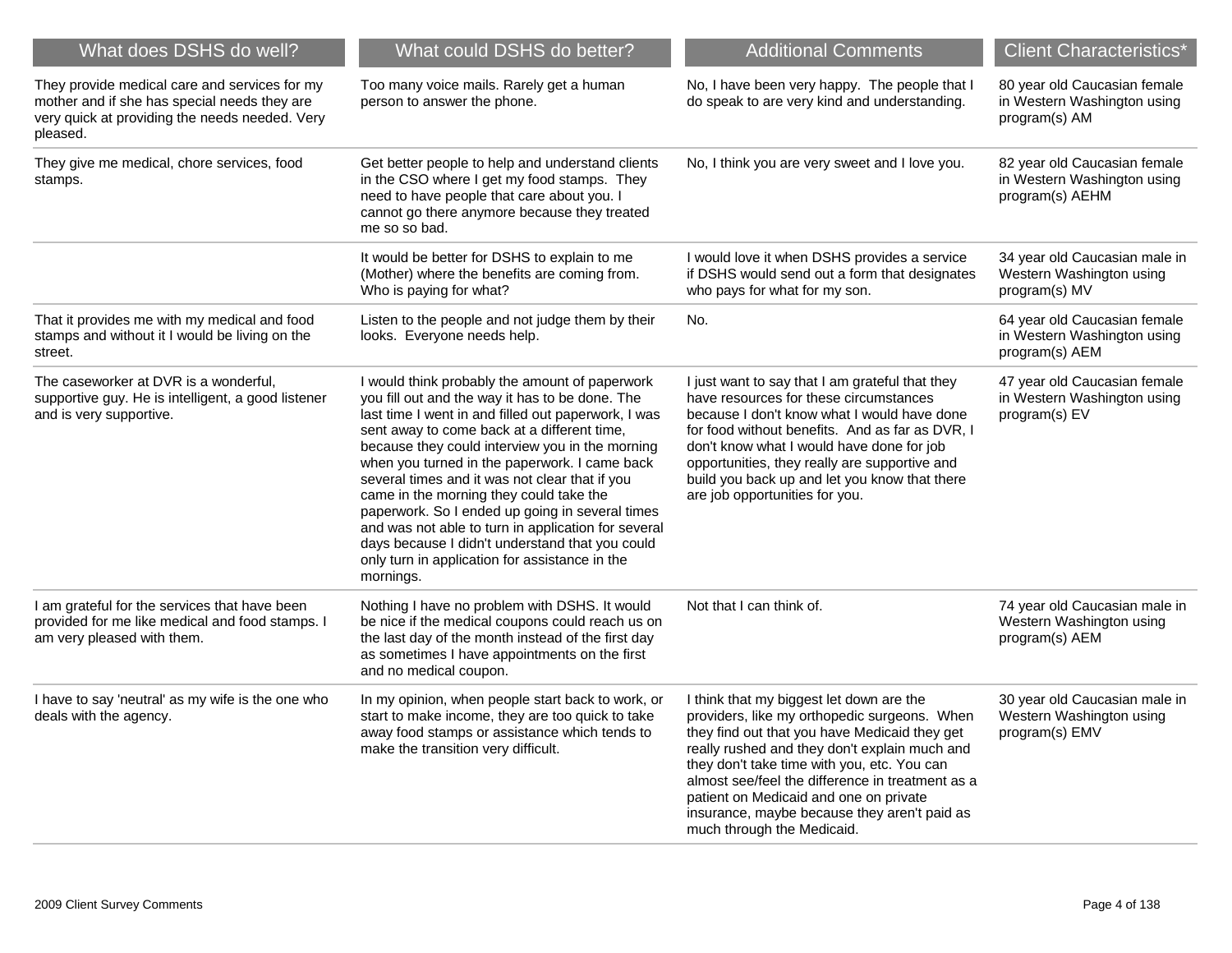| What does DSHS do well?                                                                                                                                                                                                                                                   | What could DSHS do better?                                                                                                                                                                                                                                             | <b>Additional Comments</b>                                                                                                                                                                                   | <b>Client Characteristics*</b>                                                          |
|---------------------------------------------------------------------------------------------------------------------------------------------------------------------------------------------------------------------------------------------------------------------------|------------------------------------------------------------------------------------------------------------------------------------------------------------------------------------------------------------------------------------------------------------------------|--------------------------------------------------------------------------------------------------------------------------------------------------------------------------------------------------------------|-----------------------------------------------------------------------------------------|
| They have improved their services so you don't<br>have long waits.                                                                                                                                                                                                        |                                                                                                                                                                                                                                                                        |                                                                                                                                                                                                              | 45 year old Caucasian male in<br>Western Washington using<br>program(s) EHMV            |
| When I need something they come right away.                                                                                                                                                                                                                               | They've done everything.                                                                                                                                                                                                                                               |                                                                                                                                                                                                              | 51 year old Hispanic female in<br>Eastern Washington using<br>program(s) AEMZ           |
| They send you to classes and workshops to get<br>you more education. They help you with daily<br>needs like food stamps, medical, and you are<br>able to pay your bills when you don't have any<br>other income to look forward to. Helps you get<br>better on your feet. | Nothing too much. Increase the amount of food<br>stamps that you get so that you can be able to<br>make your meal and prepare them better.                                                                                                                             | Not really. DSHS is there when you need<br>them and I thank you for that.                                                                                                                                    | 30 year old African American<br>female in Western<br>Washington using program(s)<br>AEM |
| I am always treated well.                                                                                                                                                                                                                                                 |                                                                                                                                                                                                                                                                        |                                                                                                                                                                                                              | 60 year old Caucasian female<br>in Eastern Washington using<br>program(s) MV            |
| It would be if they could find me a job.                                                                                                                                                                                                                                  | I am not sure.                                                                                                                                                                                                                                                         |                                                                                                                                                                                                              | 43 year old Caucasian male in<br>Eastern Washington using<br>program(s) MV              |
| Very thankful for the services and support, and<br>resources that we have received. They are life<br>saving.                                                                                                                                                              | We need to have more dentist and doctors<br>available that will take the medical coupons. We<br>need a booklet that describes the services for<br>dental and medical and if these services are<br>covered.                                                             | No. Everything is great and I am very thankful.                                                                                                                                                              | 27 year old American Indian<br>male in Eastern Washington<br>using program(s) AEHM      |
| I don't know.                                                                                                                                                                                                                                                             | Don't know.                                                                                                                                                                                                                                                            |                                                                                                                                                                                                              | 50 year old Caucasian male in<br>Western Washington using<br>program(s) MV              |
| They provide me with my medical and mental<br>health.                                                                                                                                                                                                                     | Change the standard for the people being<br>eligible for food stamps. When they send out a<br>notice and you call in to get help with that notice,<br>it would be nice if you could get the phone call<br>back within 24 hours instead of two weeks later<br>or never. | No. Just like I said when they send me<br>paperwork and tell me to call them and you<br>call them and they do not call you back it is no<br>fun to play phone tag. The paper still needs to<br>be completed. | 45 year old Caucasian female<br>in Western Washington using<br>program(s) AHMZ          |
| I don't understand why they changed the amount<br>of money they pay my provider.                                                                                                                                                                                          | It costs me too much for medical. They take out<br>too much from my Social Security check.                                                                                                                                                                             |                                                                                                                                                                                                              | 84 year old Caucasian female<br>in Western Washington using<br>program(s) AM            |
| Just that they are very helpful in determining<br>what my needs were and assisting with my<br>needs.                                                                                                                                                                      | I don't know.                                                                                                                                                                                                                                                          |                                                                                                                                                                                                              | 45 year old African American<br>female in Western<br>Washington using program(s)<br>MV  |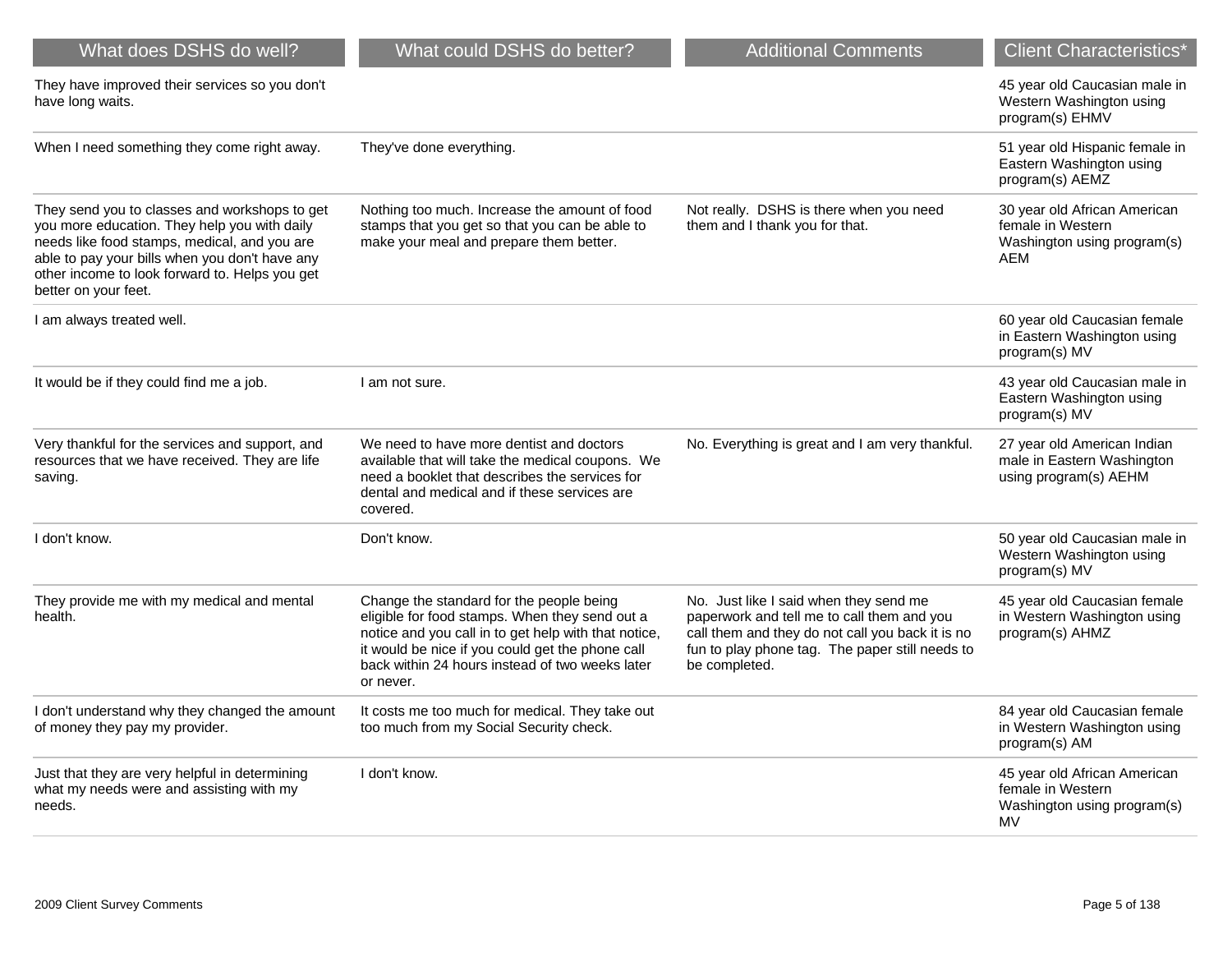| What does DSHS do well?                                                                                                                                              | What could DSHS do better?                                                                                                                                                                                                                                         | <b>Additional Comments</b>                                                                                                                                        | <b>Client Characteristics</b> *                                                                |
|----------------------------------------------------------------------------------------------------------------------------------------------------------------------|--------------------------------------------------------------------------------------------------------------------------------------------------------------------------------------------------------------------------------------------------------------------|-------------------------------------------------------------------------------------------------------------------------------------------------------------------|------------------------------------------------------------------------------------------------|
| I have never thought of [Name Redacted]<br>receiving services from DSHS although she is on<br>DSHS lists. But, I have never connected DVR or<br>DDD as part of DSHS. | The paper trail is horrendous for everyone<br>including DSHS staff. And, I think there is a<br>disconnect between the different Divisions within<br>DSHS.                                                                                                          | A simple comprehensive website would be<br>great that displays all services available from<br>DSHS. And, that website should have links to<br>direct individuals. | 23 year old Caucasian female<br>in Western Washington using<br>program(s) DMV                  |
| They provide me with the care that I need.                                                                                                                           | Increase the amount of food stamps.                                                                                                                                                                                                                                | Nothing.                                                                                                                                                          | 53 year old Caucasian female<br>in Eastern Washington using<br>program(s) AEHM                 |
| Not having to deal with DSHS is what I like the<br>best. They used to call me in every six months,<br>but they don't do that any more.                               | Provide more information on their services. They<br>don't willingly let us know what services they<br>offer.                                                                                                                                                       |                                                                                                                                                                   | 50 year old Caucasian female<br>in Western Washington using<br>program(s) AEM                  |
| The friendliness.                                                                                                                                                    |                                                                                                                                                                                                                                                                    |                                                                                                                                                                   | 18 year old Caucasian male in<br>Western Washington using<br>program(s) EMV                    |
| The idea of help for my disabled son getting a<br>job.                                                                                                               | Shorter time lines for job training and/or<br>placement, more detailed training and after<br>employment support.                                                                                                                                                   |                                                                                                                                                                   | 20 year old Caucasian male in<br>Eastern Washington using<br>program(s) V                      |
| They are nice. They provide me with my medical<br>and food stamps. Strongly thank you all for this<br>help.                                                          | We need to have more food stamps.                                                                                                                                                                                                                                  | Thank you for the support.                                                                                                                                        | 59 year old African American<br>female in Western<br>Washington using program(s)<br><b>AEM</b> |
| They are respectful, caring and responsive. The<br>people are great!                                                                                                 | Unshackle DVR so they can do their job. There<br>is way too much political correctness. For<br>example, the people that help you get a job are<br>called with vendors. What is with that? Why do I<br>have to interview vendors and then pick one to<br>work with? | It's been a delight!                                                                                                                                              | 57 year old Caucasian female<br>in Western Washington using<br>program(s) EMV                  |
| I thought caseworker Christine Gilbert (Kent)<br>DDD office was awesome. Over the years it has<br>been great service received from DDD.                              | There is way too much paperwork.                                                                                                                                                                                                                                   |                                                                                                                                                                   | 19 year old Caucasian male in<br>Western Washington using<br>program(s) DMV                    |
|                                                                                                                                                                      | They can decide what they can do for you, and<br>then go do it.                                                                                                                                                                                                    |                                                                                                                                                                   | 31 year old Caucasian male in<br>Western Washington using<br>program(s) V                      |
|                                                                                                                                                                      | Treat people with respect. Understand the other<br>person's situation. I think if they did that they<br>would improve their services a great deal.                                                                                                                 |                                                                                                                                                                   | 40 year old Caucasian female<br>in Western Washington using<br>program(s) EMVZ                 |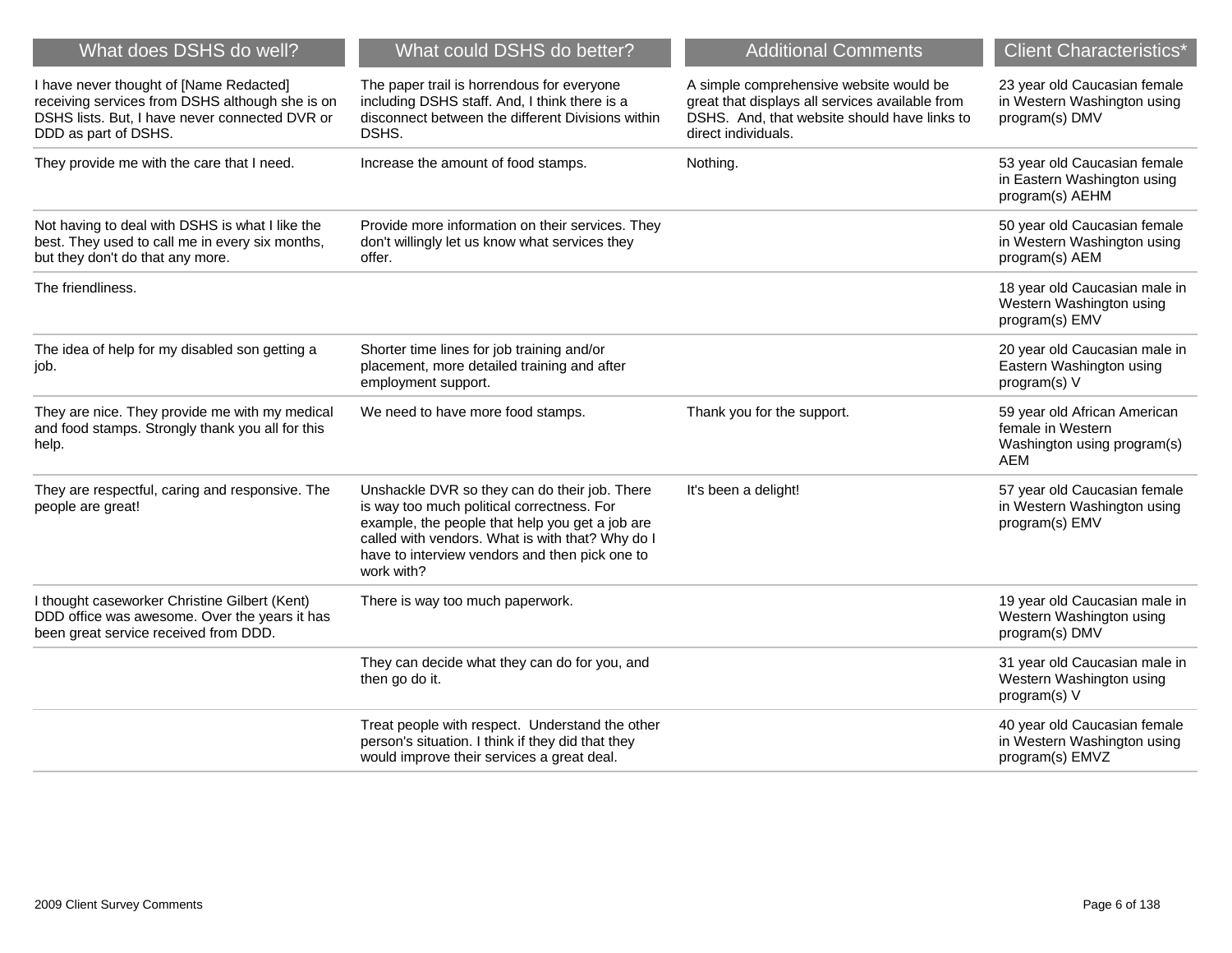| What does DSHS do well?                                                                                                                                             | What could DSHS do better?                                                                                                                                                                                                                                                                                        | <b>Additional Comments</b>                                                                                                                                                                                                                                                             | <b>Client Characteristics*</b>                                                            |
|---------------------------------------------------------------------------------------------------------------------------------------------------------------------|-------------------------------------------------------------------------------------------------------------------------------------------------------------------------------------------------------------------------------------------------------------------------------------------------------------------|----------------------------------------------------------------------------------------------------------------------------------------------------------------------------------------------------------------------------------------------------------------------------------------|-------------------------------------------------------------------------------------------|
| It is out there for use on an emergency basis and<br>you can get taken care of right away.                                                                          | I am a single mom with four kids and have<br>busted my rear for years. I see other people<br>access state services and not try very hard. It<br>seems as if you are young and have a child it is<br>easier to access. It seems like an escape for<br>some people. They need to have more stringent<br>monitoring. | I wish that they would allow us more vouchers<br>for gas and for hygiene. I hardly get any<br>money and it's hard to afford gasoline and<br>laundry detergent and personal hygiene<br>products.                                                                                        | 49 year old Caucasian female<br>in Western Washington using<br>program(s) V               |
| Hope.                                                                                                                                                               | Everybody should be on the same page, if I am<br>working with DVR counselor and a Mental Health<br>counselor, they should talk to each other.                                                                                                                                                                     |                                                                                                                                                                                                                                                                                        | 52 year old Caucasian male in<br>Eastern Washington using<br>program(s) EHMVZ             |
| They provide good services through DVR. They<br>do a good job. Food stamps is a good thing<br>when you can get them.                                                | I wish you could get food stamps quicker. I think<br>they could be more efficient in providing<br>services, instead of waiting in lines for 2 to 3<br>hours. I wish they could process the applications<br>quicker.                                                                                               |                                                                                                                                                                                                                                                                                        | 20 year old Caucasian male in<br>Western Washington using<br>program(s) EMV               |
| "NOTHING TO SAY."                                                                                                                                                   | "NOTHING TO SAY"                                                                                                                                                                                                                                                                                                  | <b>NO</b>                                                                                                                                                                                                                                                                              | 20 year old Caucasian male in<br>Eastern Washington using<br>program(s) CV                |
| They are helpful.                                                                                                                                                   | Answer my telephone calls much more quickly.                                                                                                                                                                                                                                                                      |                                                                                                                                                                                                                                                                                        | 47 year old Hispanic female in<br>Western Washington using<br>program(s) CEMSVZ           |
| Very kind. They don't put you down because you<br>need help. They have provided me with medical<br>and food stamps and chore services for which I<br>very thankful. | Perfect like they are. Can't think of anything.                                                                                                                                                                                                                                                                   | Nothing to say.                                                                                                                                                                                                                                                                        | 78 year old Caucasian female<br>in Western Washington using<br>program(s) AEM             |
| It's a very good service for people with<br>disabilities and that don't have a job.                                                                                 | I think they are doing very good.                                                                                                                                                                                                                                                                                 | DSHS is working pretty good and they are<br>helping people to get back to their job. They<br>sent me to training.                                                                                                                                                                      | 58 year old Asian<br>American/Pac Isl male in<br>Western Washington using<br>program(s) V |
|                                                                                                                                                                     |                                                                                                                                                                                                                                                                                                                   | I had an appointment on Oct. 21 with DSHS to<br>sign up for food stamps. DSHS wanted a copy<br>of my rental lease. I went to my landlord to get<br>it and it took all day. I missed my DSHS<br>appointment and they gave me lots of grief<br>over that even though it wasn't my fault. | 34 year old Caucasian female<br>in Western Washington using<br>program(s) MV              |
| We only have to go to Group Health for<br>everything.                                                                                                               |                                                                                                                                                                                                                                                                                                                   |                                                                                                                                                                                                                                                                                        | 94 year old Caucasian male in<br>Western Washington using<br>program(s) AM                |
| I like dealing with the lady counselor that deals<br>with Social Security in the Spokane office.                                                                    |                                                                                                                                                                                                                                                                                                                   |                                                                                                                                                                                                                                                                                        | 39 year old Caucasian male in<br>Eastern Washington using<br>program(s) V                 |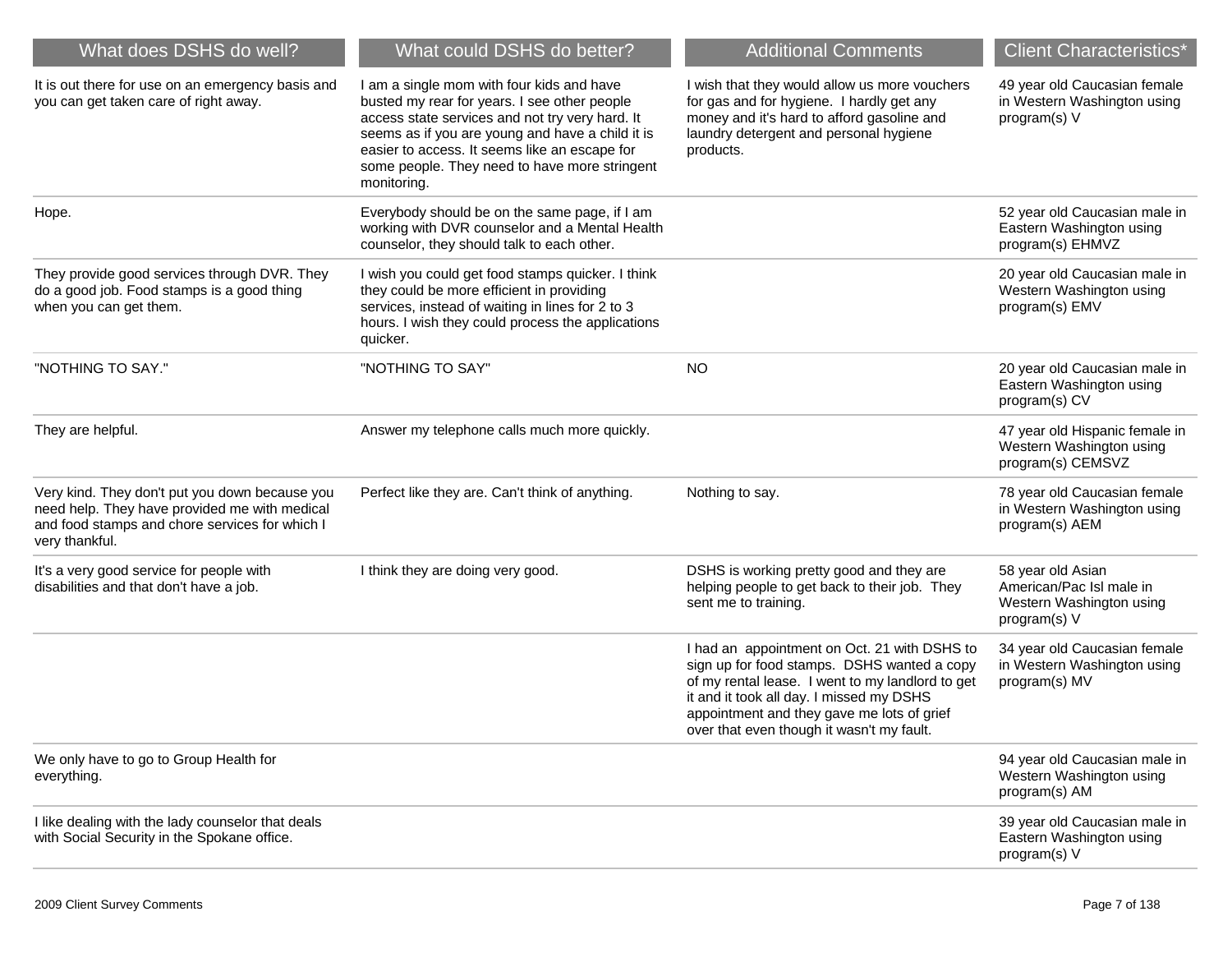| What does DSHS do well?                                                                                                                                                                                                                                                     | What could DSHS do better?                                                                                                                                                                                                                                                                  | <b>Additional Comments</b>                                                                                               | <b>Client Characteristics*</b>                                                                  |
|-----------------------------------------------------------------------------------------------------------------------------------------------------------------------------------------------------------------------------------------------------------------------------|---------------------------------------------------------------------------------------------------------------------------------------------------------------------------------------------------------------------------------------------------------------------------------------------|--------------------------------------------------------------------------------------------------------------------------|-------------------------------------------------------------------------------------------------|
| I don't like anything about DSHS. They could<br>improve more by listening to what a person really<br>says and needs. The way they figure things like<br>income is absolutely wrong, and living expenses,<br>they are really out of touch on what it takes to<br>live.       | They could better figure out financial needs, and<br>be in touch of prices of things today. They don't<br>provide you what you need to live.                                                                                                                                                |                                                                                                                          | 55 year old African American<br>female in Western<br>Washington using program(s)<br><b>AEHM</b> |
| They have helped me with my medical and food<br>stamps. They are understanding and without<br>them I would have a big problem.                                                                                                                                              | Speed up the process of getting the things that<br>people need like DVR getting the equipment that<br>I need to work with in my employment.                                                                                                                                                 | I don't have any more comments.                                                                                          | 31 year old Caucasian female<br>in Western Washington using<br>program(s) EHMV                  |
| They are prompt and courteous and friendly.                                                                                                                                                                                                                                 |                                                                                                                                                                                                                                                                                             |                                                                                                                          | 83 year old Caucasian female<br>in Western Washington using<br>program(s) AM                    |
| Everything.                                                                                                                                                                                                                                                                 | You don't have to improve anything - you are top<br>quality.                                                                                                                                                                                                                                |                                                                                                                          | 24 year old Caucasian male in<br>Western Washington using<br>program(s) EMV                     |
| The care that I am getting.                                                                                                                                                                                                                                                 | Let me have a little more of my money each<br>month. \$40.00 does not go very far for personal<br>needs per month.                                                                                                                                                                          | No - not right now.                                                                                                      | 64 year old Caucasian female<br>in Eastern Washington using<br>program(s) AM                    |
| Years ago it was such a convoluted mess at that<br>time, and now it seems to be more streamlined.                                                                                                                                                                           |                                                                                                                                                                                                                                                                                             |                                                                                                                          | 67 year old Caucasian female<br>in Eastern Washington using<br>program(s) AM                    |
| Everybody has been very helpful. They are quick<br>about getting back to me.                                                                                                                                                                                                | When I received Medical Assistance and Food<br>Stamps - it was very confusing especially<br>Medical Assistance. The fact that they look at<br>Gross Income for spend-down purposes - I think<br>they need to look at net especially when we pay<br>out \$700 a month for medical insurance. | I think DSHS works really well with people that<br>have disabilities and they don't treat you with<br>disrespect at all. | 56 year old Caucasian female<br>in Western Washington using<br>program(s) V                     |
| Without these services, people could not make it.<br>Because of her illness the medical coupons have<br>saved her life repeatedly. Also the food stamps<br>have made her food budget go farther so that<br>she can eat the right foods and has been able to<br>live longer. | Convenience - more doctors and specialties to<br>accept the medical coupons.                                                                                                                                                                                                                | No, because the services that we have been<br>getting are wonderful.                                                     | 60 year old Caucasian female<br>in Eastern Washington using<br>program(s) AEM                   |
| I have recently talked with an attorney from<br>DSHS and she has been very helpful to me.                                                                                                                                                                                   | My caregiver will not make an appointment for<br>medical care on my thumbs. I fell down and my<br>thumbs got severely bent off to the side and<br>were dislocated or the tendons got ripped.                                                                                                |                                                                                                                          | 37 year old African American<br>male in Western Washington<br>using program(s) AM               |
|                                                                                                                                                                                                                                                                             | They are doing okay.                                                                                                                                                                                                                                                                        |                                                                                                                          | 53 year old Caucasian female<br>in Western Washington using<br>program(s) ADM                   |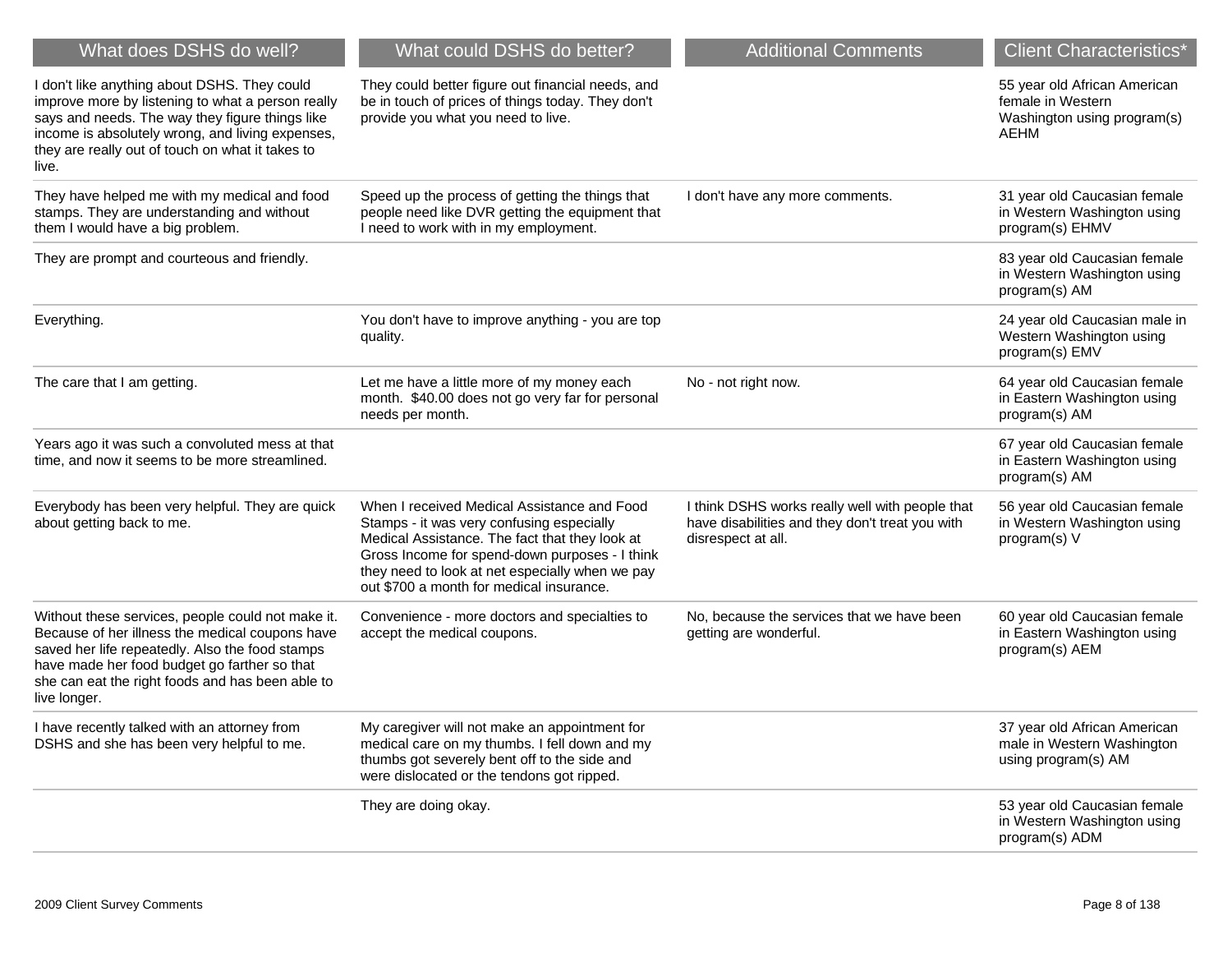| What does DSHS do well?                                                                                                     | What could DSHS do better?                                                                                                                                                                                                                                                                                                                                                                                                                                                                                                                                                                                                | <b>Additional Comments</b>                                                                | <b>Client Characteristics*</b>                                                                |
|-----------------------------------------------------------------------------------------------------------------------------|---------------------------------------------------------------------------------------------------------------------------------------------------------------------------------------------------------------------------------------------------------------------------------------------------------------------------------------------------------------------------------------------------------------------------------------------------------------------------------------------------------------------------------------------------------------------------------------------------------------------------|-------------------------------------------------------------------------------------------|-----------------------------------------------------------------------------------------------|
| I like it best that they are there with support when<br>necessary. They are there for financial, food or<br>recovery needs. | They should improve their communications with<br>other divisions within DSHS and with clients.                                                                                                                                                                                                                                                                                                                                                                                                                                                                                                                            |                                                                                           | 28 year old Hispanic male in<br>Eastern Washington using<br>program(s) ESV                    |
| They have provided me with medical and food<br>stamps which helps a lot.                                                    | Increase the amount of food stamps that I<br>receive each month. Not many doctors that<br>accept coupons, and dentist also.                                                                                                                                                                                                                                                                                                                                                                                                                                                                                               | No, but I hope that I win the groceries.                                                  | 75 year old Asian<br>American/Pac Isl female in<br>Western Washington using<br>program(s) AEM |
| They are courteous and do well.                                                                                             |                                                                                                                                                                                                                                                                                                                                                                                                                                                                                                                                                                                                                           |                                                                                           | 72 year old American Indian<br>female in Western<br>Washington using program(s)<br>AM         |
| They are very informative and very friendly and<br>they are not judgmental. With my MS, you can't<br>see my symptoms.       | DVR should have more staff to assist clients on a<br>more one to one basis.                                                                                                                                                                                                                                                                                                                                                                                                                                                                                                                                               | Keep up the good work and I hope they<br>continue to help people with their disabilities. | 37 year old Caucasian female<br>in Western Washington using<br>program(s) V                   |
| Nothing.                                                                                                                    | Higher standards for the food stamp program so<br>that more of the mid-class people can get food<br>stamps. Also needs to have medical for a single<br>person.                                                                                                                                                                                                                                                                                                                                                                                                                                                            | No.                                                                                       | 42 year old Caucasian male in<br>Western Washington using<br>program(s) DV                    |
|                                                                                                                             | A 41-yr-old lady comes over and helps me<br>everyday, 7 days a week, and because she has<br>a criminal record of smoking some pot about 6<br>months ago and spent one day in jail and is<br>paying a \$1000 fine, they won't pay her from<br>Home and Community Services, so I pay her<br>money out of my own pocket which I can't afford.<br>I only have \$700 left to pay for rent, and bills and<br>everything else. Why can't they pay her to do<br>this work she does for me 6 to 8 hours every<br>day? I am 82 years old and they said she maybe<br>could get paid after a year. I can't wait, as I am<br>crippled. |                                                                                           | 82 year old Caucasian female<br>in Western Washington using<br>program(s) AEHM                |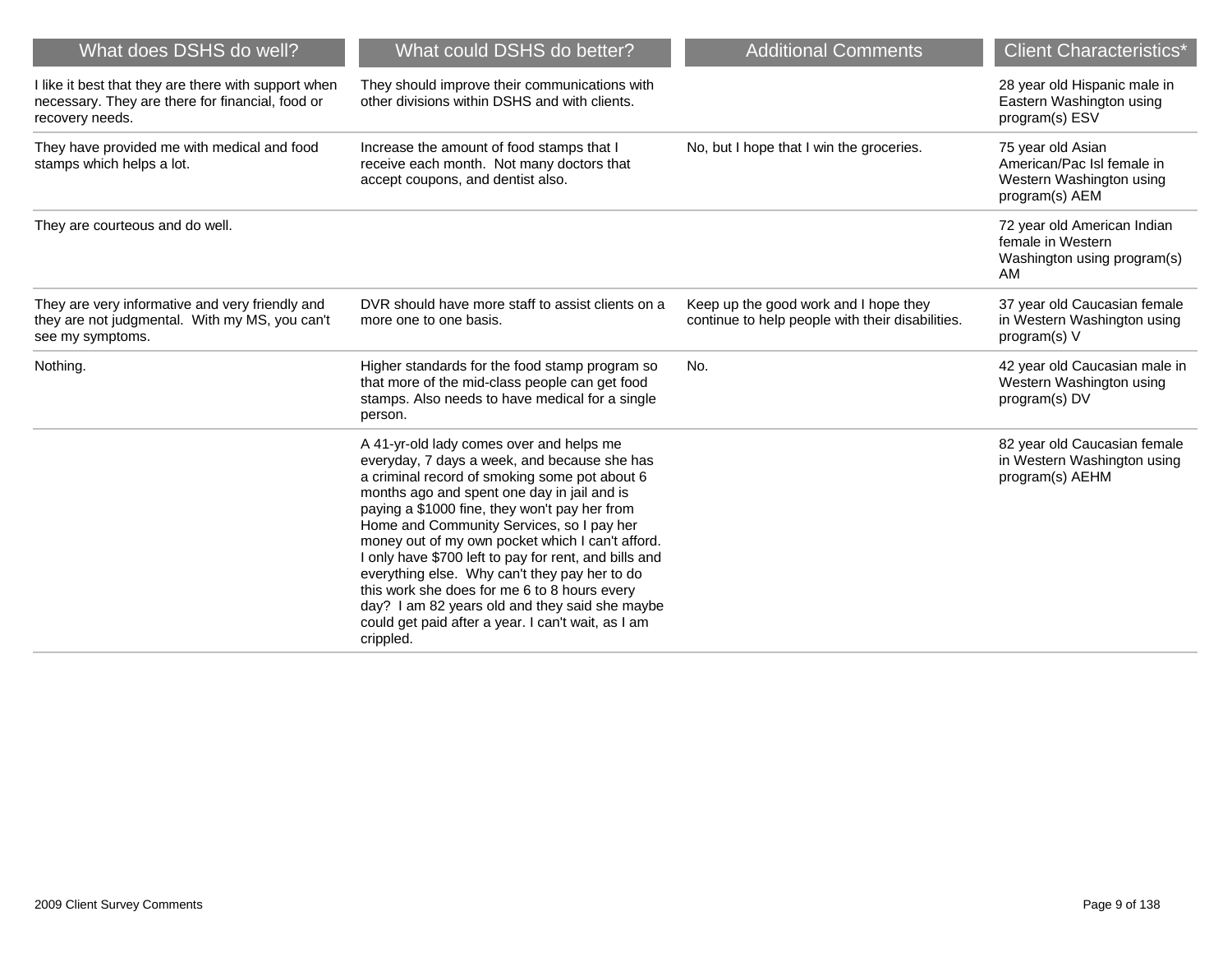| What does DSHS do well?                                                                                                                                                           | What could DSHS do better?                                                                                                                                                                                                                                                                                                                                                                                                                                                                                                                      | <b>Additional Comments</b>                                                                                                                                                                                                                                                                                                                                                                                                                                                                                                                                                                                                                                                                                                                                                                                                                                                                                                                                | <b>Client Characteristics*</b>                                                                 |
|-----------------------------------------------------------------------------------------------------------------------------------------------------------------------------------|-------------------------------------------------------------------------------------------------------------------------------------------------------------------------------------------------------------------------------------------------------------------------------------------------------------------------------------------------------------------------------------------------------------------------------------------------------------------------------------------------------------------------------------------------|-----------------------------------------------------------------------------------------------------------------------------------------------------------------------------------------------------------------------------------------------------------------------------------------------------------------------------------------------------------------------------------------------------------------------------------------------------------------------------------------------------------------------------------------------------------------------------------------------------------------------------------------------------------------------------------------------------------------------------------------------------------------------------------------------------------------------------------------------------------------------------------------------------------------------------------------------------------|------------------------------------------------------------------------------------------------|
| Nothing.                                                                                                                                                                          | I am a crime victim and I have some issues and<br>disabilities as a result of a violent crime. DSHS<br>doesn't help me and says that I am on my own.<br>They deny knowledge of existence of the Crime<br>Victims program. As far as DSHS responding, I<br>have on two separate occasions on the day of<br>my appointment or after my appointment saying<br>that if I didn't show up I would be dropped from<br>assistance. The last time that happened, my<br>crime victim advocate got me an appointment in<br>a time frame that I could meet. | I am at this time fifteen miles from the<br>Centralia CSO. I am thirty miles from the<br>Olympia CSO. I have gone for the past year<br>without a driver's license because of Support<br>Enforcement's actions and I was told I could<br>not come to the Centralia CSO and I had to<br>travel to Olympia CSO which is a hardship.<br>have been attempting to get some help with<br>my mental and physical health, but have<br>gotten no help from DSHS. Again, this is in<br>total disregard to a Superior court order<br>regarding my injuries from a violent crime. As<br>far as DVR, they disputed my evaluation by<br>two separate caregivers with no knowledge of<br>me and with no interview with me regarding my<br>mental and physical condition. I felt DVR<br>pushed me out the door. It took DVR four<br>months until I got fed up with DVR and<br>stopped going to their appointments. I feel<br>DSHS puts people off until they just give up. | 54 year old Caucasian male in<br>Western Washington using<br>program(s) EHVX                   |
| They are able to help people in daily needs.<br>They have provided me with my cash, medical<br>and food stamps that has made it so that I can<br>care for my children and myself. | They can send our medical coupons out on the<br>end of the month instead of the 1st day of month<br>so that we have them to go to the doctor on the<br>first day of the month.                                                                                                                                                                                                                                                                                                                                                                  | No - but it was great doing the survey on the<br>phone.                                                                                                                                                                                                                                                                                                                                                                                                                                                                                                                                                                                                                                                                                                                                                                                                                                                                                                   | 41 year old African American<br>female in Western<br>Washington using program(s)<br><b>AEM</b> |
| I am starting to make something of my life and<br>they are helping me with that. I am starting to be<br>independent.                                                              | I think the Medical Coupon system needs<br>improvement as far as I don't know what services<br>are covered and what services I can receive.                                                                                                                                                                                                                                                                                                                                                                                                     |                                                                                                                                                                                                                                                                                                                                                                                                                                                                                                                                                                                                                                                                                                                                                                                                                                                                                                                                                           | 19 year old Caucasian male in<br>Western Washington using<br>program(s) HMV                    |
| I like the way people at DVR listen to you.                                                                                                                                       |                                                                                                                                                                                                                                                                                                                                                                                                                                                                                                                                                 |                                                                                                                                                                                                                                                                                                                                                                                                                                                                                                                                                                                                                                                                                                                                                                                                                                                                                                                                                           | 36 year old Caucasian male in<br>Eastern Washington using<br>program(s) DEMV                   |
| Well, they are kind of good I guess.                                                                                                                                              |                                                                                                                                                                                                                                                                                                                                                                                                                                                                                                                                                 |                                                                                                                                                                                                                                                                                                                                                                                                                                                                                                                                                                                                                                                                                                                                                                                                                                                                                                                                                           | 62 year old Caucasian female<br>in Eastern Washington using<br>program(s) AEM                  |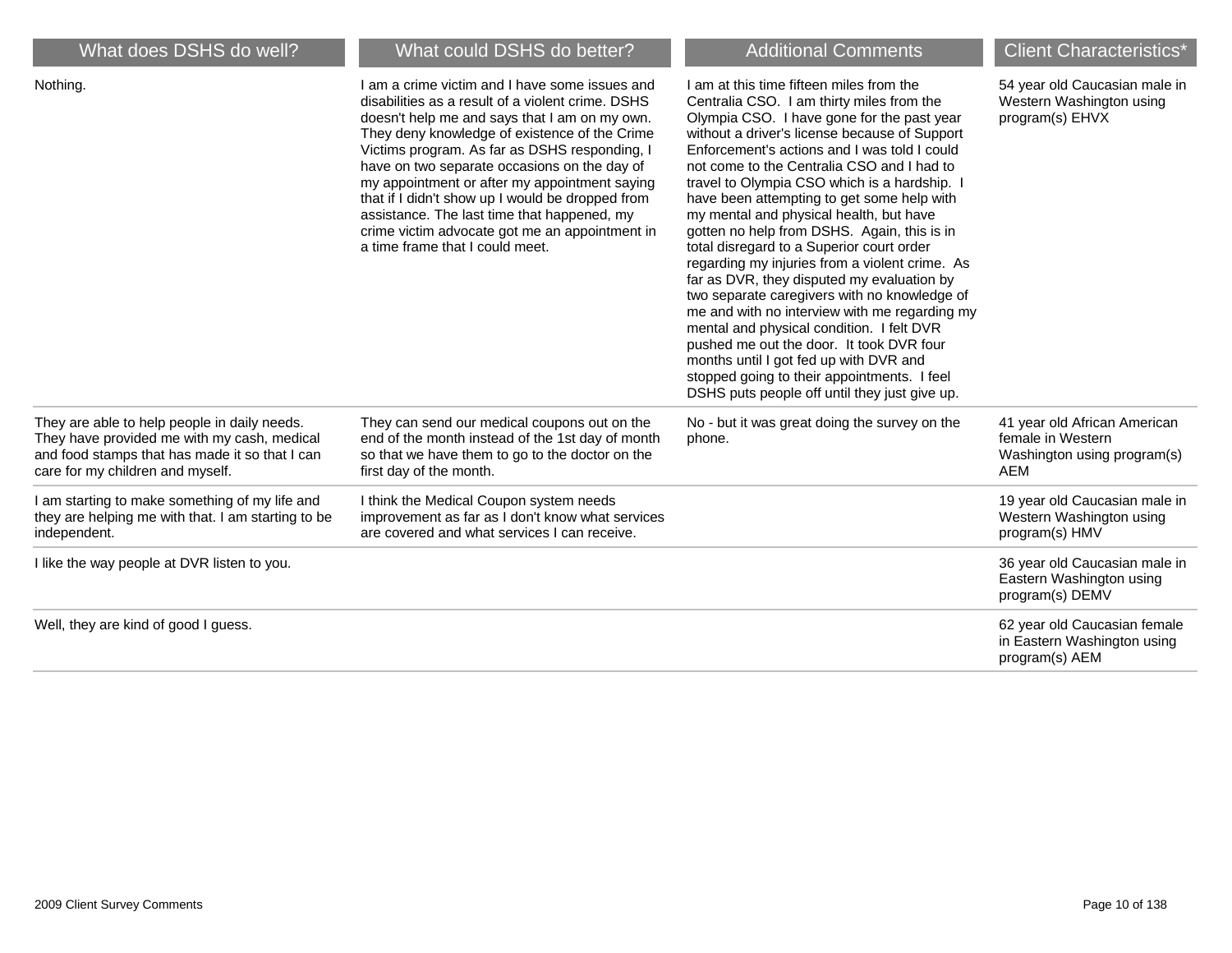| What does DSHS do well?                                                                                                       | What could DSHS do better?                                                                                                                                                                                                                                                                                                                                                                                                                                                                                                                                                                                                                                                                                                                                                                                                                                       | <b>Additional Comments</b>                                                                                                                                                                                             | <b>Client Characteristics*</b>                                                                            |
|-------------------------------------------------------------------------------------------------------------------------------|------------------------------------------------------------------------------------------------------------------------------------------------------------------------------------------------------------------------------------------------------------------------------------------------------------------------------------------------------------------------------------------------------------------------------------------------------------------------------------------------------------------------------------------------------------------------------------------------------------------------------------------------------------------------------------------------------------------------------------------------------------------------------------------------------------------------------------------------------------------|------------------------------------------------------------------------------------------------------------------------------------------------------------------------------------------------------------------------|-----------------------------------------------------------------------------------------------------------|
| They have a few caring workers, but<br>unfortunately many of them are just there and<br>not very helpful.                     | First of all, the confidentiality is not handled very<br>well. Secondly, they wouldn't allow me to go back<br>into a private room because I couldn't have my<br>service dog there since some people might be<br>allergic to animals. But, this is a certified service<br>dog and they still wouldn't let dog in. So, they<br>took my personal information in the lobby area<br>with absolutely no privacy at all. My caseworker<br>was so uncaring and all she was concerned<br>about was getting the paperwork done and<br>completed correctly. Her name [Name Redacted]<br>at Town Plaza Vancouver DSHS office. At DVR,<br>they kept losing my file and it has been three<br>years now that I have waited for services from<br>them! I am a double amputee - but, DSHS<br>insisted that I have X-rays taken to certify that I<br>was missing some of my limbs. | They need to do an overhaul of the entire<br>system. They need to make it more efficient<br>and the information more consistent and<br>across the board. Each caseworker interprets<br>the laws and rules differently. | 49 year old Asian American or<br>Pacific Islander female in<br>Western Washington using<br>program(s) EMV |
| When I have a worker that will listen to me and<br>provides me with my medical, food stamps, and<br>DVR services that I need. | I think they can improve on the medical services<br>and provide us with a list of doctors and dentists<br>that are taking the medical coupons. Working<br>hand in hand with DVR is helping me get a good<br>job that I can live on.                                                                                                                                                                                                                                                                                                                                                                                                                                                                                                                                                                                                                              | No - I think the survey went good.                                                                                                                                                                                     | 39 year old Caucasian male in<br>Western Washington using<br>program(s) EMSV                              |
| They are there when I need them.                                                                                              |                                                                                                                                                                                                                                                                                                                                                                                                                                                                                                                                                                                                                                                                                                                                                                                                                                                                  |                                                                                                                                                                                                                        | 74 year old Hispanic female in<br>Eastern Washington using<br>program(s) AEHM                             |
| They have provided me with a place to live and<br>medical assistance.                                                         | I need more money. The amount that they allow<br>me each month is not enough for my personal<br>needs. Less paperwork and paperwork that I can<br>understand.                                                                                                                                                                                                                                                                                                                                                                                                                                                                                                                                                                                                                                                                                                    | Nothing.                                                                                                                                                                                                               | 69 year old Caucasian female<br>in Eastern Washington using<br>program(s) AM                              |
| I like Kathy Neely at DVR. She is real good and<br>helped me a lot. She is very supportive.                                   | Have more people working at the front counter.<br>We usually have to wait for up to half a day just<br>to talk to the front desk person.                                                                                                                                                                                                                                                                                                                                                                                                                                                                                                                                                                                                                                                                                                                         |                                                                                                                                                                                                                        | 25 year old Caucasian male in<br>Eastern Washington using<br>program(s) EMSV                              |
| They are very quick at providing the medical care<br>that I get.                                                              | Help the adult senior clients complete an<br>application.                                                                                                                                                                                                                                                                                                                                                                                                                                                                                                                                                                                                                                                                                                                                                                                                        | No - It is great.                                                                                                                                                                                                      | 84 year old Caucasian male in<br>Western Washington using<br>program(s) AM                                |
| We have never had a problem with the<br>department. They have provided us with medical<br>and other assistance.               | Less people per caseworker.                                                                                                                                                                                                                                                                                                                                                                                                                                                                                                                                                                                                                                                                                                                                                                                                                                      | No, I don't.                                                                                                                                                                                                           | 87 year old Caucasian female<br>in Eastern Washington using<br>program(s) AM                              |
|                                                                                                                               | They could provide for special services - for<br>example - a lot of specialists wouldn't see her to<br>check out her knees. They wouldn't accept the<br>medical coupons.                                                                                                                                                                                                                                                                                                                                                                                                                                                                                                                                                                                                                                                                                         |                                                                                                                                                                                                                        | 60 year old Caucasian female<br>in Western Washington using<br>program(s) AEM                             |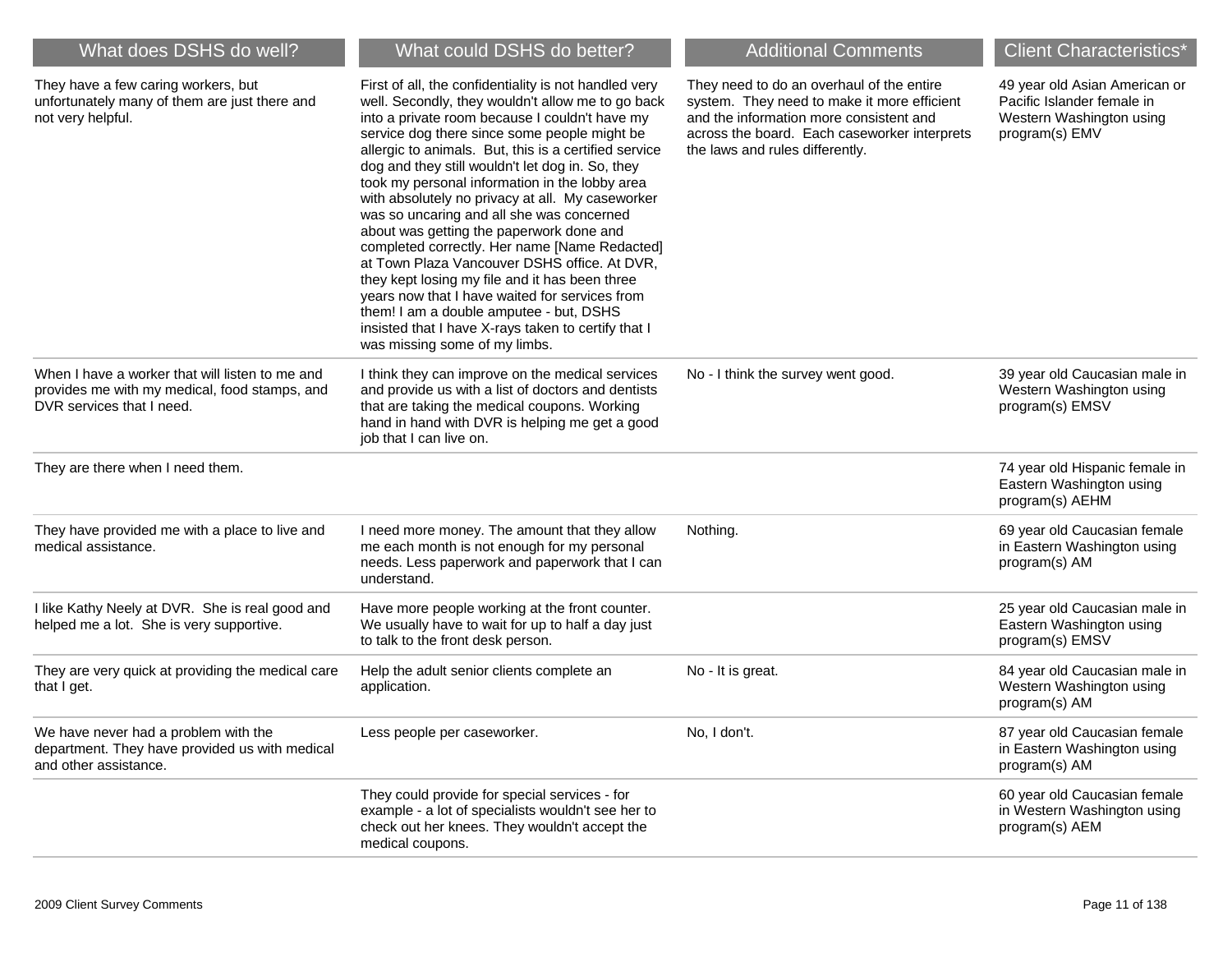| What does DSHS do well?                                                                                                                                                                      | What could DSHS do better?                                                                                                                                                                                                                                                                                                                                                                                                                                                                                                              | <b>Additional Comments</b>                                                                                           | <b>Client Characteristics*</b>                                                 |
|----------------------------------------------------------------------------------------------------------------------------------------------------------------------------------------------|-----------------------------------------------------------------------------------------------------------------------------------------------------------------------------------------------------------------------------------------------------------------------------------------------------------------------------------------------------------------------------------------------------------------------------------------------------------------------------------------------------------------------------------------|----------------------------------------------------------------------------------------------------------------------|--------------------------------------------------------------------------------|
| Their payments are usually on time.                                                                                                                                                          | Have more social workers.                                                                                                                                                                                                                                                                                                                                                                                                                                                                                                               |                                                                                                                      | 74 year old Caucasian male in<br>Eastern Washington using<br>program(s) AEM    |
| I like that there is so many aspects to it. If they<br>let the people know what is available, I would<br>have no problem with referring people to DSHS.<br>Lots of avenues to service.       | So many times in working with DSHS - as a fair<br>person - I work a lot with CPS and with Financial<br>Services (TANF) - they can get the services<br>delivered easily. As far as CPS goes, the<br>information on the street is rather scant. Also,<br>CPS staff - the right hand doesn't know what the<br>left hand is doing.                                                                                                                                                                                                          |                                                                                                                      | 49 year old Caucasian male in<br>Western Washington using<br>program(s) VX     |
| They help me out a whole bunch.                                                                                                                                                              | No, nothing that I can think of.                                                                                                                                                                                                                                                                                                                                                                                                                                                                                                        | Not at this time.                                                                                                    | 75 year old Caucasian female<br>in Western Washington using<br>program(s) AM   |
| Caring considerate and kind people. They<br>provide me with my medical assistance.                                                                                                           | I don't think that they could improve the services.                                                                                                                                                                                                                                                                                                                                                                                                                                                                                     | No - Everything is great.                                                                                            | 55 year old Caucasian female<br>in Western Washington using<br>program(s) AHMV |
| Provided everything that I have needed such as<br>medical.                                                                                                                                   | Not sure.                                                                                                                                                                                                                                                                                                                                                                                                                                                                                                                               | No, I don't.                                                                                                         | 58 year old Caucasian male in<br>Eastern Washington using<br>program(s) AM     |
| My caseworker makes all the difference in the<br>world.                                                                                                                                      | When I was researching DSHS resources I was<br>stumbling through the website (about 3 yrs ago<br>or more).                                                                                                                                                                                                                                                                                                                                                                                                                              | The services have been a Godsend.                                                                                    | 98 year old Caucasian female<br>in Western Washington using<br>program(s) AM   |
| When I need help I can call and get help. They<br>also provide me with my medical and food<br>stamps which I need.                                                                           | I can't think of anything.                                                                                                                                                                                                                                                                                                                                                                                                                                                                                                              | No, nothing. I think that we have got all bases<br>covered.                                                          | 62 year old Caucasian female<br>in Eastern Washington using<br>program(s) AEM  |
| They provide my medical needs and home care.                                                                                                                                                 | Provide more hours for caregiving. I need to<br>have 24 hr care and the state will only pay for<br>126 hours per month which is not enough. When<br>I have to go to the doctor I have to pay out of my<br>own pocket for someone to come and stay with<br>me. Why are the hours so low. The computer is<br>the one that tells me how many hours each<br>person gets. Why does not the doctor determine<br>this and not the computer or the state? The state<br>only pays for 5.25 days a month when there are<br>30-31 days in a month. | DSHS should be a little bit more in touch.<br>Only seeing or check on a client once year is<br>not enough sometimes. | 43 year old Caucasian female<br>in Eastern Washington using<br>program(s) AM   |
| The people that they hire are experienced in their<br>field and are good at communicating with clients<br>who may have the same issues as the DVR staff<br>may have experienced at one time. | My medical coverage was switched to a new<br>plan that came into effect - it limited my choice of<br>medical coverage facilities. They had to be within<br>the county where the DSHS office was located. I<br>was in King County, but my psychologist was in<br>Snohomish Country. This created problems for<br>me!                                                                                                                                                                                                                     | I have had good experiences with DSHS.                                                                               | 40 year old Caucasian male in<br>Western Washington using<br>program(s) EMSV   |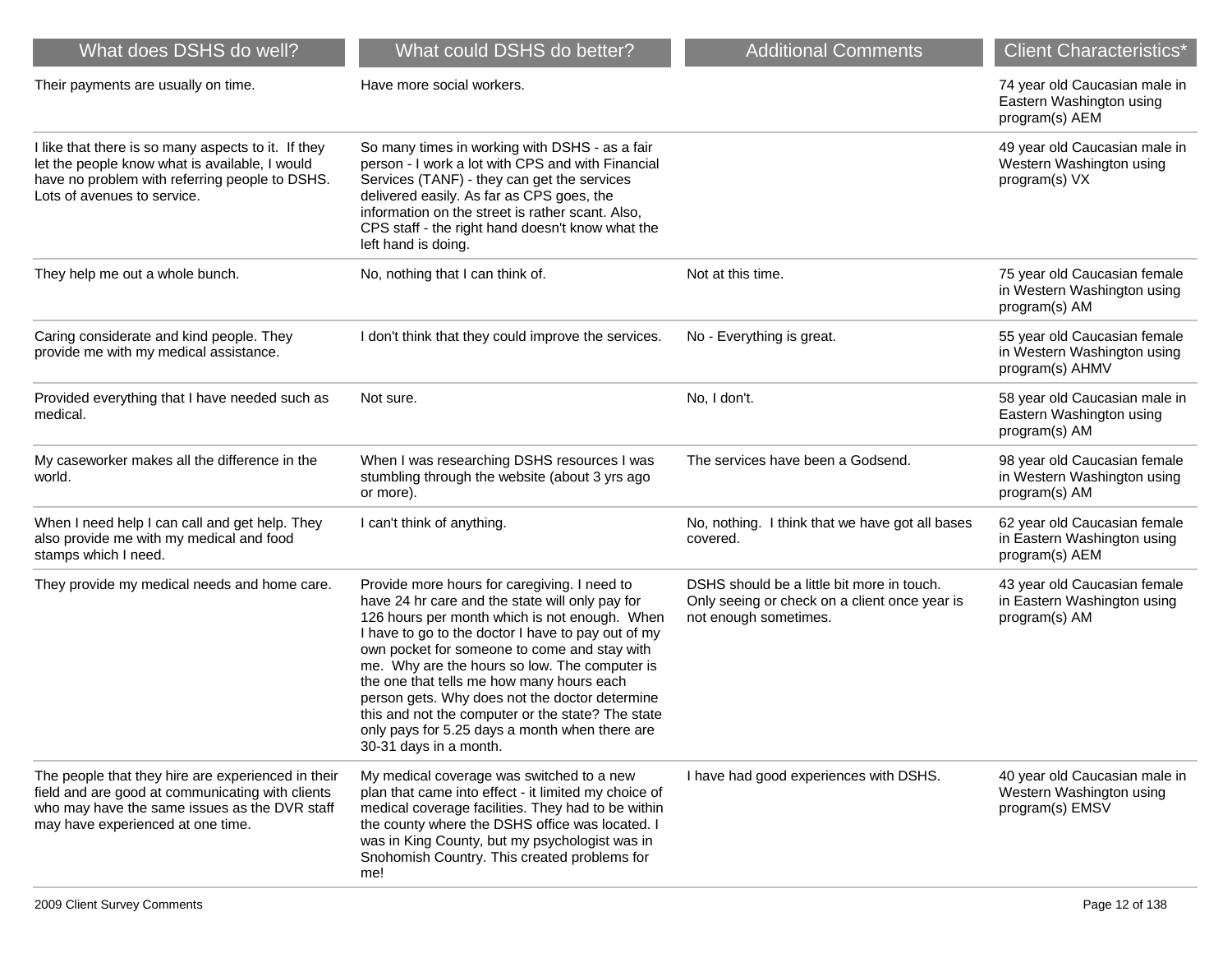| What does DSHS do well?                                                                                                                                                             | What could DSHS do better?                                                                                                                                                  | <b>Additional Comments</b>                                                                                                                     | <b>Client Characteristics*</b>                                                 |
|-------------------------------------------------------------------------------------------------------------------------------------------------------------------------------------|-----------------------------------------------------------------------------------------------------------------------------------------------------------------------------|------------------------------------------------------------------------------------------------------------------------------------------------|--------------------------------------------------------------------------------|
| When I needed services, they took one look at<br>me and I got food stamps that day, and medical<br>availability that day, and got my medical ID card<br>the next day.               | Get more help, they are usually always<br>swamped. There are doctors available here, but<br>at times it's hard to find a doctor here on the<br>harbor (Grays Harbor).       |                                                                                                                                                | 53 year old Caucasian male in<br>Western Washington using<br>program(s) AEHM   |
| The worker at the CSO is very helpful. She<br>always listens to my problems and guides me in<br>the proper way.                                                                     | I really don't have anything to say.                                                                                                                                        | Nothing, but I am thankful for the services.                                                                                                   | 92 year old Caucasian female<br>in Eastern Washington using<br>program(s) AM   |
| They have always given me the answers, and it<br>has always been easy to get to the right person. I<br>was very surprised at how well it worked.                                    |                                                                                                                                                                             |                                                                                                                                                | 80 year old Caucasian female<br>in Western Washington using<br>program(s) AM   |
| They provide me medical care and assistance in<br>the place that I am living.                                                                                                       | Nothing.                                                                                                                                                                    | Nothing.                                                                                                                                       | 86 year old Caucasian female<br>in Western Washington using<br>program(s) AM   |
| I like when my mom has medical coupons and<br>food stamps because it is very helpful. She is<br>diabetic and that is very helpful.                                                  |                                                                                                                                                                             |                                                                                                                                                | 68 year old Caucasian female<br>in Western Washington using<br>program(s) AEM  |
| They listen to what I have to say and they do try<br>to do the best they can.                                                                                                       | Be more accessible, be able to get ahold of them<br>when you need them to discuss things.                                                                                   |                                                                                                                                                | 55 year old Caucasian male in<br>Eastern Washington using<br>program(s) AEM    |
| I think they are courteous and well intentioned<br>and tried to communicate well at his level.                                                                                      | Again have a better understanding of who he is<br>and what motivates him.                                                                                                   | I think from the DVR concept, they<br>underestimated him and what his goals are<br>and the people with which he likes to work and<br>can work. | 30 year old Caucasian male in<br>Western Washington using<br>program(s) DV     |
| The services that they have provided for me.                                                                                                                                        | I don't know.                                                                                                                                                               | None.                                                                                                                                          | 56 year old Caucasian male in<br>Eastern Washington using<br>program(s) AEHM   |
| The needs that I have are taken care of. My<br>medical, food stamps, and mental health are<br>provided for me.                                                                      | They can provide dental care as no dentist will<br>accept my medical coupons. The \$339.00 that I<br>received each month is not enough to live on.                          | I hope to get the groceries. Very happy and<br>very thankful for all that welfare has done for<br>me.                                          | 59 year old Caucasian female<br>in Eastern Washington using<br>program(s) AEHM |
|                                                                                                                                                                                     | DVR should get staff that does a better job for<br>clients.                                                                                                                 |                                                                                                                                                | 48 year old Caucasian male in<br>Western Washington using<br>program(s) V      |
| They have provided me with medical coupons<br>and food stamps. Also it is helpful to have a<br>person come into my house and help me with my<br>housework and take me to the store. | I have a prescription for marijuana with a doctor's<br>order, but I cannot get it with my medical<br>coupons. You have to buy it yourself and my<br>income is very limited. | I am grateful for all they do for me.                                                                                                          | 75 year old Caucasian male in<br>Western Washington using<br>program(s) AEM    |
| So far, with me, I get my response right away or<br>within a day or 2. I've never had to wait very long<br>for services.                                                            |                                                                                                                                                                             |                                                                                                                                                | 77 year old Caucasian male in<br>Eastern Washington using<br>program(s) AEM    |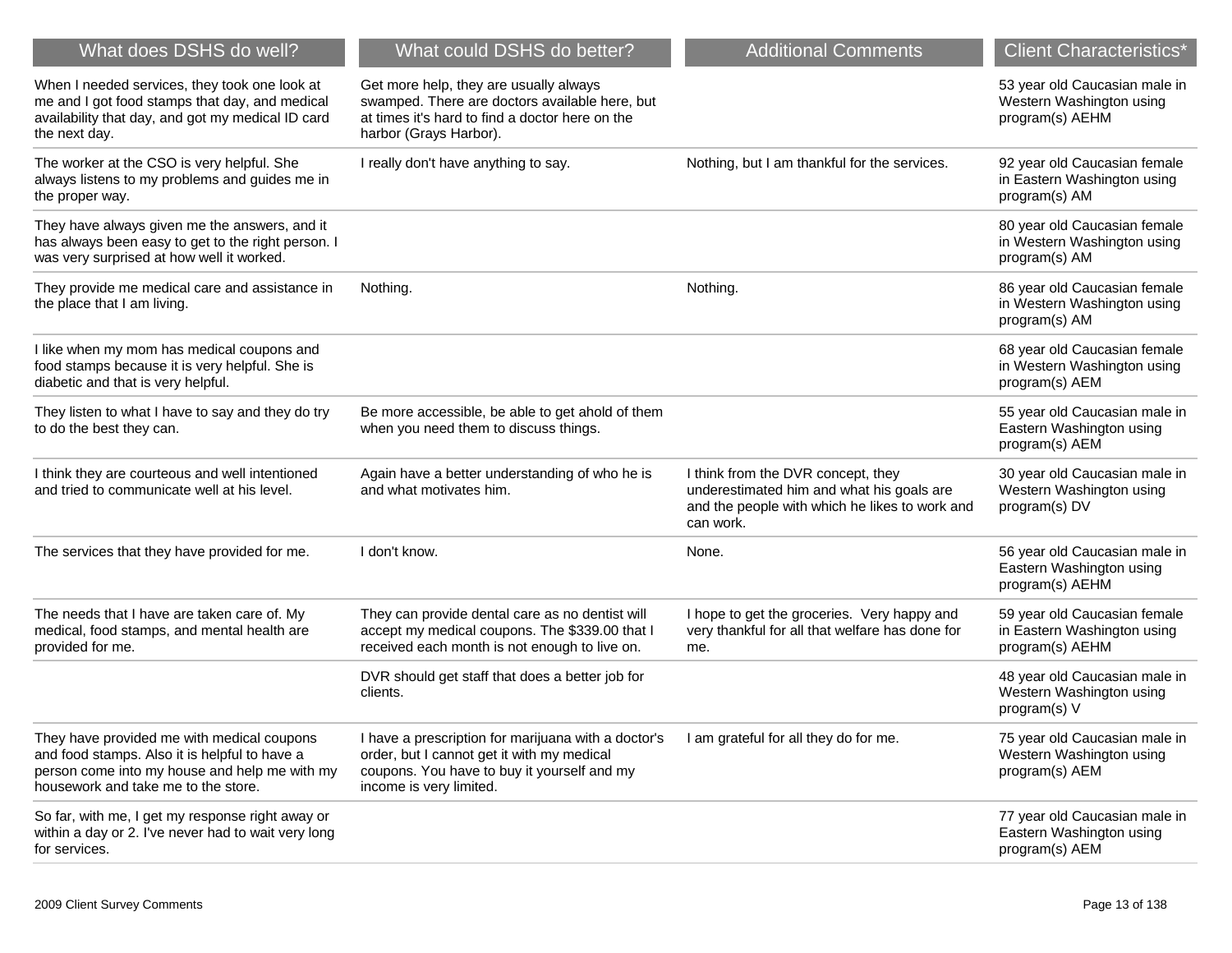| What does DSHS do well?                                                                                                                                                    | What could DSHS do better?                                                                                                                                                                                 | <b>Additional Comments</b>                          | <b>Client Characteristics*</b>                                                                  |
|----------------------------------------------------------------------------------------------------------------------------------------------------------------------------|------------------------------------------------------------------------------------------------------------------------------------------------------------------------------------------------------------|-----------------------------------------------------|-------------------------------------------------------------------------------------------------|
| I just don't know. I'm glad they are there to help.                                                                                                                        | I keep getting the feeling that they may cut off my<br>medical. They are dealing with elderly people<br>who are not good at doing all the paperwork.                                                       |                                                     | 71 year old Caucasian female<br>in Western Washington using<br>program(s) AM                    |
| I have had no problems. They have been real<br>good to me and provided me with the medical<br>coverage that I need.                                                        | It is about the most perfect thing that I have had.                                                                                                                                                        | No, but it is just wonderful.                       | 80 year old Caucasian female<br>in Eastern Washington using<br>program(s) AM                    |
| Their availability and programs.                                                                                                                                           |                                                                                                                                                                                                            |                                                     | 20 year old Caucasian male in<br>Eastern Washington using<br>program(s) EV                      |
| They provide me with medical coupons and a<br>person who comes to my house to clean it.                                                                                    | Make it equal amounts of food stamps when the<br>person has the same amount of rent and income.                                                                                                            | No, I don't think so.                               | 78 year old Caucasian female<br>in Western Washington using<br>program(s) AEM                   |
| They are always there when I need them.                                                                                                                                    | Maybe send 2 sets of medical coupons, in case<br>one set gets lost.                                                                                                                                        |                                                     | 18 year old Caucasian female<br>in Western Washington using<br>program(s) MV                    |
| It enables me to have access to the mental<br>health as I would not be able to get counseling if<br>it were not for DSHS. The prescription coverage<br>has been a miracle. | The psychiatrist is not available, I only can see<br>him 4 times a year. And there have been many<br>times where I have not been doing well<br>emotionally and would have accessed him if I<br>could have. |                                                     | 28 year old Caucasian female<br>in Western Washington using<br>program(s) HMV                   |
| They send out letters and if it is very, very<br>important, they call me.                                                                                                  |                                                                                                                                                                                                            |                                                     | 56 year old Hispanic female in<br>Eastern Washington using<br>program(s) EMVZ                   |
| They have a thoroughness for details.                                                                                                                                      | Have seminars for both parents for all of DSHS,<br>to get information about their services.                                                                                                                |                                                     | 54 year old African American<br>male in Western Washington<br>using program(s) VX               |
| They have provided me with the services that I<br>need.                                                                                                                    | Provide me with dental coverage or give me a list<br>of the dentists that take medical coupons.                                                                                                            | No, I don't.                                        | 66 year old African American<br>female in Western<br>Washington using program(s)<br><b>AEHM</b> |
| We have been able to get help, which is really<br>helping our family get back on our feet.                                                                                 | Provide us with better dental coverage.                                                                                                                                                                    | No, just thank you . You have been very<br>helpful. | 34 year old Caucasian female<br>in Western Washington using<br>program(s) ACEM                  |
| You can get services by phone or mail or in<br>person.                                                                                                                     | I don't know.                                                                                                                                                                                              | Nothing to say.                                     | 86 year old Asian<br>American/Pac Isl male in<br>Western Washington using<br>program(s) AEM     |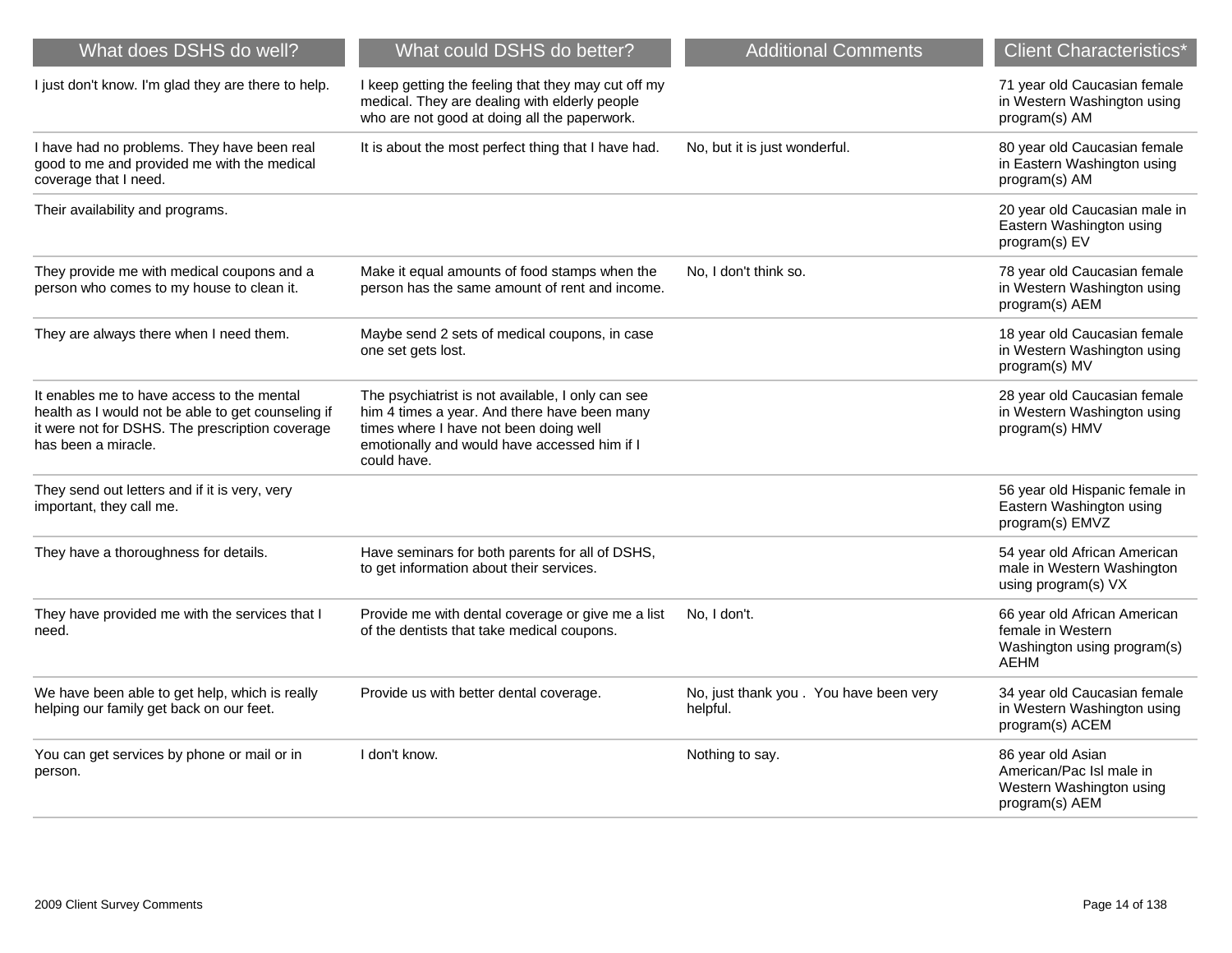| What does DSHS do well?                                                                                                                                                                   | What could DSHS do better?                                                                                                                                                                  | <b>Additional Comments</b>                                                                                                                                                                                                                                                             | <b>Client Characteristics*</b>                                                                |
|-------------------------------------------------------------------------------------------------------------------------------------------------------------------------------------------|---------------------------------------------------------------------------------------------------------------------------------------------------------------------------------------------|----------------------------------------------------------------------------------------------------------------------------------------------------------------------------------------------------------------------------------------------------------------------------------------|-----------------------------------------------------------------------------------------------|
| The assistance that we received is great<br>because without it we would have a very hard<br>time. We are grateful for the services that we<br>received.                                   | The dental program needs to improve.                                                                                                                                                        | No, I think that you covered it. We are very<br>grateful for the services                                                                                                                                                                                                              | 23 year old Caucasian female<br>in Western Washington using<br>program(s) ADMV                |
| They provide me with services that I need.                                                                                                                                                | Need more dentists available.                                                                                                                                                               | Nothing to say, but I do appreciate the<br>services that I get.                                                                                                                                                                                                                        | 73 year old Caucasian female<br>in Western Washington using<br>program(s) AM                  |
| We get help.                                                                                                                                                                              | ESA needs to listen more and understand our<br>needs.                                                                                                                                       | We used to live in the Seattle area, but now<br>live in Yakima. It is so much easier to get<br>services in Yakima since the CSO is much<br>closer and there is less traffic. And, the lines<br>at the various state offices seem to be much<br>shorter and we get served a lot faster! | 46 year old Asian<br>American/Pac Isl female in<br>Eastern Washington using<br>program(s) EHV |
| That they help people.                                                                                                                                                                    | DVR should have a better check and balance<br>system for their employees in how they treat<br>people. Maybe have a little better drug testing<br>program for those receiving DSHS benefits. |                                                                                                                                                                                                                                                                                        | 47 year old Caucasian male in<br>Eastern Washington using<br>program(s) V                     |
| I like dealing with the people. Michelle is the<br>financial person and Lisa is the caseworker.<br>They are in the Smokey Point office. I like<br>dealing with these two people.          |                                                                                                                                                                                             |                                                                                                                                                                                                                                                                                        | 86 year old Caucasian female<br>in Western Washington using<br>program(s) AM                  |
| They pay my rent.                                                                                                                                                                         | The financial department could use some<br>improvement in their accessibility to talk to a<br>financial person by the DSHS client. One<br>financial person didn't treat me well.            |                                                                                                                                                                                                                                                                                        | 66 year old Caucasian female<br>in Western Washington using<br>program(s) AM                  |
| Our provider for the aging services here is a very<br>personable and empathetic person. The services<br>are very good and we have had very good<br>experiences.                           |                                                                                                                                                                                             |                                                                                                                                                                                                                                                                                        | 98 year old Caucasian female<br>in Western Washington using<br>program(s) AM                  |
| My caseworker at DVR - she is Kathie Richards<br>at Worksource Building in Olympia.                                                                                                       | Be more clear about services are available.                                                                                                                                                 | I am just wondering if the state budget crisis is<br>going to affect the level of services?                                                                                                                                                                                            | 35 year old Caucasian female<br>in Western Washington using<br>program(s) EV                  |
| All the social workers and case workers and<br>financial workers have all been wonderful in<br>getting me the help I need, the supplies, and the<br>mental/emotional support that I need. | The only thing is that when you first walk in, the<br>receptionist could be a little more friendly and<br>receptive, they seem kind of rude and hurried.                                    |                                                                                                                                                                                                                                                                                        | 58 year old Hispanic female in<br>Eastern Washington using<br>program(s) AHM                  |
| I like the medical coupons - very good.                                                                                                                                                   |                                                                                                                                                                                             |                                                                                                                                                                                                                                                                                        | 96 year old Asian<br>American/Pac Isl female in<br>Western Washington using<br>program(s) AEM |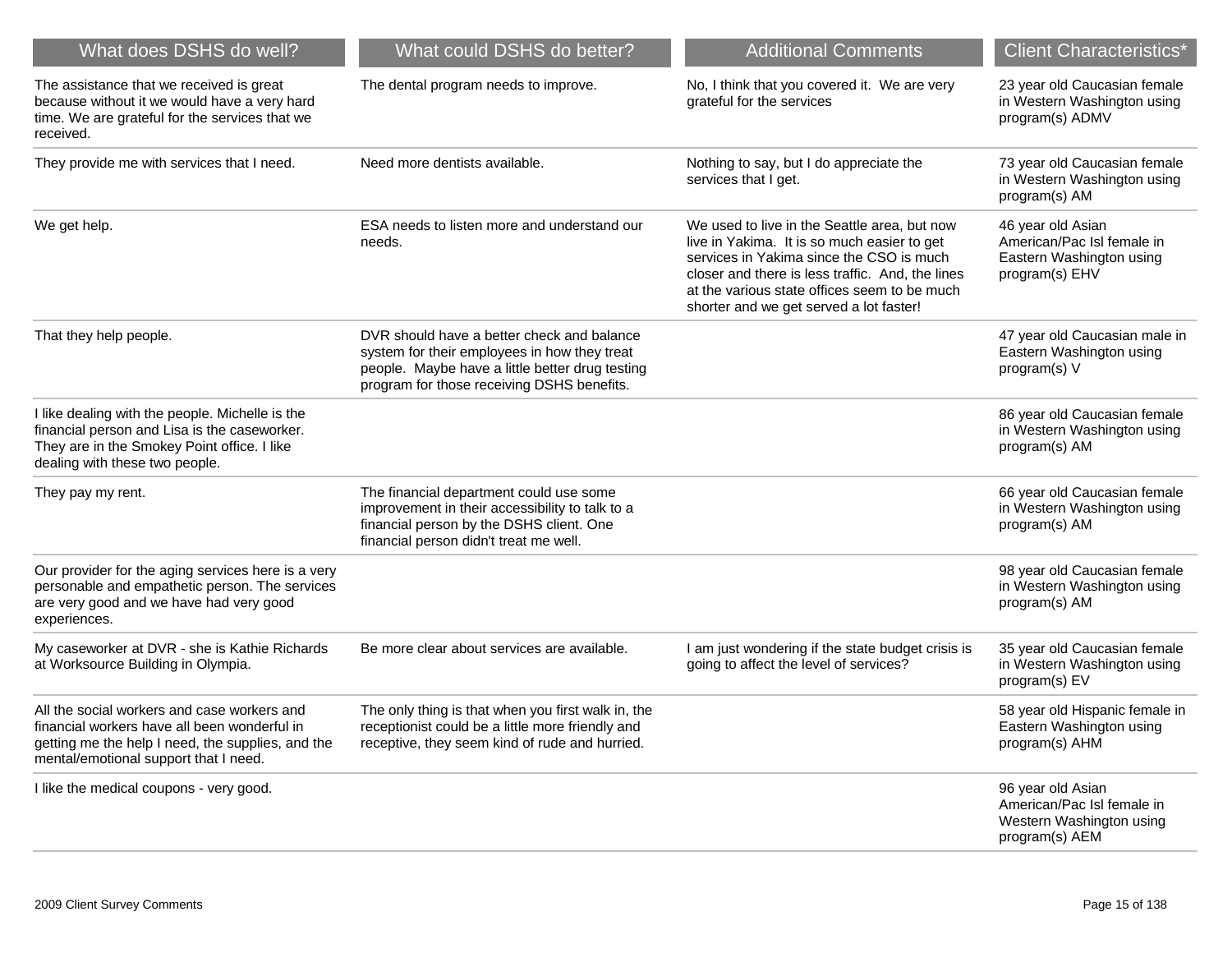| What does DSHS do well?                                                                                                                                                                                                                                                                         | What could DSHS do better?                                                                                                                                                                | <b>Additional Comments</b>                                                                                                                                                                                                                                  | <b>Client Characteristics*</b>                                                                |
|-------------------------------------------------------------------------------------------------------------------------------------------------------------------------------------------------------------------------------------------------------------------------------------------------|-------------------------------------------------------------------------------------------------------------------------------------------------------------------------------------------|-------------------------------------------------------------------------------------------------------------------------------------------------------------------------------------------------------------------------------------------------------------|-----------------------------------------------------------------------------------------------|
| They do everything on time, and have good<br>manners and treat me good, with respect.                                                                                                                                                                                                           | Have more doctors available and more services<br>covered. My mother needs massage, as she has<br>problems with low back. Doctors don't want to<br>take coupons.                           |                                                                                                                                                                                                                                                             | 80 year old Caucasian female<br>in Western Washington using<br>program(s) AEM                 |
| I don't know.                                                                                                                                                                                                                                                                                   | I don't know.                                                                                                                                                                             | We do have a problem talking to hospital and<br>doctor staff and at the emergency room in<br>hospital as they do not have interpreters.<br>When we do not have our daughter with us we<br>have a problem understanding people and<br>them understanding us. | 76 year old Asian<br>American/Pac Isl male in<br>Western Washington using<br>program(s) AEM   |
| Everything that they do is good.                                                                                                                                                                                                                                                                |                                                                                                                                                                                           |                                                                                                                                                                                                                                                             | 57 year old Asian<br>American/Pac Isl female in<br>Western Washington using<br>program(s) AEM |
| They give me my medical coupons which is the<br>thing I need the most.                                                                                                                                                                                                                          | Everything is good, I can't complain.                                                                                                                                                     |                                                                                                                                                                                                                                                             | 59 year old Hispanic female in<br>Eastern Washington using<br>program(s) AEM                  |
| I have a really good case manager at DSHS -<br>Aging and Adult Services. Anything I need,<br>Patrick, the counselor tries to get it. Since I go to<br>a private mental health center, I don't have a<br>mental health manager. So, I don't get all the<br>mental health counseling that I need. | Improve mental health service delivery as<br>outlined above.                                                                                                                              |                                                                                                                                                                                                                                                             | 66 year old African American<br>male in Western Washington<br>using program(s) AEHM           |
| I think all 3 programs are great.                                                                                                                                                                                                                                                               | I think they should stay as they are.                                                                                                                                                     | What is the purpose of this survey?                                                                                                                                                                                                                         | 80 year old Caucasian male in<br>Western Washington using<br>program(s) AEM                   |
| They are helpful and the people that come to<br>visit me are very sweet to me. She lets me know<br>what hours I have and different needs that I<br>might need.                                                                                                                                  |                                                                                                                                                                                           |                                                                                                                                                                                                                                                             | 40 year old Caucasian female<br>in Western Washington using<br>program(s) AM                  |
| Case managers that I have had in the past have<br>been very very good.                                                                                                                                                                                                                          | I am worried that potential budget cuts will<br>reduce or eliminate availability of the COPES<br>program. He is not eligible for COPES at this<br>time, but I wish he were.               |                                                                                                                                                                                                                                                             | 23 year old Caucasian male in<br>Western Washington using<br>program(s) ADM                   |
|                                                                                                                                                                                                                                                                                                 | Caregiver works longer hours than he is paid,<br>when he takes client to doctor it takes all day and<br>he is only paid for 6 hours and I am also his<br>interpreter.                     |                                                                                                                                                                                                                                                             | 79 year old African American<br>male in Western Washington<br>using program(s) AEM            |
| I like your services because they are there for<br>the people that really need it.                                                                                                                                                                                                              | I have some friends that are between a rock and<br>a hard place. They get medical coupons, but<br>cannot afford to get food stamps because they<br>make \$2 too much to qualify for them. |                                                                                                                                                                                                                                                             | 55 year old Caucasian female<br>in Western Washington using<br>program(s) EMV                 |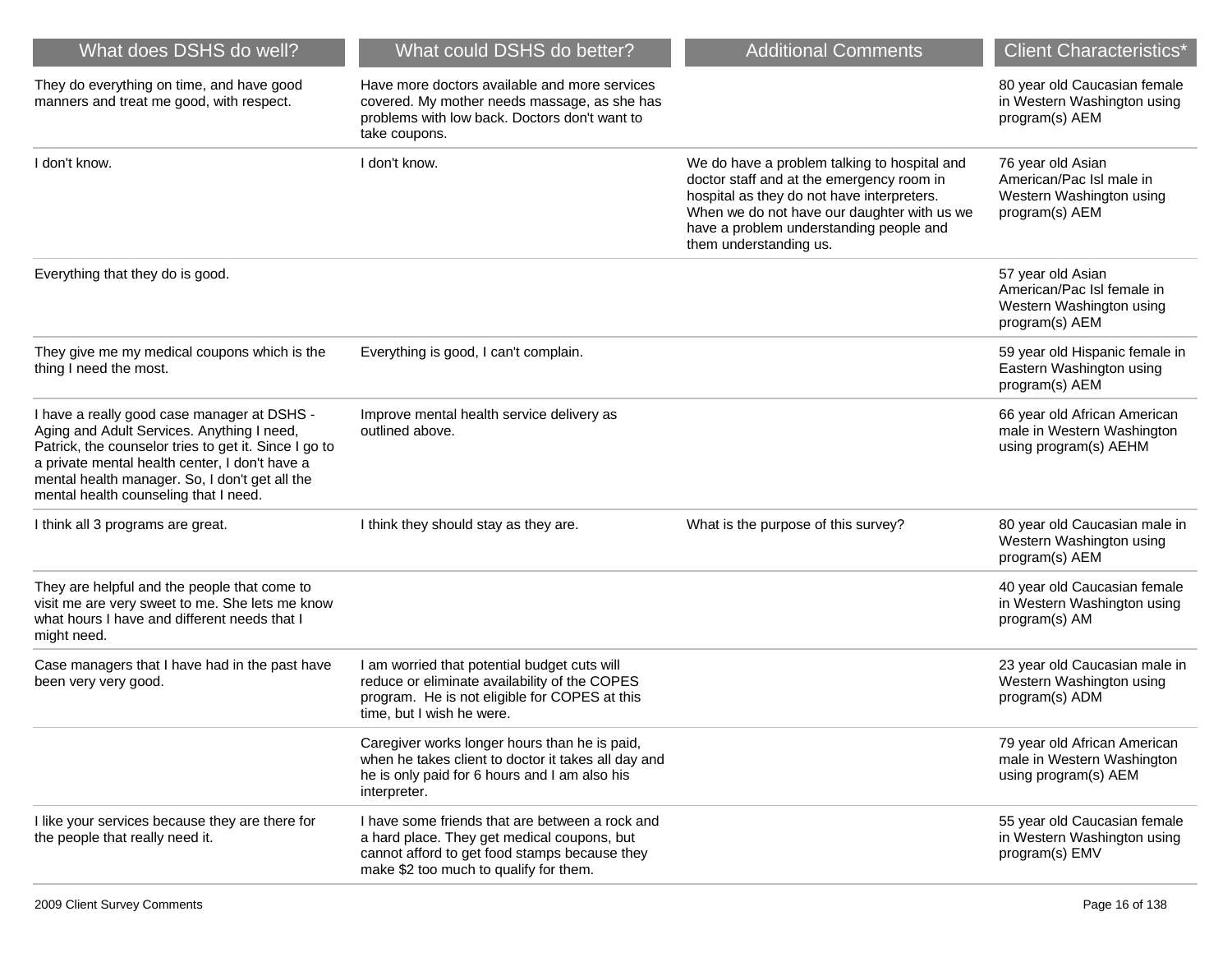| What does DSHS do well?                                                                                                                                                                                                                                                                                              | What could DSHS do better?                                                                                                                                                                                                                                                                 | <b>Additional Comments</b>                                                                                                    | <b>Client Characteristics*</b>                                                 |
|----------------------------------------------------------------------------------------------------------------------------------------------------------------------------------------------------------------------------------------------------------------------------------------------------------------------|--------------------------------------------------------------------------------------------------------------------------------------------------------------------------------------------------------------------------------------------------------------------------------------------|-------------------------------------------------------------------------------------------------------------------------------|--------------------------------------------------------------------------------|
| I think that over the years they have provided lots<br>of services and care to my son [Name Redacted]<br>although we have run into some roadblocks,<br>dead ends and brick walls. But, overall, he has<br>had good services from birth to three, good<br>services from 14 until now.                                 | The change in caseworkers at DDD sometimes<br>makes continuity of care not happen. Service<br>delivery works better with a minimum of change<br>in caseworkers.                                                                                                                            | The legislature should just lavish funds on<br>DSHS.                                                                          | 23 year old Caucasian male in<br>Western Washington using<br>program(s) ADHMV  |
| I appreciate what they are doing for me.                                                                                                                                                                                                                                                                             |                                                                                                                                                                                                                                                                                            | I am very happy with DSHS services!                                                                                           | 67 year old Caucasian female<br>in Eastern Washington using<br>program(s) AEM  |
| Sometimes the service is good - sometimes not<br>so good. For the past five years, we received<br>\$300, sometimes \$150 in food stamps.                                                                                                                                                                             | I guess it's up to the government to help us a bit<br>more. We are denied services much of the time.                                                                                                                                                                                       | I just want to know if they can give my<br>husband some assistance because he has<br>diabetes and needs eyeglasses.           | 54 year old Hispanic female in<br>Eastern Washington using<br>program(s) EMV   |
|                                                                                                                                                                                                                                                                                                                      | It is an aggravation to have Aging and Adult<br>Services come out to make me eligible every<br>year. I am in a wheelchair and my situation<br>doesn't get better.                                                                                                                          |                                                                                                                               | 46 year old Caucasian male in<br>Western Washington using<br>program(s) AM     |
|                                                                                                                                                                                                                                                                                                                      | They could work on DVR - just make the staff<br>explain things better.                                                                                                                                                                                                                     |                                                                                                                               | 29 year old Caucasian male in<br>Western Washington using<br>program(s) AEMV   |
| They have been a great help because when you<br>first start into something like this you don't know<br>where to go. They have been very helpful in<br>pointing us in the right direction and putting us in<br>touch with the right folks and right companies.<br>The Mental Health program has been very<br>helpful. | At one time, I had a hard time with the DSHS<br>caseworker. He talked to the client, but he<br>needed to talk to me as the authorized<br>representative!                                                                                                                                   |                                                                                                                               | 89 year old Caucasian female<br>in Eastern Washington using<br>program(s) AEHM |
| The social worker we have is really good and<br>gets things done quickly.                                                                                                                                                                                                                                            | DSHS should change the comprehensive<br>assessment. Make it more favorable to adult<br>family homes.                                                                                                                                                                                       |                                                                                                                               | 90 year old Caucasian female<br>in Eastern Washington using<br>program(s) AM   |
| I think overall that we have gotten really good<br>service and we appreciate everything. My<br>grandmother has COPES services.                                                                                                                                                                                       | I think that interagency training missed hospice<br>and home care whom we really depended on.<br>The staff didn't know the rules and told us really<br>bad financial information about eligibility. For<br>three years, we struggled financially because of<br>the advice they gave to us. |                                                                                                                               | 79 year old Caucasian female<br>in Western Washington using<br>program(s) AM   |
| I like being able to meet someone in person. It<br>has been helpful and they schedule<br>appointments as soon as they can.                                                                                                                                                                                           | As I said before, assistance with Internet<br>development.                                                                                                                                                                                                                                 | One thing that has always impressed me is<br>that DVR staff are always pleasant with me.<br>That's extremely important to me. | 53 year old Caucasian female<br>in Western Washington using<br>program(s) V    |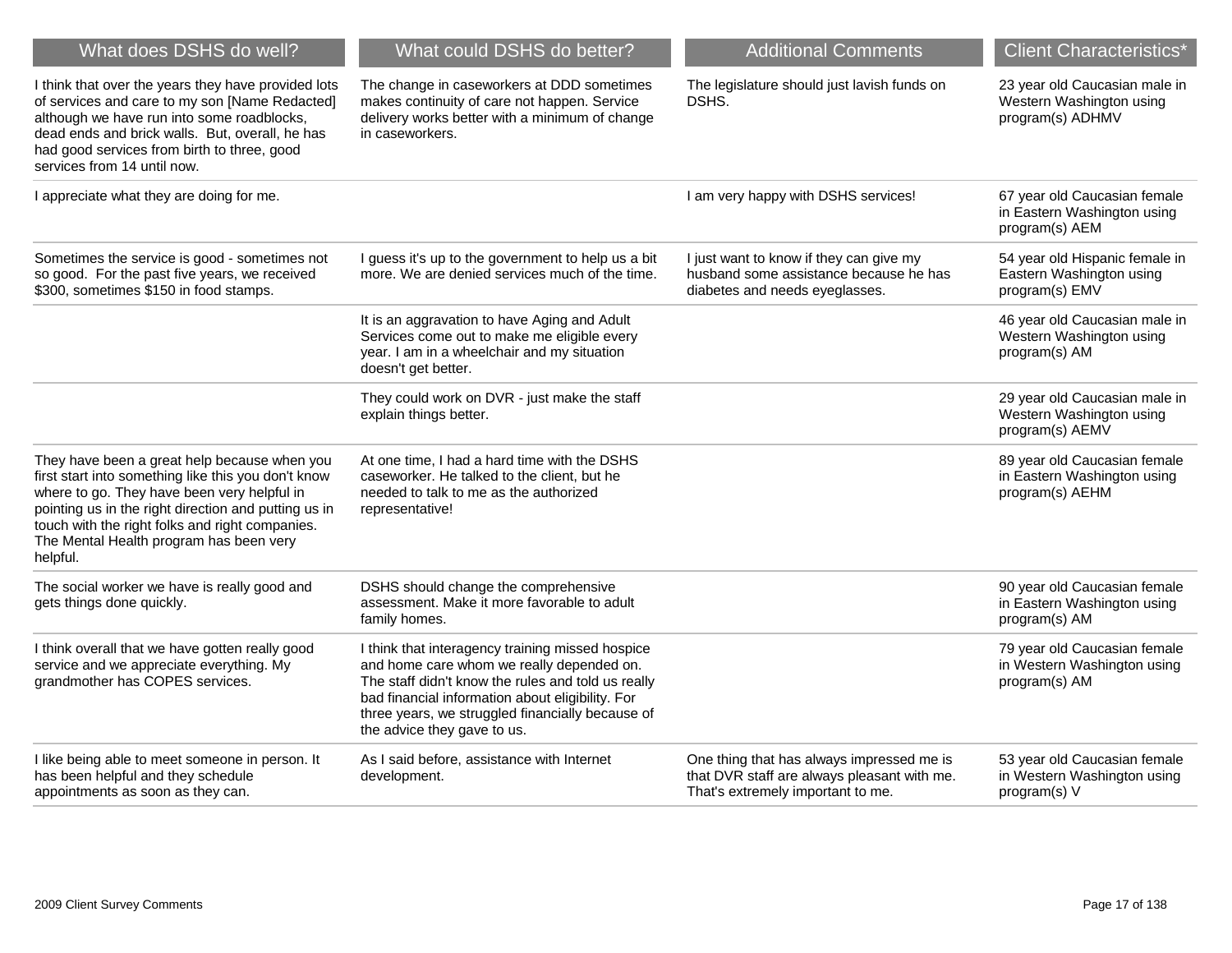| What does DSHS do well?                                                                                                                       | What could DSHS do better?                                                                                                                                                                                                                                                                                                                                    | <b>Additional Comments</b>                                                                                                                                                                                                                                                                                                                                                                                                                                                                              | <b>Client Characteristics*</b>                                                                |
|-----------------------------------------------------------------------------------------------------------------------------------------------|---------------------------------------------------------------------------------------------------------------------------------------------------------------------------------------------------------------------------------------------------------------------------------------------------------------------------------------------------------------|---------------------------------------------------------------------------------------------------------------------------------------------------------------------------------------------------------------------------------------------------------------------------------------------------------------------------------------------------------------------------------------------------------------------------------------------------------------------------------------------------------|-----------------------------------------------------------------------------------------------|
|                                                                                                                                               | Transportation services for the Medicaid rides<br>need improvement. They need someone in the<br>contractor's office to answer the phones so I can<br>make an appointment for my mother's<br>transportation to her doctor's appointment<br>without sitting on the phone waiting for someone<br>to answer for up to an hour.                                    | My mother had an appointment with podiatrist<br>for 11:30am, we were suppose to be there by<br>11:40 and we depend on medical<br>transportation due to mother's disabilities. We<br>arrived there at 11:42 and were turned away.<br>This is 40 some miles from our home and took<br>much prearranging weeks in advance to get<br>appointment and transportation arranged for<br>this specialist appointment. Due to<br>weather/road conditions, traffic was slowed<br>which made us 2 minutes too late. | 81 year old Caucasian female<br>in Western Washington using<br>program(s) AEM                 |
| There is a lot of good information that I didn't<br>know about for my son before contacting DSHS.                                             |                                                                                                                                                                                                                                                                                                                                                               |                                                                                                                                                                                                                                                                                                                                                                                                                                                                                                         | 20 year old Asian<br>American/Pac Isl male in<br>Western Washington using<br>program(s) DMV   |
| Their orientation was good for information and at<br>the same time they let you know who your<br>counselor was. (DVR)                         | Have better communication, even if they sent a<br>letter once a month, saying they were waiting on<br>something or give a current status of my case.<br>They could listen better, they were dwelling on<br>my previous history, and were not listening to the<br>current situation and the future. They were trying<br>to make me go backwards, not forwards. | When they closed my DVR case, they didn't<br>check in with me to see how I was doing. I<br>have had bad experience with them returning<br>phone calls and just plain communicating with<br>me. They should do more follow up on people<br>as well.                                                                                                                                                                                                                                                      | 40 year old Caucasian female<br>in Western Washington using<br>program(s) V                   |
| That I can get to DSHS and at least they can<br>listen to my questions and give me some<br>answers.                                           | More prompt call backs (returned telephone<br>calls). Speed up outgoing and incoming mail<br>processing and delivery.                                                                                                                                                                                                                                         |                                                                                                                                                                                                                                                                                                                                                                                                                                                                                                         | 37 year old Other Race male<br>in Western Washington using<br>program(s) EMVX                 |
| I like it in general.                                                                                                                         | It is good.                                                                                                                                                                                                                                                                                                                                                   | I tried to get help caring for my blind mother<br>while she was alive. And also wanted to help<br>take care of my father, and finally in the last 3<br>years I am getting paid for caring for him for 86<br>hours a month. He is now 88 yrs old. I would<br>like to get paid more hours as I take care of<br>him more than that a month.                                                                                                                                                                | 88 year old Hispanic male in<br>Eastern Washington using<br>program(s) AEM                    |
| They were pretty streamlined and pretty fast.<br>Once you go through the hoops, they are pretty<br>good at helping you out - not many delays. | My child support worker wasn't very polite, was<br>rude at times and not very understanding. I had<br>to go over his head to get results.                                                                                                                                                                                                                     |                                                                                                                                                                                                                                                                                                                                                                                                                                                                                                         | 47 year old Caucasian male in<br>Western Washington using<br>program(s) EMVX                  |
| Everywhere polite people treat my father good.                                                                                                |                                                                                                                                                                                                                                                                                                                                                               |                                                                                                                                                                                                                                                                                                                                                                                                                                                                                                         | 76 year old Caucasian male in<br>Eastern Washington using<br>program(s) AEM                   |
| I like the hospital services.                                                                                                                 |                                                                                                                                                                                                                                                                                                                                                               |                                                                                                                                                                                                                                                                                                                                                                                                                                                                                                         | 81 year old Asian<br>American/Pac Isl female in<br>Western Washington using<br>program(s) AEM |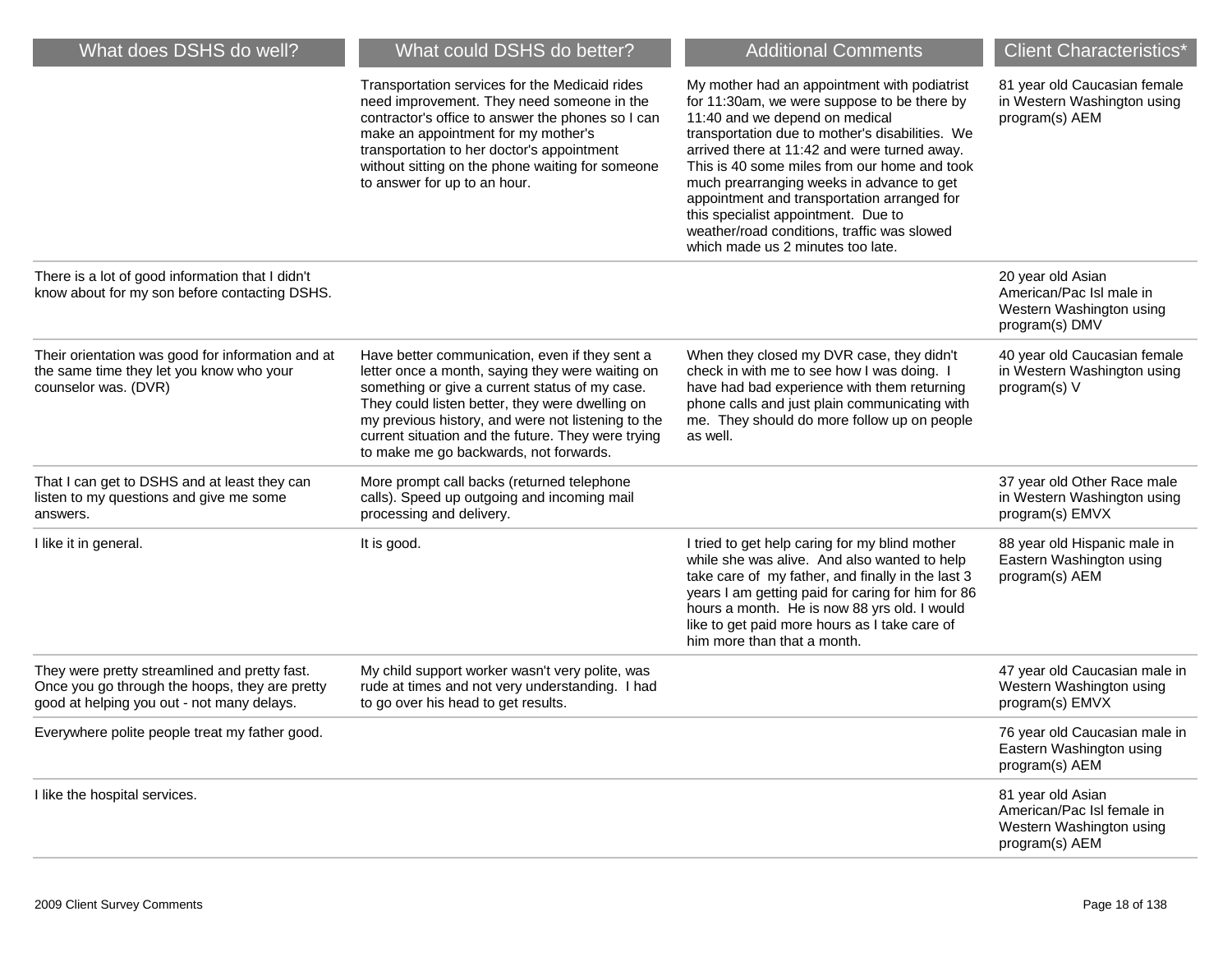| What does DSHS do well?                                                                                                   | What could DSHS do better?                                                                                                                                                            | <b>Additional Comments</b>                   | <b>Client Characteristics*</b>                                                                 |
|---------------------------------------------------------------------------------------------------------------------------|---------------------------------------------------------------------------------------------------------------------------------------------------------------------------------------|----------------------------------------------|------------------------------------------------------------------------------------------------|
| Just haven't had a lot of contact with them.                                                                              | Get in contact with the client or their<br>representative of the client. They need to make<br>sure that everything is going okay.                                                     |                                              | 21 year old Caucasian female<br>in Western Washington using<br>program(s) DMV                  |
| They have good services.                                                                                                  |                                                                                                                                                                                       |                                              | 95 year old Caucasian female<br>in Western Washington using<br>program(s) AEM                  |
| Everything is good.                                                                                                       |                                                                                                                                                                                       |                                              | 73 year old Caucasian female<br>in Western Washington using<br>program(s) AEM                  |
| She gets SSI.                                                                                                             | No problem.                                                                                                                                                                           |                                              | 71 year old Caucasian female<br>in Western Washington using<br>program(s) AEM                  |
| Mostly, the interaction between all of my<br>caseworkers thru DVR and Medical Assistance.<br>The contact is really great. | I am allowed only a small amount of physical<br>therapy through DSHS - I would like and need<br>more.                                                                                 |                                              | 47 year old Caucasian male in<br>Western Washington using<br>program(s) EMV                    |
| I think the majority of the staff are very very<br>helpful.                                                               |                                                                                                                                                                                       |                                              | 79 year old Asian<br>American/Pac Isl female in<br>Western Washington using<br>program(s) AEM  |
|                                                                                                                           | Have someone who could speak French.                                                                                                                                                  |                                              | 50 year old Other Race male<br>in Western Washington using<br>program(s) AEHM                  |
| I think they do a fairly decent job for my father.                                                                        | Screen people who drive in to get services that<br>are driving brand new Humvee's and other brand<br>new cars to see if they actually own cars before<br>they give them any benefits. |                                              | 73 year old Caucasian male in<br>Western Washington using<br>program(s) AEM                    |
| They are prompt with services (Aging and Adult<br>Services).                                                              |                                                                                                                                                                                       |                                              | 93 year old Caucasian female<br>in Western Washington using<br>program(s) AM                   |
| I guess the delivery of prescriptions by the<br>pharmacy.                                                                 | I would like the number of hours increased for in<br>home services.                                                                                                                   | I am very thankful for the medical services. | 87 year old Asian<br>American/Pac Isl female in<br>Western Washington using<br>program(s) AEHM |
|                                                                                                                           | The waiting time at DVR was terrible.                                                                                                                                                 |                                              | 43 year old Caucasian female<br>in Western Washington using<br>program(s) V                    |
| In general, I like all the services. I don't know<br>how they treat other people - but they treat us<br>well.             |                                                                                                                                                                                       |                                              | 82 year old Asian<br>American/Pac Isl female in<br>Western Washington using<br>program(s) AEM  |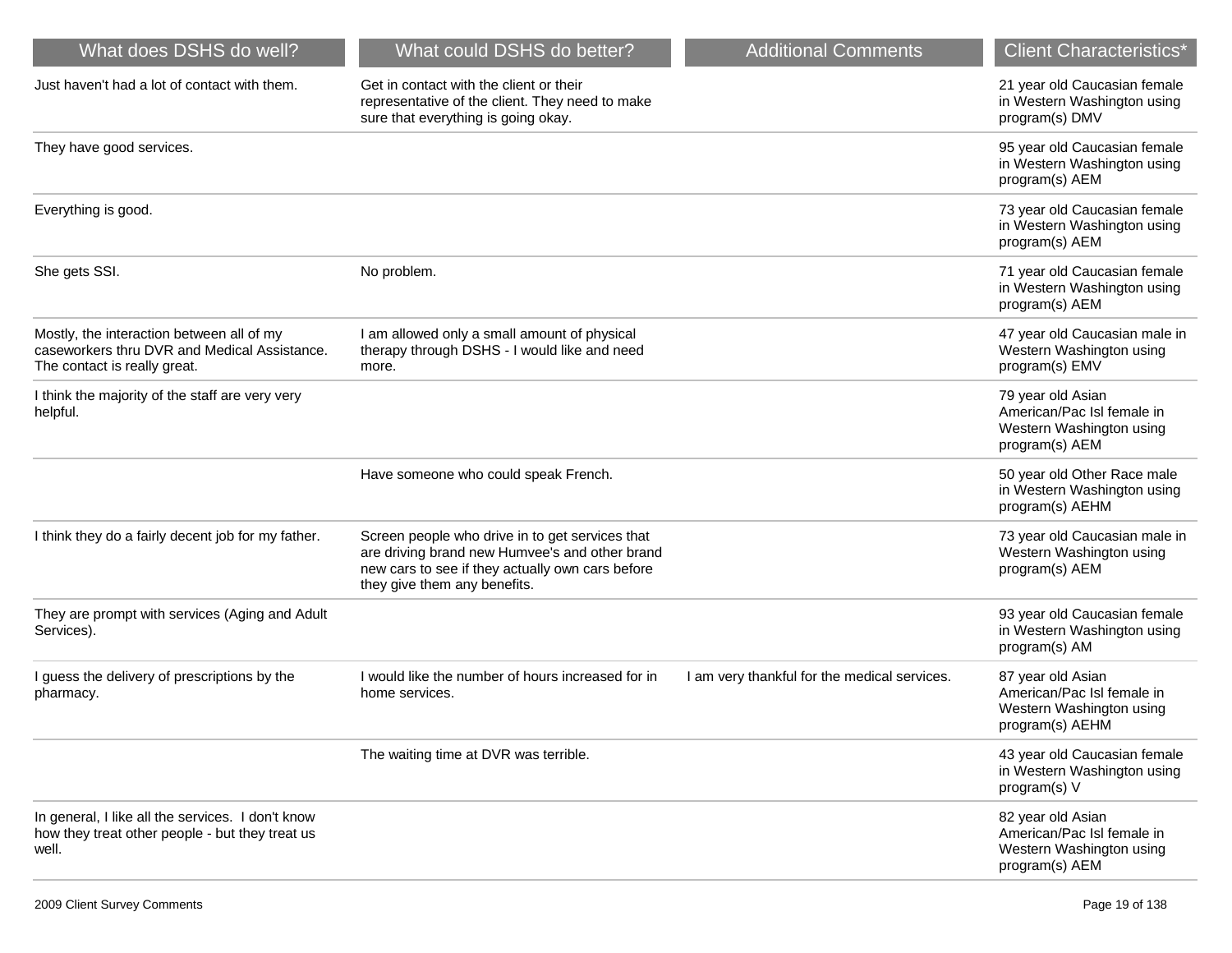| What does DSHS do well?                                                                                                                                                                                                                                                                                                  | What could DSHS do better?                                                                                                                                                                                                         | <b>Additional Comments</b>                                                                                | <b>Client Characteristics*</b>                                                 |
|--------------------------------------------------------------------------------------------------------------------------------------------------------------------------------------------------------------------------------------------------------------------------------------------------------------------------|------------------------------------------------------------------------------------------------------------------------------------------------------------------------------------------------------------------------------------|-----------------------------------------------------------------------------------------------------------|--------------------------------------------------------------------------------|
| I always get seen right awayin and out.                                                                                                                                                                                                                                                                                  |                                                                                                                                                                                                                                    |                                                                                                           | 38 year old Hispanic male in<br>Eastern Washington using<br>program(s) MV      |
| They are very caring and accommodating and<br>pretty much work with me as to whatever my<br>needs may be.                                                                                                                                                                                                                | I think they need more staff at DVR to manage<br>the cases. I know another client of DVR that<br>doesn't get much attention from his/her<br>Vocational Rehabilitation Counselor.                                                   | I think DVR is an amazing program and I am<br>grateful that they have it available.                       | 36 year old Caucasian female<br>in Western Washington using<br>program(s) V    |
| I have not had any problems with dealing with<br>DSHS. They have provided me with medical,<br>mental health and services from aging and adult<br>services that I need.                                                                                                                                                   | Dental. It is very difficult to get to a dentist<br>because there are not many who will accept the<br>medical coupons.                                                                                                             | No. And the department does a good job.                                                                   | 73 year old Caucasian female<br>in Eastern Washington using<br>program(s) AHM  |
| We have only dealt with Linda Miller, and she is<br>very understanding, very responsive and very<br>knowledgeable.                                                                                                                                                                                                       |                                                                                                                                                                                                                                    |                                                                                                           | 86 year old Caucasian female<br>in Western Washington using<br>program(s) AM   |
| They have provided me with medical coupons<br>that have really helped me, and also have<br>provided me with chore services that I need.                                                                                                                                                                                  | It is hard to find a dentist that will take medical<br>coupons. It is hard to find a doctor that will take<br>medical coupons and listen to what my mother<br>has to say.                                                          | DSHS has done wonderful and has provided<br>me with what I need. I am glad that they are<br>there for me. | 81 year old Caucasian female<br>in Eastern Washington using<br>program(s) AEHM |
| No comment.                                                                                                                                                                                                                                                                                                              | I haven't given it any thought.                                                                                                                                                                                                    | No. None.                                                                                                 | 81 year old Caucasian male in<br>Western Washington using<br>program(s) AM     |
| They have provided many services for my son<br>that I am grateful for. Thankful that they advised<br>us on how to get services after a death in the<br>family. We are also thankful for the food stamps<br>and medical that we receive each month. It was<br>easy to change from one county to another when<br>we moved. | It would be great if they would listen and<br>understand the problem that we were dealing<br>with. Mental health needs to be able to ask the<br>question of the client of what the problem is and<br>then addressing that problem. | No. I don't.                                                                                              | 22 year old Caucasian male in<br>Western Washington using<br>program(s) ADEHMS |
| They have done excellent work with providing the<br>services that have been needed.                                                                                                                                                                                                                                      | No need for improvement. Everything has been<br>great.                                                                                                                                                                             | No. I don't.                                                                                              | 80 year old Caucasian male in<br>Western Washington using<br>program(s) DM     |
| We have a pretty nice group of people to work<br>with at the Colfax DSHS office.                                                                                                                                                                                                                                         | I do think the coordination between programs<br>could be a little bit better. And, I think that the<br>case manager for [Name Redacted] through DD<br>could maybe take a little more lead in that<br>coordination.                 |                                                                                                           | 19 year old Caucasian male in<br>Eastern Washington using<br>program(s) CDHMV  |
| They provide me with food stamps and medical<br>coupons and I really need them. I get my<br>appointment really quick.                                                                                                                                                                                                    | Have a person help me when I am unable to<br>read and write to complete the application form.                                                                                                                                      | Nothing. Thank you for all you do.                                                                        | 27 year old Hispanic female in<br>Eastern Washington using<br>program(s) DEM   |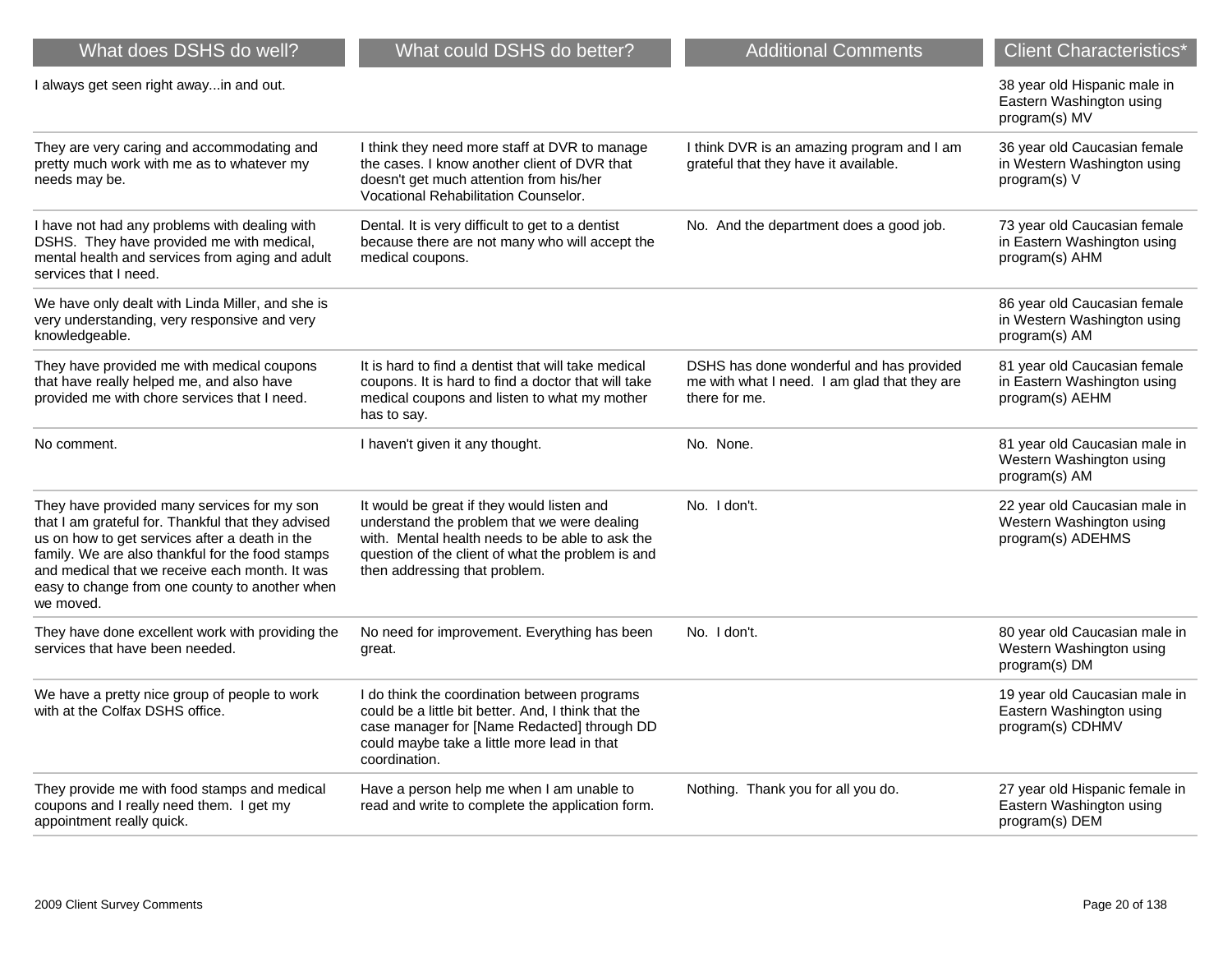| What does DSHS do well?                                                                      | What could DSHS do better?                                                                                                                                                                                                                                                                                                                                                                                                                                                                                                                                                                                                                        | <b>Additional Comments</b>                 | <b>Client Characteristics*</b>                                               |
|----------------------------------------------------------------------------------------------|---------------------------------------------------------------------------------------------------------------------------------------------------------------------------------------------------------------------------------------------------------------------------------------------------------------------------------------------------------------------------------------------------------------------------------------------------------------------------------------------------------------------------------------------------------------------------------------------------------------------------------------------------|--------------------------------------------|------------------------------------------------------------------------------|
| They seem to be compassionate.                                                               |                                                                                                                                                                                                                                                                                                                                                                                                                                                                                                                                                                                                                                                   | We found them to be very helpful with Dad. | 97 year old Caucasian male in<br>Eastern Washington using<br>program(s) AM   |
| They provided me with medical and services for<br>my daughter.                               | I cannot think of anything.                                                                                                                                                                                                                                                                                                                                                                                                                                                                                                                                                                                                                       | It is all great.                           | 4 year old Hispanic female in<br>Western Washington using<br>program(s) DM   |
| The best part is the case managers.                                                          | Medical durable equipment is very difficult to get<br>with medical coupon, the process to get the<br>durable equipment should be streamlined.                                                                                                                                                                                                                                                                                                                                                                                                                                                                                                     |                                            | 9 year old Other Race male in<br>Western Washington using<br>program(s) DM   |
| That I know there is a source to help [Name<br>Redacted] with his needs throughout his life. | In the medical assistance program, with specific<br>diagnosis it would be nice if my son could see a<br>naturopathic doctor. There are lots of such<br>doctors in our area, but we cannot use them.<br>They might even be less expensive. It has been<br>somewhat difficult - the process that we have to<br>access - he has flex funds available each year.<br>The one time we tried to access those funds for<br>orthodontic work done it took 1.5 years to get<br>funds. This is through the DDD program. It<br>would be nice if this process was made easier to<br>access.                                                                    | Overall it's been a good program.          | 11 year old Caucasian male in<br>Western Washington using<br>program(s) DEM  |
| They have provided me with food stamps,<br>medical.                                          | Nothing.                                                                                                                                                                                                                                                                                                                                                                                                                                                                                                                                                                                                                                          | I cannot think of anything right now.      | 40 year old Caucasian male in<br>Western Washington using<br>program(s) DEMV |
| I like everything - it is fine. There is nothing I<br>don't like.                            |                                                                                                                                                                                                                                                                                                                                                                                                                                                                                                                                                                                                                                                   |                                            | 8 year old Hispanic female in<br>Eastern Washington using<br>program(s) DEM  |
| The customer service is good.                                                                |                                                                                                                                                                                                                                                                                                                                                                                                                                                                                                                                                                                                                                                   |                                            | 21 year old Hispanic male in<br>Western Washington using<br>program(s) DEM   |
| Whenever I call and I have a problem, they deal<br>with it right away.                       | We applied for vision therapy since May 2008,<br>and we just got the answer back that we were<br>denied. They take too long. The questions they<br>ask, i.e. "Did she previously have operation?," or<br>"Is it detrimental to her health?" They cannot<br>approve unless it is detrimental to her health,<br>and it IS detrimental to her health because her<br>condition will continue to deteriorate without<br>treatment. And her doctor said she could have<br>the operation, but that it would not help. They<br>want you to do all the alternatives whether it will<br>help the problem or not before they will approve<br>vision therapy. |                                            | 6 year old Other Race female<br>in Western Washington using<br>program(s) DM |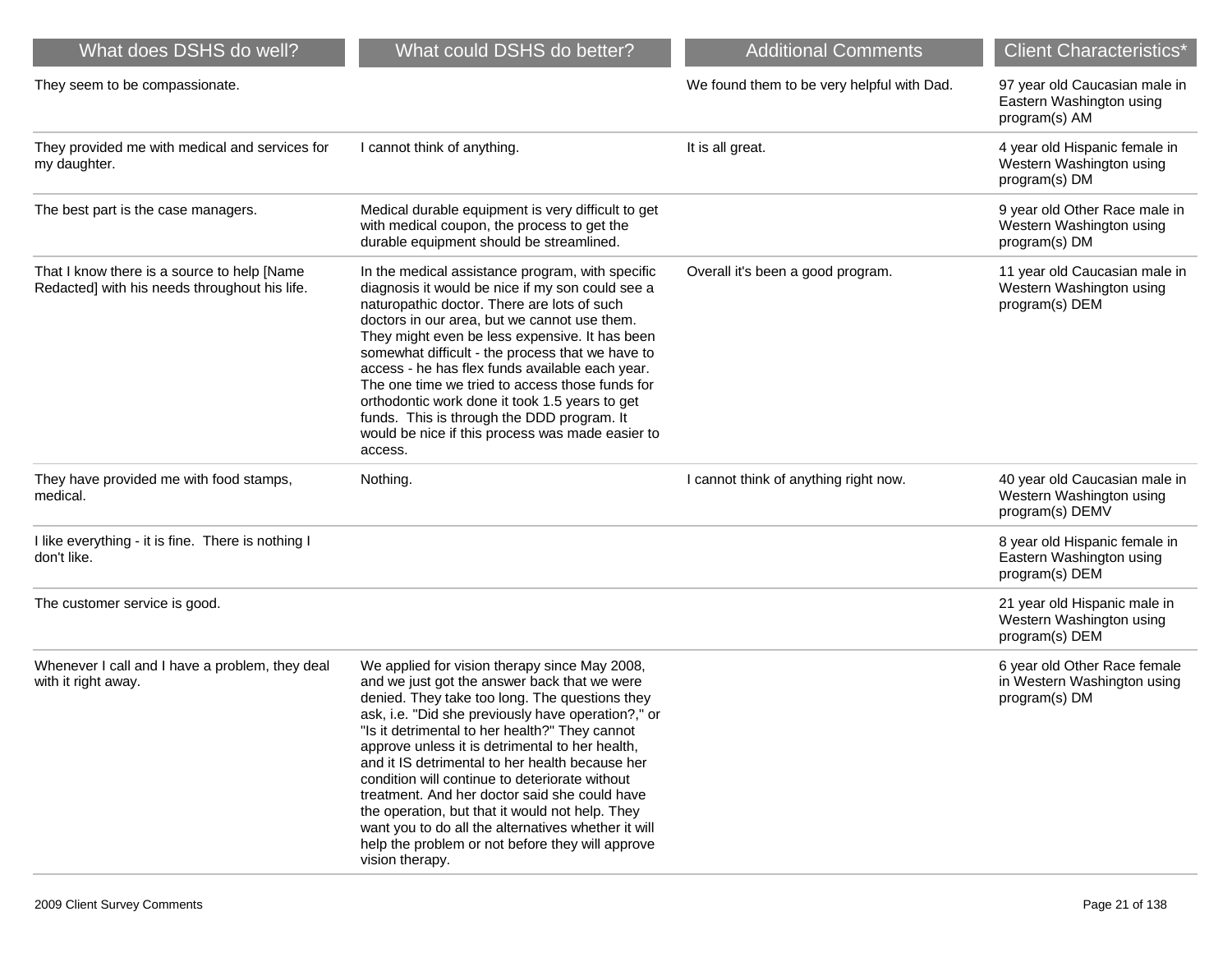| What does DSHS do well?                                                                                                                                                            | What could DSHS do better?                                                                                                                                                                                                                                                                                                                                                                                                                  | <b>Additional Comments</b>                                                                                                                                                                                                                                                                                                                                | <b>Client Characteristics*</b>                                                                |
|------------------------------------------------------------------------------------------------------------------------------------------------------------------------------------|---------------------------------------------------------------------------------------------------------------------------------------------------------------------------------------------------------------------------------------------------------------------------------------------------------------------------------------------------------------------------------------------------------------------------------------------|-----------------------------------------------------------------------------------------------------------------------------------------------------------------------------------------------------------------------------------------------------------------------------------------------------------------------------------------------------------|-----------------------------------------------------------------------------------------------|
| I like everything because they have everything<br>my child needs.                                                                                                                  |                                                                                                                                                                                                                                                                                                                                                                                                                                             | My child has special needs. If he needs<br>something, will he be able to get them right<br>away or does he need to wait?                                                                                                                                                                                                                                  | 10 year old Hispanic male in<br>Western Washington using<br>program(s) DM                     |
| They provide me with the services that I need for<br>[Name Redacted] and my family. They are very<br>good.                                                                         | They have been very good. I cannot think of<br>anything.                                                                                                                                                                                                                                                                                                                                                                                    | No. I am very thankful for the support that you<br>give me.                                                                                                                                                                                                                                                                                               | 14 year old Asian<br>American/Pac Isl female in<br>Western Washington using<br>program(s) DEM |
| I guess that they do offer a lot of assistance. (My<br>son had a lot of difficulties, and finally got<br>involved with DDD and they helped him get a<br>place to live on his own.) | I have had to do a lot of foot work and a lot of<br>phone calls to connect with the right person. My<br>son had a different casemanager every month<br>for a year. It is impossible to find a dentist.                                                                                                                                                                                                                                      | I see the system as being overloaded, the<br>people have an impossible job and are<br>remarkable.                                                                                                                                                                                                                                                         | 54 year old Caucasian female<br>in Western Washington using<br>program(s) DM                  |
| I like everything.                                                                                                                                                                 | Everything is OK.                                                                                                                                                                                                                                                                                                                                                                                                                           |                                                                                                                                                                                                                                                                                                                                                           | 3 year old Hispanic female in<br>Western Washington using<br>program(s) DM                    |
| They make it convenient for you to take a child<br>with special needs to a health care facility and<br>they have treated my daughter and myself with a<br>great deal of respect.   | In Oct. 2007, my daughter needed dental work<br>done under anesthesia. By the time the dental<br>appointment came around DSHS did things<br>differently and changed how they approve dental<br>requests and my daughter was not able to get<br>the work done until Sept. of 2008, and by then<br>she had to have a front tooth pulled which would<br>not have been done had we got her in sooner,<br>and this upset my daughter and myself. | It would be nice to have ASL (American Sign<br>Language) interpreters available at some of<br>the offices so my daughter could communicate<br>without her mother having to be there to help<br>her. My daughters' case manager is fabulous. I<br>know that she has a heavy load, but she<br>seems to personally care about my daughters<br>circumstances. | 29 year old Caucasian female<br>in Eastern Washington using<br>program(s) DM                  |
| They have a lot of help and programs available.                                                                                                                                    | My son has special needs and was receiving<br>Medicaid and SSI, then my husband got a little<br>bit better job which terminated my son's income<br>and medical coverage and my son still has<br>expensive special needs that makes it<br>impossible for our family to make ends meet. I<br>am bothered by that.                                                                                                                             |                                                                                                                                                                                                                                                                                                                                                           | 8 year old Caucasian male in<br>Western Washington using<br>program(s) DM                     |
| li was really helpful to have the medical ID card<br>during this emergency.                                                                                                        |                                                                                                                                                                                                                                                                                                                                                                                                                                             |                                                                                                                                                                                                                                                                                                                                                           | 2 year old Other Race male in<br>Western Washington using<br>program(s) DM                    |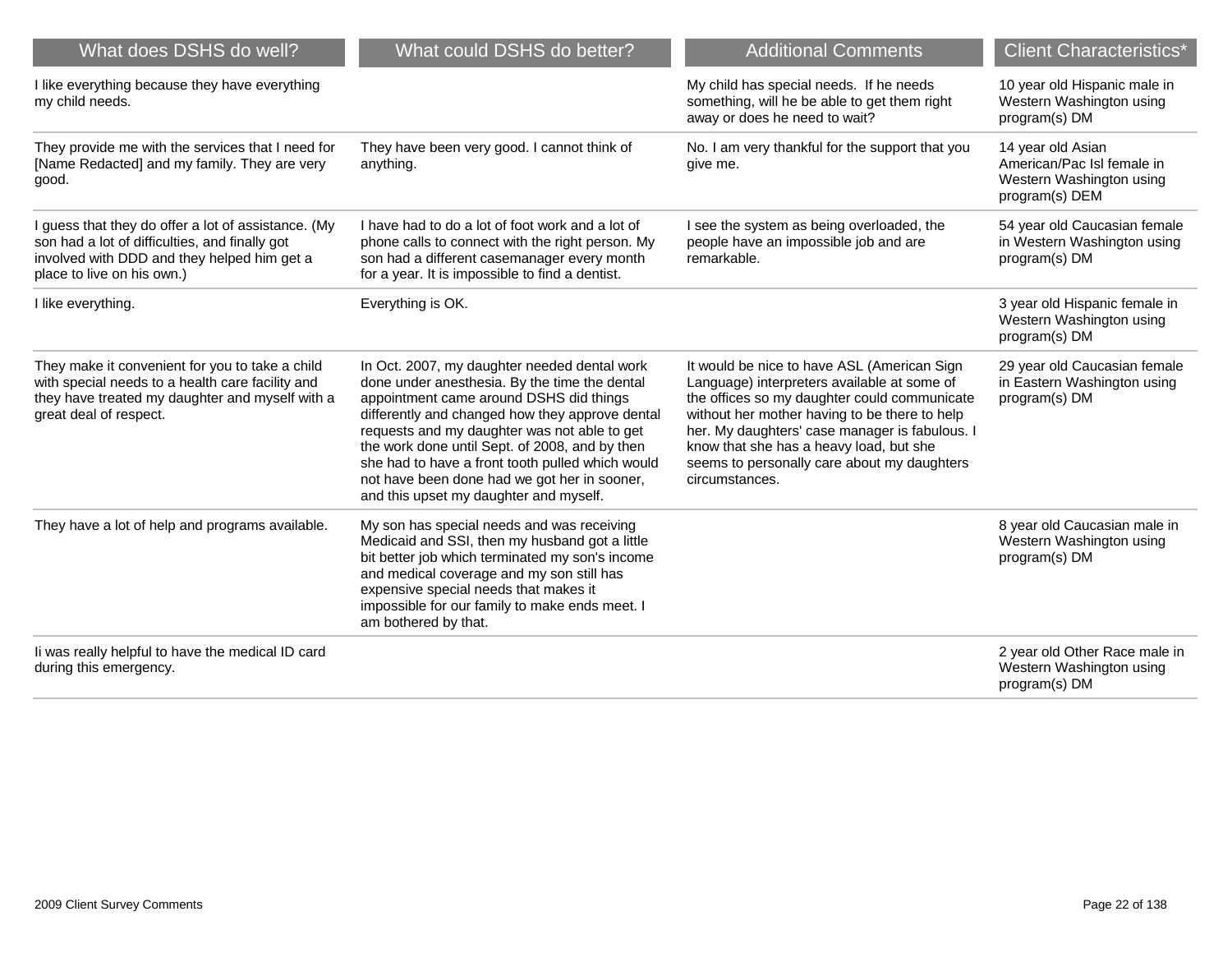| What does DSHS do well?                                                                       | What could DSHS do better?                                                                                                                                                                                                                                                                                                                                                                                                                                                                                                                                                          | <b>Additional Comments</b>                                                                                                                                                                                                                                                                                                                                                                                                             | <b>Client Characteristics*</b>                                                           |
|-----------------------------------------------------------------------------------------------|-------------------------------------------------------------------------------------------------------------------------------------------------------------------------------------------------------------------------------------------------------------------------------------------------------------------------------------------------------------------------------------------------------------------------------------------------------------------------------------------------------------------------------------------------------------------------------------|----------------------------------------------------------------------------------------------------------------------------------------------------------------------------------------------------------------------------------------------------------------------------------------------------------------------------------------------------------------------------------------------------------------------------------------|------------------------------------------------------------------------------------------|
| Caseworker at DDD is very helpful. For the most<br>part everybody is very polite and helpful. | I had a long wait for turning in an application, and<br>they added someone to help with applications<br>only, but they ended up taking other people with<br>general questions. So I ended being in the office<br>from 10AM until 2:30PM. I had a problem with<br>transportation as I have none of my own, so it<br>was a fiasco in getting a ride home, made for a<br>very long day as I got home at 5PM. I get my<br>transportation through Access as I am disabled,<br>and it takes a long time when you don't have pre-<br>planned arrangements for transportation with<br>them. | Maybe offices could check with disabled<br>customers to see if they have prearranged<br>transportation so they could get done in time to<br>leave on the scheduled plan since it is a<br>problem to get transportation if it is not<br>preplanned. Or maybe they could get more<br>staff to help people in reception area faster or<br>more efficiently. Usually I have not had a<br>problem with DSHS, but this time was not<br>good. | 29 year old Caucasian female<br>in Western Washington using<br>program(s) DEMZ           |
| I guess that they are helpful in making everyday<br>life better.                              | They could make their service more known.                                                                                                                                                                                                                                                                                                                                                                                                                                                                                                                                           | This study was painless.                                                                                                                                                                                                                                                                                                                                                                                                               | 9 year old Other Race male in<br>Eastern Washington using<br>program(s) CDM              |
| They have been very helpful with my daughter.<br>And, they answer my questions.               |                                                                                                                                                                                                                                                                                                                                                                                                                                                                                                                                                                                     |                                                                                                                                                                                                                                                                                                                                                                                                                                        | 29 year old Caucasian female<br>in Eastern Washington using<br>program(s) DM             |
| The level of respect that they pay to my husband<br>and myself.                               |                                                                                                                                                                                                                                                                                                                                                                                                                                                                                                                                                                                     |                                                                                                                                                                                                                                                                                                                                                                                                                                        | 4 year old Caucasian male in<br>Western Washington using<br>program(s) D                 |
| The people were very professional and helpful -<br>also very informative.                     |                                                                                                                                                                                                                                                                                                                                                                                                                                                                                                                                                                                     |                                                                                                                                                                                                                                                                                                                                                                                                                                        | 2 year old Hispanic male in<br>Western Washington using<br>program(s) D                  |
| They are in the business of helping handicapped<br>individuals and I appreciate that a lot.   | Get rid of the acronyms.                                                                                                                                                                                                                                                                                                                                                                                                                                                                                                                                                            | I would like surveys like to come in e-mail form.                                                                                                                                                                                                                                                                                                                                                                                      | 26 year old Caucasian male in<br>Western Washington using<br>program(s) DM               |
| People are nice to me.                                                                        | They take a long time to do everything, but I<br>guess that's the same situation in anyplace you<br>go. It seems like it takes forever to get anything<br>done.                                                                                                                                                                                                                                                                                                                                                                                                                     |                                                                                                                                                                                                                                                                                                                                                                                                                                        | 62 year old Caucasian female<br>in Western Washington using<br>program(s) DM             |
| For the most part DSHS is there to help.                                                      | I do not have any negative feed back.                                                                                                                                                                                                                                                                                                                                                                                                                                                                                                                                               | None                                                                                                                                                                                                                                                                                                                                                                                                                                   | 2 year old African American<br>male in Eastern Washington<br>using program(s) DEM        |
|                                                                                               | They could have faster phone service -<br>sometimes I am on hold for up to 20 minutes.                                                                                                                                                                                                                                                                                                                                                                                                                                                                                              |                                                                                                                                                                                                                                                                                                                                                                                                                                        | 4 year old Caucasian male in<br>Eastern Washington using<br>program(s) DEM               |
| They have helped me get my son diapers and<br>necessary supplies that he needs.               | Return phone calls with 24 hours. It would be<br>helpful if DD would provide the necessary<br>equipment and supplies that my son needed that<br>is not covered by insurance.                                                                                                                                                                                                                                                                                                                                                                                                        | No. That's it.                                                                                                                                                                                                                                                                                                                                                                                                                         | 7 year old Asian<br>American/Pac Isl male in<br>Western Washington using<br>program(s) D |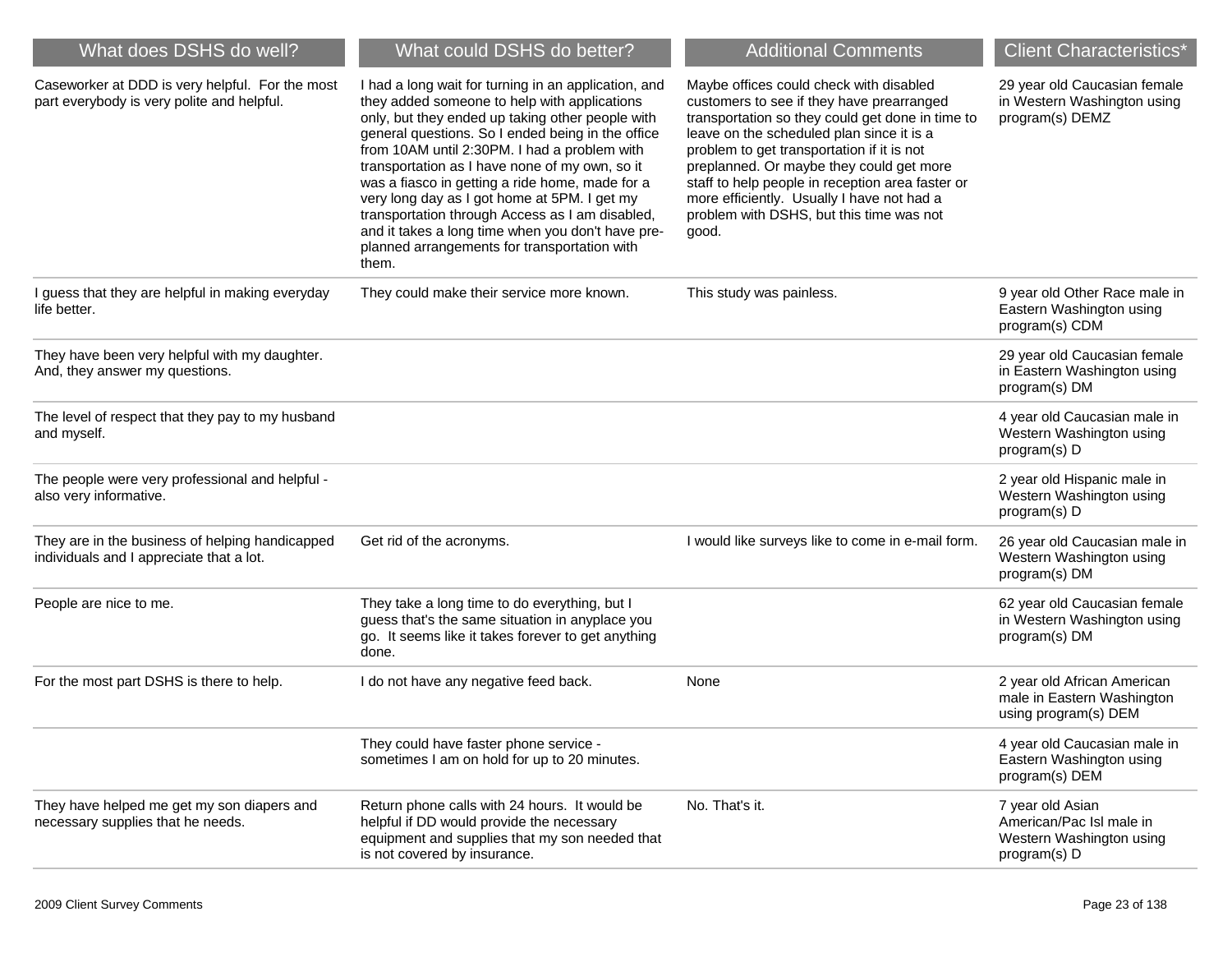| What does DSHS do well?                                                                                                                                                                                                                                                                                              | What could DSHS do better?                                                                                                                                                                                                                                                            | <b>Additional Comments</b>                                                                                                                                                                                                                                                                                                                                                                                                   | <b>Client Characteristics*</b>                                                 |
|----------------------------------------------------------------------------------------------------------------------------------------------------------------------------------------------------------------------------------------------------------------------------------------------------------------------|---------------------------------------------------------------------------------------------------------------------------------------------------------------------------------------------------------------------------------------------------------------------------------------|------------------------------------------------------------------------------------------------------------------------------------------------------------------------------------------------------------------------------------------------------------------------------------------------------------------------------------------------------------------------------------------------------------------------------|--------------------------------------------------------------------------------|
|                                                                                                                                                                                                                                                                                                                      | Help our children with autism more.                                                                                                                                                                                                                                                   | I had an assessment for my daughter who has<br>autism, and because my husband's income<br>was too high my daughter does not qualify for<br>any services or treatment for autism. Because<br>it is critical that children have treatment for this<br>condition I feel like the income limits should be<br>raised or shouldn't even apply, as we are<br>unable to afford treatment for her.                                    | 6 year old Caucasian female<br>in Western Washington using<br>program(s) D     |
| Well, speaking in the now - Michelle Wooley who<br>is the case manager at DDD - she has been<br>outstanding in every area - listening, being<br>proactive and following through with what she<br>has said. [Name Redacted] needed counseling<br>and had needed it for many years - Michelle<br>made sure she got it. | The one thing that could be much better is to be<br>able to provide the dentists and eye care<br>professionals better so that they would accept<br>the medical coupons without excluding some of<br>the clients.                                                                      | The other comment is regarding specialists - it<br>seems that when [Name Redacted] needed to<br>see a specialist - she had an ovarian cyst. We<br>were sent to a surgeon and the surgeon didn't<br>listen to me (client's mother). [Name<br>Redacted] suffered six months with this cyst<br>before something was done about it. Maybe<br>specialists need more education as how to<br>handle developmentally disabled folks. | 32 year old Caucasian female<br>in Western Washington using<br>program(s) DEMV |
| It has been very consistently good for us, the<br>services.                                                                                                                                                                                                                                                          | I think this last caseworker assessment was<br>extremely long, it went over 5 hours, and my<br>daughter was upset. It was very trying and<br>grueling. There must be a simpler way. Whoever<br>came up with this extensive assessment must<br>have never sat with a DD person before. |                                                                                                                                                                                                                                                                                                                                                                                                                              | 38 year old Caucasian female<br>in Western Washington using<br>program(s) DM   |
| I think they are communicative when they do<br>assessments, etc.                                                                                                                                                                                                                                                     | They seem to be so overwhelmed that we have<br>had 4 different caseworkers in 4 years. They are<br>pressured and have to do an assessment on<br>everyone. Then after the assessment they said if<br>you need anything call us.                                                        |                                                                                                                                                                                                                                                                                                                                                                                                                              | 33 year old Caucasian male in<br>Western Washington using<br>program(s) ADHMS  |
| Nothing.                                                                                                                                                                                                                                                                                                             | The DSHS website was hard to use even though<br>I am a frequent computer and Internet user. It<br>was time consuming and difficult to follow.                                                                                                                                         |                                                                                                                                                                                                                                                                                                                                                                                                                              | 3 year old Caucasian female<br>in Western Washington using<br>program(s) D     |
| I think that it's easy to use the medical coupons.                                                                                                                                                                                                                                                                   |                                                                                                                                                                                                                                                                                       |                                                                                                                                                                                                                                                                                                                                                                                                                              | 3 year old Caucasian female<br>in Western Washington using<br>program(s) DM    |
| I think that they have been very helpful in<br>explaining anything that I have need to ask. They<br>have provided him with the medical and living<br>arrangements as necessary for which I am very<br>grateful.                                                                                                      | They need to have more eye care and dentists<br>that are available using your medical coupon.                                                                                                                                                                                         | Nothing - everything is great.                                                                                                                                                                                                                                                                                                                                                                                               | 49 year old Caucasian male in<br>Western Washington using<br>program(s) ADM    |
| I like everything.                                                                                                                                                                                                                                                                                                   | I don't know.                                                                                                                                                                                                                                                                         |                                                                                                                                                                                                                                                                                                                                                                                                                              | 56 year old Hispanic female in<br>Eastern Washington using<br>program(s) AEM   |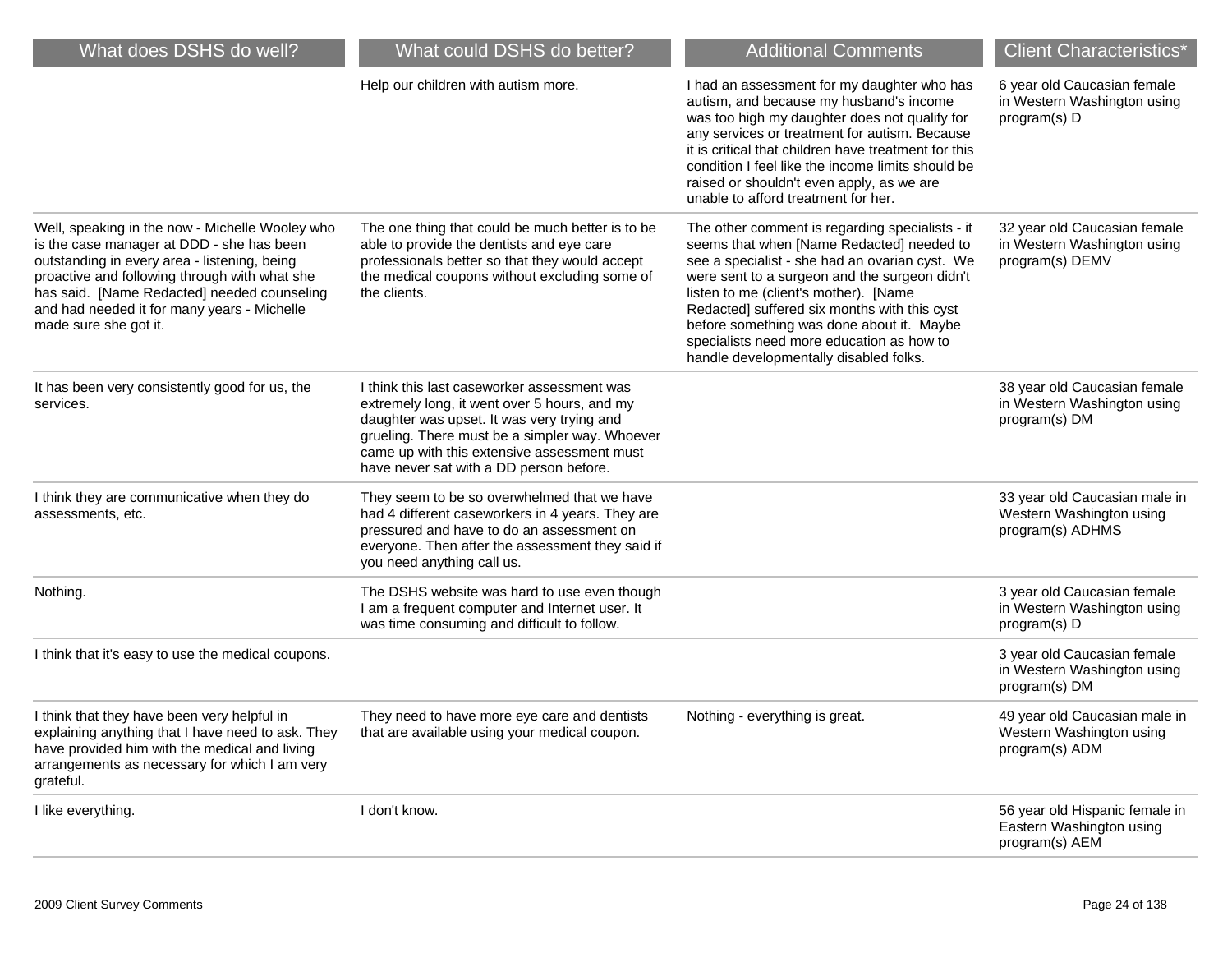| What does DSHS do well?                                                                                                                                                                                                                                                                                                  | What could DSHS do better?                                                                                                                                                                                                                                                                                                                                                                   | <b>Additional Comments</b>                                                                                                                                                                                                                                                                                                                                                                                                                       | <b>Client Characteristics*</b>                                                   |
|--------------------------------------------------------------------------------------------------------------------------------------------------------------------------------------------------------------------------------------------------------------------------------------------------------------------------|----------------------------------------------------------------------------------------------------------------------------------------------------------------------------------------------------------------------------------------------------------------------------------------------------------------------------------------------------------------------------------------------|--------------------------------------------------------------------------------------------------------------------------------------------------------------------------------------------------------------------------------------------------------------------------------------------------------------------------------------------------------------------------------------------------------------------------------------------------|----------------------------------------------------------------------------------|
| They provide medical and living needs for [Name<br>Redacted]. We are very grateful.                                                                                                                                                                                                                                      | Each worker has a different interpretation of the<br>program. When we went to Pierce County it took<br>two months to establish eligibility, and in that<br>time the assisted living place has to forgo<br>payment as Pierce County would not backdate it.<br>When we went to King County they stated they<br>had 7 days to determine eligibility with an<br>application. Why the difference? | No, I don't.                                                                                                                                                                                                                                                                                                                                                                                                                                     | 48 year old Caucasian male in<br>Western Washington using<br>program(s) ADM      |
| They provide medical and food stamps and other<br>services that we are grateful for.                                                                                                                                                                                                                                     | They need to correct the computer system so<br>that it do not generate letters that are not<br>necessary.                                                                                                                                                                                                                                                                                    | No, I don't think so.                                                                                                                                                                                                                                                                                                                                                                                                                            | 55 year old Caucasian male in<br>Western Washington using<br>program(s) DEM      |
| They try to help you as much as they can. They<br>provide me with medical care.                                                                                                                                                                                                                                          | They need to have more dentists who will accept<br>the medical coupons available. Also, they need<br>to have more doctors who will accept medical<br>coupons.                                                                                                                                                                                                                                | You are very nice on the phone. You do a<br>very good job. Thank you.                                                                                                                                                                                                                                                                                                                                                                            | 50 year old Caucasian male in<br>Western Washington using<br>program(s) DM       |
| It is very helpful with medical and food stamps.                                                                                                                                                                                                                                                                         | It takes a long time to get waited on when you go<br>into the local office. I have sat there for many<br>hours.                                                                                                                                                                                                                                                                              | No, everything is great.                                                                                                                                                                                                                                                                                                                                                                                                                         | 37 year old Caucasian male in<br>Eastern Washington using<br>program(s) DEM      |
| I work with a lot of people in DSHS and they are<br>all great. I can't say enough good about them.                                                                                                                                                                                                                       | Every year I FAX a large quantity of change of<br>circumstances for clients to HCS/DSHS. And,<br>about 75% get lost in the void. Then, I have to<br>resend and resend. I never know if the FAX goes<br>through or not. Time is lost and this is expensive.                                                                                                                                   |                                                                                                                                                                                                                                                                                                                                                                                                                                                  | 51 year old Caucasian female<br>in Eastern Washington using<br>program(s) DHM    |
| The services that are provided for me. It has<br>been made very easy for me to get these<br>services and there is always someone who has<br>followed up on my request.                                                                                                                                                   | I am not sure.                                                                                                                                                                                                                                                                                                                                                                               | No. Everything is great.                                                                                                                                                                                                                                                                                                                                                                                                                         | 3 year old Hispanic male in<br>Western Washington using<br>program(s) D          |
| They have provided me with communication that<br>is great. Mental Health services is very good.                                                                                                                                                                                                                          | I can't think of anything right now.                                                                                                                                                                                                                                                                                                                                                         | No - that is OK.                                                                                                                                                                                                                                                                                                                                                                                                                                 | 48 year old Caucasian male in<br>Western Washington using<br>program(s) DHM      |
| I don't have much business with them. This is my<br>very first time and we didn't get anything.                                                                                                                                                                                                                          | They don't have enough funding to provide the<br>services we needed.                                                                                                                                                                                                                                                                                                                         |                                                                                                                                                                                                                                                                                                                                                                                                                                                  | 16 year old African American<br>male in Western Washington<br>using program(s) D |
| They provided wonderful support for my son in<br>helping him get a job in the normal work place.<br>They supported the program that he was in with<br>\$\$. Responded within 24 hours of any call. I was<br>always aware of what was happened with my son<br>and I was aware that they were experts at what<br>they did. | Provide real medical insurance that covers<br>medical needs instead of the medical coupon<br>that doesn't cover anything. Dental is also very<br>hard to find a dentist that will take the medical<br>coupons.                                                                                                                                                                               | We are very grateful for the hard work of Erica<br>Hopper and Kelly O'Neal. Kelly strongly<br>supports the WIN program, a new program<br>that has resulted in large number of clients<br>with disabilities being hired in a normal work<br>place. WIN program is a model program for<br>the state. We are very grateful for Jennifer<br>White with Able Opportunities. She realized<br>his needs even when the school district wrote<br>him off. | 25 year old Caucasian male in<br>Western Washington using<br>program(s) DM       |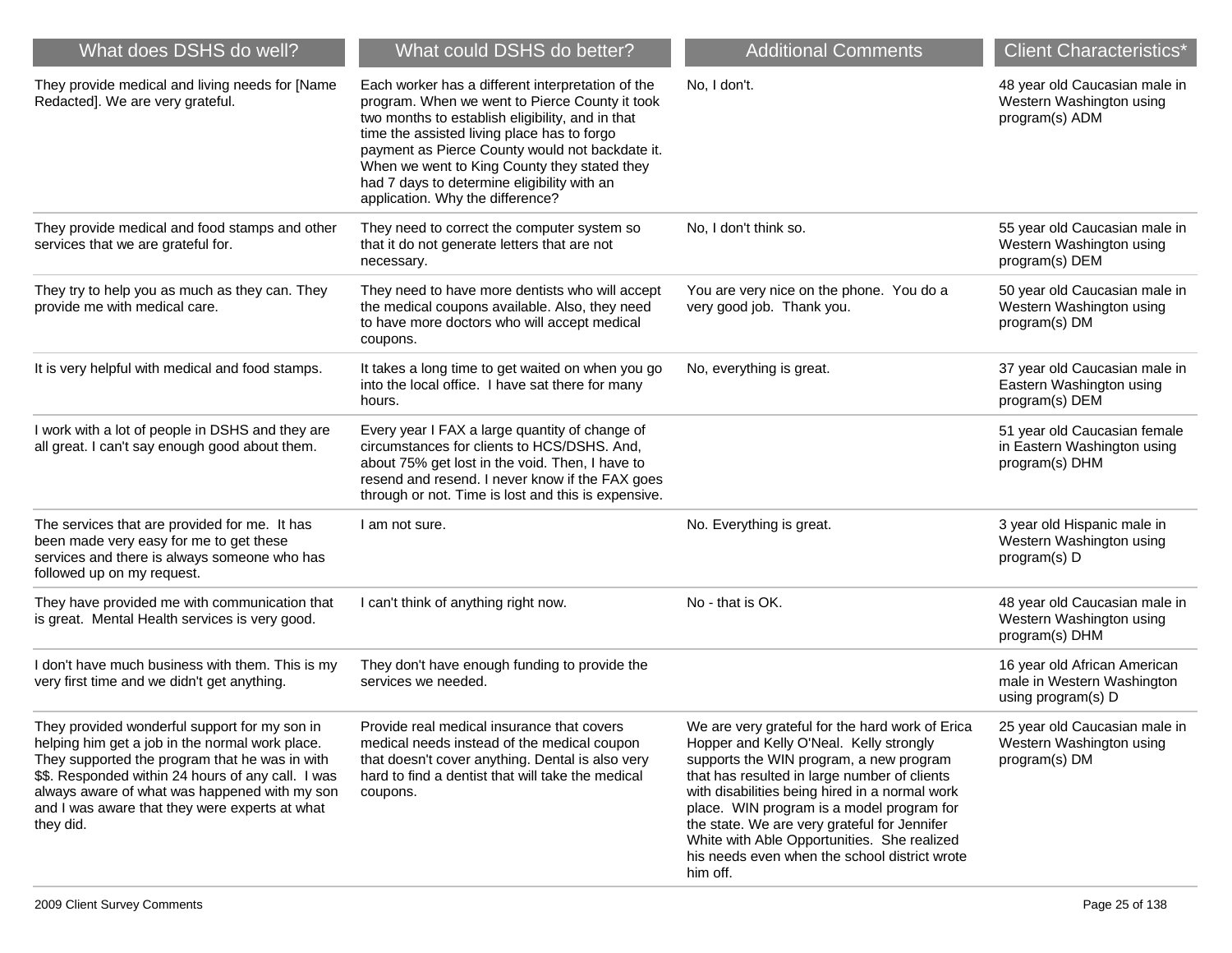| What does DSHS do well?                                                                                                                                        | What could DSHS do better?                                                                                                                                                                                                                                                                                                                                                                                                            | <b>Additional Comments</b>                                                                                                                                                                                                                                                                                                                                                                                                                                                | <b>Client Characteristics*</b>                                                                 |
|----------------------------------------------------------------------------------------------------------------------------------------------------------------|---------------------------------------------------------------------------------------------------------------------------------------------------------------------------------------------------------------------------------------------------------------------------------------------------------------------------------------------------------------------------------------------------------------------------------------|---------------------------------------------------------------------------------------------------------------------------------------------------------------------------------------------------------------------------------------------------------------------------------------------------------------------------------------------------------------------------------------------------------------------------------------------------------------------------|------------------------------------------------------------------------------------------------|
| Nothing.                                                                                                                                                       | They need to ask for more funding from the<br>federal government. They need to be more<br>informed on how they can service children with<br>special needs. More option for respite care and<br>funding and early intervention services. Work<br>together with other organizations in order to<br>provide care for the special needs children.                                                                                         | No, I guess that is it.                                                                                                                                                                                                                                                                                                                                                                                                                                                   | 4 year old Caucasian male in<br>Western Washington using<br>program(s) D                       |
| They give us more knowledge and how to solve<br>problems if we have any.                                                                                       | I hope that we can have a better way to get in<br>touch with DD managers. They didn't answer<br>their phones and didn't call back promptly.                                                                                                                                                                                                                                                                                           | I am worried since I am getting older and my<br>son is now 28. How can I teach him more life<br>skills so that he can take care of himself for the<br>rest of his life. I would like more information<br>about this. It seems like most DD staff have<br>too many cases and cannot devote time to<br>individual cases. Scott Leonard is one of the<br>very good DD employees. He always calls me<br>back relatively quickly or e-mails me in<br>response in great detail. | 28 year old Asian<br>American/Pac Isl male in<br>Western Washington using<br>program(s) D      |
| They like to help me look for jobs.                                                                                                                            | I don't know.                                                                                                                                                                                                                                                                                                                                                                                                                         | No, I don't                                                                                                                                                                                                                                                                                                                                                                                                                                                               | 44 year old Caucasian female<br>in Western Washington using<br>program(s) D                    |
| They help people with medical and food stamps<br>and cash. Also they help me with the chore<br>services for my mom.                                            | They can provide more food stamps and more<br>hours for me to take care of my mother.                                                                                                                                                                                                                                                                                                                                                 | No, thank you so much.                                                                                                                                                                                                                                                                                                                                                                                                                                                    | 67 year old African American<br>female in Western<br>Washington using program(s)<br><b>AEM</b> |
| They provide me with answers when I have<br>questions. They provide medical for [Name<br>Redacted].                                                            | The working age policy seems to take away<br>services rather than add services. Special needs<br>children or young adults that need special aid<br>need to be treated not according to age. After<br>receiving services from DD, it may not be<br>reasonable for the child or adult to go to work<br>because of his special needs.                                                                                                    | No, not if you can correct the working age for<br>the special needs person.                                                                                                                                                                                                                                                                                                                                                                                               | 28 year old Caucasian male in<br>Western Washington using<br>program(s) DM                     |
| They are always quick to answer our questions<br>Wherever we have a review they are very kind<br>and considerate. We are grateful for the medical<br>coverage. | No, I cannot think of anything that needs to be<br>corrected.                                                                                                                                                                                                                                                                                                                                                                         | No, everything is great                                                                                                                                                                                                                                                                                                                                                                                                                                                   | 29 year old Caucasian female<br>in Western Washington using<br>program(s) DM                   |
| I like the fact that the caseworker comes to my<br>home.                                                                                                       | Wish that there were more options for people<br>that have the medical coupons. There are very<br>few places that will accept the medical coupon<br>for dental or to see a doctor. The dental only<br>covers the basic care. The dentist told one client<br>that we will just wait until the teeth rot and then<br>we can take care of them. The people in jail get<br>better medical and dental care than the ones on<br>the outside. | No, everything is great now that I got my hours<br>taken care of.                                                                                                                                                                                                                                                                                                                                                                                                         | 27 year old Caucasian male in<br>Western Washington using<br>program(s) DEM                    |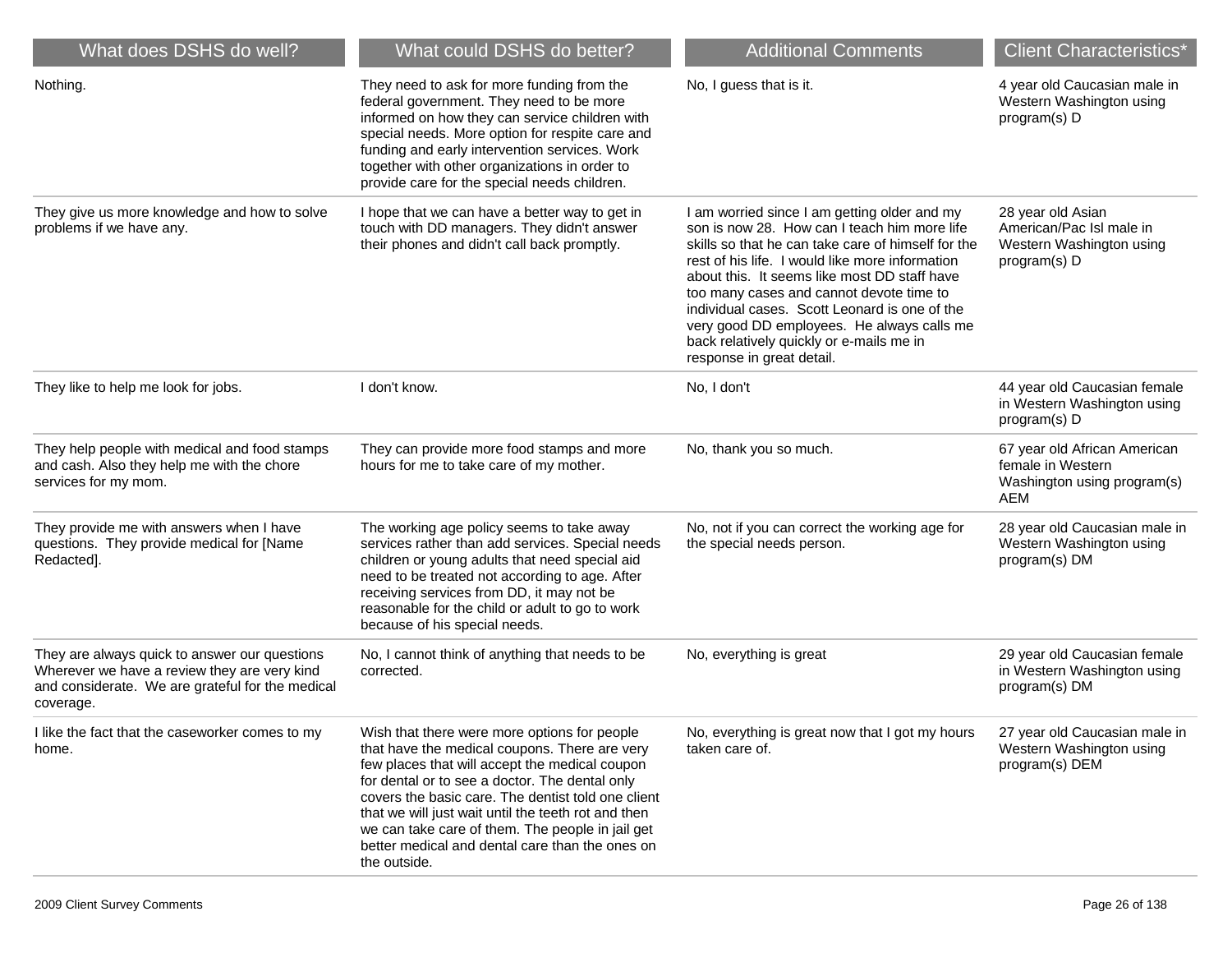| What does DSHS do well?                                                                                                                                                                                                 | What could DSHS do better?                                                                                                                                                                                                                                                                                                                                                                                                                                                                                     | <b>Additional Comments</b>                                                                                                                                                                                              | <b>Client Characteristics*</b>                                                               |
|-------------------------------------------------------------------------------------------------------------------------------------------------------------------------------------------------------------------------|----------------------------------------------------------------------------------------------------------------------------------------------------------------------------------------------------------------------------------------------------------------------------------------------------------------------------------------------------------------------------------------------------------------------------------------------------------------------------------------------------------------|-------------------------------------------------------------------------------------------------------------------------------------------------------------------------------------------------------------------------|----------------------------------------------------------------------------------------------|
| They provide medical and services from DDD.<br>They understand what your problems and needs<br>are and if they don't know the answer they will<br>usually find out for you.                                             | Answer the phone more quickly instead of<br>making you wait for a week or two.                                                                                                                                                                                                                                                                                                                                                                                                                                 | No, not that I can think of.                                                                                                                                                                                            | 15 year old American Indian<br>female in Western<br>Washington using program(s)<br><b>DM</b> |
| She, my daughter, can see just about anyone<br>because of her medical coupon and eligibility.                                                                                                                           | The wait time on durable medical equipment is<br>too long, we are waiting 6 months or more for a<br>wheelchair. The medical equipment vendor says<br>they seem to deny the first request regardless of<br>circumstances and so that makes the wait very<br>long for equipment. The gas voucher program<br>does not work that well if the doctor is not the<br>closest option, then they require some<br>justification from the doctor to go to the physician<br>that is not nearest to the client's residence. | There is a family support program in DDD, but<br>they do not have funding for it, even though<br>she has been on the waiting [list] for 4 years<br>for family support, (i.e. speech therapy and a<br>ramp for our van). | 5 year old Caucasian female<br>in Eastern Washington using<br>program(s) DM                  |
| [Name Redacted]'s caseworker - Debbie Hunter -<br>DD Spokane Office - if I call her she is quick to<br>respond and if I have a question she gets the<br>information I need and just follows through with<br>everything. |                                                                                                                                                                                                                                                                                                                                                                                                                                                                                                                |                                                                                                                                                                                                                         | 77 year old Caucasian female<br>in Eastern Washington using<br>program(s) DEM                |
| They are located close to home.                                                                                                                                                                                         | They could respond to the people in the lobby<br>quicker, they leave you sitting there so long.<br>They are back there sitting and laughing and<br>talking they could be doing their job. Some act<br>like they don't want to be there, i.e, mean-<br>spirited.                                                                                                                                                                                                                                                |                                                                                                                                                                                                                         | 55 year old African American<br>male in Western Washington<br>using program(s) DM            |
|                                                                                                                                                                                                                         | Probably give enough money to cover living<br>expenses. DDD doesn't do the job they are<br>supposed to. Medical assistance is hard to find a<br>dentist, my son needs his teeth pulled and he<br>can't find anyone to take coupons. I think Mental<br>Health was not effective, we know all the people<br>there, we hung out there when we were<br>homeless and they didn't like us hanging around<br>there to use their phone.                                                                                |                                                                                                                                                                                                                         | 23 year old Caucasian male in<br>Western Washington using<br>program(s) DEHM                 |
| They gave us our foster kids.                                                                                                                                                                                           | They could let you know if there are extra<br>activities in school or after school that they could<br>participate in. The child is physically and<br>mentally slow, he is in special ed. (i.e., Children's<br>Administration and DD). They placed with me<br>and I could use some information on how to help<br>the child develop better.                                                                                                                                                                      |                                                                                                                                                                                                                         | 11 year old Caucasian male in<br>Western Washington using<br>program(s) CDM                  |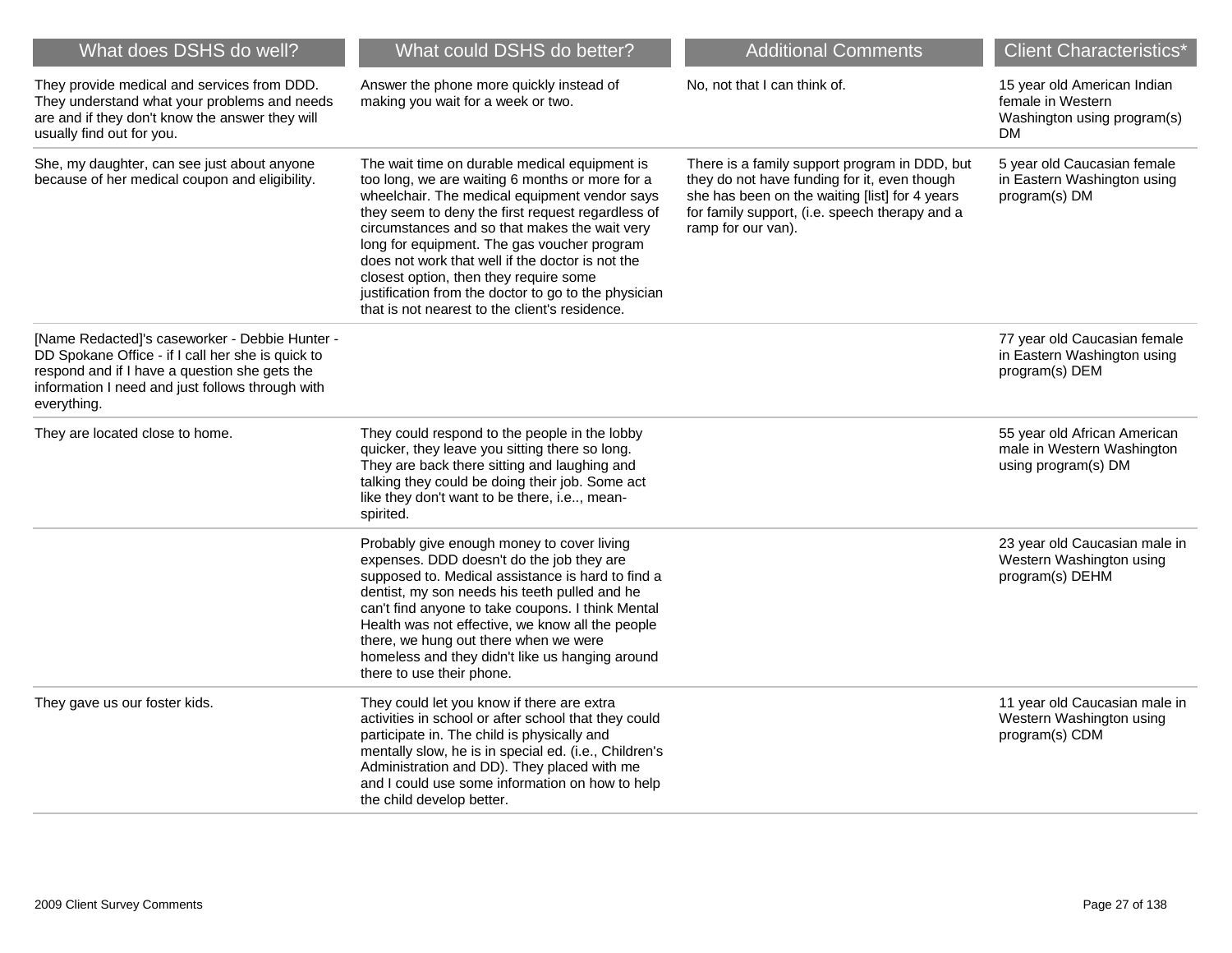| What does DSHS do well?                                                                                                                                                                                            | What could DSHS do better?                                                                                                                                                                                                                                                                                                   | <b>Additional Comments</b>                                                                                                                                                                                                                                                                                                                                                                                                                                                                                                                                                     | <b>Client Characteristics*</b>                                                             |
|--------------------------------------------------------------------------------------------------------------------------------------------------------------------------------------------------------------------|------------------------------------------------------------------------------------------------------------------------------------------------------------------------------------------------------------------------------------------------------------------------------------------------------------------------------|--------------------------------------------------------------------------------------------------------------------------------------------------------------------------------------------------------------------------------------------------------------------------------------------------------------------------------------------------------------------------------------------------------------------------------------------------------------------------------------------------------------------------------------------------------------------------------|--------------------------------------------------------------------------------------------|
| In the past, I enjoyed working with my case<br>manager, who has recently passed away. We<br>have not heard anything about getting a new<br>case manager as yet, child is not due until Jan<br>2009 for his review. | When child was first born, and was diagnosed, it<br>was difficult to know what was available, or what<br>we were supposed to do. With our last<br>caseworker, he was very proactive in explaining<br>what [Name Redacted] needed. I guess it<br>depends on if you get a good, experienced<br>casemanager.                    | They sent my husband (DSHS) something I<br>think it's about his medical coupon, an<br>Eligibility Review. It is not clear how to<br>complete for a child or parent's income and<br>resources. There should be a whole pediatric<br>portion for just 'the child.' If it was possible to<br>have a pediatric portion for children under 18<br>yrs old on the reviews it would streamline<br>information and help caseworkers, etc. who<br>specialize in that area because the<br>caseworkers are dealing with adults and<br>children, and the areas are completely<br>different. | 8 year old Caucasian male in<br>Eastern Washington using<br>program(s) DM                  |
| We know some programs for DSHS.                                                                                                                                                                                    | I think DDD should keep in contact with us about<br>our daughter who is on there waiting list and give<br>us updates on her status on the waiting list and<br>how long we have to wait. Instead, they tell us<br>not to contact them, that she will be on the<br>waiting list for 2 years or so and they will contact<br>us. | I have a primary insurance that does not cover<br>Autism, so I think the state should help us with<br>our daughter now, because she is 5 1/2 years<br>old and cannot do anything by herself. I don't<br>know what DDD will even do after 2 years to<br>help her.                                                                                                                                                                                                                                                                                                               | 5 year old Asian<br>American/Pac Isl female in<br>Western Washington using<br>program(s) D |
| Some of the programs are really good.                                                                                                                                                                              | They could make medical assistance coverage<br>more available for working households.                                                                                                                                                                                                                                        |                                                                                                                                                                                                                                                                                                                                                                                                                                                                                                                                                                                | 3 year old Caucasian female<br>in Eastern Washington using<br>program(s) DM                |
| Everyone is respectful and listens to what I need<br>and gives assistance to help my needs.                                                                                                                        | The automated phone system makes it hard to<br>reach anyone when you call.                                                                                                                                                                                                                                                   |                                                                                                                                                                                                                                                                                                                                                                                                                                                                                                                                                                                | 1 year old Caucasian male in<br>Eastern Washington using<br>program(s) DEM                 |
| The staff from DD are great to work with.                                                                                                                                                                          | The right hand does not know what the left hand<br>is doing. They do not listen to the care<br>providers. They seem to be more concerned<br>with the issues of liability than with the issues of<br>the client. Medical and dental is getting harder to<br>find places that will accept the medical and<br>dental coupons.   | <b>No</b>                                                                                                                                                                                                                                                                                                                                                                                                                                                                                                                                                                      | 50 year old Caucasian female<br>in Eastern Washington using<br>program(s) DHM              |
| In the last 2 months, I participated in a self<br>determination program through DDD and I<br>moved from one apartment to another through<br>'Concerned Citizens' to help me to live on my<br>own.                  | There are other people, not just me, people who<br>are special needs who cannot live on their own, I<br>wish that we could get more people living on their<br>own.                                                                                                                                                           |                                                                                                                                                                                                                                                                                                                                                                                                                                                                                                                                                                                | 40 year old Caucasian male in<br>Western Washington using<br>program(s) DEMV               |
| It provided medical and enables [Name<br>Redacted] to live in an adult family home. I have<br>had no problems. Everything has moved along<br>smoothly.                                                             | I cannot think of anything that needs to be<br>improved. Everything is going along strong.                                                                                                                                                                                                                                   | No, everything is great.                                                                                                                                                                                                                                                                                                                                                                                                                                                                                                                                                       | 79 year old Caucasian male in<br>Western Washington using<br>program(s) ADEM               |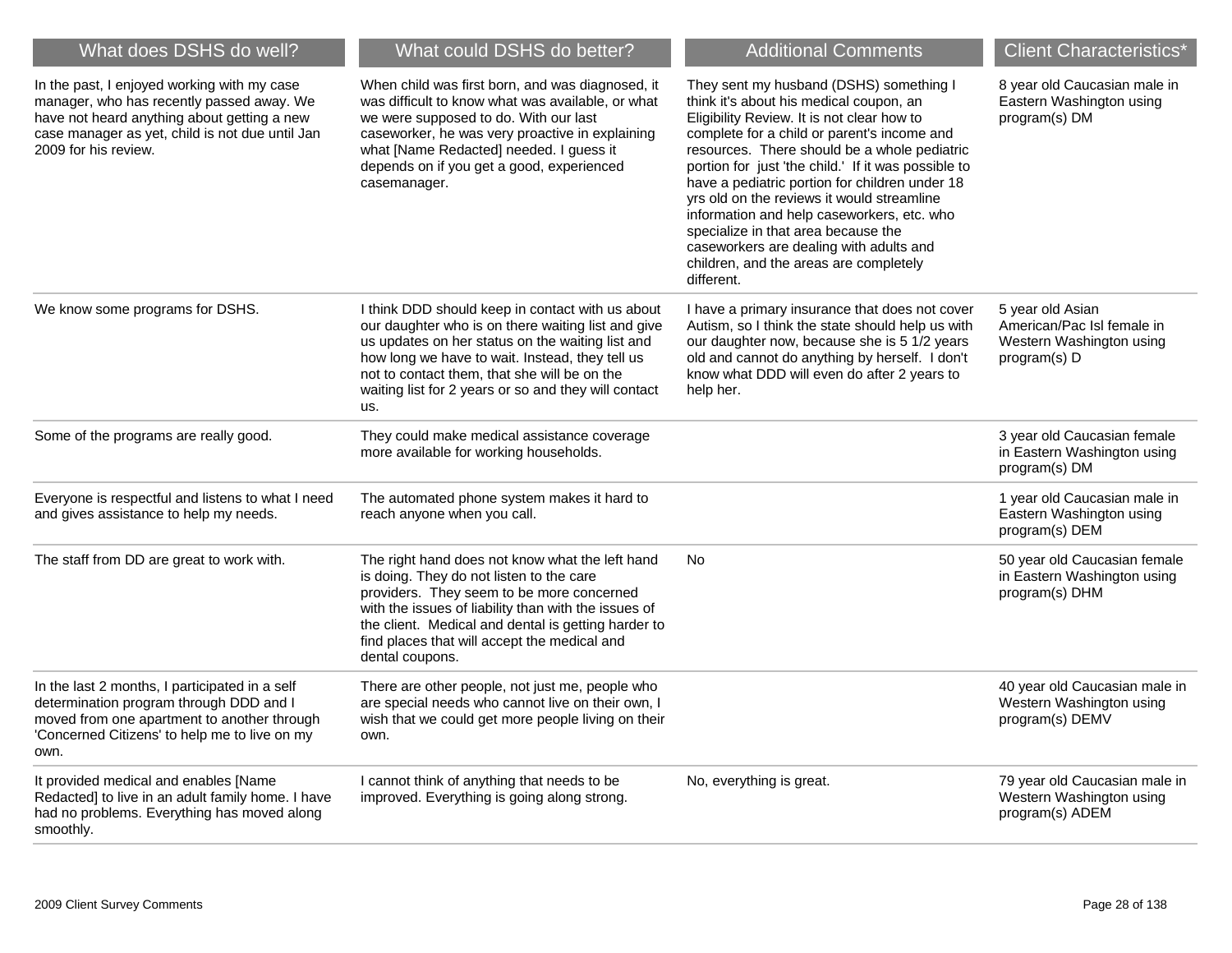| What does DSHS do well?                                                                                                                                               | What could DSHS do better?                                                                                                                                                                                                                 | <b>Additional Comments</b>                                                                                                                                                                                                                    | <b>Client Characteristics*</b>                                                       |
|-----------------------------------------------------------------------------------------------------------------------------------------------------------------------|--------------------------------------------------------------------------------------------------------------------------------------------------------------------------------------------------------------------------------------------|-----------------------------------------------------------------------------------------------------------------------------------------------------------------------------------------------------------------------------------------------|--------------------------------------------------------------------------------------|
| They set good appointment times.                                                                                                                                      |                                                                                                                                                                                                                                            |                                                                                                                                                                                                                                               | 36 year old Caucasian male in<br>Western Washington using<br>program(s) DEHM         |
| They do a really good job and have provided us<br>with the medical assistance that we have needed.                                                                    | Provide dentists that will accept the medical<br>coupons and new patients. No dentist will accept<br>the medical coupons. They do not take adult<br>clients on medical coupons.                                                            | No, I don't.                                                                                                                                                                                                                                  | 27 year old Caucasian male in<br>Eastern Washington using<br>program(s) DEM          |
| They were easy to deal with.                                                                                                                                          | They need to not contract out their employment<br>services or modify such contracts.                                                                                                                                                       | No, but I appreciate your efforts.                                                                                                                                                                                                            | 50 year old Caucasian male in<br>Western Washington using<br>program(s) DV           |
| They can always answer all my questions. They<br>help with medical, food stamps and a lot of other<br>services.                                                       | Dental needs to cover more dental needs. I have<br>a broken tooth and the dentist will not fix it with<br>my medical coupons.                                                                                                              | Nope. Everything is great.                                                                                                                                                                                                                    | 25 year old Caucasian male in<br>Western Washington using<br>program(s) DEM          |
| I liked dealing with Pam Ticker - DD office in<br>Spokane.                                                                                                            | They could have more of a variety of doctors to<br>choose from. I needed an autism doctor for my<br>son.                                                                                                                                   | I thought Pam Ticker did a great job!                                                                                                                                                                                                         | 11 year old Caucasian male in<br>Eastern Washington using<br>program(s) DM           |
| They help me when I need them.                                                                                                                                        |                                                                                                                                                                                                                                            |                                                                                                                                                                                                                                               | 16 year old Caucasian male in<br>Western Washington using<br>program(s) DM           |
| I have someone that I can call when I have<br>questions and that they help her with her job.<br>Glad that the DD service is available for the<br>people that need it. | Make phone calls to check in on their clients to<br>see how they are doing.                                                                                                                                                                | No, nothing Everything is great.                                                                                                                                                                                                              | 28 year old Caucasian female<br>in Western Washington using<br>program(s) D          |
| They try hard to work with the clients. They have<br>provided medical and DD services for me.                                                                         | They need to know their resources a little better.<br>There are always new resources available and<br>they need to know who is eligible for these.                                                                                         | Sometimes for DD clients it is hard to find a<br>provider that will accept these clients.                                                                                                                                                     | 39 year old African American<br>female in Eastern Washington<br>using program(s) DEM |
| They have provided a safe home to live in and<br>not a lot of pressure to move him into the<br>community. They have provided me with his<br>medical needs.            | In general, the community workers need to be<br>more accessible.                                                                                                                                                                           | Not that I can think of.                                                                                                                                                                                                                      | 59 year old Caucasian male in<br>Eastern Washington using<br>program(s) DM           |
|                                                                                                                                                                       | The DD program should explain options better as<br>to what is available for my son. I had to ask<br>about speech therapy - no one at DD<br>volunteered the information. They need to send<br>more information so we know what's available. | I think when Medical was doing the eligibility<br>and food stamps - I had to fill lots of forms<br>repeatedly. That's hectic by itself and all of my<br>information was the same - I don't think you<br>should have to do this so many times. | 6 year old Caucasian male in<br>Western Washington using<br>program(s) DEM           |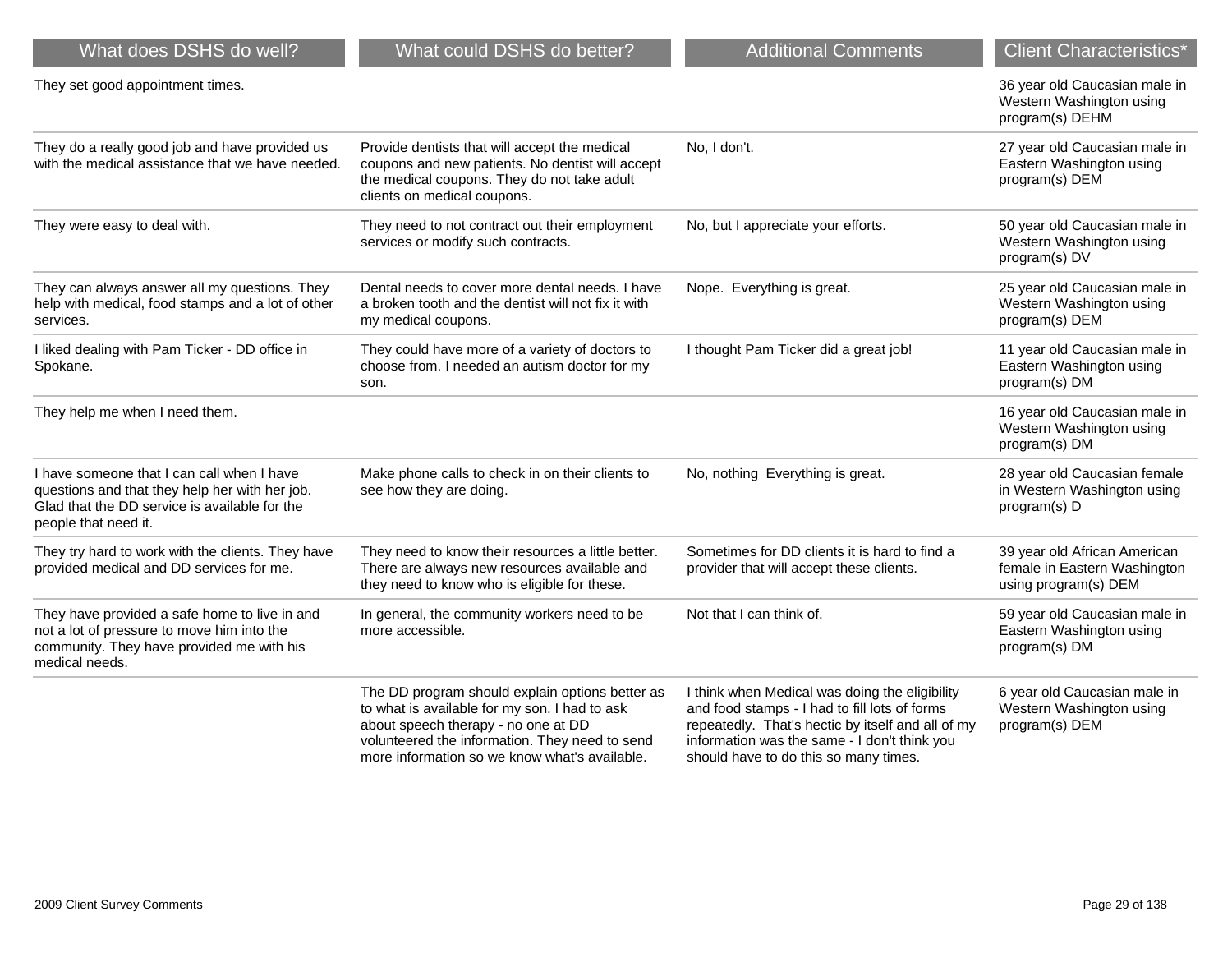| What does DSHS do well?                                                                                                         | What could DSHS do better?                                                                                            | <b>Additional Comments</b>                                                                                                                                                                                                                                                                                                                                                                                                                                                                                                                                                                                                                                                                                                                                                                   | <b>Client Characteristics*</b>                                                                  |
|---------------------------------------------------------------------------------------------------------------------------------|-----------------------------------------------------------------------------------------------------------------------|----------------------------------------------------------------------------------------------------------------------------------------------------------------------------------------------------------------------------------------------------------------------------------------------------------------------------------------------------------------------------------------------------------------------------------------------------------------------------------------------------------------------------------------------------------------------------------------------------------------------------------------------------------------------------------------------------------------------------------------------------------------------------------------------|-------------------------------------------------------------------------------------------------|
| Everyone I have talked to has taken time to<br>explain, and they were good at communicating<br>when case managers have changed. | I'm not sure anything I would want changed is<br>under their control, such as income eligibility for<br>DDD programs. | I am income ineligible for my son for DDD<br>benefits & since he is diagnosed with autism.<br>They have his name on the waiting list, in<br>hopes of at some point in time, he may be able<br>to use services for his adult transitioning into<br>society. As far as other services, if DDD could<br>continue and/or strengthen community<br>education around autism spectrum disorders it<br>would be helpful in the community at large. It<br>would not only help families with those<br>diagnosed it would also benefit the doctors<br>and the non special education teachers, as I<br>had to go outside of the medical establishment<br>to have my son evaluated. They would not<br>even have my son evaluated, I had to go<br>outside of medical society to get help for him<br>and us. | 10 year old Other Race male<br>in Eastern Washington using<br>program(s) D                      |
| They provide me with the help that I need.<br>Provide me with answers to any question that I<br>ask.                            | Shorten the wait time when you go into the CSO.                                                                       | No, I don't.                                                                                                                                                                                                                                                                                                                                                                                                                                                                                                                                                                                                                                                                                                                                                                                 | 30 year old Caucasian male in<br>Eastern Washington using<br>program(s) CDEMZ                   |
| I like everything about DSHS.                                                                                                   |                                                                                                                       |                                                                                                                                                                                                                                                                                                                                                                                                                                                                                                                                                                                                                                                                                                                                                                                              | 8 year old Asian<br>American/Pac Isl male in<br>Western Washington using<br>program(s) DM       |
| They help you get the benefits that you need.                                                                                   | I can't think of anything. They are doing all they<br>can.                                                            | The DSHS People at the office are working<br>very hard and I think they should get a pay<br>increase.                                                                                                                                                                                                                                                                                                                                                                                                                                                                                                                                                                                                                                                                                        | 26 year old African American<br>female in Western<br>Washington using program(s)<br><b>EHMV</b> |
|                                                                                                                                 | Treat their customers better. Try to be more<br>helpful.                                                              |                                                                                                                                                                                                                                                                                                                                                                                                                                                                                                                                                                                                                                                                                                                                                                                              | 24 year old Caucasian male in<br>Western Washington using<br>program(s) EMX                     |
| They listen to what you have to say.                                                                                            | They should listen to both sides, but they don't.<br>They seem to be one-sided in Division of Child<br>Support.       |                                                                                                                                                                                                                                                                                                                                                                                                                                                                                                                                                                                                                                                                                                                                                                                              | 55 year old African American<br>male in Eastern Washington<br>using program(s) X                |
| They help take care of my kids. I have never<br>had a problem with them.                                                        | Please help mothers and children get the child<br>support payments as quickly as possible.                            |                                                                                                                                                                                                                                                                                                                                                                                                                                                                                                                                                                                                                                                                                                                                                                                              | 37 year old Caucasian male in<br>Western Washington using<br>program(s) X                       |
| They have provided me with medical and mental<br>health which has been very helpful.                                            | Less paperwork.                                                                                                       | No, I just got the letter and wanted to thank<br>DSHS for providing me with the mental health<br>services that I need.                                                                                                                                                                                                                                                                                                                                                                                                                                                                                                                                                                                                                                                                       | 46 year old Caucasian male in<br>Eastern Washington using<br>program(s) EHMX                    |
| They can help.                                                                                                                  | They might have a service person who could<br>answer quick questions without using a computer.                        |                                                                                                                                                                                                                                                                                                                                                                                                                                                                                                                                                                                                                                                                                                                                                                                              | 38 year old Caucasian male in<br>Western Washington using<br>program(s) EMX                     |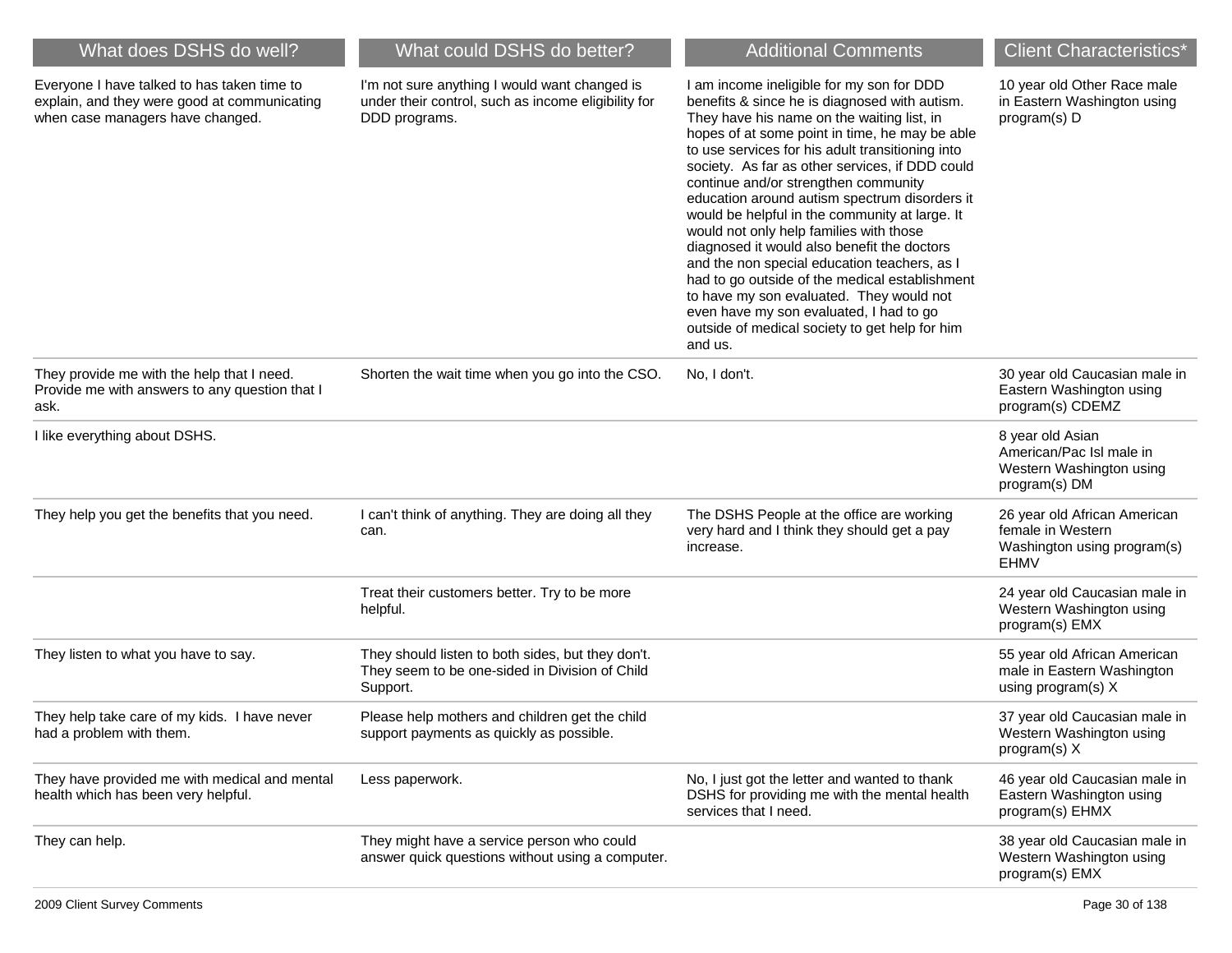| What does DSHS do well?                                                                                                                                                                                                                | What could DSHS do better?                                                                                                                                                                                                                                                             | <b>Additional Comments</b> | <b>Client Characteristics*</b>                                                  |
|----------------------------------------------------------------------------------------------------------------------------------------------------------------------------------------------------------------------------------------|----------------------------------------------------------------------------------------------------------------------------------------------------------------------------------------------------------------------------------------------------------------------------------------|----------------------------|---------------------------------------------------------------------------------|
| My caseworker has always returned my calls and<br>has always treated me nice.                                                                                                                                                          | Call first, before they take an action. They<br>suspended my driver's license and had I no idea<br>what happening, and my livelihood depends on<br>my driver's license.                                                                                                                |                            | 49 year old Caucasian male in<br>Western Washington using<br>program(s) X       |
|                                                                                                                                                                                                                                        | They started taking child support out of my<br>paycheck, and I had always paid it timely. A<br>payment plan more suited to the needs of the<br>person making the payment.                                                                                                              |                            | 42 year old Caucasian male in<br>Western Washington using<br>program(s) X       |
| That they return his calls.                                                                                                                                                                                                            | He has sent in receipts of what he has spent on<br>his children over a year and a half ago, and they<br>still have not addressed the issue of whether<br>these receipts will reduce total child support.<br>They could respond a lot quicker or the process<br>could be a lot quicker. |                            | 48 year old Hispanic male in<br>Out of State using program(s)<br>X              |
| They listen and understand. They provide me<br>with the services that I need - medical, food<br>stamps, DD services and VR services. They are<br>always friendly and let you know up front what<br>you can do and can't do.            | It would be nice to be able to ask question and<br>when you go into the office you clock in on a<br>computer that does not always answer the<br>questions.                                                                                                                             | No, everything is great.   | 23 year old Caucasian female<br>in Eastern Washington using<br>program(s) DEMV  |
| When they went online, much more convenient.                                                                                                                                                                                           | Some of those women down there have bad<br>attitudes. They were rude and not nice at the<br>DCS office in Kent.                                                                                                                                                                        |                            | 51 year old Caucasian female<br>in Western Washington using<br>program(s) X     |
| They keep track of the amount of money I paid<br>each month for support.                                                                                                                                                               | No I can't think of anything.                                                                                                                                                                                                                                                          | No, that is it.            | 45 year old Caucasian male in<br>Western Washington using<br>program(s) X       |
| Not being on the assistance program. I would<br>rather be working.                                                                                                                                                                     | I don't know.                                                                                                                                                                                                                                                                          | No, everything is great.   | 47 year old Caucasian male in<br>Eastern Washington using<br>program(s) EX      |
| They outline the steps of how you get to talk to<br>someone and when I get to talk to someone they<br>work with me as to why I am there. They go over<br>any paperwork. They provide with what I need<br>like medical and food stamps. | Use more staff workers.                                                                                                                                                                                                                                                                | No, everything is great.   | 48 year old Caucasian female<br>in Western Washington using<br>program(s) DEHM  |
| They take child support right out of my check,<br>and that makes it hassle free for me.                                                                                                                                                |                                                                                                                                                                                                                                                                                        |                            | 26 year old American Indian<br>male in Western Washington<br>using program(s) X |
| They haven't given me any reason to dislike their<br>services.                                                                                                                                                                         | Hire more people in DCS, as it seems like they<br>never get caught up.                                                                                                                                                                                                                 |                            | 56 year old American Indian<br>male in Western Washington<br>using program(s) X |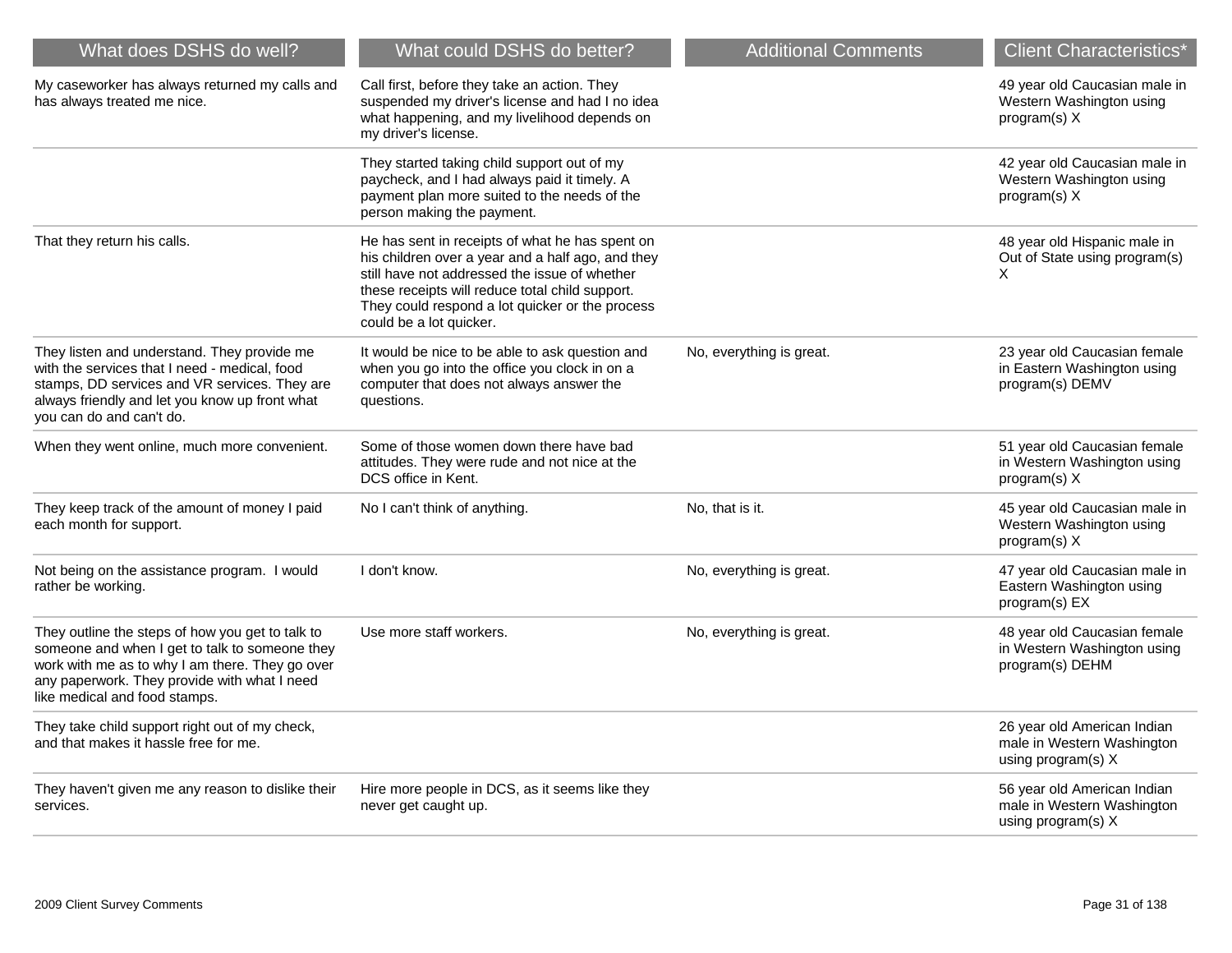| What does DSHS do well?                                                                                                                                                                                                                                              | What could DSHS do better?                                                                                                                                                                                                                                                                                                                                                                                                                                                                                                                                                                                                                                                                                                                                       | <b>Additional Comments</b>                                                                                                                      | <b>Client Characteristics*</b>                                                 |
|----------------------------------------------------------------------------------------------------------------------------------------------------------------------------------------------------------------------------------------------------------------------|------------------------------------------------------------------------------------------------------------------------------------------------------------------------------------------------------------------------------------------------------------------------------------------------------------------------------------------------------------------------------------------------------------------------------------------------------------------------------------------------------------------------------------------------------------------------------------------------------------------------------------------------------------------------------------------------------------------------------------------------------------------|-------------------------------------------------------------------------------------------------------------------------------------------------|--------------------------------------------------------------------------------|
| That I am almost done dealing with them.                                                                                                                                                                                                                             | Return people's phone calls.                                                                                                                                                                                                                                                                                                                                                                                                                                                                                                                                                                                                                                                                                                                                     |                                                                                                                                                 | 44 year old Caucasian male in<br>Out of State using program(s)<br>X            |
|                                                                                                                                                                                                                                                                      | Have an extension to go directly to your<br>caseworker, so you don't have to put your social<br>security number/case number and listen to<br>automated garble, and waste a lot of time for the<br>machine to get to their voice mail.                                                                                                                                                                                                                                                                                                                                                                                                                                                                                                                            | Being able to make electronic payment from a<br>bank website would be very nice.                                                                | 27 year old Caucasian male in<br>Western Washington using<br>program(s) X      |
| All is good except with medical coupons. It is<br>hard to find doctors/chiropractor/dentist that will<br>accept them. Last year I got in a car accident.<br>Many places declined DSHS coupons and that<br>frustrated me. So, I got healed on my own<br>months later. | Medical coupons and their system (insurance<br>plan, etc.).                                                                                                                                                                                                                                                                                                                                                                                                                                                                                                                                                                                                                                                                                                      | You are welcome (with a hand printed smiley<br>face).                                                                                           | 35 year old Caucasian female<br>in Western Washington using<br>program(s) EMVZ |
| They are helpful and very honest in what you ask<br>them.                                                                                                                                                                                                            | They definitely could communicate better with<br>me - the client.                                                                                                                                                                                                                                                                                                                                                                                                                                                                                                                                                                                                                                                                                                |                                                                                                                                                 | 24 year old Caucasian male in<br>Eastern Washington using<br>program(s) V      |
| I really don't know because I do not have much<br>contact with them.                                                                                                                                                                                                 | They need to be nicer and let the people talk and<br>express themselves. That is my opinion about<br>the child support office.                                                                                                                                                                                                                                                                                                                                                                                                                                                                                                                                                                                                                                   | No. At this time I think it is fine.                                                                                                            | 48 year old Hispanic male in<br>Eastern Washington using<br>program(s) X       |
|                                                                                                                                                                                                                                                                      | DCS jumbles everyone in under the same law.<br>The state should realize that a "real man" leaves<br>the household after a divorce by paying all the<br>bills and paying the child support. DCS should<br>look more at each case on a case-by-case basis.<br>I am in Virginia now and my case was transferred<br>here. Virginia says I haven't paid support since<br>1998! They need to communicate better with<br>Virginia. Virginia says that I owe \$65,000 in child<br>support. I have evidence from Social Security<br>that says I have paid \$40,000 in support. Nobody<br>will listen to me and I am trying to pay my<br>support. I am extremely frustrated with system in<br>both Virginia and in State of Washington. This<br>has been a real nightmare! | As a former government employee, please<br>remember the DCS clients are people that<br>have feelings and emotion and just treat them<br>fairly. | 52 year old African American<br>male in Out of State using<br>program(s) X     |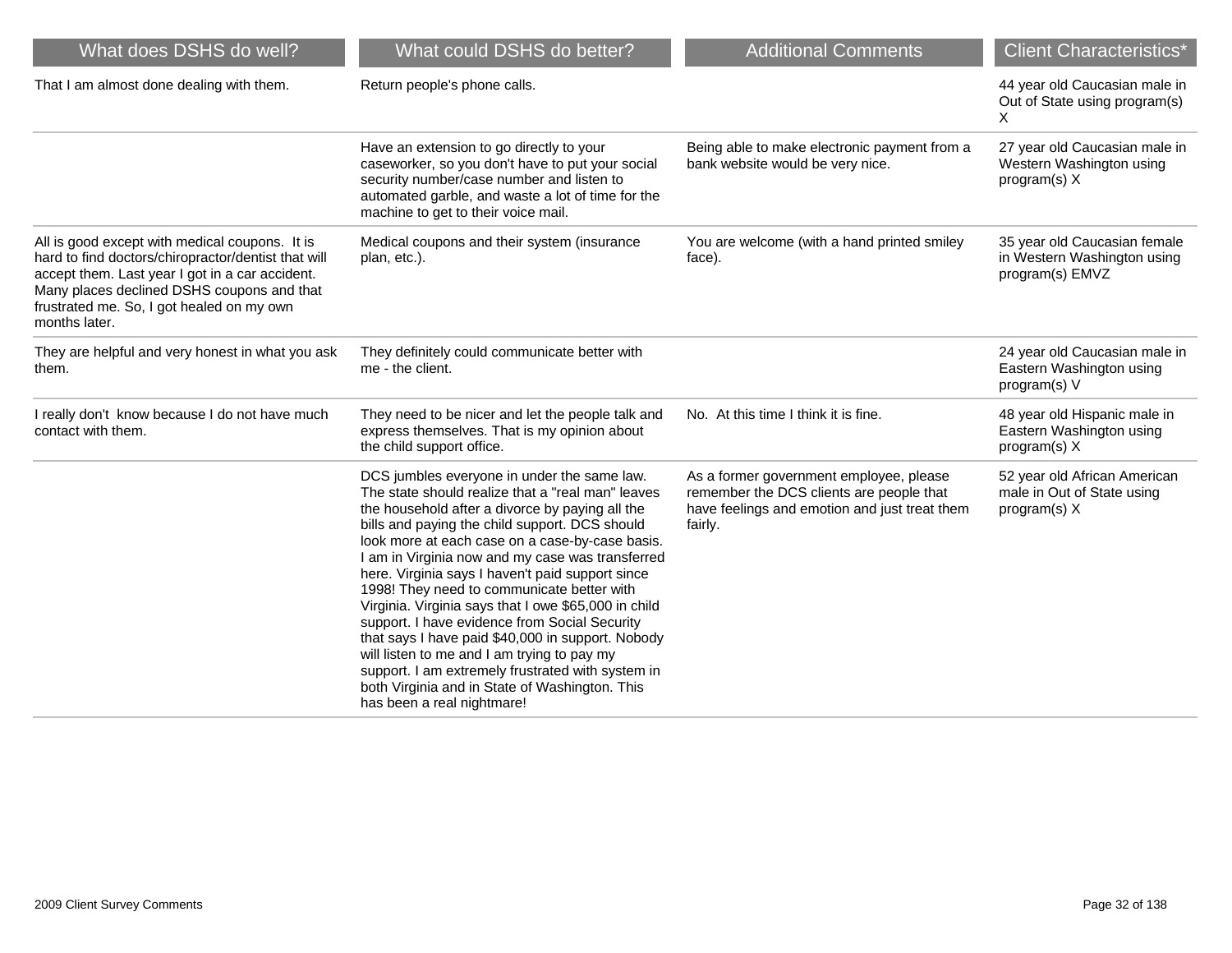| What does DSHS do well?                                                                                                                                       | What could DSHS do better?                                                                                                                                                                                                                                                                                                                                                                                                                                                                           | <b>Additional Comments</b>                                                                                                                                                                                                                                                                  | <b>Client Characteristics*</b>                                                   |
|---------------------------------------------------------------------------------------------------------------------------------------------------------------|------------------------------------------------------------------------------------------------------------------------------------------------------------------------------------------------------------------------------------------------------------------------------------------------------------------------------------------------------------------------------------------------------------------------------------------------------------------------------------------------------|---------------------------------------------------------------------------------------------------------------------------------------------------------------------------------------------------------------------------------------------------------------------------------------------|----------------------------------------------------------------------------------|
| I really like my case manager - Mr. Fisher in the<br>Olympia office. He is excellent.                                                                         | I have been paying child support for 13 years.<br>And, in the beginning I had nine different<br>caseworkers in the first five years. It was very<br>difficult for continuity. DCS needs to update their<br>files when it comes to dependent children. Both<br>of my children were adopted and DCS didn't<br>know that. So, when it came to medical benefits -<br>they still receive state coupons. State programs<br>need to communicate better with one another<br>and share important information. |                                                                                                                                                                                                                                                                                             | 43 year old Caucasian female<br>in Out of State using<br>program(s) X            |
| I have never had to worry about my child support<br>payments getting to my ex-wife.                                                                           | The thing that they need to change is the law at<br>the first step when a non-custodial parent is<br>delinquent with their payment - change the law<br>instead of suspending the driver's license -<br>maybe put a red flag on it. The parent needs<br>transport children for visitation purposes, etc.                                                                                                                                                                                              | I have never been told this to my face, but the<br>way DCS operates and treats non-custodial<br>parents makes me feel just like a "deadbeat<br>dad." It's not a good feeling even though I try<br>hard to make my child support payments on<br>time and do the right thing for my children. | 37 year old Other Race male<br>in Western Washington using<br>program(s) X       |
| I like the fact that I can make my child support<br>payment on line. It is very simple and easy to<br>use.                                                    | I don't have any suggestions.                                                                                                                                                                                                                                                                                                                                                                                                                                                                        |                                                                                                                                                                                                                                                                                             | 43 year old Caucasian male in<br>Western Washington using<br>program(s) X        |
| The best thing is that they are very professional,<br>courteous and down to earth. They were very<br>understanding. Two of the DCS workers were<br>excellent. |                                                                                                                                                                                                                                                                                                                                                                                                                                                                                                      | It is actually a great thing that you folks are<br>doing this survey to identify weak spots.                                                                                                                                                                                                | 30 year old Hispanic male in<br>Western Washington using<br>program(s) X         |
|                                                                                                                                                               | I think they are doing OK.                                                                                                                                                                                                                                                                                                                                                                                                                                                                           |                                                                                                                                                                                                                                                                                             | 32 year old African American<br>male in Western Washington<br>using program(s) X |
|                                                                                                                                                               | I feel I am being discriminated against.                                                                                                                                                                                                                                                                                                                                                                                                                                                             |                                                                                                                                                                                                                                                                                             | 40 year old Caucasian male in<br>Eastern Washington using<br>program(s) EV       |
| Most of the time I end up talking to someone who<br>knows their job and seem to have a lot of<br>knowledge and experience.                                    | They could get back to someone in a more timely<br>manner. After I turn in paperwork, it seems to<br>take quite a while to hear back from anyone.                                                                                                                                                                                                                                                                                                                                                    |                                                                                                                                                                                                                                                                                             | 37 year old Caucasian male in<br>Eastern Washington using<br>program(s) DEHMX    |
| They were quick on processing my application.<br>They provided me with medical retro which was a<br>blessing.                                                 | Have more dentists that will take the medical<br>coupons. The dentists only see people on certain<br>days of the month if you have a medical coupon<br>and that is not fair.                                                                                                                                                                                                                                                                                                                         | I just appreciate everything that you do for us.                                                                                                                                                                                                                                            | 9 year old Caucasian female<br>in Western Washington using<br>program(s) DM      |
| In the past 2 years, having a specific caseworker<br>to contact is nice.                                                                                      |                                                                                                                                                                                                                                                                                                                                                                                                                                                                                                      |                                                                                                                                                                                                                                                                                             | 11 year old Caucasian female<br>in Western Washington using<br>program(s) D      |
| I like how they make the absent parent pitch in<br>and help.                                                                                                  |                                                                                                                                                                                                                                                                                                                                                                                                                                                                                                      |                                                                                                                                                                                                                                                                                             | 43 year old Caucasian male in<br>Out of State using program(s)<br>X              |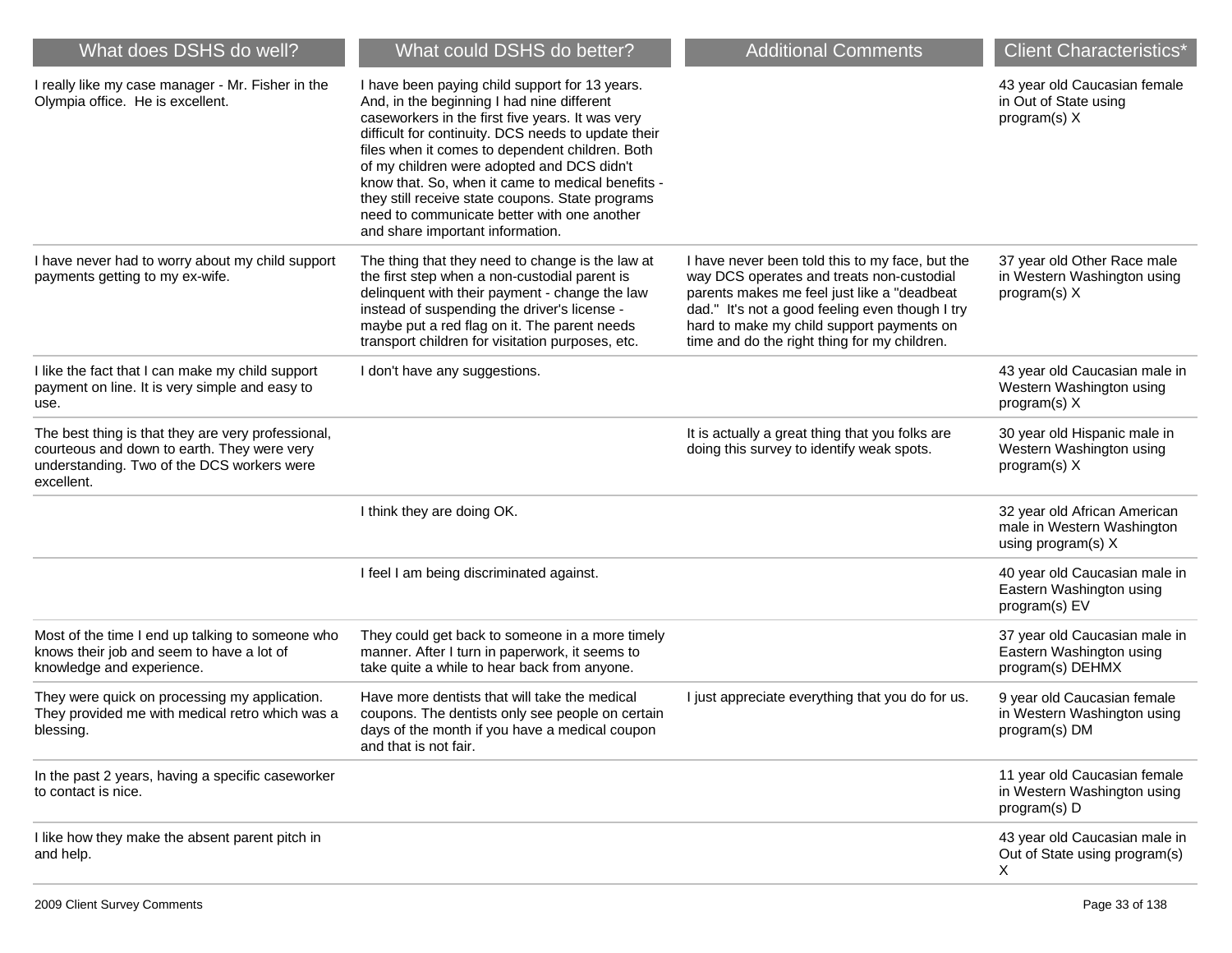| What does DSHS do well?                                                                                                     | What could DSHS do better?                                                                                                                                                                                                                                                                                                                                                                                | <b>Additional Comments</b>                                                                                                                                                                                                  | <b>Client Characteristics*</b>                                                      |
|-----------------------------------------------------------------------------------------------------------------------------|-----------------------------------------------------------------------------------------------------------------------------------------------------------------------------------------------------------------------------------------------------------------------------------------------------------------------------------------------------------------------------------------------------------|-----------------------------------------------------------------------------------------------------------------------------------------------------------------------------------------------------------------------------|-------------------------------------------------------------------------------------|
|                                                                                                                             | They could improve a lot by really understanding<br>my medical condition, they only approved me for<br>3 months, but all my 10 toes were amputated<br>and I gave them doctor's statements saying I<br>was disabled and they only approved me for 3<br>months.                                                                                                                                             | am very disappointed with the program, since<br>am only 25, I cannot get social security<br>disability because I haven't worked enough,<br>but I am a citizen. I am disabled per the<br>doctors, but I cannot get any help. | 25 year old Hispanic male in<br>Eastern Washington using<br>program(s) EMSV         |
| I liked everything was done by mail and<br>electronically.                                                                  | I got a bunch of crap for two or three months<br>where I was spending my foods stamps. They<br>didn't believe I was living where I was living. I<br>was house sitting and buying food supplies at a<br>different locations and the food stamp program<br>objected to that. I thought the food stamp letter<br>was very rude even though I was spending the<br>food stamps within the state of Washington. |                                                                                                                                                                                                                             | 58 year old Caucasian male in<br>Western Washington using<br>program(s) EMSV        |
| They help people. They are always there for me.                                                                             | They need to look at what the client really needs.<br>Some need a place to live, need a education and<br>they need to deal with the clients and accept<br>their needs.                                                                                                                                                                                                                                    | No, everything is great.                                                                                                                                                                                                    | 49 year old American Indian<br>male in Western Washington<br>using program(s) D     |
| They help me.                                                                                                               |                                                                                                                                                                                                                                                                                                                                                                                                           |                                                                                                                                                                                                                             | 27 year old African American<br>male in Western Washington<br>using program(s) DEMV |
| When you do have personal contact with the<br>case managers - that is good and the fact that<br>the services are available. | I think that they could really look at their<br>allocation of funding. Right now, I don't think WA<br>state has appropriate services for DD clientele. I<br>think it's disrespectful for people in their 50s<br>being told they are not ready for work yet. The<br>bureaucracy of different divisions makes it<br>difficult to maneuver through the system.                                               |                                                                                                                                                                                                                             | 56 year old Caucasian female<br>in Western Washington using<br>program(s) DEHM      |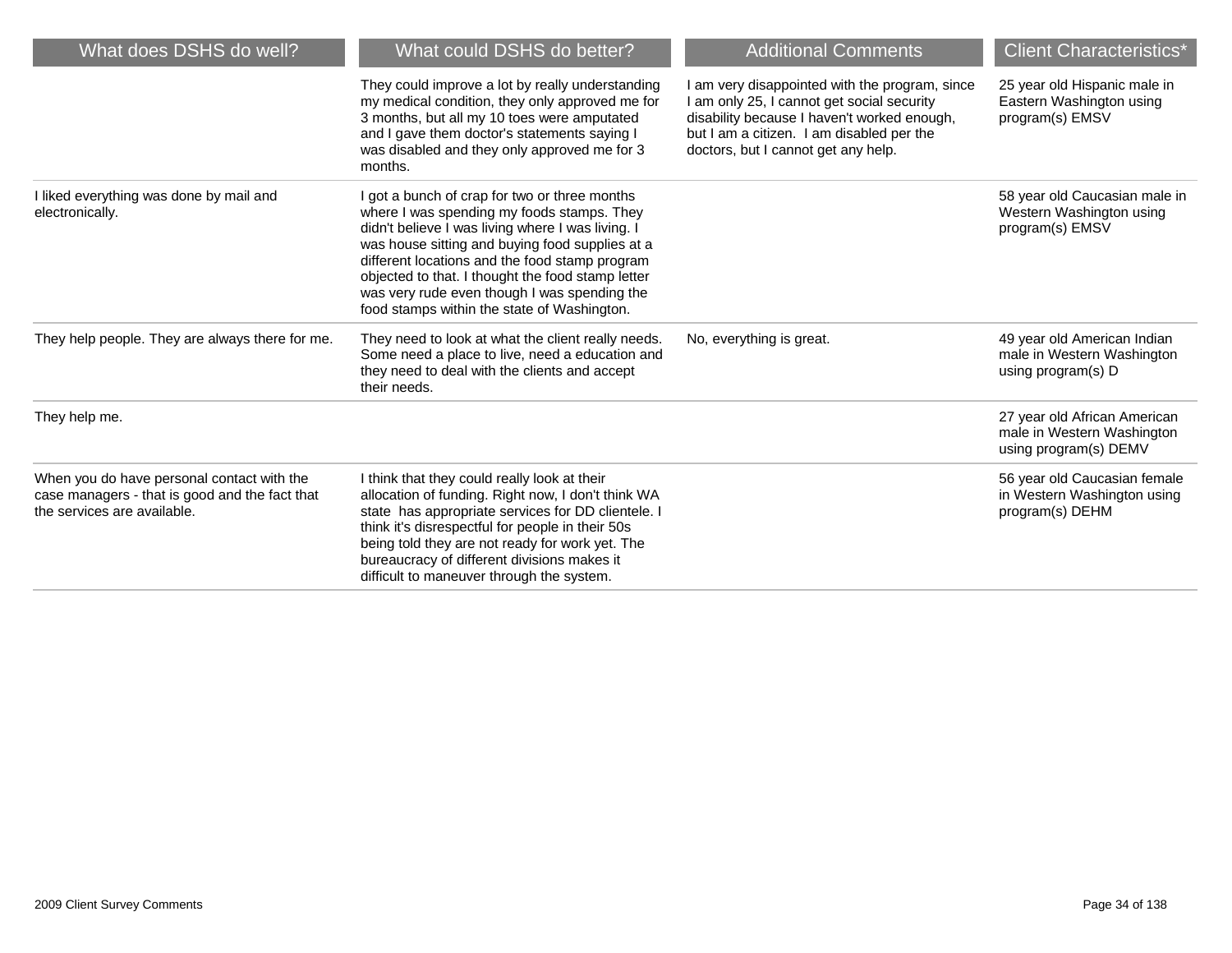| What does DSHS do well?                                                                            | What could DSHS do better?                                                                                                                                                                                                                                                                                                                                                                                                                                                                                                                                                                                                                                                                                                                                                                                                                                                                                                                                                                                                                                                                                                        | <b>Additional Comments</b>                                                | <b>Client Characteristics*</b>                                                |
|----------------------------------------------------------------------------------------------------|-----------------------------------------------------------------------------------------------------------------------------------------------------------------------------------------------------------------------------------------------------------------------------------------------------------------------------------------------------------------------------------------------------------------------------------------------------------------------------------------------------------------------------------------------------------------------------------------------------------------------------------------------------------------------------------------------------------------------------------------------------------------------------------------------------------------------------------------------------------------------------------------------------------------------------------------------------------------------------------------------------------------------------------------------------------------------------------------------------------------------------------|---------------------------------------------------------------------------|-------------------------------------------------------------------------------|
| I like the fact that I don't have to pay the co-pay.                                               | First problem is that they never sent us medical<br>coupons for [name redacted] so I could get her<br>prescriptions filled. We still don't get the<br>coupons. I have called DSHS and we still don't<br>get them. I am speaking of the Kent CSO.<br>Second, the other thing I don't like is that when I<br>don't have the coupon - the hospital acts like it is<br>my fucking fault at the hospital. Third, I don't like<br>that DSHS puts me on hold for a long time - I am<br>talking about the CSO and when I call the 800<br>number for the Regional Call Center - they put<br>me on a long time which wastes my cell phone<br>minutes. I wouldn't mind so much if they were<br>open after 9 p.m. so I wouldn't burn any cell<br>minutes. Four, I am sick of that crap - I don't care<br>if it is early in the month or late in the month the<br>answering machine tells me that they are at peak<br>load and to call back later. They need to take a<br>look at their entire system - I think we should get<br>a Medicaid card good for six months instead of<br>one month (that means IF I get a medical coupon<br>at all). | This survey interviewer is the most helpful<br>person I have met at DSHS. | 1 year old Caucasian female<br>in Western Washington using<br>program(s) DM   |
| Having an actual person describe why my son<br>has a problem with his services. This really helps. | I think DSHS should have more staff because I<br>have to go through the prompting system on the<br>phone. The phone system asks for PIN number,<br>but my son doesn't have a PIN number. This is a<br>problem.                                                                                                                                                                                                                                                                                                                                                                                                                                                                                                                                                                                                                                                                                                                                                                                                                                                                                                                    |                                                                           | 22 year old Caucasian male in<br>Western Washington using<br>program(s) DEMV  |
|                                                                                                    | Back when I had my back surgery (in the 90s), I<br>stayed with my Mom for a few months - when it<br>was time to go back home - I wasn't working so I<br>got emergency food stamps from DSHS. When I<br>went back to work, I didn't need the food stamps<br>anymore. DSHS called and said my food stamps<br>were ready to be picked up. DSHS insisted that I<br>get the food stamps. They shouldn't do this<br>especially when I didn't need them!                                                                                                                                                                                                                                                                                                                                                                                                                                                                                                                                                                                                                                                                                 |                                                                           | 48 year old Caucasian female<br>in Western Washington using<br>program(s) CVZ |
| The people are friendly.                                                                           | They could have toys for the children in the<br>waiting area.                                                                                                                                                                                                                                                                                                                                                                                                                                                                                                                                                                                                                                                                                                                                                                                                                                                                                                                                                                                                                                                                     |                                                                           | 19 year old Caucasian male in<br>Western Washington using<br>program(s) DM    |
| They provide me with medical that I need,                                                          | They need to check some of the people that they<br>hand out the money to because some of them do<br>not need it as much as others. Provide more<br>dental services that will accept coupons. Less<br>paperwork and a little more contact with calling to<br>find out how things are going with clients and<br>what they can do to help make it better.                                                                                                                                                                                                                                                                                                                                                                                                                                                                                                                                                                                                                                                                                                                                                                            | No, everything is great.                                                  | 47 year old Caucasian male in<br>Eastern Washington using<br>program(s) ADEM  |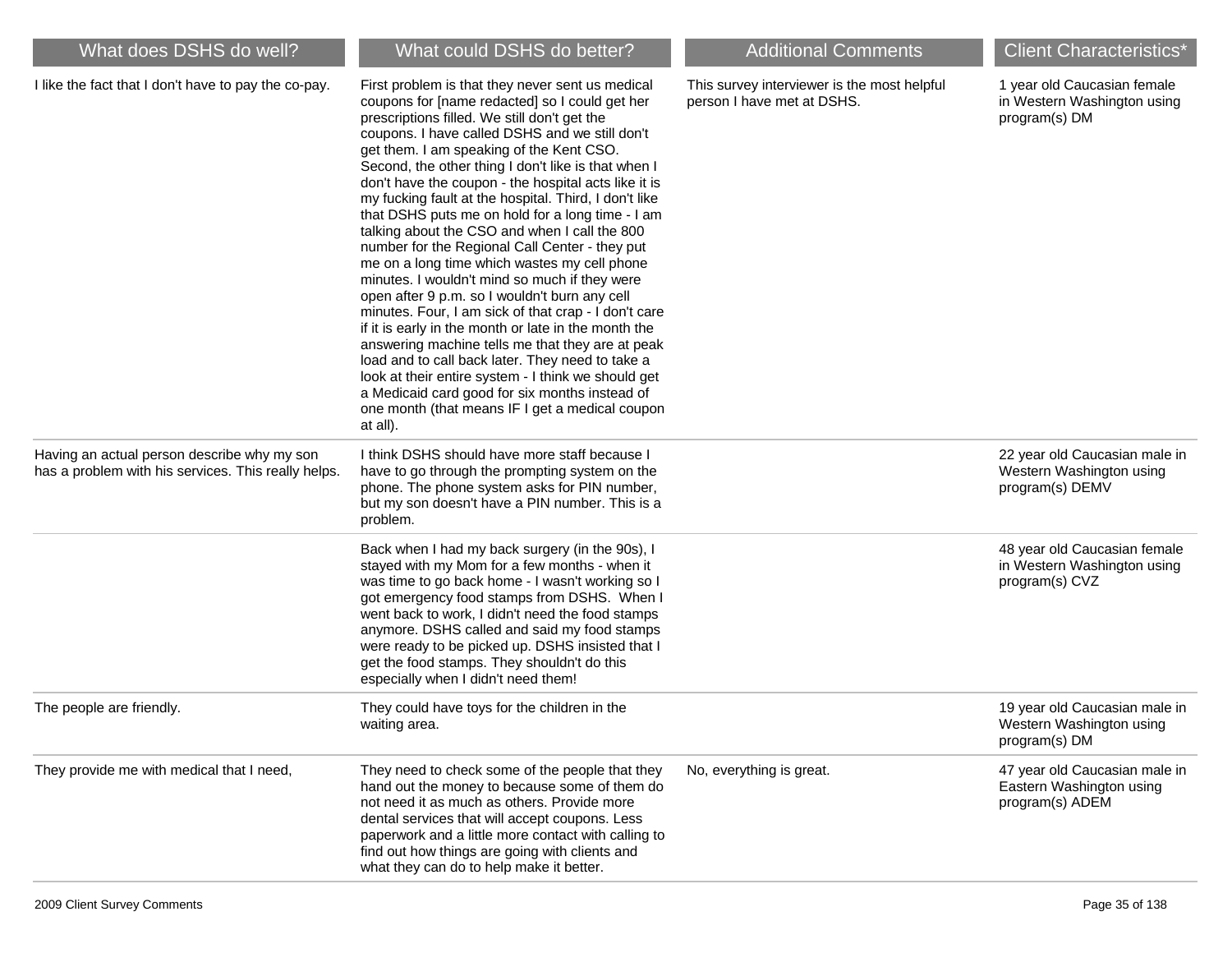| What does DSHS do well?                                                                                                                                                                                               | What could DSHS do better?                                                                                                                                                                                                                                                                                                                                                                                                                                                 | <b>Additional Comments</b>                                       | <b>Client Characteristics*</b>                                                    |
|-----------------------------------------------------------------------------------------------------------------------------------------------------------------------------------------------------------------------|----------------------------------------------------------------------------------------------------------------------------------------------------------------------------------------------------------------------------------------------------------------------------------------------------------------------------------------------------------------------------------------------------------------------------------------------------------------------------|------------------------------------------------------------------|-----------------------------------------------------------------------------------|
|                                                                                                                                                                                                                       | I think they are fine.                                                                                                                                                                                                                                                                                                                                                                                                                                                     |                                                                  | 3 year old Caucasian male in<br>Western Washington using<br>program(s) D          |
| They give me medical each month.                                                                                                                                                                                      | Prepare more options with having more dentist<br>and medical providers available.                                                                                                                                                                                                                                                                                                                                                                                          | No. Nothing right now.                                           | 4 year old Caucasian female<br>in Eastern Washington using<br>program(s) CDEM     |
| They have a record of the child support paid and<br>I like that because it accounts for what I have<br>paid and if I just sent it to the ex-spouse there<br>would be no account of how much support had<br>been paid. | Nothing.                                                                                                                                                                                                                                                                                                                                                                                                                                                                   | Nothing. I think that DSHS is doing great.                       | 64 year old Caucasian male in<br>Out of State using program(s)<br>X               |
| They provided me with medical until my income<br>increased enough to make me ineligible.                                                                                                                              | Be more informative with the decisions made as<br>far as assistance is concerned. Why are services<br>denied without an explanation?                                                                                                                                                                                                                                                                                                                                       | No. I guess that is it and everything is fine.                   | 5 year old Don't Know male in<br>Western Washington using<br>program(s) DEM       |
| They have kept a record of the amount of money<br>that I pay each month and with this record it<br>satisfies my court order.                                                                                          | Nothing.                                                                                                                                                                                                                                                                                                                                                                                                                                                                   | Nothing                                                          | 41 year old Caucasian male in<br>Out of State using program(s)<br>X               |
| They are really informative.                                                                                                                                                                                          |                                                                                                                                                                                                                                                                                                                                                                                                                                                                            |                                                                  | 33 year old African American<br>male in Western Washington<br>using program(s) X  |
|                                                                                                                                                                                                                       | They should allow me to contact a human being.<br>Every time I call, I get an answering machine<br>from a DCS caseworker - they are in the office<br>and they will get back to me within 24 hours and I<br>am still waiting. Apparently, they don't do their<br>homework because they doubled what I owe.<br>They took over for State of California. They<br>haven't paid attention to the fact that my<br>daughter turned 18 and they still charge me the<br>monthly fee. |                                                                  | 41 year old Caucasian male in<br>Out of State using program(s)<br>X               |
| I like when I usually call, they listen to me 'rant<br>and rave', and then they explain to me what is<br>going on and they calm me down.                                                                              | DCS is sending me a dollar every month. It costs<br>them more money to send me a dollar a month,<br>than to wait and send 12 dollars a year for cost<br>savings for DCS.                                                                                                                                                                                                                                                                                                   | I like this survey, this is the first one I ever<br>heard about. | 40 year old American Indian<br>male in Out of State using<br>$program(s)$ X       |
| To get information for the client is good.                                                                                                                                                                            | They could allow more food stamps for families<br>without good income.                                                                                                                                                                                                                                                                                                                                                                                                     |                                                                  | 27 year old African American<br>male in Western Washington<br>using program(s) EX |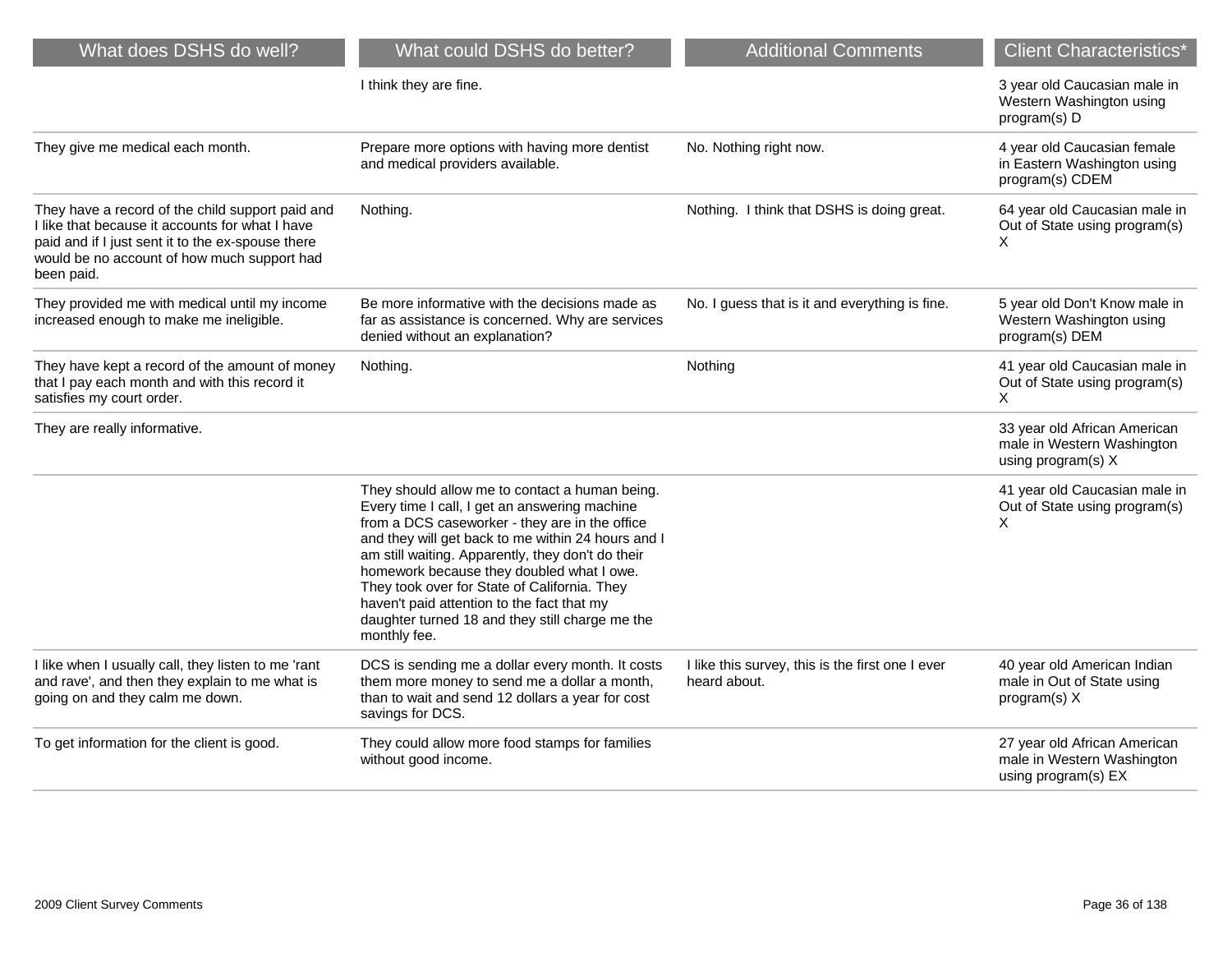| What does DSHS do well?                                                                                                                                                                                                                                                                              | What could DSHS do better?                                                                                                                                                                                                                                                                                                                                                                                                                                                                                                                                                                                                                                                                                                                                                                                                                                                                                                                                                        | <b>Additional Comments</b> | <b>Client Characteristics*</b>                                                     |
|------------------------------------------------------------------------------------------------------------------------------------------------------------------------------------------------------------------------------------------------------------------------------------------------------|-----------------------------------------------------------------------------------------------------------------------------------------------------------------------------------------------------------------------------------------------------------------------------------------------------------------------------------------------------------------------------------------------------------------------------------------------------------------------------------------------------------------------------------------------------------------------------------------------------------------------------------------------------------------------------------------------------------------------------------------------------------------------------------------------------------------------------------------------------------------------------------------------------------------------------------------------------------------------------------|----------------------------|------------------------------------------------------------------------------------|
| I don't like dealing with them and if I had to do it<br>again I would not deal with them.                                                                                                                                                                                                            | Service is necessary for the people who do not<br>pay their child support, but they way they<br>handled it needs correction. I would have<br>preferred to handle the money myself, but lack of<br>knowledge has caused me problems with the<br>department handling it. I think that they should<br>change their policy on the payment schedule.<br>Anyone who is working and paid by the week has<br>52 weeks of payment which is different than a<br>person who is paid by the month. The monthly<br>person only pays a set amount each month<br>where the weekly person pays a weekly amount<br>which is less than the monthly rate and creates a<br>negative showing that his full support is not paid<br>until you reach the month that has 5 pay periods.<br>With this the issue is that they report it as<br>delinquent on your payment, they take your tax<br>return from you, your credit rating is affected,<br>and they are the ones that set this payment<br>schedule. | No, I think we are good.   | 45 year old Hispanic male in<br>Western Washington using<br>$program(s)$ X         |
| They serve my children. No complaints.                                                                                                                                                                                                                                                               | My ex-wife got married less than two months<br>after our divorce was final. Why doesn't the new<br>husband have to pay 50% of the obligations for<br>my children since he gets the benefit of the<br>children's companionship and my ex-wife's<br>companionship.                                                                                                                                                                                                                                                                                                                                                                                                                                                                                                                                                                                                                                                                                                                  |                            | 63 year old Caucasian male in<br>Western Washington using<br>program(s) X          |
| That they do find certain parents, such as me.<br>But, I do think they could do more to find the<br>parents that are dodging the system. They need<br>to be a little more understanding/aware of how<br>much the non-custodial parent makes and has to<br>pay out. There needs to be a happy medium. | They could find more of the non-custodial<br>parents.                                                                                                                                                                                                                                                                                                                                                                                                                                                                                                                                                                                                                                                                                                                                                                                                                                                                                                                             |                            | 42 year old Caucasian male in<br>Eastern Washington using<br>program(s) X          |
| I like it well because they help people in need,<br>that's why they are there.                                                                                                                                                                                                                       |                                                                                                                                                                                                                                                                                                                                                                                                                                                                                                                                                                                                                                                                                                                                                                                                                                                                                                                                                                                   |                            | 37 year old African American<br>male in Western Washington<br>using program(s) EMX |
|                                                                                                                                                                                                                                                                                                      | They could be more fair and courteous to the<br>guys that are paying the child support and not<br>treat us like deadbeat dads.                                                                                                                                                                                                                                                                                                                                                                                                                                                                                                                                                                                                                                                                                                                                                                                                                                                    |                            | 35 year old Other Race male<br>in Western Washington using<br>program(s) X         |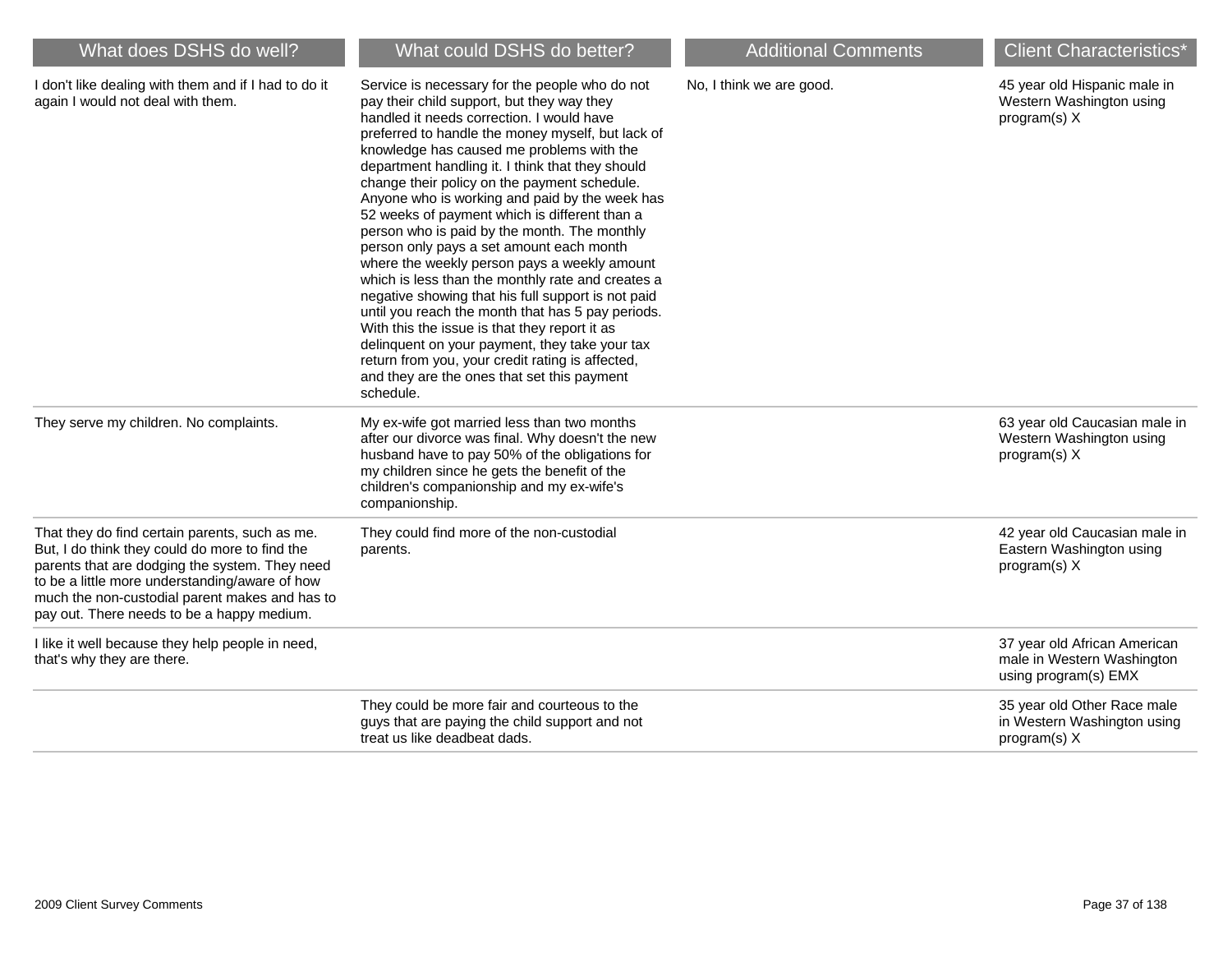| What does DSHS do well?                                                                                                      | What could DSHS do better?                                                                                                                                                                                                                                                                                                                                                                                                                                                                                                                                                                                                                                                                                                                                                             | <b>Additional Comments</b>      | <b>Client Characteristics</b> *                                                   |
|------------------------------------------------------------------------------------------------------------------------------|----------------------------------------------------------------------------------------------------------------------------------------------------------------------------------------------------------------------------------------------------------------------------------------------------------------------------------------------------------------------------------------------------------------------------------------------------------------------------------------------------------------------------------------------------------------------------------------------------------------------------------------------------------------------------------------------------------------------------------------------------------------------------------------|---------------------------------|-----------------------------------------------------------------------------------|
| The caseworker I have has been really, really<br>good with working with me, she has done an<br>outstanding job.              | They could re-evaluate the process of evaluating<br>current support. The current process of<br>requirements needed to go before a judge to get<br>support re-evaluated or reset is ridiculous. I.e.,<br>when my support amount was set, I was making<br>a set amount a year, and about 5 months later,<br>my income was cut in half. Then you have to wait<br>months to get into court, and then they send you<br>another set of papers to complete because the<br>first set is so far outdated that it is no longer<br>current information. And when you finally make it<br>to court, there is no guarantee that the judge will<br>even hear the case. Mine got shot down 4 times<br>by the prosecuting attorney. I am so far in<br>arrears because they still haven't heard my case. |                                 | 31 year old Caucasian male in<br>Western Washington using<br>program(s) X         |
|                                                                                                                              | The issue I'm dealing with now, is making sure<br>the money/support is going toward medical costs<br>or co-pays. I'm having a problem with that right<br>now.                                                                                                                                                                                                                                                                                                                                                                                                                                                                                                                                                                                                                          |                                 | 38 year old Caucasian male in<br>Eastern Washington using<br>$program(s)$ X       |
| They help me get the medical that is needed for<br>my family. They also provide food stamps that<br>are greatly appreciated. | Raise the amount of food stamps that we get<br>each month.                                                                                                                                                                                                                                                                                                                                                                                                                                                                                                                                                                                                                                                                                                                             | No, everything is great.        | 46 year old Caucasian male in<br>Western Washington using<br>program(s) EMX       |
| They give you some direction to take and<br>resources.                                                                       |                                                                                                                                                                                                                                                                                                                                                                                                                                                                                                                                                                                                                                                                                                                                                                                        |                                 | 26 year old Caucasian female<br>in Western Washington using<br>program(s) V       |
| They are accessible.                                                                                                         | They could be more personal and more helpful.                                                                                                                                                                                                                                                                                                                                                                                                                                                                                                                                                                                                                                                                                                                                          |                                 | 58 year old African American<br>male in Western Washington<br>using program(s) EX |
| The food stamps are good.                                                                                                    | For people on food stamps and don't work,<br>should not get food stamps if they don't work. I<br>think they should do more for people who work<br>and need to see the doctor, because I have to<br>work to feed my family and me, so they should<br>let us see the doctor.                                                                                                                                                                                                                                                                                                                                                                                                                                                                                                             | Sometimes the workers are rude. | 49 year old Hispanic male in<br>Out of State using program(s)<br>X                |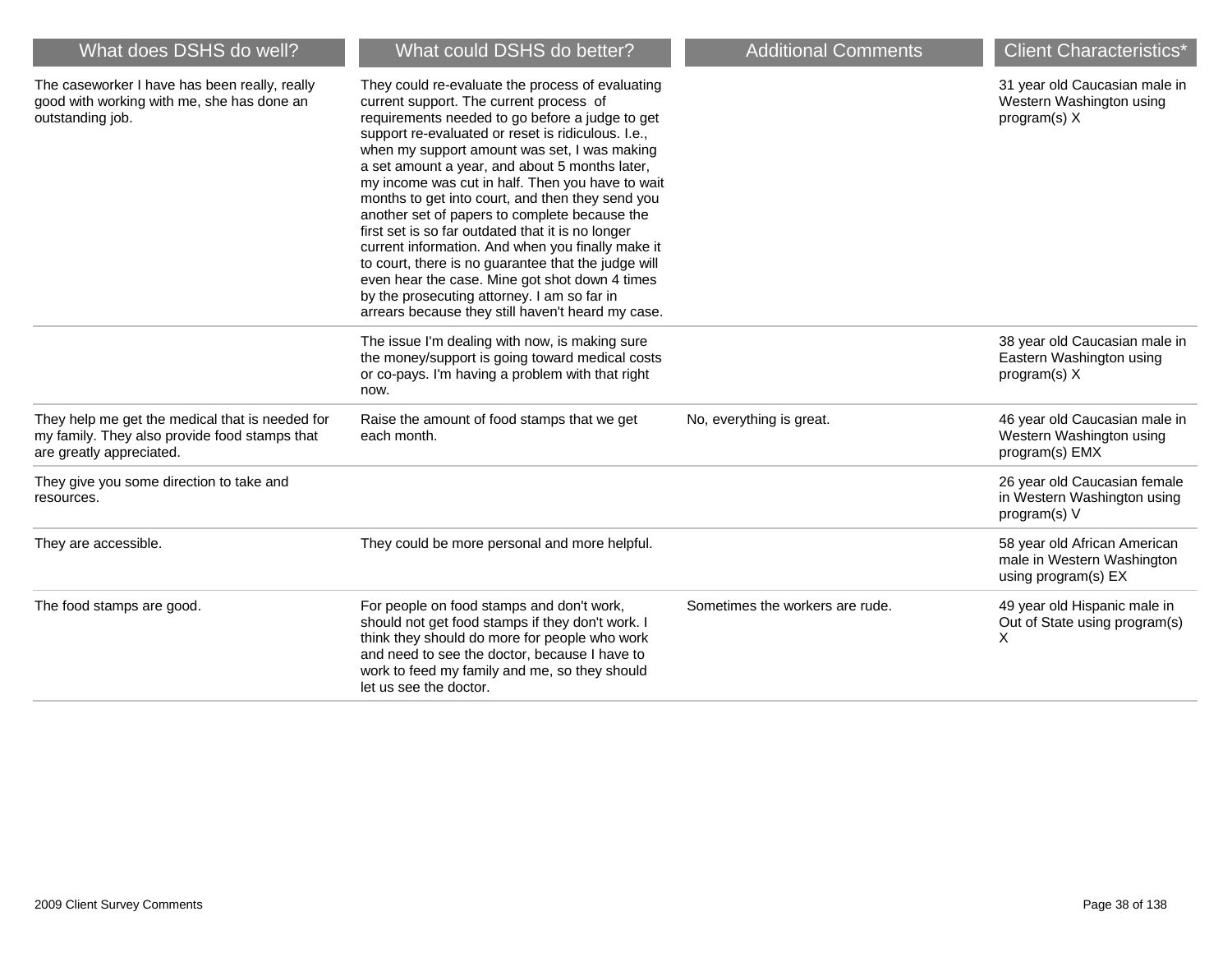| What does DSHS do well?                                                                                                                                                                                                                                                                                       | What could DSHS do better?                                                                                                                                                                                                                                                                                                                                                                                                                                                                                                                                  | <b>Additional Comments</b>                                                                                              | <b>Client Characteristics*</b>                                                             |
|---------------------------------------------------------------------------------------------------------------------------------------------------------------------------------------------------------------------------------------------------------------------------------------------------------------|-------------------------------------------------------------------------------------------------------------------------------------------------------------------------------------------------------------------------------------------------------------------------------------------------------------------------------------------------------------------------------------------------------------------------------------------------------------------------------------------------------------------------------------------------------------|-------------------------------------------------------------------------------------------------------------------------|--------------------------------------------------------------------------------------------|
| I suppose that they make it possible for my<br>daughter to have her needs taken care of.                                                                                                                                                                                                                      | They could communicate internal information<br>better. For example: My wife sends in an<br>application to reapply for Basic Health every<br>year. Information had been sent in previously,<br>about income etc. They communicate that they<br>did not receive information that we know we sent<br>in, so it seems there is a glitch in the system<br>which is frustrating at times. If verification is not<br>received timely we may be denied and our<br>daughter has special needs, so it is of the utmost<br>importance to not get terminated or denied. |                                                                                                                         | 7 year old Caucasian female<br>in Eastern Washington using<br>program(s) DM                |
| I can do it on-line.                                                                                                                                                                                                                                                                                          | Better call center services, so if you are calling,<br>you don't have to wait so long.                                                                                                                                                                                                                                                                                                                                                                                                                                                                      |                                                                                                                         | 38 year old Caucasian male in<br>Out of State using program(s)<br>X.                       |
| It fast and convenient. They keep an account of<br>the amount of support that I pay each month so<br>there is no problem with the court order.                                                                                                                                                                | Could be more friendly with the clients.                                                                                                                                                                                                                                                                                                                                                                                                                                                                                                                    | Not that I can think of.                                                                                                | 30 year old Caucasian male in<br>Western Washington using<br>program(s) X                  |
| They have provided information on the services<br>that I need.                                                                                                                                                                                                                                                | Nothing right now that I know of.                                                                                                                                                                                                                                                                                                                                                                                                                                                                                                                           | No, nothing right now.                                                                                                  | 18 year old Caucasian female<br>in Eastern Washington using<br>program(s) D                |
| I like that they are patient and tell me step by<br>step what to do.                                                                                                                                                                                                                                          | They could help my nephew more, but they can't<br>because he is not a citizen and he is<br>developmentally disabled and can't pass the<br>citizenship test.                                                                                                                                                                                                                                                                                                                                                                                                 |                                                                                                                         | 21 year old Asian<br>American/Pac Isl male in<br>Western Washington using<br>program(s) DV |
| They are helping my young man and that's the<br>main thing.                                                                                                                                                                                                                                                   |                                                                                                                                                                                                                                                                                                                                                                                                                                                                                                                                                             |                                                                                                                         | 45 year old Caucasian male in<br>Eastern Washington using<br>program(s) DEM                |
| Free medical for my son is very good.                                                                                                                                                                                                                                                                         |                                                                                                                                                                                                                                                                                                                                                                                                                                                                                                                                                             |                                                                                                                         | 17 year old Other Race male<br>in Western Washington using<br>program(s) CDM               |
| I can access a lot of information on line and that<br>is great since I live out of state. It is great having<br>them do the record keeping of the amount of<br>support that I paid each month by deducting it<br>out of my check each month. Therefore I have<br>records of all the support that I have paid. | It was hard to get in contact with the person that I<br>was to be working with in paying my support. I<br>left many messages, but never got them<br>returned. I finally chose the option to talk to<br>anyone and they helped me with my case.<br>Communications between the worker and the<br>client need to be improved.                                                                                                                                                                                                                                  | No, everything is OK                                                                                                    | 34 year old Asian<br>American/Pac Isl female in<br>Out of State using program(s)<br>X      |
| They offer hope and help to kids to find work and<br>education to get work.                                                                                                                                                                                                                                   | Some of the workers are together, but some<br>workers are not healthy and in turn discourages<br>the clients. Some make the meetings more about<br>themselves and not about the clients.                                                                                                                                                                                                                                                                                                                                                                    | We are very thankful that the state provides<br>services and hope for people like our son who<br>needs that extra help. | 18 year old Caucasian male in<br>Western Washington using<br>program(s) V                  |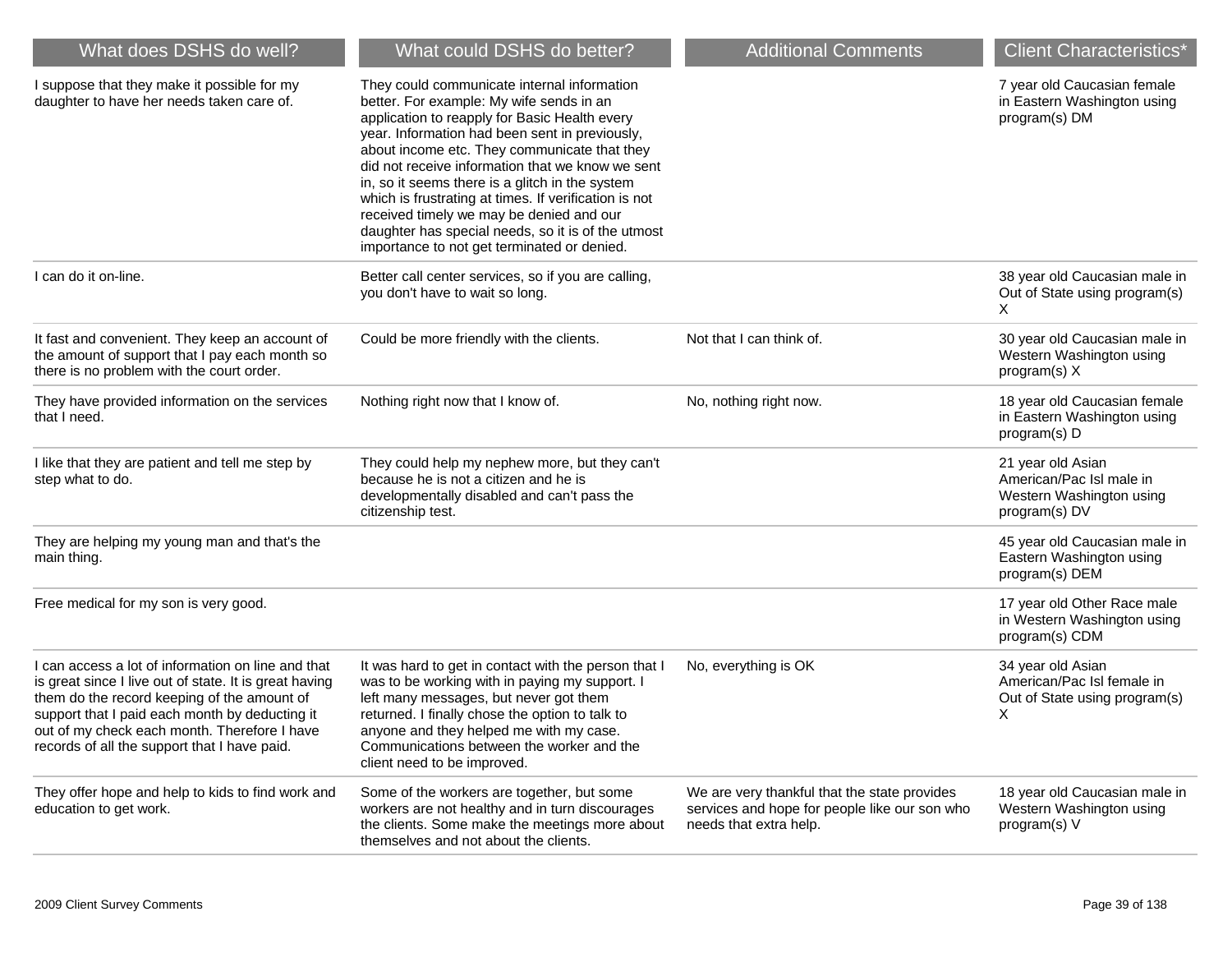| What does DSHS do well?                                                                                                           | What could DSHS do better?                                                                                                                                                                                                                                                                                                                                                                                                                                                                                 | <b>Additional Comments</b>                                                                                                                                                               | <b>Client Characteristics*</b>                                                      |
|-----------------------------------------------------------------------------------------------------------------------------------|------------------------------------------------------------------------------------------------------------------------------------------------------------------------------------------------------------------------------------------------------------------------------------------------------------------------------------------------------------------------------------------------------------------------------------------------------------------------------------------------------------|------------------------------------------------------------------------------------------------------------------------------------------------------------------------------------------|-------------------------------------------------------------------------------------|
| For the most part, I have no issues.                                                                                              | I don't understand when DSHS contacts us<br>saying paperwork is missing and I have to turn in<br>paperwork twice, or in one case, three times!                                                                                                                                                                                                                                                                                                                                                             |                                                                                                                                                                                          | 40 year old Caucasian male in<br>Western Washington using<br>program(s) DEM         |
| I was treated with respect.                                                                                                       | Provide transportation to appointments (shuttle?,<br>Metro voucher?, etc.)                                                                                                                                                                                                                                                                                                                                                                                                                                 |                                                                                                                                                                                          | 50 year old Caucasian male in<br>Western Washington using<br>program(s) V           |
| Leann was so helpful - she is in the Silverdale<br>DVR office. She was wonderful and answered<br>my questions.                    |                                                                                                                                                                                                                                                                                                                                                                                                                                                                                                            |                                                                                                                                                                                          | 53 year old Caucasian female<br>in Western Washington using<br>program(s) V         |
| They help me a lot since I don't work too often.                                                                                  |                                                                                                                                                                                                                                                                                                                                                                                                                                                                                                            |                                                                                                                                                                                          | 43 year old Hispanic female in<br>Eastern Washington using<br>program(s) EMZ        |
| That if you really want to get yourself cleaned up<br>and want some help they are there to help you.                              | When you pick a number in the lobby of the<br>CSO - you have to wait a long time for service.<br>That was the Belltown CSO.                                                                                                                                                                                                                                                                                                                                                                                |                                                                                                                                                                                          | 34 year old African American<br>male in Western Washington<br>using program(s) EMSX |
| They follow up by mail or phone every six<br>months or so. Doing it by phone has worked very<br>well for us.                      |                                                                                                                                                                                                                                                                                                                                                                                                                                                                                                            | For us, it has been a very good service.                                                                                                                                                 | 62 year old Caucasian male in<br>Eastern Washington using<br>program(s) Z           |
| They have given me the opportunity to go back<br>to school to learn something before they push<br>me out there in the job market. | DCS didn't give me very accurate information.                                                                                                                                                                                                                                                                                                                                                                                                                                                              |                                                                                                                                                                                          | 31 year old Caucasian female<br>in Eastern Washington using<br>program(s) EMZ       |
| My caseworker is very helpful - that is for child<br>support that I receive.                                                      | I receive support for my 15 year old daughter. My<br>17 year old son went to live with my ex-husband<br>and he was just awarded child support from me. I<br>am supposed to pay my ex child support even<br>though he still owes me \$6,000 in back support!<br>When we go to a DSHS hearing, it seems<br>redundant to pay each other child support. I think<br>the child support should be a wash and he<br>should start reducing his back support obligation.<br>I use the DCS Tacoma office off Sprague. |                                                                                                                                                                                          | 38 year old Caucasian female<br>in Western Washington using<br>program(s) Z         |
| That they provide a needed service for those<br>who need it.                                                                      | I think that they should show more respect and<br>empathy for the male perspective.                                                                                                                                                                                                                                                                                                                                                                                                                        | Our most recent experience with DSHS in<br>regards to assistance has been wonderful and<br>I am glad it is there. But, our child support<br>experience has been negative over the years. | 45 year old Caucasian male in<br>Western Washington using<br>program(s) $Z$         |
| I haven't had enough dealings to give a relevant<br>answer.                                                                       | I definitely think being able to talk to a live person<br>at DCS as soon as possible would improve<br>services. I always get the phone, prompts, etc.                                                                                                                                                                                                                                                                                                                                                      |                                                                                                                                                                                          | 43 year old Caucasian female<br>in Western Washington using<br>program(s) Z         |
| I get the help I need.                                                                                                            | They could have better communication - I gave<br>them paperwork and it took a long time to<br>resolve the issue.                                                                                                                                                                                                                                                                                                                                                                                           |                                                                                                                                                                                          | 35 year old Caucasian male in<br>Western Washington using<br>program(s) Z           |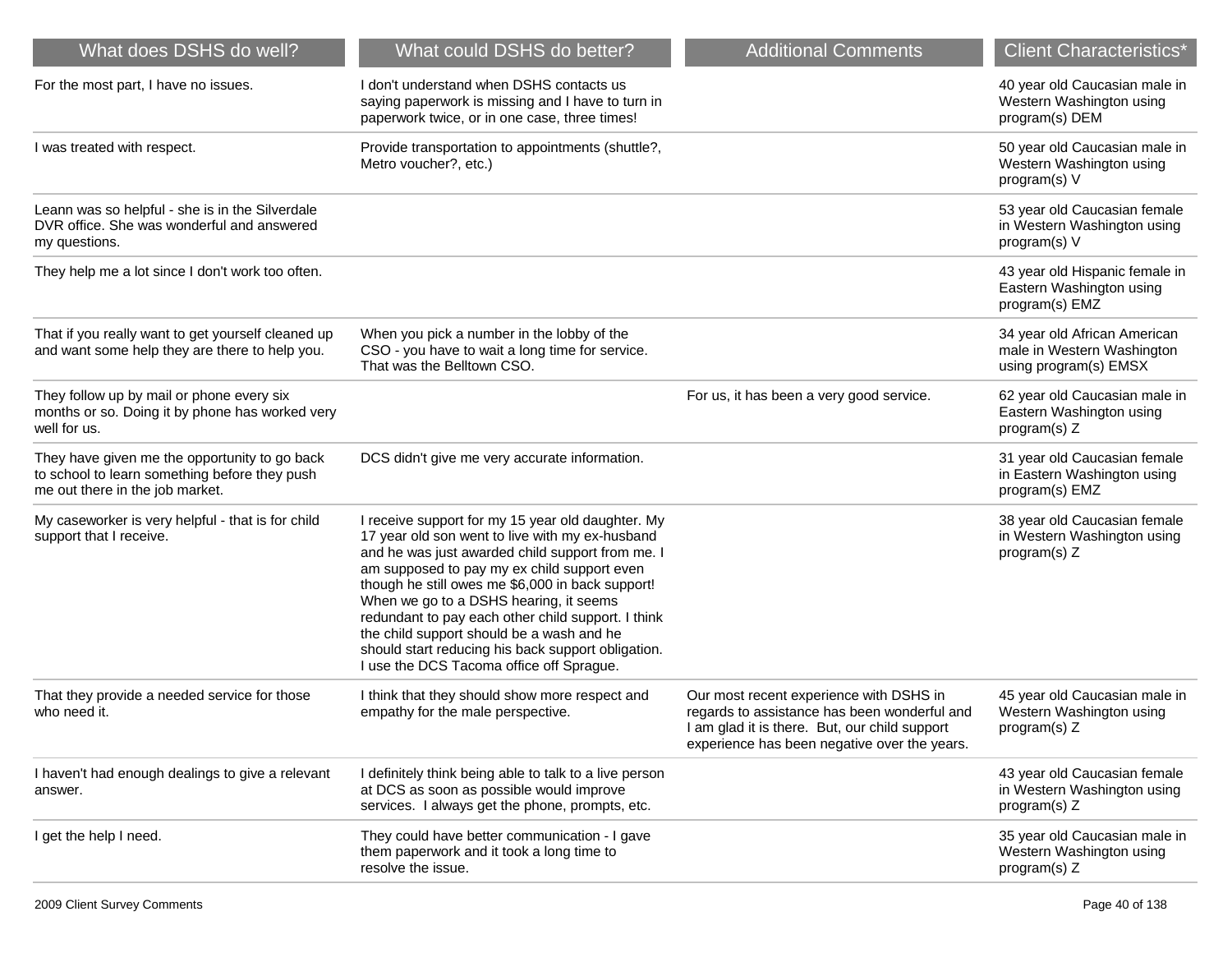| What does DSHS do well?                                                                                   | What could DSHS do better?                                                                                                                                                                                                                                                                                                             | <b>Additional Comments</b>                                                                                                                                                     | <b>Client Characteristics*</b>                                                                   |
|-----------------------------------------------------------------------------------------------------------|----------------------------------------------------------------------------------------------------------------------------------------------------------------------------------------------------------------------------------------------------------------------------------------------------------------------------------------|--------------------------------------------------------------------------------------------------------------------------------------------------------------------------------|--------------------------------------------------------------------------------------------------|
| I get action from them regarding DCS in a timely<br>manner. They stay after the deadbeat dad.             |                                                                                                                                                                                                                                                                                                                                        | I appreciate the good follow up at DCS.                                                                                                                                        | 64 year old Caucasian male in<br>Out of State using program(s)<br>Ζ                              |
| They have the services and help there that we<br>need.                                                    | When you go into DCS for services, they ask for<br>information on the absent parents who are<br>supposed to be paying child support. DCS puts<br>a lot of pressure on me for information when I<br>have none! They said if I didn't answer all the<br>questions it could jeopardize my services.                                       |                                                                                                                                                                                | 52 year old Caucasian female<br>in Western Washington using<br>program(s) EZ                     |
| You help my family pretty much.                                                                           | The CSO seems to take a long time to answer<br>the phone. I hate the queuing system.                                                                                                                                                                                                                                                   |                                                                                                                                                                                | 22 year old Caucasian female<br>in Western Washington using<br>program(s) MZ                     |
| They have always been very courteous to me<br>and answer my questions.                                    | They should be able to look back into records to<br>see if taxes have been paid to the IRS by the<br>errant father.                                                                                                                                                                                                                    |                                                                                                                                                                                | 54 year old Caucasian female<br>in Western Washington using<br>program(s) Z                      |
| That my son gets the services that he needs<br>(DDD, medical coupons).                                    | They could treat people better. For instance, my<br>son has muscular dystrophy. The Vancouver<br>CSO window was supposed to have food stamps<br>for me and treated me like I was less than they<br>are.                                                                                                                                | The staff at the Vancouver CSO were<br>generally very rude, very insensitive, not<br>compassionate.                                                                            | 42 year old Caucasian female<br>in Western Washington using<br>program(s) DMZ                    |
| They help me get onto my feet.                                                                            | Treat people with more respect. DCS wasn't too<br>good, CPS wasn't too good - they need to<br>improve!                                                                                                                                                                                                                                 |                                                                                                                                                                                | 23 year old African American<br>male in Western Washington<br>using program(s) CEMZ              |
| Over the years they have gotten far more<br>respectful and understanding. I am very<br>impressed by that. | If the state was more willing to help in only one<br>area instead of getting all services available - I'd<br>rather get help in the little area that I needed it in.                                                                                                                                                                   |                                                                                                                                                                                | 49 year old Caucasian female<br>in Eastern Washington using<br>program(s) EMZ                    |
| I like that I got fairly quick response and that I felt<br>my contact was working very hard on my behalf. | I think more publicity about what services are<br>offered by DCS. I guess more information about<br>rules for out of state issues dealing with a parent<br>who is out of state and is required to pay child<br>support.                                                                                                                | I appreciate the fact that DSHS is doing a<br>survey like this - it's great.                                                                                                   | 62 year old Caucasian female<br>in Western Washington using<br>program(s) Z                      |
|                                                                                                           | There is usually a lot of people waiting at the<br>CSO in line so I am there a long time.                                                                                                                                                                                                                                              |                                                                                                                                                                                | 26 year old Caucasian female<br>in Western Washington using<br>program(s) EHMSZ                  |
|                                                                                                           | DSHS should allow more than one emergency<br>needs action in a single year. I already had used<br>it and my lights were about to be turned off - they<br>wouldn't help me. DSHS denied my application<br>for \$100+ and I was behind on my light bill. They<br>should improve that program to really help folks<br>that need the help. | I just wish that they would respect people and<br>help a little more. Stop acting like the money<br>comes right out of the employees pocket. Be<br>nice, be kind, be friendly! | 30 year old African American<br>female in Western<br>Washington using program(s)<br><b>DEMVZ</b> |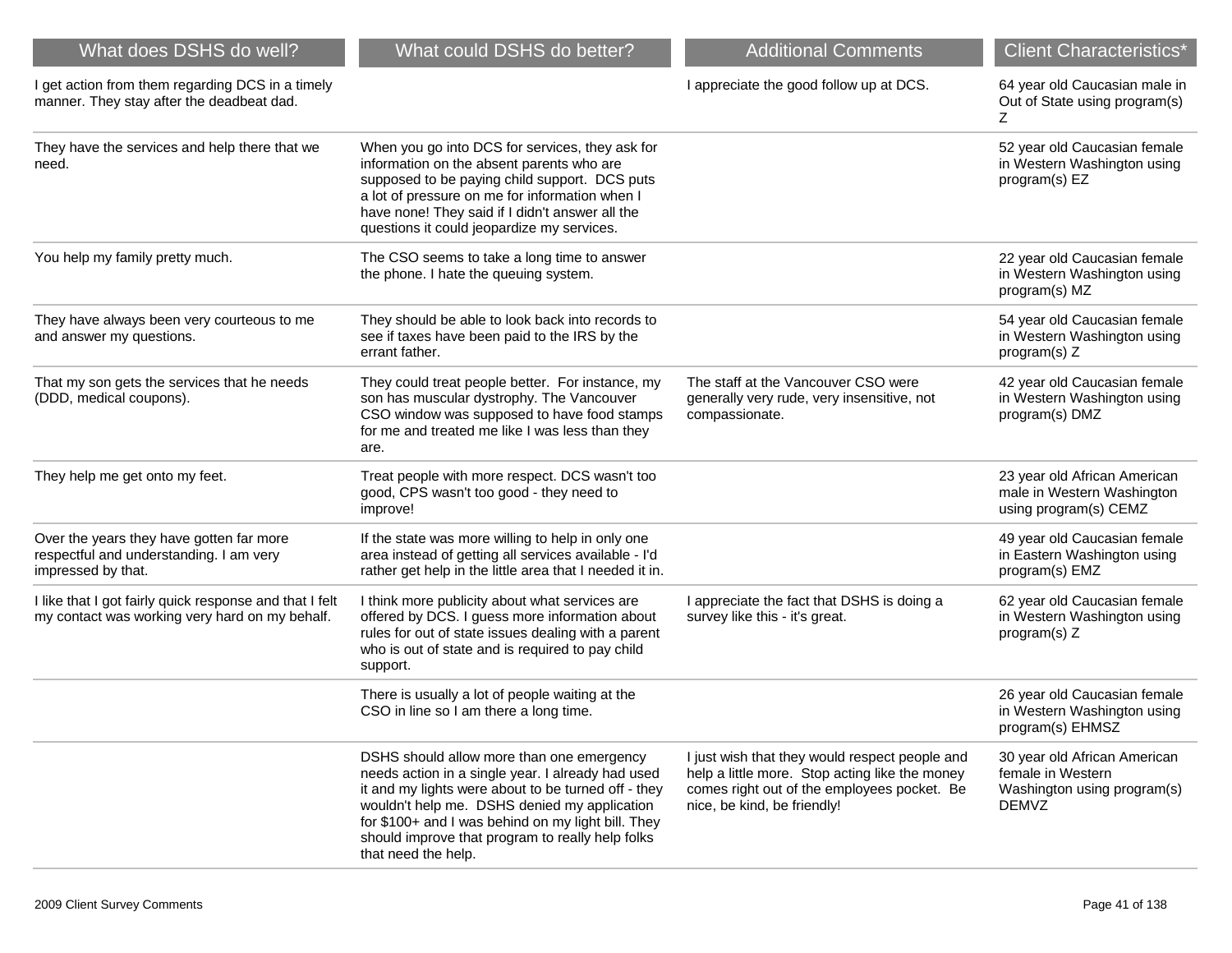| What does DSHS do well?                                                                                                                                                                                                                    | What could DSHS do better?                                                                                                                                                                                                                                                                                                                                                                                                                                                                                                                                                                                                                                                                                   | <b>Additional Comments</b>                                                                                                                                                                                                                                                                                                                                                                                                                                                                                                                                                                            | <b>Client Characteristics*</b>                                                    |
|--------------------------------------------------------------------------------------------------------------------------------------------------------------------------------------------------------------------------------------------|--------------------------------------------------------------------------------------------------------------------------------------------------------------------------------------------------------------------------------------------------------------------------------------------------------------------------------------------------------------------------------------------------------------------------------------------------------------------------------------------------------------------------------------------------------------------------------------------------------------------------------------------------------------------------------------------------------------|-------------------------------------------------------------------------------------------------------------------------------------------------------------------------------------------------------------------------------------------------------------------------------------------------------------------------------------------------------------------------------------------------------------------------------------------------------------------------------------------------------------------------------------------------------------------------------------------------------|-----------------------------------------------------------------------------------|
| I think that I have never used their services via<br>the Internet so I think it's better face-to-face.                                                                                                                                     | Well, I really don't know. But, I think it's good to<br>go in in person to get the help they need.                                                                                                                                                                                                                                                                                                                                                                                                                                                                                                                                                                                                           | I think this kind of survey is really good for<br>Latin or Mexican people who don't speak<br>English very well to seek other services.                                                                                                                                                                                                                                                                                                                                                                                                                                                                | 30 year old Hispanic female in<br>Western Washington using<br>program(s) CZ       |
| Everybody that I have ever talked to at DCS has<br>been so helpful - it's been great for me.                                                                                                                                               | Make it easier to get a live person instead of the<br>prompting telephone service.                                                                                                                                                                                                                                                                                                                                                                                                                                                                                                                                                                                                                           | I thank my worker at DCS - Debra Olsen - she<br>has helped me and has been so good to me.                                                                                                                                                                                                                                                                                                                                                                                                                                                                                                             | 44 year old Caucasian female<br>in Western Washington using<br>program(s) Z       |
| When you go to DSHS, they got my information<br>and went right after the person in a different way<br>and they got it done.                                                                                                                | All is good.                                                                                                                                                                                                                                                                                                                                                                                                                                                                                                                                                                                                                                                                                                 |                                                                                                                                                                                                                                                                                                                                                                                                                                                                                                                                                                                                       | 33 year old Hispanic male in<br>Western Washington using<br>program(s) Z          |
| Once you turn in your information - you are done<br>for a year.                                                                                                                                                                            | I think that they should treat people a little better<br>because I felt I was beneath my caseworker. All<br>of my CSO caseworkers have made me feel that<br>way - Bremerton office. But, overall the staff is<br>great.                                                                                                                                                                                                                                                                                                                                                                                                                                                                                      |                                                                                                                                                                                                                                                                                                                                                                                                                                                                                                                                                                                                       | 36 year old Hispanic female in<br>Western Washington using<br>program(s) EMZ      |
| They help me right away, and didn't give me any<br>problems.                                                                                                                                                                               |                                                                                                                                                                                                                                                                                                                                                                                                                                                                                                                                                                                                                                                                                                              | I have a nephew who is 60 yrs old, and had<br>questions about getting assistance for him.                                                                                                                                                                                                                                                                                                                                                                                                                                                                                                             | 68 year old American Indian<br>female in Eastern Washington<br>using program(s) Z |
| They did recommend me to the courts (DCS)<br>and the courts were professional and helped me<br>a lot through this situation.                                                                                                               | First of all, the Support Enforcement Officer did<br>not have any contact with me after I went to<br>court. I was forced to contact a person I knew in<br>the state of New York Child Protective Services<br>to assist me through this situation. That's the<br>only way I was able to obtain additional steps<br>and procedures. There was no help from SEO in<br>Washington state! Our case was transferred to<br>King County (SEO in King County) - I didn't hear<br>anything from old or new SEO. We have<br>received numerous letters from Support<br>Enforcement and returned them to Support<br>Enforcement. Our case has been resolved in,<br>June 2008, but Support Enforcement says, it is<br>not. | Clear up this matter so DSHS stops harassing<br>me and my daughter (DCS). We have<br>repeated letters from Snohomish - we have<br>sent the documentation in several times and<br>the state says we have not done it. King<br>County is also involved, keeps billing my<br>daughter and the bill has been paid. They also<br>suspended her driver's license even though<br>the bill had been paid. The support aspect of<br>it - the father was in jail for 30 days in January<br>2008 King County Jail. District Attorney &<br>CPS were contacted regarding parental<br>support and nothing was done. | 62 year old Caucasian female<br>in Western Washington using<br>program(s) Z       |
| I like the fact that I have had the same<br>caseworker for the past 2 years. This makes it<br>easy to deal with support enforcement. The slips<br>show when the payment was made and how<br>much went to arrears and this is very helpful. | I don't really know.                                                                                                                                                                                                                                                                                                                                                                                                                                                                                                                                                                                                                                                                                         | No, everything is great.                                                                                                                                                                                                                                                                                                                                                                                                                                                                                                                                                                              | 50 year old Caucasian female<br>in Western Washington using<br>program(s) Z       |
| The caseworkers do care and try very hard once<br>you get a live person.                                                                                                                                                                   | They could make live people more available to<br>return phone calls more quickly.                                                                                                                                                                                                                                                                                                                                                                                                                                                                                                                                                                                                                            | Increase the food stamp amount.                                                                                                                                                                                                                                                                                                                                                                                                                                                                                                                                                                       | 30 year old Caucasian female<br>in Eastern Washington using<br>program(s) EZ      |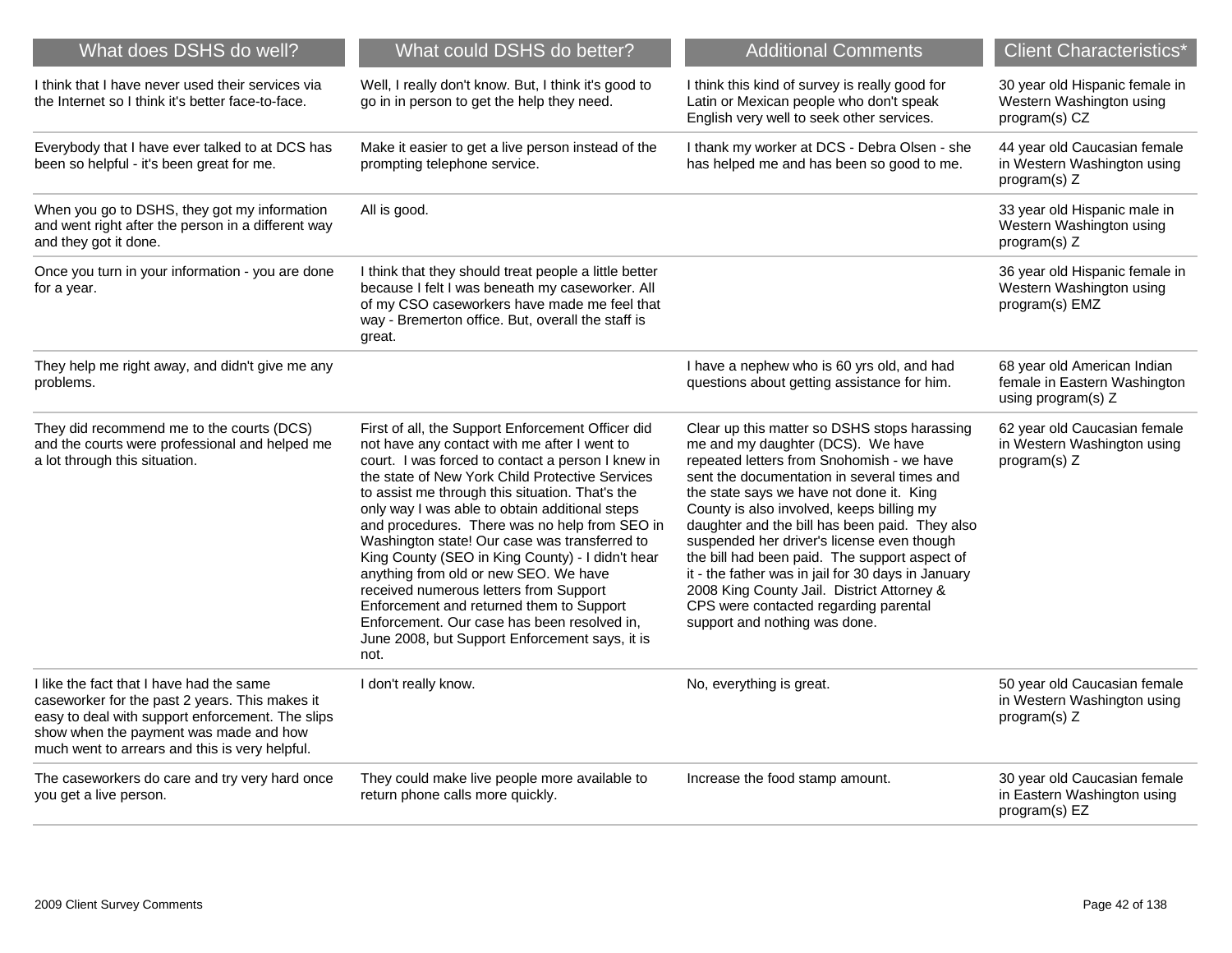| What could DSHS do better?                                                                                                                                                                                                                                                                                                                                                                                                                            | <b>Additional Comments</b>                                                                                                                                                                                                                                                                                                                                                                                                                                                                                      | <b>Client Characteristics*</b>                                                  |
|-------------------------------------------------------------------------------------------------------------------------------------------------------------------------------------------------------------------------------------------------------------------------------------------------------------------------------------------------------------------------------------------------------------------------------------------------------|-----------------------------------------------------------------------------------------------------------------------------------------------------------------------------------------------------------------------------------------------------------------------------------------------------------------------------------------------------------------------------------------------------------------------------------------------------------------------------------------------------------------|---------------------------------------------------------------------------------|
| They could probably make it easier to receive<br>other services with CPS and DASA assessment<br>and for rent assistance, as it was much more<br>difficult to get these services.                                                                                                                                                                                                                                                                      | I had a hard time getting ahold of a<br>caseworker when I needed to, I didn't know<br>who to get ahold of. Also when I needed to<br>apply for rent assistance, they had switched<br>my case manager and didn't inform me which<br>delayed me applying for assistance and it<br>ended up being denied because of that delay.<br>Originally when I applied for child support<br>assistance through the state, they dragged it<br>out for a year and did nothing until child's<br>father got an attorney involved. | 28 year old Caucasian female<br>in Western Washington using<br>program(s) CEMSZ |
| They could listen better. They treat people like<br>they are trying to cheat the system, that's how I<br>felt the last time I tried to get some help.                                                                                                                                                                                                                                                                                                 |                                                                                                                                                                                                                                                                                                                                                                                                                                                                                                                 | 25 year old Caucasian female<br>in Eastern Washington using<br>program(s) EMZ   |
| To be able to qualify for a grant or any<br>assistance they should have to pass a urine<br>analysis, UA. They have potential employees<br>take UA tests, why not DSHS clients? And they<br>should be randomly tested once on.                                                                                                                                                                                                                         |                                                                                                                                                                                                                                                                                                                                                                                                                                                                                                                 | 36 year old Caucasian female<br>in Eastern Washington using<br>program(s) Z     |
| Nothing so far.                                                                                                                                                                                                                                                                                                                                                                                                                                       |                                                                                                                                                                                                                                                                                                                                                                                                                                                                                                                 | 37 year old Hispanic female in<br>Eastern Washington using<br>program(s) EMZ    |
|                                                                                                                                                                                                                                                                                                                                                                                                                                                       | Melissa Carlson is a CPS worker that I deal<br>with and she is a super lady and does a great<br>job.                                                                                                                                                                                                                                                                                                                                                                                                            | 54 year old Caucasian male in<br>Western Washington using<br>program(s) Z       |
| DSHS should have better communications<br>between DSHS and the DCS offices.<br>Communication is poor inside DSHS. I am upset<br>with the DSHS caseworker - we merged our two<br>families from previous families. The DSHS<br>worker made it very difficult for me to get medical<br>coupons and food stamps. All the benefits went<br>to my wife and I got nothing. This was at the<br>Yakima CSO. The caseworker's last name was<br>[Name Redacted]. | They need to communicate better within the<br>department.                                                                                                                                                                                                                                                                                                                                                                                                                                                       | 42 year old Hispanic male in<br>Eastern Washington using<br>program(s) CEMZ     |
|                                                                                                                                                                                                                                                                                                                                                                                                                                                       |                                                                                                                                                                                                                                                                                                                                                                                                                                                                                                                 | 32 year old Caucasian female<br>in Western Washington using<br>program(s) Z     |
| They may need more people in their call center,<br>cause when I call they don't give you the option<br>of talking to someone.                                                                                                                                                                                                                                                                                                                         |                                                                                                                                                                                                                                                                                                                                                                                                                                                                                                                 | 26 year old Caucasian female<br>in Western Washington using<br>program(s) EMZ   |
|                                                                                                                                                                                                                                                                                                                                                                                                                                                       |                                                                                                                                                                                                                                                                                                                                                                                                                                                                                                                 |                                                                                 |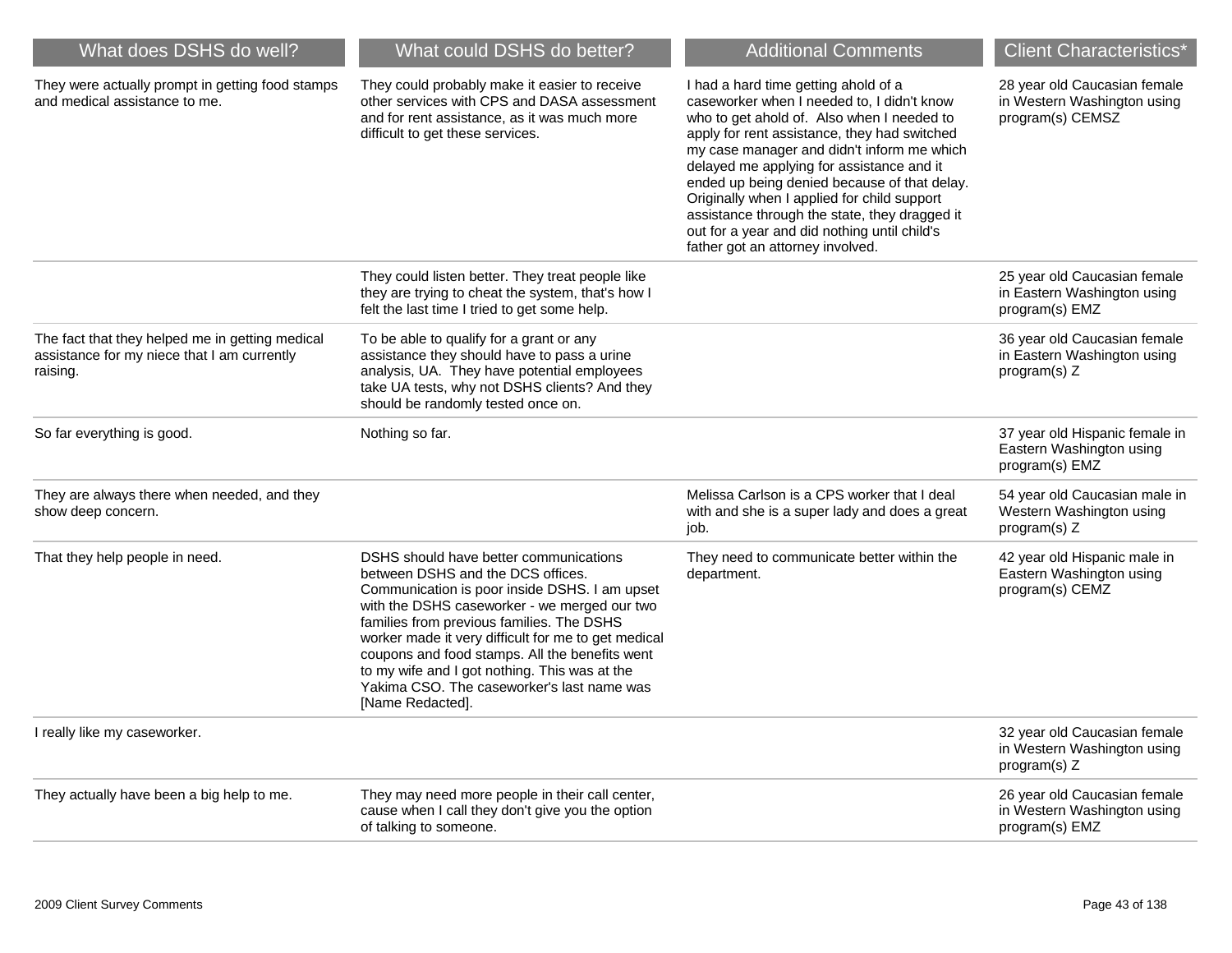| What does DSHS do well?                                                                                        | What could DSHS do better?                                                                                                                                                                                                                  | <b>Additional Comments</b>                                                                                                                                                                                                                                                                                                                                                                                                                                                                                               | <b>Client Characteristics*</b>                                                              |
|----------------------------------------------------------------------------------------------------------------|---------------------------------------------------------------------------------------------------------------------------------------------------------------------------------------------------------------------------------------------|--------------------------------------------------------------------------------------------------------------------------------------------------------------------------------------------------------------------------------------------------------------------------------------------------------------------------------------------------------------------------------------------------------------------------------------------------------------------------------------------------------------------------|---------------------------------------------------------------------------------------------|
| They help me to handle my case.                                                                                |                                                                                                                                                                                                                                             | My brother who is also Vietnamese was not<br>treated well, he speaks Vietnamese, and his<br>worker, [Name Redacted], threatened him<br>about taking money from the United States.<br>He was so depressed he had to move away to<br>Seattle, because they treated [him] bad in<br>Everett. He was helping my Dad who had<br>cancer at the time, and he missed one class of<br>English and they took him off his grant. After I<br>went in to talk to them, they gave him his grant<br>back, I talked to his workers boss. | 46 year old Asian<br>American/Pac Isl female in<br>Western Washington using<br>program(s) Z |
| The service and their courtesy.                                                                                | I guess they could make the phone service better<br>cause it is really hard to get a live person.                                                                                                                                           |                                                                                                                                                                                                                                                                                                                                                                                                                                                                                                                          | 48 year old Other Race<br>female in Western<br>Washington using program(s)<br><b>EHMZ</b>   |
| They are really easy to get ahold of and have<br>been fabulous help with my son and daughter.                  | I didn't know anything was available online. It<br>would have been helpful to have known that<br>information.                                                                                                                               |                                                                                                                                                                                                                                                                                                                                                                                                                                                                                                                          | 8 year old Caucasian male in<br>Western Washington using<br>program(s) D                    |
|                                                                                                                | Be nicer.                                                                                                                                                                                                                                   |                                                                                                                                                                                                                                                                                                                                                                                                                                                                                                                          | 32 year old Caucasian female<br>in Eastern Washington using<br>program(s) EMZ               |
| THEY TREATED US VERY WELL.                                                                                     |                                                                                                                                                                                                                                             |                                                                                                                                                                                                                                                                                                                                                                                                                                                                                                                          | 62 year old Caucasian male in<br>Western Washington using<br>program(s) Z                   |
| I like the fact that they are friendly and they know<br>about my case, and usually they call me right<br>back. | Better explain the services that you could or<br>should be receiving.                                                                                                                                                                       | I think DSHS should make people more aware<br>of Health coverage and income eligibility<br>levels, and also make information about child<br>care qualifications more available.                                                                                                                                                                                                                                                                                                                                          | 28 year old Caucasian female<br>in Eastern Washington using<br>program(s) Z                 |
| They are always helpful.                                                                                       |                                                                                                                                                                                                                                             |                                                                                                                                                                                                                                                                                                                                                                                                                                                                                                                          | 46 year old Caucasian female<br>in Western Washington using<br>program(s) Z                 |
| Some of the workers are really nice.                                                                           | When they make appointments, they are not very<br>timely, I have waited for an hour or more for a<br>scheduled appointment. There are some rude<br>people that work there, they could maybe offer<br>employees a customer relations course. |                                                                                                                                                                                                                                                                                                                                                                                                                                                                                                                          | 23 year old Caucasian female<br>in Western Washington using<br>program(s) EMZ               |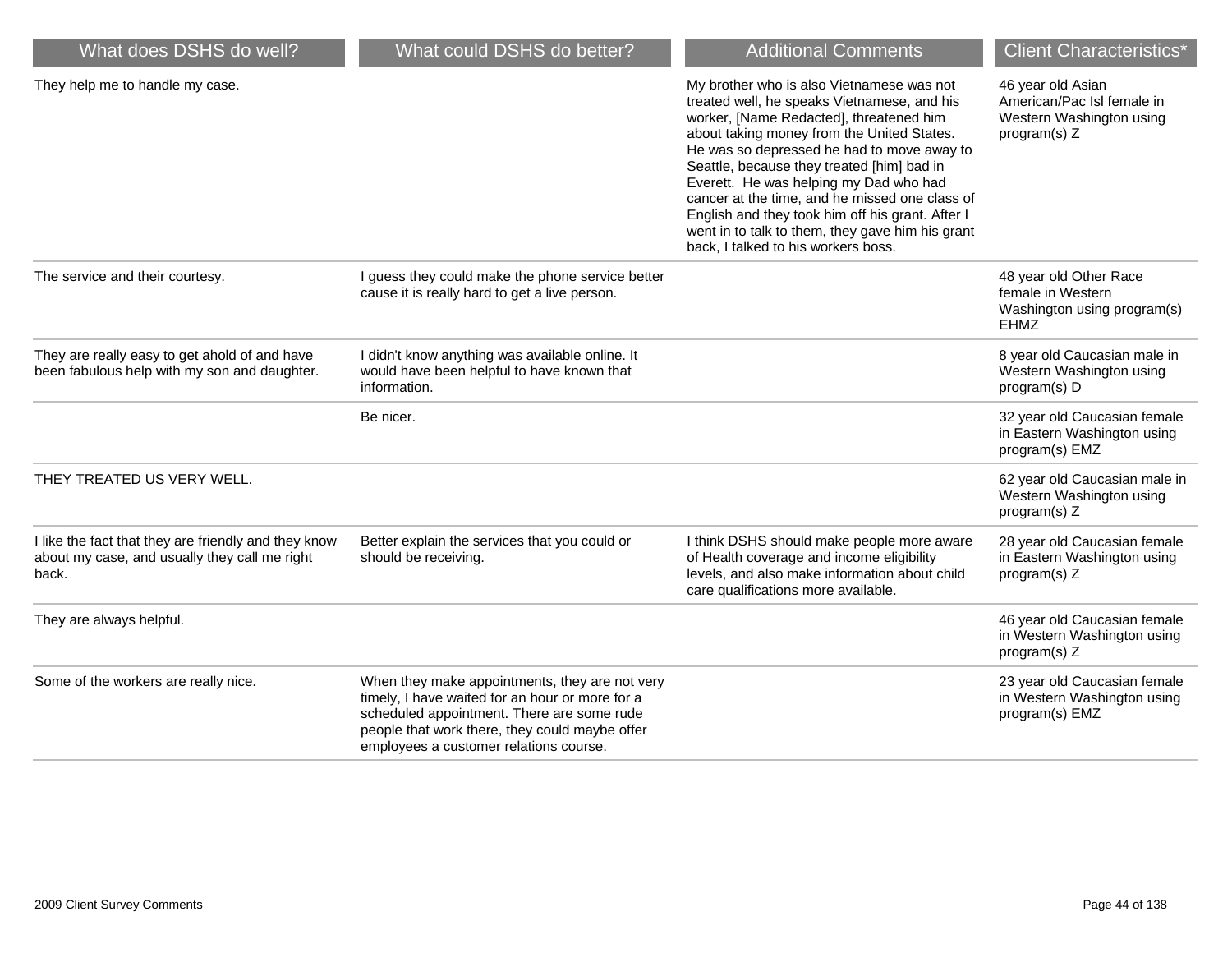| What does DSHS do well?                                                    | What could DSHS do better?                                                                                                                                                                                                                                                                                                                                                                                                                                                                                | <b>Additional Comments</b>                                                                                                                                                                                                                                                                                                                                                                                                                                                                                                                                                                                                                                                                                                                                                                                                                                                                                         | <b>Client Characteristics*</b>                                                        |
|----------------------------------------------------------------------------|-----------------------------------------------------------------------------------------------------------------------------------------------------------------------------------------------------------------------------------------------------------------------------------------------------------------------------------------------------------------------------------------------------------------------------------------------------------------------------------------------------------|--------------------------------------------------------------------------------------------------------------------------------------------------------------------------------------------------------------------------------------------------------------------------------------------------------------------------------------------------------------------------------------------------------------------------------------------------------------------------------------------------------------------------------------------------------------------------------------------------------------------------------------------------------------------------------------------------------------------------------------------------------------------------------------------------------------------------------------------------------------------------------------------------------------------|---------------------------------------------------------------------------------------|
|                                                                            | I think they could improve services by somehow<br>keeping a more up-to-date information about any<br>transaction or help that they might provide for<br>me. Sometimes when I call in it takes a long time<br>to get something accomplished - I am speaking<br>primarily of DCS. I would prefer having more<br>than one staff person available to work my case<br>instead of waiting for the primary case manager.<br>I did encounter one woman at DCS who was<br>rather rude - I don't remember her name. |                                                                                                                                                                                                                                                                                                                                                                                                                                                                                                                                                                                                                                                                                                                                                                                                                                                                                                                    | 22 year old Caucasian male in<br>Western Washington using<br>program(s) MZ            |
| It is not a difficult process to get service.                              | It would be helpful if they did a review on the<br>amount of child support that I receive each<br>month. It has been 9 years and the child support<br>amount is still the same.                                                                                                                                                                                                                                                                                                                           | I don't. I have had no problems and everything<br>is great.                                                                                                                                                                                                                                                                                                                                                                                                                                                                                                                                                                                                                                                                                                                                                                                                                                                        | 39 year old Caucasian female<br>in Eastern Washington using<br>program(s) $Z$         |
| They do try to see you as quickly as they can<br>based on their caseloads. | I think that they could have a smaller caseload of<br>clients per DSHS worker. They cannot focus on<br>helping families if the caseloads are too high -<br>more staffing would help!                                                                                                                                                                                                                                                                                                                      | When I first went to DSHS, I don't really think<br>they had a system to SCAN in documents.<br>Now they have that and it makes it much more<br>efficient for caseworkers to review the files and<br>serve the customers needs. As far as CPS<br>goes, I feel they are very unprofessional when<br>they contact customers - I feel they don't have<br>regard for me and my job when they schedule<br>visits and appointments. I had an<br>appointment scheduled at 8 p.m. at my home,<br>but the CPS worker didn't call me until 8 p.m.<br>to cancel the appointment saying that her<br>supervisor wouldn't let her work after 6 p.m.<br>This is a total lack of customer consideration.<br>This was a contracted CPS provider which is<br>making CPS look bad. The company is<br>named [Name Redacted]. In Lynnwood. The<br>provider wasn't very sensitive to personal<br>issues going on in my personal household. | 35 year old African American<br>female in Western<br>Washington using program(s)<br>Z |
| They are very courteous.                                                   |                                                                                                                                                                                                                                                                                                                                                                                                                                                                                                           | DCS could improve teleconference fair<br>hearing. My ex-significant other could reply<br>because he was on site in Washington state,<br>but I couldn't reply since I was in Georgia.                                                                                                                                                                                                                                                                                                                                                                                                                                                                                                                                                                                                                                                                                                                               | 45 year old African American<br>female in Out of State using<br>program(s) Z          |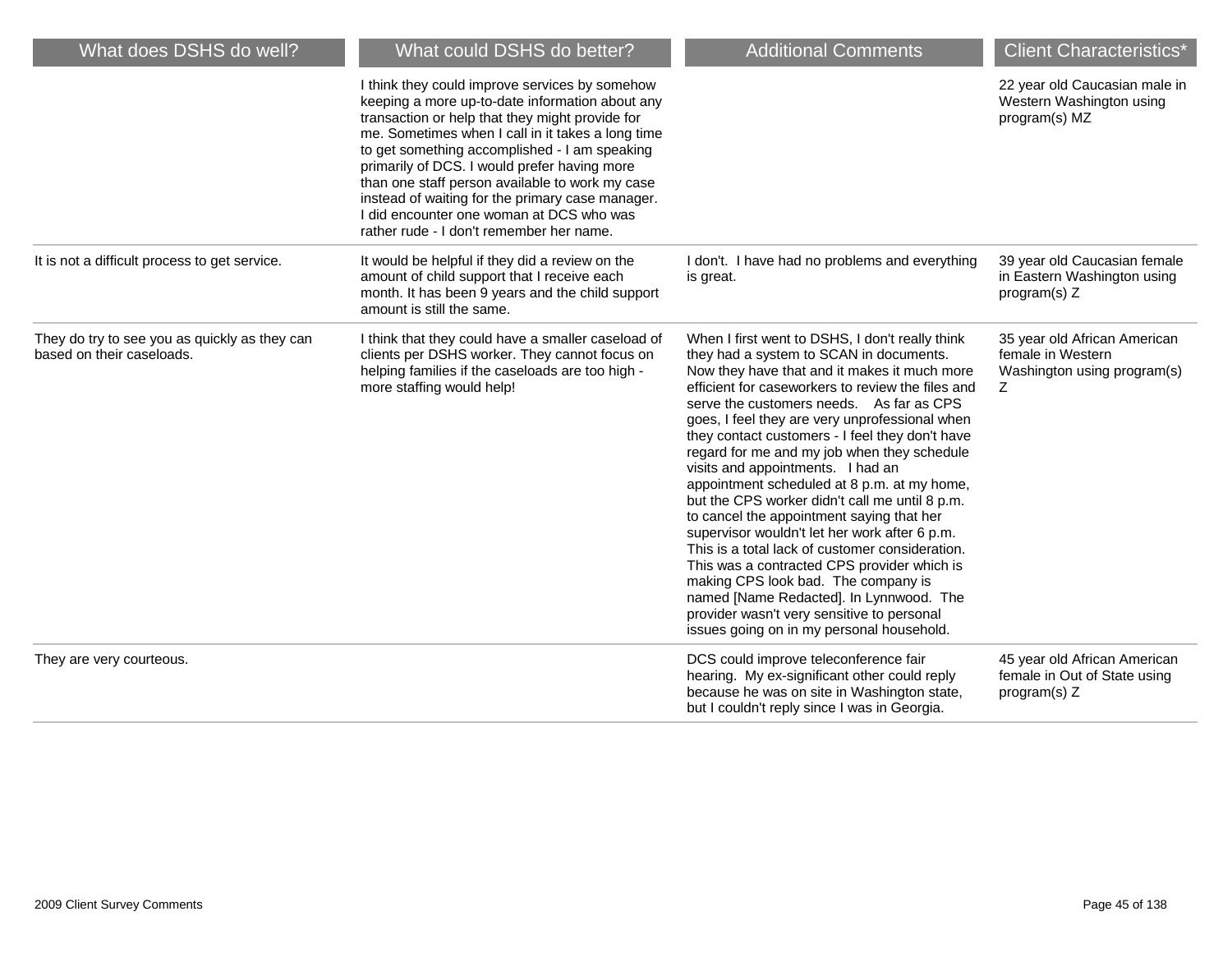| What does DSHS do well?                                                                                                                                                   | What could DSHS do better?                                                                                                                                                                                                                                                                                                                                                                                                                                                                                                                                                                                                                                                                                                                                                                                                         | <b>Additional Comments</b>                                                                                                                         | <b>Client Characteristics</b> *                                                |
|---------------------------------------------------------------------------------------------------------------------------------------------------------------------------|------------------------------------------------------------------------------------------------------------------------------------------------------------------------------------------------------------------------------------------------------------------------------------------------------------------------------------------------------------------------------------------------------------------------------------------------------------------------------------------------------------------------------------------------------------------------------------------------------------------------------------------------------------------------------------------------------------------------------------------------------------------------------------------------------------------------------------|----------------------------------------------------------------------------------------------------------------------------------------------------|--------------------------------------------------------------------------------|
| The thing that I like best is they almost always<br>have compassion. They do listen. I believe they<br>try to help and I do understand they have<br>guidelines to follow. | No dentists will take the medical coupons for<br>adults except for dentures. It is really hard to find<br>or establish new medical care for adults - hard to<br>find quality care. The clinics are questionable.<br>Support enforcement is very poor about returning<br>my phone calls - Olympia office. I found out that<br>my ex-husband's employer was withholding the<br>child support and not sending it to Support<br>Enforcement. After DCS called the employer, my<br>ex was laid off. The employer never paid the<br>child support withheld and was past due to DCS-<br>DSHS! When people come into DSHS for<br>service, when people come to the CSO - it's<br>really confusing if you've never applied for<br>service. The staff needs to explain things better<br>or provide handouts to explain things much<br>better. |                                                                                                                                                    | 29 year old Caucasian female<br>in Western Washington using<br>program(s) EHMZ |
|                                                                                                                                                                           | They could be more aggressive locating absent<br>parent, and maybe stricter laws in forcing absent<br>to pay support, maybe put them in jail. Interact<br>more with law enforcement to pursue collection<br>on absent parents that DCS is having a hard<br>time locating and also a system where<br>employers have to provide information to DCS<br>so they can help locate absent parent for<br>support. Also they keep changing my<br>caseworker, and I have to start over with<br>explaining/updating circumstances with case<br>which is upsetting as I feel like I am getting<br>nowhere. There should be stronger laws to catch<br>up to these guys who quit and keep moving<br>around to avoid paying support.                                                                                                              | I am frustrated with the 'system' as I have even<br>hired an attorney and paid \$1000. and still am<br>unable to collect the support due my child. | 37 year old Caucasian female<br>in Western Washington using<br>program(s) $Z$  |
| That it is relatively simple to get the help you<br>need if you know where to look or whom to ask.                                                                        | Make it easier to get in touch with someone<br>when you have no case number. I had a number,<br>but didn't have it and couldn't find it - maybe it<br>had been a long time since I had contact.                                                                                                                                                                                                                                                                                                                                                                                                                                                                                                                                                                                                                                    |                                                                                                                                                    | 23 year old Caucasian female<br>in Western Washington using<br>program(s) MZ   |
| Actually talking to peopleautomated services I<br>hate!                                                                                                                   | It would be easier to do all services in one<br>office - DCS is located elsewhere. I had<br>problems with medical - my wife had medical<br>coverage at work and they cut her off medical<br>coupons. Then, she lost her job and it is very<br>difficult to get her back on the coupons again.                                                                                                                                                                                                                                                                                                                                                                                                                                                                                                                                      |                                                                                                                                                    | 37 year old Caucasian male in<br>Western Washington using<br>program(s) EMZ    |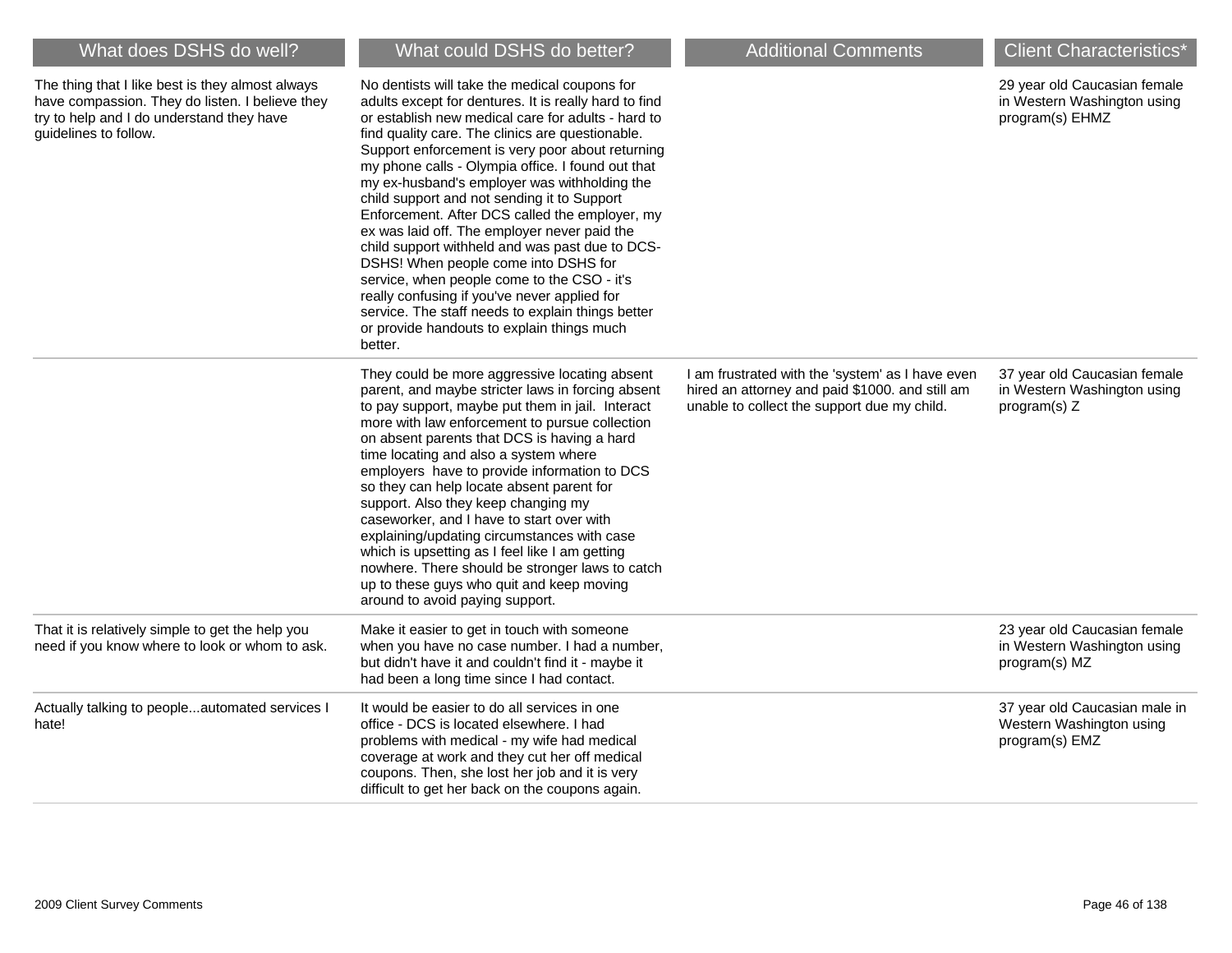| What does DSHS do well?                                                                                                  | What could DSHS do better?                                                                                                                                                                                                                                                                                                   | <b>Additional Comments</b>                                                                                                                                                                                                                                                                                                                                                                                                                                                      | <b>Client Characteristics*</b>                                                   |
|--------------------------------------------------------------------------------------------------------------------------|------------------------------------------------------------------------------------------------------------------------------------------------------------------------------------------------------------------------------------------------------------------------------------------------------------------------------|---------------------------------------------------------------------------------------------------------------------------------------------------------------------------------------------------------------------------------------------------------------------------------------------------------------------------------------------------------------------------------------------------------------------------------------------------------------------------------|----------------------------------------------------------------------------------|
| The child care resources that are available.                                                                             | If caseloads were decreased for social workers it<br>would increase quality of their work. If social<br>workers in DCS were to follow through with leads<br>to find parents that owe support, it would improve<br>the amount of children that would be receiving<br>support.                                                 | I am a contractor for DCFS now and I see the<br>way things work. I see how overworked the<br>social workers are and there needs to be a<br>change.                                                                                                                                                                                                                                                                                                                              | 31 year old Other Race<br>female in Western<br>Washington using program(s)<br>EZ |
|                                                                                                                          | They have done pretty good for me.                                                                                                                                                                                                                                                                                           |                                                                                                                                                                                                                                                                                                                                                                                                                                                                                 | 40 year old Caucasian male in<br>Western Washington using<br>program(s) Z        |
| They have helped me somewhat.                                                                                            | When you go in for appointment, I think they<br>should determine eligibility by net income, not by<br>gross income, because you don't actually get<br>that gross income.                                                                                                                                                     | I feel like some of the DSHS staff treated me<br>unfairly by telling me I couldn't get some<br>benefits and didn't feel like their reasons were<br>very fair. I think one time I applied for benefits,<br>and I missed the appointment cause I didn't<br>have transportation and I was sick and my son<br>was sick at the time, and I called and told them<br>that after the appointment. They terminated<br>my benefits, and because I didn't have proof, I<br>had to reapply. | 20 year old Caucasian female<br>in Western Washington using<br>program(s) EMSZ   |
| That there is actually help for people - it is<br>available and provides peace of mind.                                  | Olympia DCS - they should have more<br>educational posters on wall - environment in<br>DCS office not kind of gross. Office is not very<br>inspiring. Why not have quotes of inspiration and<br>more self-help opportunities? The atmosphere in<br>the DCS office is not good. It should be a more<br>motivating atmosphere. | I am thankful for the services.                                                                                                                                                                                                                                                                                                                                                                                                                                                 | 37 year old Caucasian female<br>in Western Washington using<br>program(s) Z      |
| I would say the courteousness of the staff. It<br>surprises me that an institutional office has such<br>courteous staff! |                                                                                                                                                                                                                                                                                                                              |                                                                                                                                                                                                                                                                                                                                                                                                                                                                                 | 48 year old Caucasian female<br>in Western Washington using<br>program(s) Z      |
| I have never had any problems, everyone I have<br>come into contact with has been very supportive.                       | I feel like they need more staff.                                                                                                                                                                                                                                                                                            |                                                                                                                                                                                                                                                                                                                                                                                                                                                                                 | 45 year old Caucasian female<br>in Western Washington using<br>program(s) Z      |
| I think the stigmatism has gone away about<br>'DSHS'.                                                                    | Your caseworker seems to be different every<br>time you call, and they seem to be overworked.<br>They seem to do a good job.                                                                                                                                                                                                 |                                                                                                                                                                                                                                                                                                                                                                                                                                                                                 | 38 year old Caucasian female<br>in Western Washington using<br>program(s) MZ     |
|                                                                                                                          | DCS could have better communications, be<br>available, be able to return phone calls. And<br>maybe help me to get in contact with my child. I<br>don't know if they legally can do that or not.                                                                                                                              | They had my case in New York and I asked<br>them to move case to Washington state. I had<br>my child in Washington state. I did live in New<br>York for a while, they are very disorganized in<br>New York. I called DCS in Washington to<br>open case there, it is not an easy call to make<br>as they have you on hold for extended length<br>of time.                                                                                                                        | 35 year old African American<br>male in Out of State using<br>program(s) X       |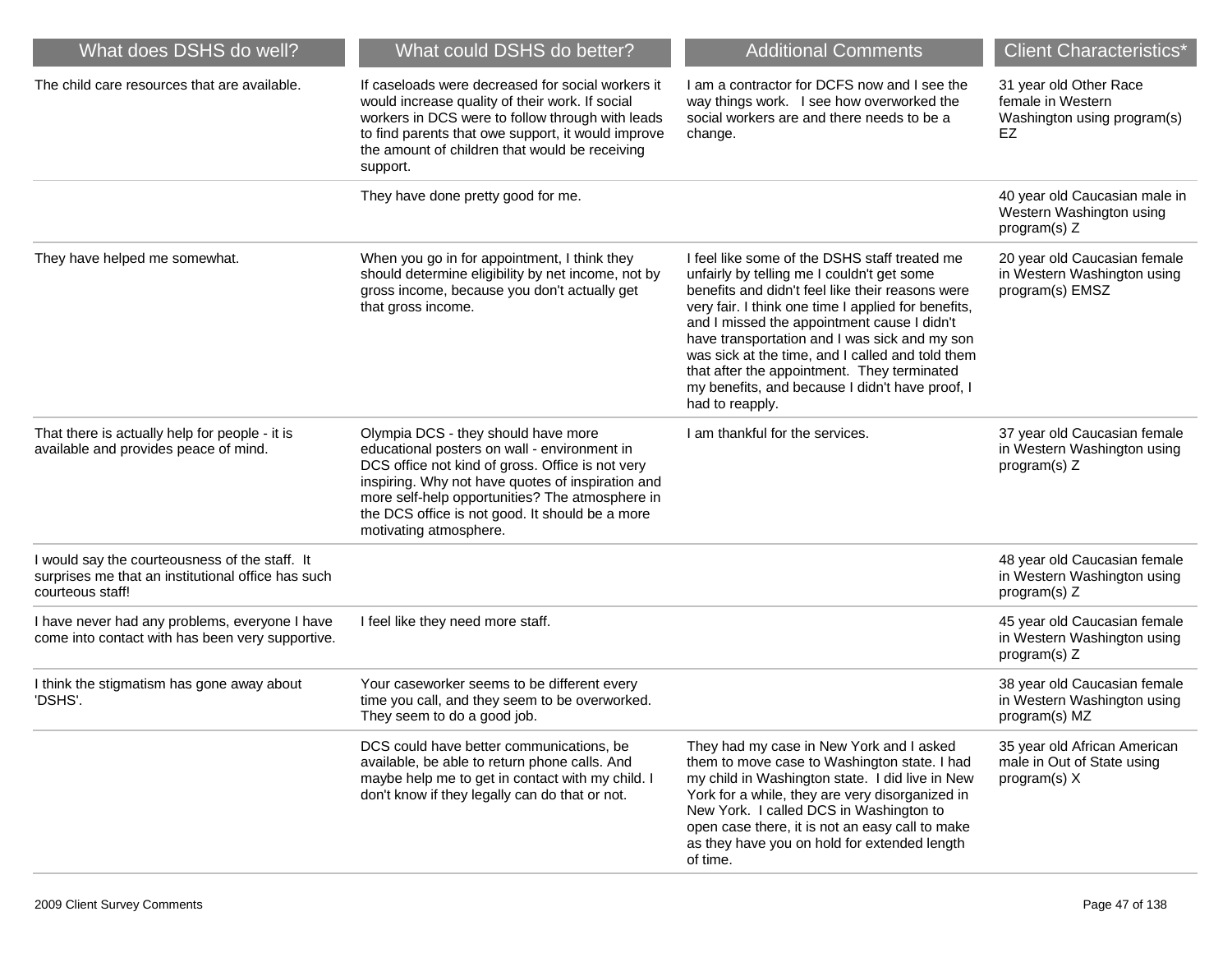| What does DSHS do well?                                                                                                                                                         | What could DSHS do better?                                                                                                                                                                                                                                                                                                                                              | <b>Additional Comments</b> | <b>Client Characteristics*</b>                                                                 |
|---------------------------------------------------------------------------------------------------------------------------------------------------------------------------------|-------------------------------------------------------------------------------------------------------------------------------------------------------------------------------------------------------------------------------------------------------------------------------------------------------------------------------------------------------------------------|----------------------------|------------------------------------------------------------------------------------------------|
| They are able to provide resources for programs<br>and community resources when you are unable<br>to pay bills or meet certain needs.                                           | They could make clients more aware of services.                                                                                                                                                                                                                                                                                                                         |                            | 29 year old African American<br>female in Western<br>Washington using program(s)<br>EMZ        |
|                                                                                                                                                                                 | They could make more information available on-<br>line. It is too difficult to reach workers by phone.                                                                                                                                                                                                                                                                  |                            | 40 year old African American<br>female in Western<br>Washington using program(s)<br><b>EMZ</b> |
| That some workers do speak English.                                                                                                                                             | They could give you more information.                                                                                                                                                                                                                                                                                                                                   |                            | 37 year old American Indian<br>female in Western<br>Washington using program(s)<br>EZ          |
| They deal with getting my child support so I don't<br>have to fight for it.                                                                                                     |                                                                                                                                                                                                                                                                                                                                                                         |                            | 42 year old Caucasian female<br>in Western Washington using<br>program(s) Z                    |
| That they are helping me out.                                                                                                                                                   | Make information more easily available. Right<br>now I am going through Work Source. They<br>asked if I wanted to go to school. They gave me<br>a 1.5 days notice to arrange day care so I could<br>attend college classes. It's very difficult to get<br>day care since my college schedule is 8 a.m.<br>until 9 p.m. at night. I need some help in<br>arranging this! |                            | 36 year old Caucasian male in<br>Western Washington using<br>program(s) EMX                    |
| They provide me with my medical, food stamps,<br>and child support services.                                                                                                    | Have a set of standards that everyone is treated<br>the same way.                                                                                                                                                                                                                                                                                                       | Nothing.                   | 31 year old Caucasian female<br>in Western Washington using<br>program(s) EHMZ                 |
| That you have access to computer for<br>information, I even used it when I went overseas.<br>Customer service is great in Washington state<br>compared to Texas where I am now. |                                                                                                                                                                                                                                                                                                                                                                         |                            | 42 year old Hispanic female in<br>Out of State using program(s)<br>Ζ                           |
| It is so quick and easy to get services.                                                                                                                                        | Get more people to work behind the counter and<br>hire my people to help you.                                                                                                                                                                                                                                                                                           | No. I don't.               | 34 year old Caucasian female<br>in Western Washington using<br>program(s) EHMSZ                |
| Not dealing with them.                                                                                                                                                          | Make child support equal for each child.                                                                                                                                                                                                                                                                                                                                | Nothing.                   | 29 year old Caucasian male in<br>Western Washington using<br>program(s) Z                      |
| They are there for the children and their parents.                                                                                                                              | More staff.                                                                                                                                                                                                                                                                                                                                                             |                            | 36 year old American Indian<br>female in Western<br>Washington using program(s)<br>Ζ           |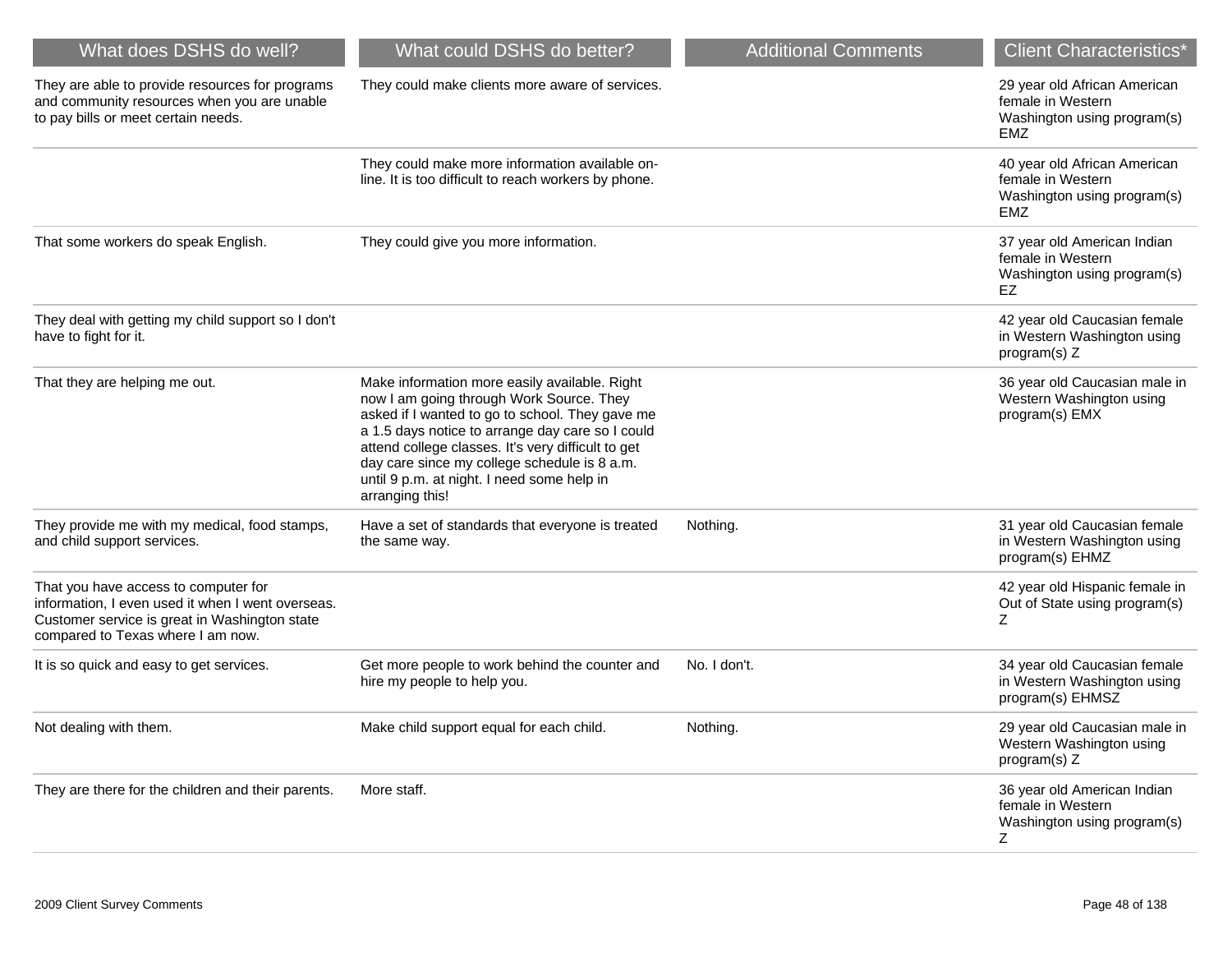| What does DSHS do well?                                                                                                      | What could DSHS do better?                                                                                                                                                                                                                                                                                                                                                                                                   | <b>Additional Comments</b>                                                                                                         | <b>Client Characteristics*</b>                                                           |
|------------------------------------------------------------------------------------------------------------------------------|------------------------------------------------------------------------------------------------------------------------------------------------------------------------------------------------------------------------------------------------------------------------------------------------------------------------------------------------------------------------------------------------------------------------------|------------------------------------------------------------------------------------------------------------------------------------|------------------------------------------------------------------------------------------|
| They keep track of the amount of money that I<br>pay each month and are very considerate of me<br>when I cannot pay support. | When a person is working they need to leave<br>enough for that person to live on and not take so<br>much that they cannot afford to live.                                                                                                                                                                                                                                                                                    | Nothing.                                                                                                                           | 49 year old African American<br>male in Out of State using<br>program(s) X               |
| It is the only place to go to enforce court orders<br>to make my son's ex-wife pay something on the<br>child support.        | DSHS should do your job - don't take the calls<br>and then pass off to another staff member<br>because you don't want to deal with the situation.<br>More times than not, they put us on hold for<br>extended periods of time. When they finally<br>answer the phone, they want to speak with their<br>supervisor and then call you back. Some staff<br>chewed gum while on the phone. Please hire<br>more competent people. |                                                                                                                                    | 51 year old Caucasian male in<br>Out of State using program(s)<br>Z.                     |
| They help me get through school without ending<br>up in a shelter.                                                           | I think they could have trained staff - one person<br>will say one thing and then another person will<br>say something else. This was the north side<br>CSO on Crestline in Spokane. They should fix<br>the computer glitches - sometimes when I take<br>my medical coupons to the doctor - they are<br>invalid. Child support - I don't understand why<br>DCS can't find my ex when I call up and tell them<br>where he is. | I do appreciate that DSHS has helped me<br>even if they are hard to deal with. I think they<br>are overworked and probably unpaid. | 39 year old Caucasian female<br>in Eastern Washington using<br>program(s) EMZ            |
| It goes pretty quick when I do have to go into the<br>office.                                                                | They could get more workers at the front desk<br>because there is a long line usually.                                                                                                                                                                                                                                                                                                                                       |                                                                                                                                    | 33 year old African American<br>female in Western<br>Washington using program(s)<br>EMZ. |
| The medical coupons are good.                                                                                                | I don't know how all the Hispanics get more<br>benefits than myself or other whites that I know.                                                                                                                                                                                                                                                                                                                             |                                                                                                                                    | 20 year old Caucasian female<br>in Eastern Washington using<br>program(s) EMZ            |
| That I feel like there is someone willing to try to<br>help.                                                                 | They need to be able to talk to other divisions or<br>Licensing to track down people that owe money.<br>My ex-husband owes me about \$50,000 in back<br>child support. For the majority of the time, he<br>was working. I had to alert DCS when he was in<br>jail - the state didn't know it.                                                                                                                                |                                                                                                                                    | 37 year old Caucasian female<br>in Western Washington using<br>program(s) Z              |
|                                                                                                                              | Have more phone lines as I am unable to get<br>through to a worker and am on hold for 1/2 hr to<br>45 minutes.                                                                                                                                                                                                                                                                                                               |                                                                                                                                    | 43 year old Caucasian female<br>in Western Washington using<br>program(s) Z              |
| They help me get support.                                                                                                    |                                                                                                                                                                                                                                                                                                                                                                                                                              |                                                                                                                                    | 46 year old Caucasian male in<br>Western Washington using<br>program(s) Z                |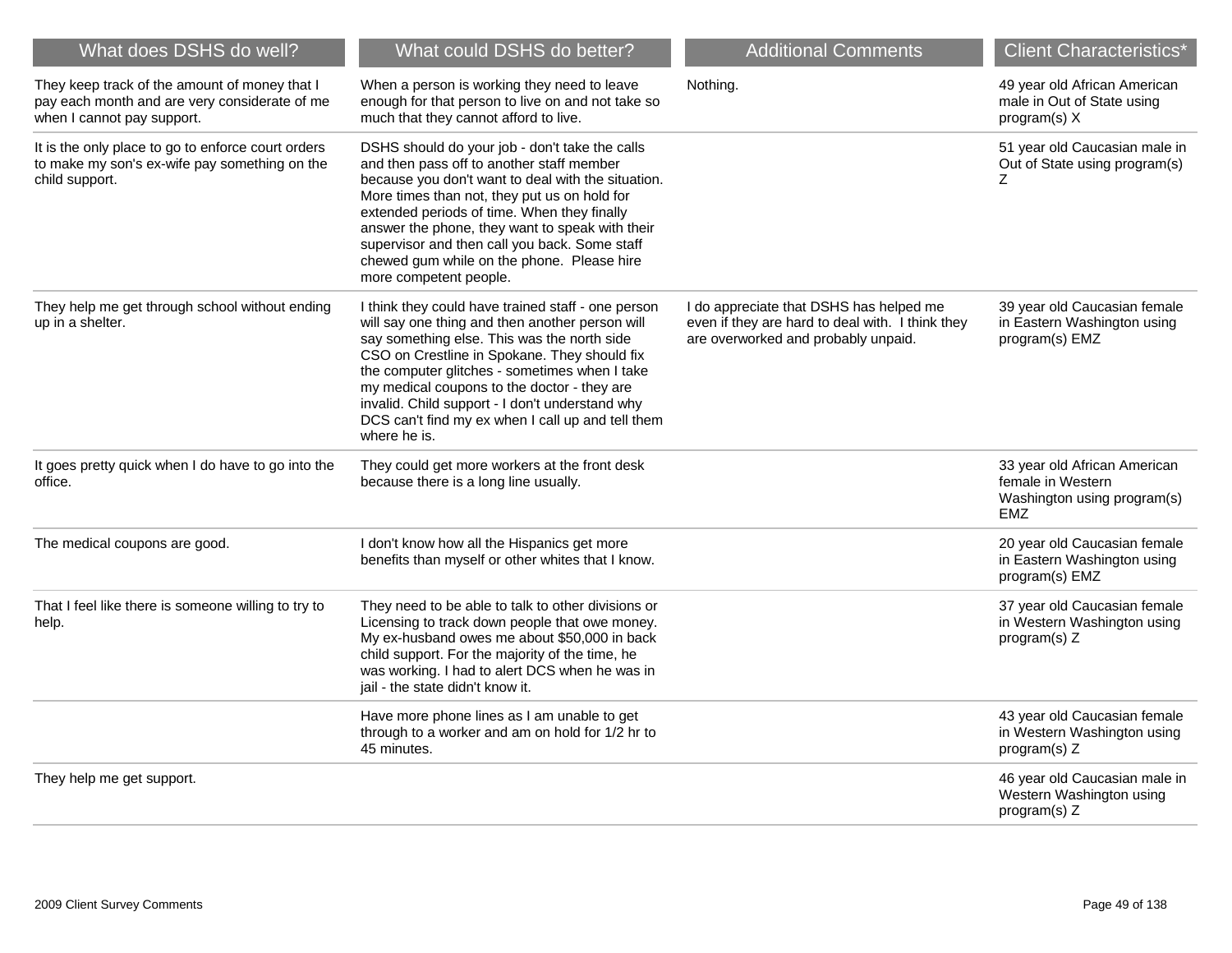| What does DSHS do well?                                                                                                                                         | What could DSHS do better?                                                                                                                                                                                                                                                            | <b>Additional Comments</b>                                                                                                        | <b>Client Characteristics*</b>                                                   |
|-----------------------------------------------------------------------------------------------------------------------------------------------------------------|---------------------------------------------------------------------------------------------------------------------------------------------------------------------------------------------------------------------------------------------------------------------------------------|-----------------------------------------------------------------------------------------------------------------------------------|----------------------------------------------------------------------------------|
| The fact that I don't have to deal with my ex-<br>husband in getting support for my children and<br>that they keep an account of the amount of<br>support paid. | That a working person who has to get off work to<br>go to an appointment get consideration as to the<br>time of the appointment and the length of the<br>appointment so that they are able to get the<br>benefits. Have appointment later in the day for<br>working people like 4:00. | I don't think so.                                                                                                                 | 32 year old Caucasian female<br>in Western Washington using<br>program(s) Z      |
| They have always helped me out in the past.                                                                                                                     | It's OK.                                                                                                                                                                                                                                                                              | They always help me and I appreciate it even<br>though it was a little bit.                                                       | 51 year old Hispanic male in<br>Eastern Washington using<br>program(s) EMZ       |
| That the times I have needed assistance - I have<br>received it.                                                                                                | Maybe have more personnel. Sometimes the<br>waits are really very long.                                                                                                                                                                                                               |                                                                                                                                   | 42 year old Hispanic female in<br>Eastern Washington using<br>program(s) Z       |
|                                                                                                                                                                 | Be nicer. In Everett CSO, they are mean and<br>make you feel like crap.                                                                                                                                                                                                               |                                                                                                                                   | 32 year old Caucasian female<br>in Western Washington using<br>program(s) EHM    |
|                                                                                                                                                                 | Sometimes I think the foster care system is<br>rather lax. It seems that a lot of foster care is<br>provided by foster parents who have a lot of say<br>about the kids, but it may not be in the kids' best<br>interest.                                                              |                                                                                                                                   | 8 year old Hispanic male in<br>Western Washington using<br>program(s) DE         |
| They do get through the line fairly quickly - that's<br>good.                                                                                                   | I suggest that they use numbers similar to the<br>Social Security office. I am disabled so standing<br>in line is difficult.                                                                                                                                                          | They do need a little improvement. I realize<br>times are hard and they have a heavy<br>caseload. Maybe stay open a little later. | 46 year old Other Race<br>female in Western<br>Washington using program(s)<br>EZ |
| Nothing.                                                                                                                                                        | Get friendlier staff.                                                                                                                                                                                                                                                                 |                                                                                                                                   | 23 year old Hispanic female in<br>Eastern Washington using<br>program(s) EMZ     |
| Nothing.                                                                                                                                                        | I think they help some people who get a lot of<br>money and other people who could use it (me)<br>and I get a lousy \$10 per month food stamps.                                                                                                                                       |                                                                                                                                   | 69 year old Caucasian female<br>in Western Washington using<br>program(s) EM     |
| Money, money, money.                                                                                                                                            | Probably their compassion for their clients - they<br>are lacking big time.                                                                                                                                                                                                           |                                                                                                                                   | 29 year old Hispanic female in<br>Western Washington using<br>program(s) EHM     |
| I prefer not to deal with it at all, but it's nice to<br>have it there when you need it.                                                                        |                                                                                                                                                                                                                                                                                       | It's a wonderful program when you need it.                                                                                        | 7 year old Caucasian female<br>in Western Washington using<br>program(s) EM      |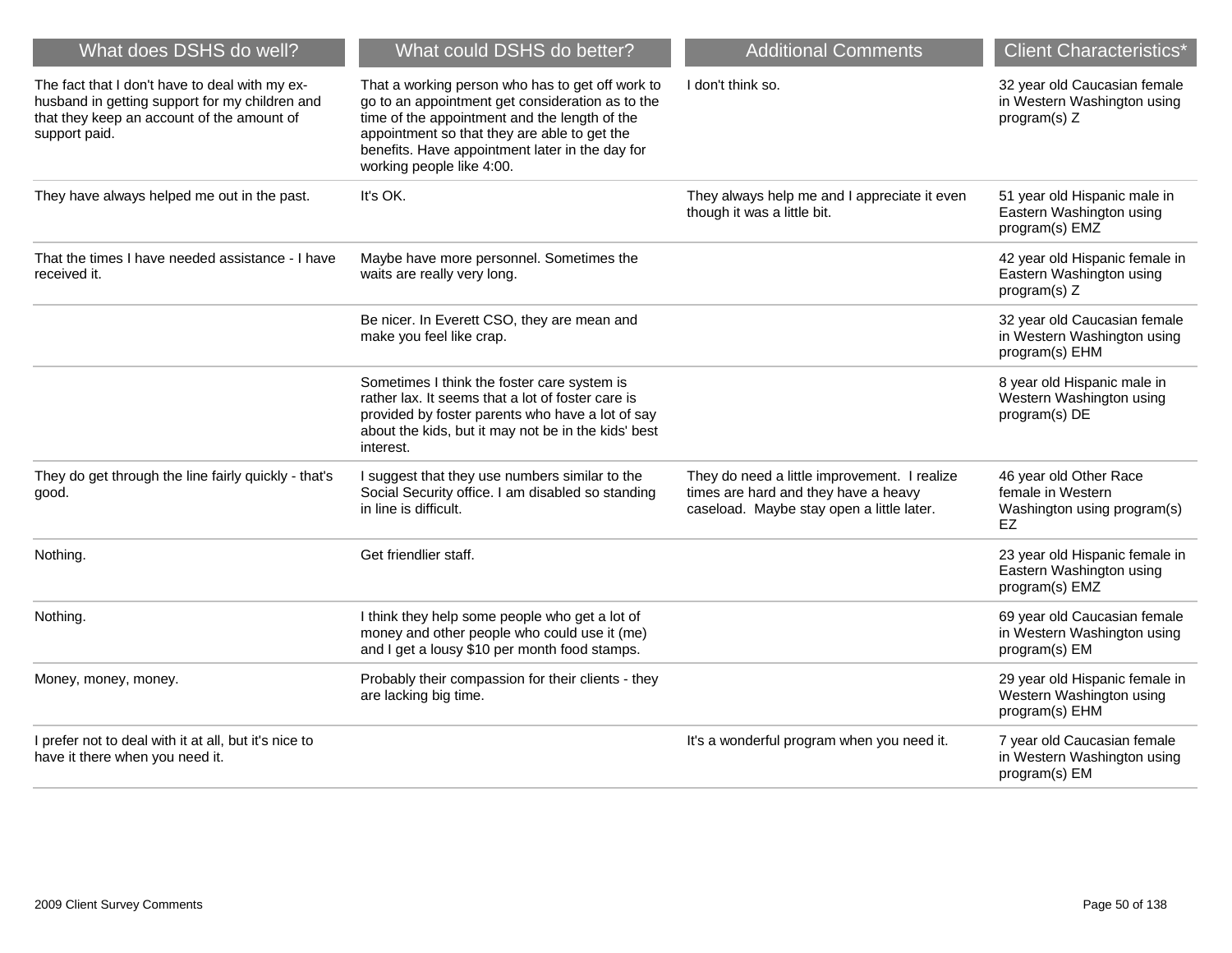| What does DSHS do well?                                                                                                                                                           | What could DSHS do better?                                                                                                                                                                                                                                                                                                                                                                                                                                                                                                | <b>Additional Comments</b>                                                                                                         | <b>Client Characteristics*</b>                                                            |
|-----------------------------------------------------------------------------------------------------------------------------------------------------------------------------------|---------------------------------------------------------------------------------------------------------------------------------------------------------------------------------------------------------------------------------------------------------------------------------------------------------------------------------------------------------------------------------------------------------------------------------------------------------------------------------------------------------------------------|------------------------------------------------------------------------------------------------------------------------------------|-------------------------------------------------------------------------------------------|
|                                                                                                                                                                                   | I had a physician at urgent care center, who was<br>extremely rude to me and made a comment<br>outside of my patient room about being on state<br>assistance - I had a broken jaw at the time and<br>was in extreme pain at the time. The doctor had<br>man-handled me and squeezed my jaw and it<br>was excruciatingly painful. It seems almost<br>impossible to see someone for a brief moment<br>(to turn in a piece of paper for example) without<br>standing in line for one to 2 hours in reception<br>area in CSO. |                                                                                                                                    | 29 year old Caucasian female<br>in Eastern Washington using<br>program(s) EMZ             |
| They provide me with medical and food stamps.<br>They also helped me reach my goal of<br>employment.                                                                              | They should have more employees to help the<br>clients when they come into the office so that you<br>don't have to wait many hours to get seen.                                                                                                                                                                                                                                                                                                                                                                           | No, that is everything.                                                                                                            | 3 year old Asian<br>American/Pac Isl male in<br>Western Washington using<br>program(s) EM |
| They help when I am in need. They are pretty<br>fast.                                                                                                                             | They should look into helping low income folks<br>more when they start working and lose their<br>medical coupon benefits. Sometimes when I call<br>to set up child care for my son - DSHS was<br>supposed to send me information about<br>requirements they needed - I am still waiting for<br>the letter. I called on Jan. 7th and today is Jan.<br>12th. I called the 1-800 number.                                                                                                                                     | My caseworker, Gennie Valdez, she is a really<br>good worker and has helped me a lot. She<br>has helped me a lot and is very nice. | 25 year old Hispanic female in<br>Eastern Washington using<br>program(s) EMZ              |
|                                                                                                                                                                                   | They could call back in a more timely fashion.<br>They could process cases faster. I waited about<br>3 months to see if I qualify. And I had to turn in<br>the same verification, more than twice, which<br>held up my benefits through no fault of mine.                                                                                                                                                                                                                                                                 |                                                                                                                                    | 28 year old African American<br>male in Western Washington<br>using program(s) EX         |
| They have provided me with the help that I<br>need. Also they keep track of the amount of<br>support payments paid. They are also a neutral<br>party and treat everyone the same. | I can't think of anything.                                                                                                                                                                                                                                                                                                                                                                                                                                                                                                | I do not.                                                                                                                          | 37 year old Caucasian female<br>in Western Washington using<br>program(s) Z               |
| That it is nice to have a neutral party to deal with<br>the child support. They also keep track of what<br>has been paid and not.                                                 | The employee needs to be more supportive of<br>the person calling when they request information<br>on the status of child support. They need to<br>understand that we realize that we are not to<br>count on the support each month, but when it<br>doesn't come we also need to know why.                                                                                                                                                                                                                                | No, I think that is great.                                                                                                         | 38 year old Caucasian female<br>in Western Washington using<br>program(s) Z               |
| The friendliness of the people that I encounter.                                                                                                                                  | They could update child support after 15 years.<br>My son's father has paid the exact same amount<br>for all the time he has paid. I think the state<br>legislature should enact a law that requires<br>regular evaluation for cost of living increases to<br>childcare payment obligations.                                                                                                                                                                                                                              |                                                                                                                                    | 33 year old Caucasian female<br>in Eastern Washington using<br>program(s) Z               |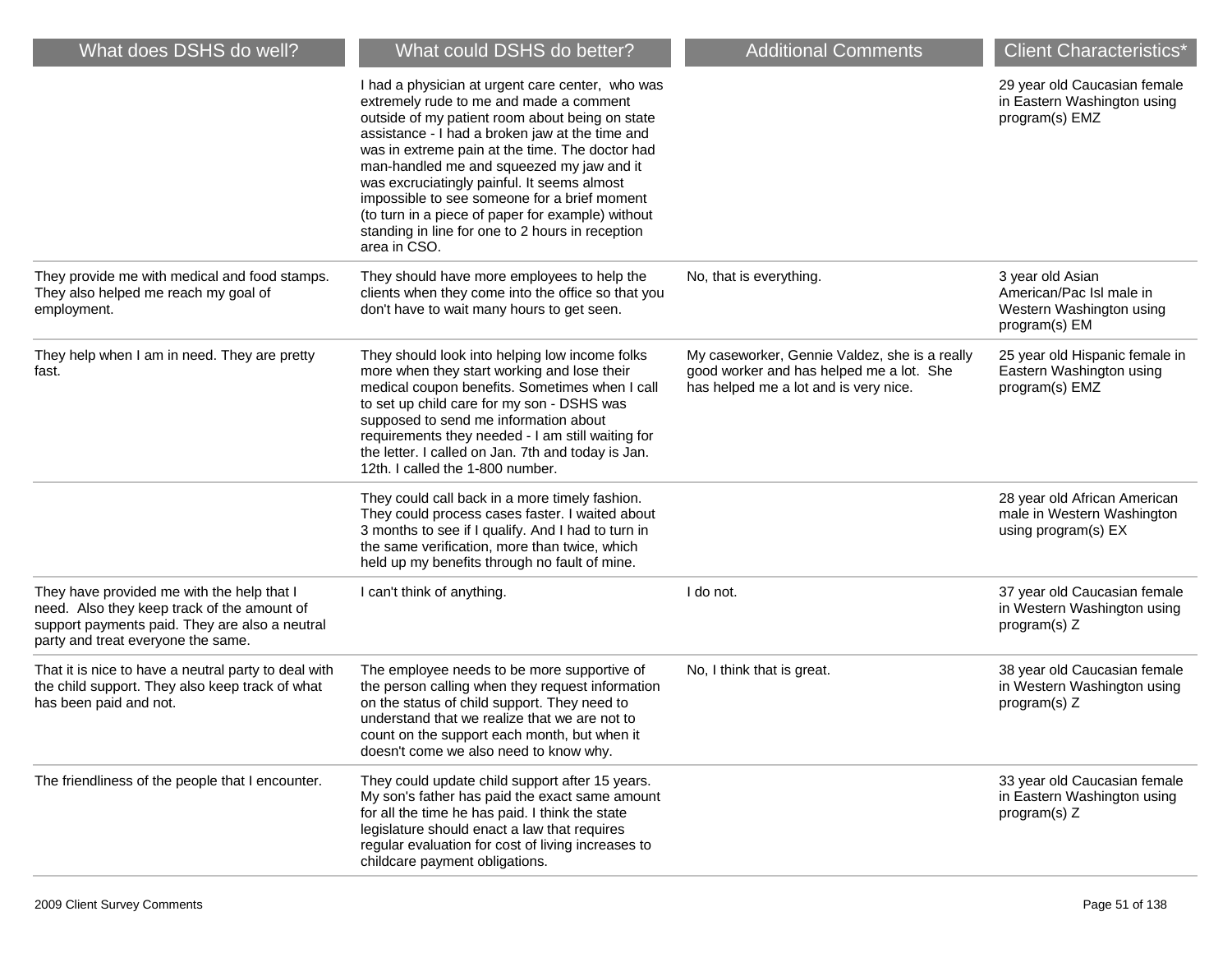| What does DSHS do well?                                                                                                                                                                 | What could DSHS do better?                                                                                                                                                                                                                                                                                                                                                                                                                                                                      | <b>Additional Comments</b>      | <b>Client Characteristics*</b>                                                       |
|-----------------------------------------------------------------------------------------------------------------------------------------------------------------------------------------|-------------------------------------------------------------------------------------------------------------------------------------------------------------------------------------------------------------------------------------------------------------------------------------------------------------------------------------------------------------------------------------------------------------------------------------------------------------------------------------------------|---------------------------------|--------------------------------------------------------------------------------------|
| That you can apply and find out information on<br>line.                                                                                                                                 | Communicate with the other states in which the<br>absent parent lives and let the applicant know<br>the results.                                                                                                                                                                                                                                                                                                                                                                                | No. I think we have covered it. | 44 year old Caucasian female<br>in Western Washington using<br>program(s) $Z$        |
|                                                                                                                                                                                         | I think that DCS should reach out more<br>effectively to other state's DCS operations to get<br>child support paid when the father moves to<br>another state.                                                                                                                                                                                                                                                                                                                                   |                                 | 51 year old Caucasian female<br>in Eastern Washington using<br>program(s) $Z$        |
| They have provided me with the services,<br>medical, mental health, food stamps, that I need.                                                                                           | When a plan of service is issued it should be<br>explained to the client as to how the plan is going<br>to be completed, what insurance will pay for what<br>part of it, what plan of direction needs to be<br>completed and how. The plan needs to be clear<br>at the time the plan is made on how it is going to<br>be completed. I had to give up mental health<br>because there was no money to pay for it and my<br>insurance would not cover it, but CPS was<br>insisting that I have it. | No, everything is fine.         | 33 year old American Indian<br>female in Eastern Washington<br>using program(s) CHMZ |
|                                                                                                                                                                                         | They could give more information. For example<br>Division of Child Support, it was hard to get<br>information from them on rules and regulations<br>and my rights.                                                                                                                                                                                                                                                                                                                              |                                 | 37 year old Caucasian male in<br>Eastern Washington using<br>program(s) CEX          |
| I really enjoy that they can help in my own<br>language.                                                                                                                                |                                                                                                                                                                                                                                                                                                                                                                                                                                                                                                 |                                 | 24 year old Hispanic female in<br>Eastern Washington using<br>program(s) EMZ         |
| They do provide good child care services and a<br>good list of child care sources.                                                                                                      | They could increase the amount limit of what a<br>family can earn to eligible for services.                                                                                                                                                                                                                                                                                                                                                                                                     |                                 | 50 year old African American<br>male in Western Washington<br>using program(s) CEX   |
| I have a excellent caseworker Candy Risley, she<br>is very polite, respectful, I can't say enough<br>about her, she is very thorough and explains<br>clearly, and is very professional. |                                                                                                                                                                                                                                                                                                                                                                                                                                                                                                 |                                 | 40 year old Caucasian male in<br>Eastern Washington using<br>program(s) X            |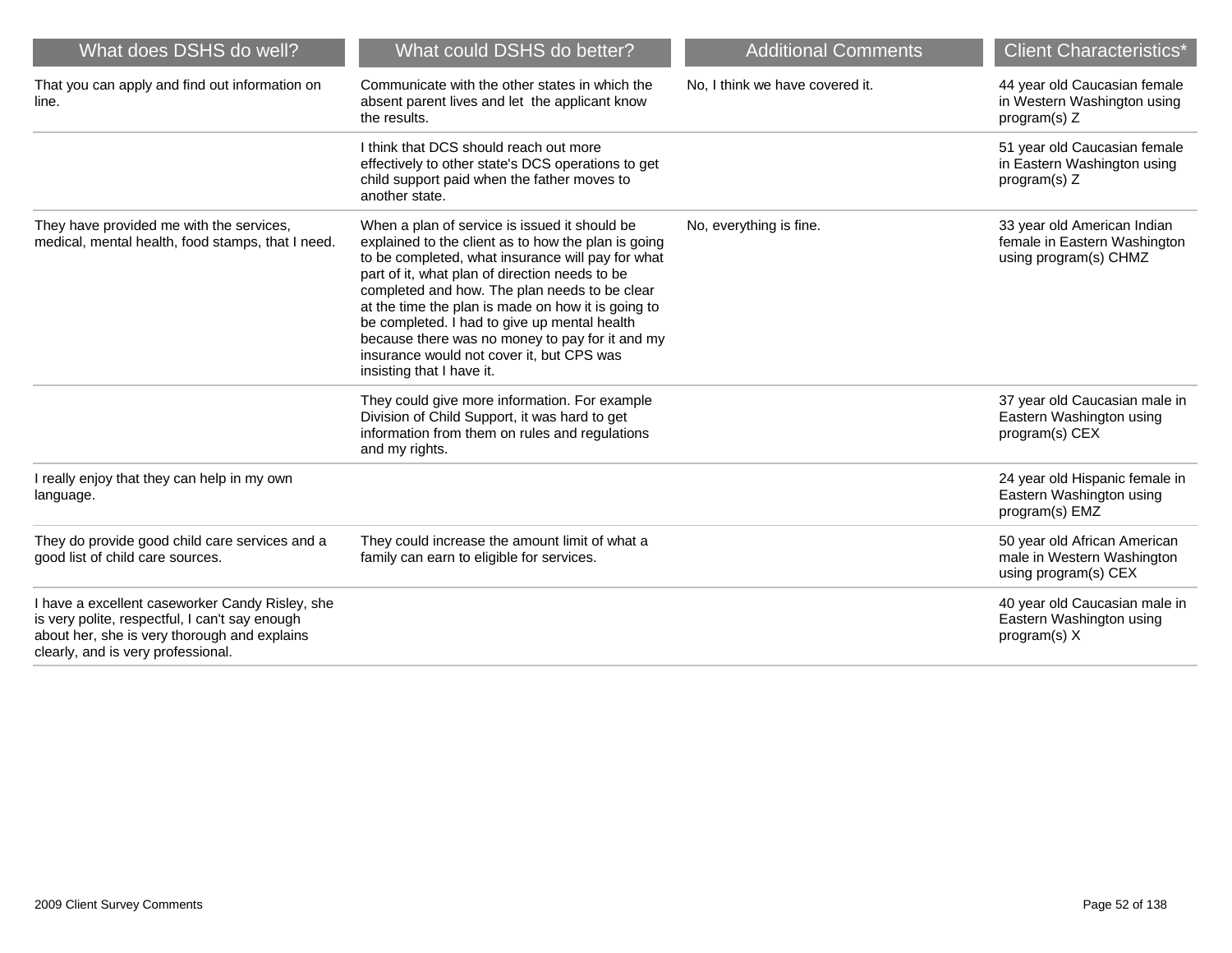| What does DSHS do well?                                                                                                                                                                               | What could DSHS do better?                                                                                                                                                                                                                                                                                                                                                                                                                                                                                                                                                                                                                                                                                                                                                                                                                                                                                                                                                                                                                                                                                                                                                                     | <b>Additional Comments</b>               | <b>Client Characteristics*</b>                                                      |
|-------------------------------------------------------------------------------------------------------------------------------------------------------------------------------------------------------|------------------------------------------------------------------------------------------------------------------------------------------------------------------------------------------------------------------------------------------------------------------------------------------------------------------------------------------------------------------------------------------------------------------------------------------------------------------------------------------------------------------------------------------------------------------------------------------------------------------------------------------------------------------------------------------------------------------------------------------------------------------------------------------------------------------------------------------------------------------------------------------------------------------------------------------------------------------------------------------------------------------------------------------------------------------------------------------------------------------------------------------------------------------------------------------------|------------------------------------------|-------------------------------------------------------------------------------------|
|                                                                                                                                                                                                       | Be more responsive when people call in for<br>advice or help or questions regarding DCS. I've<br>contacted them to give them more information to<br>help them collect child support and they did not<br>use the information. They said they checked into<br>this information and said it was not good<br>information, but I knew it was. I've also gone into<br>their office, just because I was at their office for<br>other reasons, and tried to see my caseworker<br>and that was impossible. The workers should be<br>more accessible. I've had questions about<br>collecting my child support when my child's<br>father is working out of state and I don't know if it<br>is his responsibility to let someone know when he<br>works out of state. But, I do not get child support<br>when he works out of state, and I have questions<br>about how that works. He talks to our son and<br>tells him when he works out of state and makes a<br>lot of money, and I know when he is back in<br>Washington and collecting unemployment,<br>because that is the only time I do get child<br>support and it is always the same amount so that<br>is how I know he is receiving unemployment. |                                          | 46 year old Caucasian female<br>in Western Washington using<br>program(s) $Z$       |
| They help me with my medical and food stamps.                                                                                                                                                         | I don't know.                                                                                                                                                                                                                                                                                                                                                                                                                                                                                                                                                                                                                                                                                                                                                                                                                                                                                                                                                                                                                                                                                                                                                                                  | No, that's it.                           | 1 year old Hispanic female in<br>Eastern Washington using<br>program(s) EM          |
| When you are participating in the WorkFirst<br>program, they help you with gas vouchers and<br>clothing vouchers and diapers and wipes for the<br>children, and they help cover the child care costs. | They should work there because they enjoy<br>working with people. It depends on what worker<br>you get if they treat you decent or not.                                                                                                                                                                                                                                                                                                                                                                                                                                                                                                                                                                                                                                                                                                                                                                                                                                                                                                                                                                                                                                                        |                                          | 21 year old American Indian<br>female in Eastern Washington<br>using program(s) EMZ |
| That it is there when you need it.                                                                                                                                                                    |                                                                                                                                                                                                                                                                                                                                                                                                                                                                                                                                                                                                                                                                                                                                                                                                                                                                                                                                                                                                                                                                                                                                                                                                |                                          | 48 year old Caucasian male in<br>Western Washington using<br>program(s) EM          |
| They have provided me with food stamps,<br>medical and money and I am very grateful for<br>this.                                                                                                      | Continue to provide GAU funds for the people<br>that need it.                                                                                                                                                                                                                                                                                                                                                                                                                                                                                                                                                                                                                                                                                                                                                                                                                                                                                                                                                                                                                                                                                                                                  | No, I think everything has been covered. | 38 year old Caucasian female<br>in Western Washington using<br>program(s) EM        |
| Whenever I asked for help, they gave me an<br>application and it has been an easy process.                                                                                                            | They don't have Spanish speaking social<br>workers, but they do get an interpreter on the<br>phone.                                                                                                                                                                                                                                                                                                                                                                                                                                                                                                                                                                                                                                                                                                                                                                                                                                                                                                                                                                                                                                                                                            |                                          | 5 year old Hispanic male in<br>Eastern Washington using<br>program(s) EM            |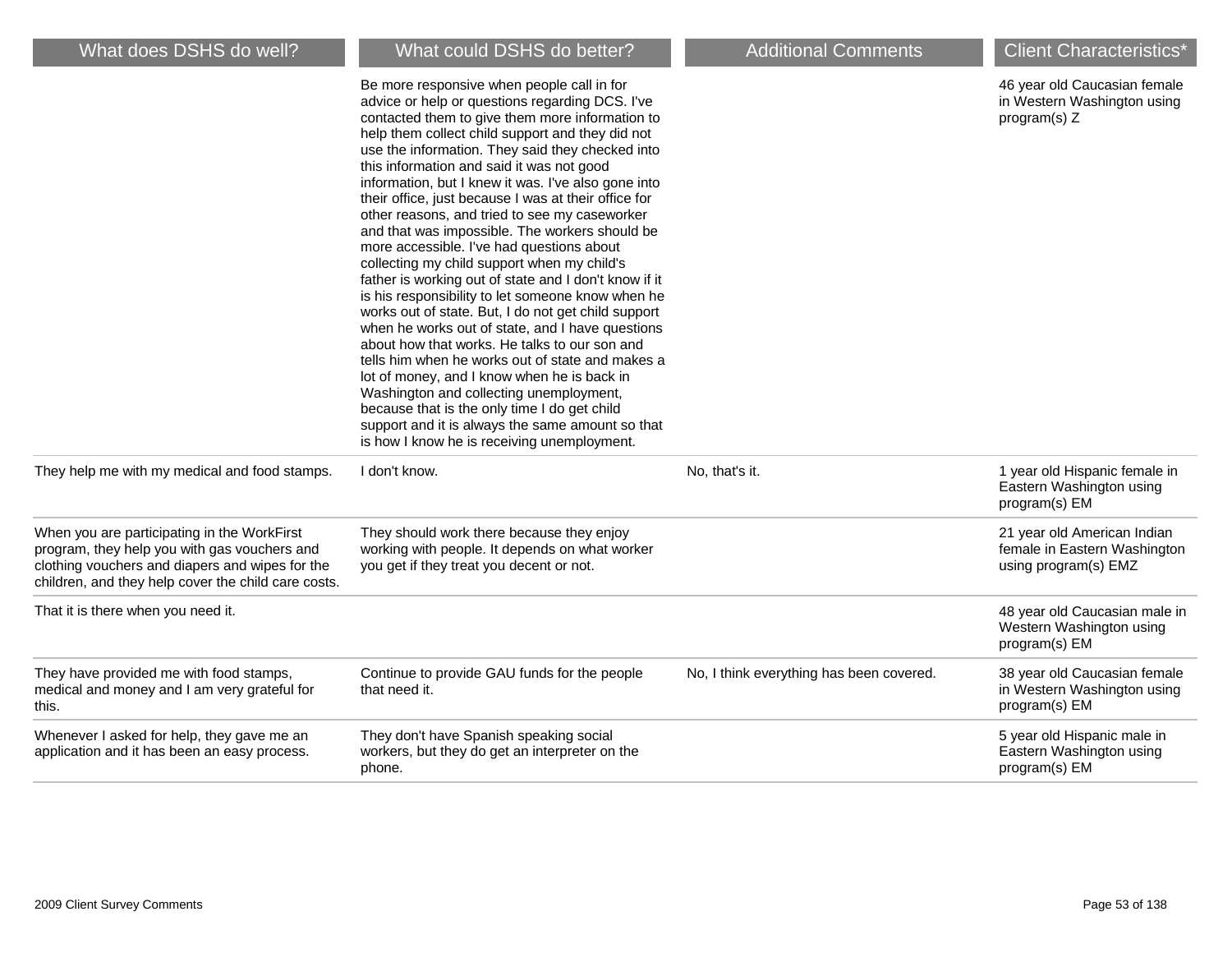| What does DSHS do well?                                                                                                                                                                                                                       | What could DSHS do better?                                                                                                                                                                                                                                                                                                                                                                                                                                                                                                                                                                               | <b>Additional Comments</b>                 | <b>Client Characteristics*</b>                                               |
|-----------------------------------------------------------------------------------------------------------------------------------------------------------------------------------------------------------------------------------------------|----------------------------------------------------------------------------------------------------------------------------------------------------------------------------------------------------------------------------------------------------------------------------------------------------------------------------------------------------------------------------------------------------------------------------------------------------------------------------------------------------------------------------------------------------------------------------------------------------------|--------------------------------------------|------------------------------------------------------------------------------|
| I think the food stamp benefits were good.                                                                                                                                                                                                    | If DSHS helps you with shelter expenses/utility<br>expenses, etc., the amount of monetary<br>assistance given might be sufficient, GAU/339 a<br>month. When I was on medical assistance, I was<br>terminated because DSHS mailed the review to<br>the wrong address (they admitted they were at<br>fault). I am still trying to get medical assistance<br>back and have been working on this process for<br>approximately 4 months. I need expensive<br>medicine and do pay for private insurance, but<br>need Medicaid as secondary to cover the<br>remaining expenses after primary insurance<br>pays. |                                            | 27 year old Caucasian male in<br>Western Washington using<br>program(s) EM   |
| They have provided me with a second<br>opportunity to start over and I hope that some<br>day when I get back on my feet that I can repay<br>them back. They have provided me with the<br>medical, cash and food stamps and other<br>services. | The payee that I have is very rude and treats me<br>like a child. I don't know how long I need these<br>services, but I hope that when my wife gets her<br>visa that she can then manage our funds.                                                                                                                                                                                                                                                                                                                                                                                                      | No, I was glad to take part in the survey. | 35 year old Caucasian male in<br>Western Washington using<br>program(s) EHMS |
| They seem to be eager to help.                                                                                                                                                                                                                | In the last 3 months, they have lost or not filed<br>paperwork that I have turned in for the food<br>stamp benefits which has created some financial<br>problems. They could be more efficient on<br>documenting receipt and the processing of<br>paperwork.                                                                                                                                                                                                                                                                                                                                             |                                            | 6 year old Caucasian male in<br>Eastern Washington using<br>program(s) EM    |
| Nothing.                                                                                                                                                                                                                                      | They could do more follow up in DD. They could<br>do more than just send forms. They could have<br>more services available for older DD adults.<br>Mainstream them into normal activities. Have<br>more community action programs for older DD<br>adults.                                                                                                                                                                                                                                                                                                                                                |                                            | 52 year old Caucasian male in<br>Western Washington using<br>program(s) D    |
| Nothing.                                                                                                                                                                                                                                      | I have had a lot of problems when it comes time<br>for renewal of my medical coupons. I have<br>eligibility, but DSHS doesn't give clients enough<br>time and they cut me off. Then the pharmacy<br>won't fill my medication. It is too difficult to get<br>renewed for the medical coupons. DSHS<br>cancels me before I have time to act.                                                                                                                                                                                                                                                               |                                            | 43 year old Caucasian male in<br>Western Washington using<br>program(s) HM   |
| I like that they are willing to help people.                                                                                                                                                                                                  | The process is so time consuming, they have to<br>'Proof' you to death. They lose paperwork, you<br>have to turn it in several times. It would be nice if<br>they could streamline this process.                                                                                                                                                                                                                                                                                                                                                                                                         |                                            | 3 year old Caucasian female<br>in Eastern Washington using<br>program(s) EM  |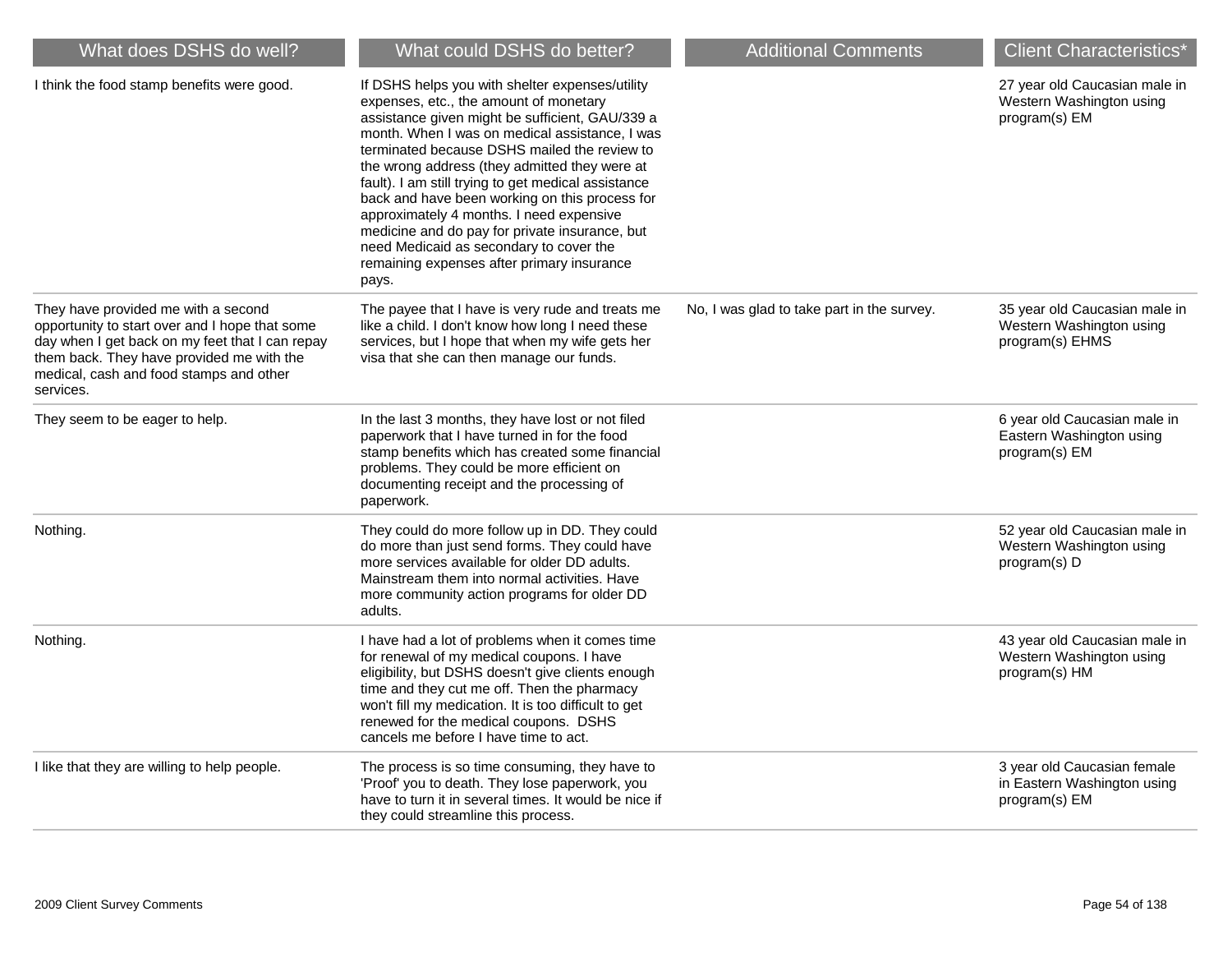| What does DSHS do well?                                                                                                                                         | What could DSHS do better?                                                                                                                                                                                | <b>Additional Comments</b>                                                      | <b>Client Characteristics</b> <sup>*</sup>                                              |
|-----------------------------------------------------------------------------------------------------------------------------------------------------------------|-----------------------------------------------------------------------------------------------------------------------------------------------------------------------------------------------------------|---------------------------------------------------------------------------------|-----------------------------------------------------------------------------------------|
| They provided medical for my child and helped<br>me out when I needed it.                                                                                       | They need to make it easier to understand when<br>the review date are due.                                                                                                                                | I don't think so.                                                               | 43 year old Caucasian female<br>in Eastern Washington using<br>program(s) EMX           |
| They care and they work hard to help you.                                                                                                                       | Help more on people who do work, because the<br>amount of benefits they do give are not enough.                                                                                                           |                                                                                 | 1 year old Caucasian female<br>in Western Washington using<br>program(s) EM             |
| It provided for our children in time of need.                                                                                                                   | There is so much bureaucracy and there seems<br>to be a lot of paperwork and procedures to get<br>through to get assistance. It can be very<br>discouraging for a lot of people in need.                  |                                                                                 | 10 year old Caucasian female<br>in Western Washington using<br>program(s) EM            |
| The staff is courteous.                                                                                                                                         | Have more handicapped parking. They could<br>move their smoking area - it's right out in front of<br>the front door - I am speaking the Vancouver<br>CSO on Millplain.                                    |                                                                                 | 6 year old Caucasian male in<br>Western Washington using<br>program(s) EHM              |
| It is easy to deal to with. Everything has been<br>explained to me clearly. They have provided me<br>with medical and food stamps for my family.                | Increase the delay in worker getting back to me.                                                                                                                                                          | No, I don't think so.                                                           | 27 year old Caucasian female<br>in Western Washington using<br>program(s) EM            |
| That they help with the medical and financial<br>needs for children that are not my own children.<br>The children are my niece's and DSHS help is<br>wonderful. | It would be nice to have more options in<br>choosing doctors and dentists. They are really<br>hard to find that will accept the coupons - a lot of<br>doctors and dentists won't accept the coupons.      |                                                                                 | 6 year old Caucasian female<br>in Western Washington using<br>program(s) EM             |
| The services that they provide when I need it.                                                                                                                  | The whole thing that they have in Mt Vernon, that<br>you have to go to Arlington for an appointment or<br>send your paperwork there, they won't see you in<br>Mt. Vernon. It is a terrible inconvenience. | It would be nice if it was easier for adults to get<br>some medical assistance. | 8 year old Caucasian male in<br>Western Washington using<br>program(s) EM               |
| I like when I go into the office in person, they<br>treat us very well and we don't have to wait a<br>long time.                                                | I think the one thing they could do is concentrate<br>more on helping people.                                                                                                                             |                                                                                 | 16 year old Hispanic female in<br>Eastern Washington using<br>program(s) EM             |
| I am able to get help when I need it in a timely<br>matter. Having information on line in the<br>computer is very helpful when I go to pick up my<br>medicine.  | Nothing that comes to mind right now.                                                                                                                                                                     | I appreciate you and have a wonderful day.                                      | 35 year old Caucasian female<br>in Western Washington using<br>program(s) MZ            |
| I like the services that they offer my family.                                                                                                                  |                                                                                                                                                                                                           |                                                                                 | 8 year old Caucasian female<br>in Eastern Washington using<br>program(s) CHM            |
| I like the medical for my mother and that all<br>programs are helpful.                                                                                          | They could give more food stamps, they don't<br>give enough help.                                                                                                                                         |                                                                                 | 58 year old African American<br>female in Western<br>Washington using program(s)<br>AEM |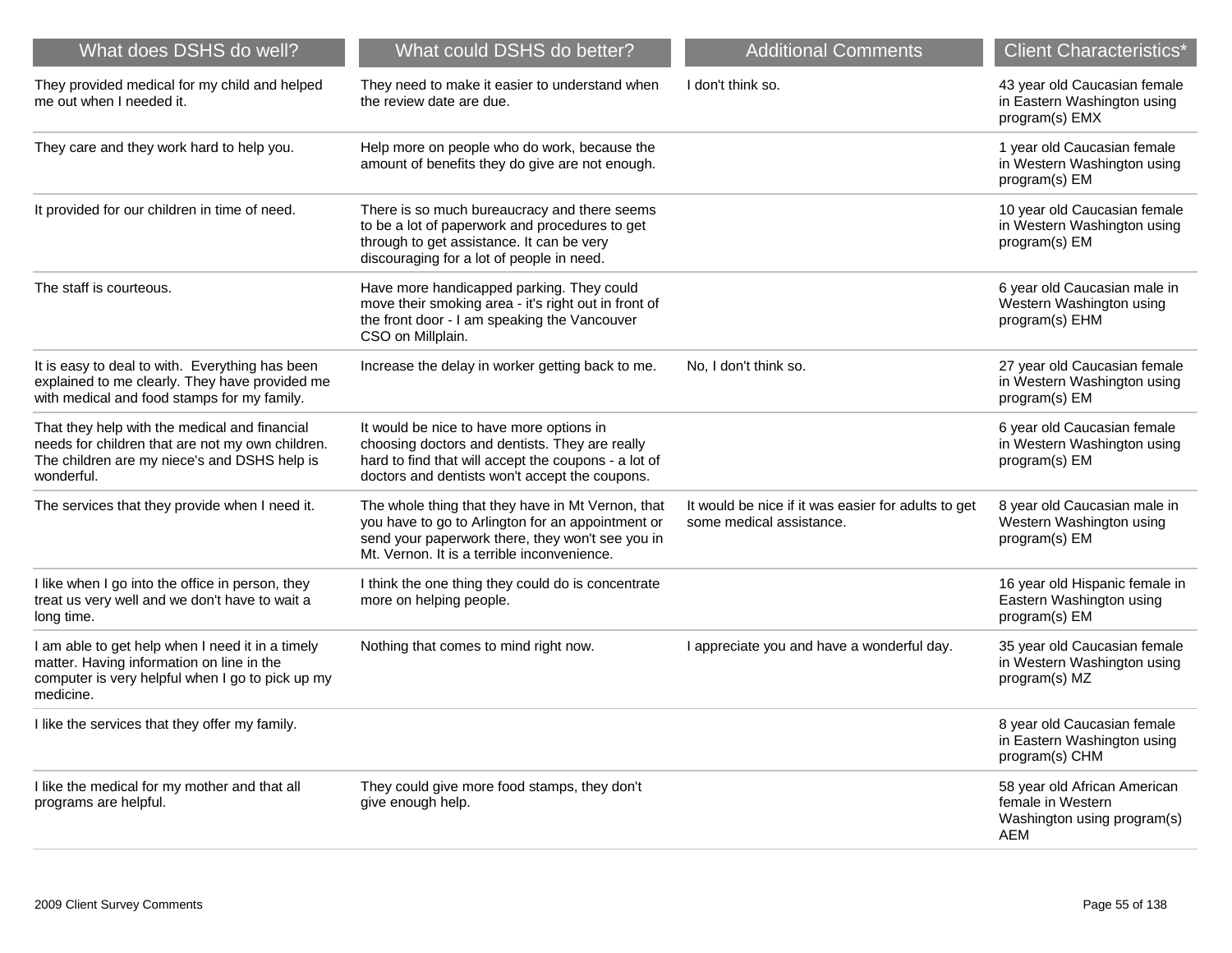| What does DSHS do well?                                                                                                                      | What could DSHS do better?                                                                                                                                                                                                                                                                                                         | <b>Additional Comments</b>                                                                                                                                                                                                                                                                                                                                         | <b>Client Characteristics*</b>                                                               |
|----------------------------------------------------------------------------------------------------------------------------------------------|------------------------------------------------------------------------------------------------------------------------------------------------------------------------------------------------------------------------------------------------------------------------------------------------------------------------------------|--------------------------------------------------------------------------------------------------------------------------------------------------------------------------------------------------------------------------------------------------------------------------------------------------------------------------------------------------------------------|----------------------------------------------------------------------------------------------|
| They have provided me with money and medical<br>for my grandchildren. They provide security for<br>my grandchildren to live in a safe place. | Nothing. I think it is good right now.                                                                                                                                                                                                                                                                                             | No, this is great.                                                                                                                                                                                                                                                                                                                                                 | 15 year old American Indian<br>female in Western<br>Washington using program(s)<br><b>CM</b> |
| They give attention promptly.                                                                                                                |                                                                                                                                                                                                                                                                                                                                    |                                                                                                                                                                                                                                                                                                                                                                    | 33 year old Hispanic female in<br>Western Washington using<br>program(s) E                   |
| The knowledge they have about the services.                                                                                                  | The biggest issue I have, because I'm here in the<br>Burien area, the lack of surgeons and specialists<br>available in this area because we can only use<br>Molina. We would have to travel to Seattle for<br>these services.                                                                                                      |                                                                                                                                                                                                                                                                                                                                                                    | 15 year old Caucasian female<br>in Western Washington using<br>program(s) EM                 |
| The help, definitely the help. I am the guardian<br>and it is wonderful to get the extra help.                                               | They have done a great job. They are wonderful<br>on the phone. Sometimes they don't follow<br>through with information and go through reviews<br>again. Most workers are good.                                                                                                                                                    |                                                                                                                                                                                                                                                                                                                                                                    | 13 year old Hispanic female in<br>Eastern Washington using<br>program(s) EM                  |
| They get my questions answered right away and<br>they're usually pretty nice.                                                                | Don't know.                                                                                                                                                                                                                                                                                                                        | I was given double the amount on my Qwest<br>card when the floods happened. I called and<br>told the lady at the CSO that I had gotten<br>double the amount and she told me to just<br>consider it a blessing. 3 months later they told<br>me I had to pay \$162.00 back because I had<br>used all the money. I'm on disability and that<br>was REALLY HARD to do. | 57 year old Caucasian female<br>in Western Washington using<br>program(s) AEM                |
| Don't know.                                                                                                                                  | DCS charged my ex-husband too much child<br>support. He owed \$2,400 in back child support<br>and DCS intercepted his \$2,800 income tax<br>return. It's hard for me to get in touch with a CPS<br>worker. I leave phone messages and they rarely<br>ever call me back. I think DASA is one of the<br>best programs that DSHS has! | My CPS office isn't in Kitsap County - it is in<br>Pierce County.                                                                                                                                                                                                                                                                                                  | 37 year old Other Race<br>female in Western<br>Washington using program(s)<br><b>CEHMSZ</b>  |
| I like that when they say they are going to do<br>something - they do it. They have good follow<br>through.                                  | They could have more accountability for mental<br>health workers. They need evaluations by the<br>clients to determine how they are doing with that<br>particular client.                                                                                                                                                          | I feel that overall DSHS does good work and<br>it's a vital service. I would be down the gutter<br>without the services DSHS has - I am grateful.<br>DSHS saves peoples lives - I cannot function<br>without medication.                                                                                                                                           | 49 year old Caucasian female<br>in Western Washington using<br>program(s) EHM                |
| Just that they provide good services and I have<br>never had any problem with them.                                                          |                                                                                                                                                                                                                                                                                                                                    |                                                                                                                                                                                                                                                                                                                                                                    | 45 year old Other Race male<br>in Western Washington using<br>program(s) X                   |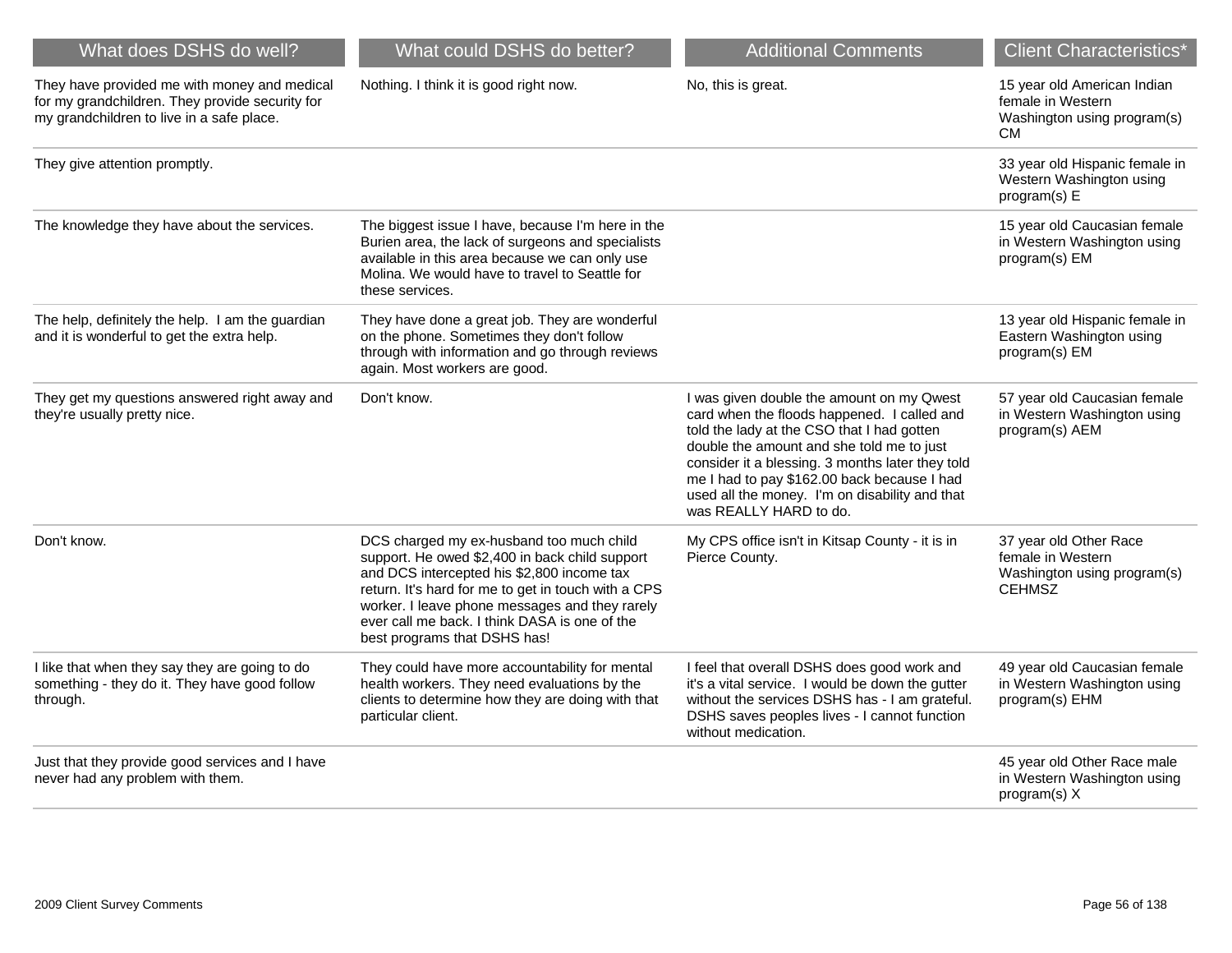| What does DSHS do well?                                                                                                                                                                                                                 | What could DSHS do better?                                                                                                                                                                                                                                                                                                                                                                                                                                                                            | <b>Additional Comments</b>                                                                                                                                                                                                                                                                                                                                                | <b>Client Characteristics*</b>                                                                  |
|-----------------------------------------------------------------------------------------------------------------------------------------------------------------------------------------------------------------------------------------|-------------------------------------------------------------------------------------------------------------------------------------------------------------------------------------------------------------------------------------------------------------------------------------------------------------------------------------------------------------------------------------------------------------------------------------------------------------------------------------------------------|---------------------------------------------------------------------------------------------------------------------------------------------------------------------------------------------------------------------------------------------------------------------------------------------------------------------------------------------------------------------------|-------------------------------------------------------------------------------------------------|
| They give me money.                                                                                                                                                                                                                     | I couldn't get grants, medical coupons when I<br>was suffering with my severe mental health<br>issues. I wasn't showing up for appointments (my<br>mental health status prevented that) and I<br>needed the assistance! I don't have the solution,<br>but I am sure I'm not the only person with similar<br>problems.                                                                                                                                                                                 |                                                                                                                                                                                                                                                                                                                                                                           | 36 year old Caucasian female<br>in Western Washington using<br>program(s) CEHMSZ                |
| They give me food stamps, medical for my family.                                                                                                                                                                                        | Applied for TANF and they said that you needed<br>to go to WorkFirst and you can't because you<br>have two disabled children. I provided them with<br>a letter from the doctor, but they still stated that I<br>had to go to WorkFirst. This has been a lot of<br>trouble for me and I did not get my TANF grant.                                                                                                                                                                                     | No, that's it.                                                                                                                                                                                                                                                                                                                                                            | 10 year old Hispanic female in<br>Eastern Washington using<br>program(s) EHM                    |
| I have to say that I like their live operators at the<br>Call Center - they seem to be most friendly and<br>actually listen unlike when I visit the CSO and<br>the staff's eyes seem to glaze over as I explain<br>my issue or problem. | I think there is a lot of waste of paper when they<br>send out so many notices of changing things. I<br>got five pieces of paper in one envelope today!<br>They said that my food stamp allocation was<br>increasing by \$1. Why can't they e-mail us things<br>like this?                                                                                                                                                                                                                            | The surveyor doing this survey has good<br>telephone manners.                                                                                                                                                                                                                                                                                                             | 28 year old American Indian<br>female in Western<br>Washington using program(s)<br><b>CEHMZ</b> |
| They are very helpful in providing assistance to<br>people that need it.                                                                                                                                                                | They need to have a public phone number at the<br>local office that the clients can call instead of<br>having to call the call center.                                                                                                                                                                                                                                                                                                                                                                | No, everything is great.                                                                                                                                                                                                                                                                                                                                                  | 1 year old Caucasian female<br>in Eastern Washington using<br>program(s) EM                     |
| The people who I have dealt with at the Renton<br>CSO - Dorothy Capers - she is outstanding.<br>Also, Bev Goldsmith is also outstanding. They<br>listen to me instead of speaking to me.                                                | The CSO intake at Renton - I have a 1:30<br>appointment - I pull my number and then<br>sometimes wait for two hours for my<br>appointment! I got there at 1:00 p.m. and today<br>they called me at 1:40 P.M. They should take a<br>hard look at the system and look at how the<br>Social Security office does it.                                                                                                                                                                                     | They really need to take a different look at<br>their pharmacy - what they approve and what<br>the medical coupons will cover. I have been to<br>the pharmacy a number of times and have<br>observed really sick people on assistance who<br>couldn't get the prescriptions that they need -<br>the pharmacists says the drugs are not<br>covered by the medical coupons. | 16 year old Hispanic male in<br>Western Washington using<br>program(s) EM                       |
| From a client perspective, it's lousy. They hem<br>and haw around about you're probably not<br>eligible and I say look - it's not for me - it's for the<br>boys.                                                                        | They need to go retroactive for services that<br>guardians can get now!                                                                                                                                                                                                                                                                                                                                                                                                                               |                                                                                                                                                                                                                                                                                                                                                                           | 57 year old American Indian<br>female in Western<br>Washington using program(s)<br>EZ.          |
|                                                                                                                                                                                                                                         | I have spend down because I work and I felt that<br>between the [Location Redacted] Mental Health<br>supervisor does my spend downs. My worker at<br>DSHS went on vacation and I completed my<br>spend down, but Social Security took \$300 out of<br>my SSDI check. The lead worker at DSHS was<br>supposed to take care of it. Then, the lead<br>worker asked if I had called Social Security. I had<br>called, but I still don't have the \$300. [Name<br>Redacted], DSHS Bremerton, is my worker. |                                                                                                                                                                                                                                                                                                                                                                           | 42 year old American Indian<br>female in Western<br>Washington using program(s)<br>H            |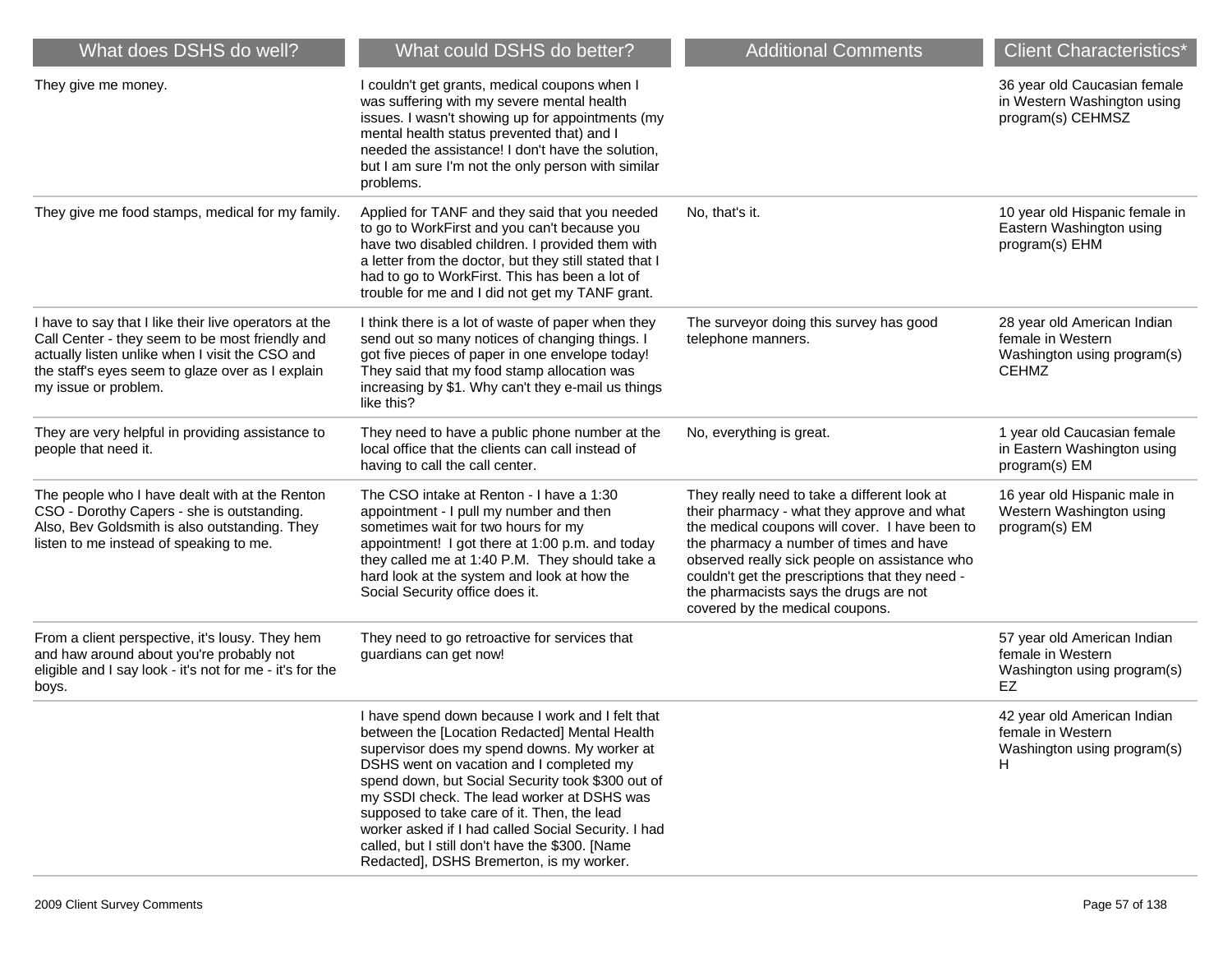| What does DSHS do well?                                                                                                               | What could DSHS do better?                                                                                                                                                                                                                                                                                                                                              | <b>Additional Comments</b>                                                                                                                                                                                                                                                                                                                | <b>Client Characteristics*</b>                                                    |
|---------------------------------------------------------------------------------------------------------------------------------------|-------------------------------------------------------------------------------------------------------------------------------------------------------------------------------------------------------------------------------------------------------------------------------------------------------------------------------------------------------------------------|-------------------------------------------------------------------------------------------------------------------------------------------------------------------------------------------------------------------------------------------------------------------------------------------------------------------------------------------|-----------------------------------------------------------------------------------|
| They have provided me with medical coupons for<br>my family.                                                                          | So far everything is fine and I get the medical<br>coupons when I need them.                                                                                                                                                                                                                                                                                            | No, not right now.                                                                                                                                                                                                                                                                                                                        | 11 year old Hispanic male in<br>Eastern Washington using<br>program(s) M          |
| Nothing.                                                                                                                              | They could be more understanding at times at<br>the CSO - Tacoma.                                                                                                                                                                                                                                                                                                       | It is a good program, very helpful.                                                                                                                                                                                                                                                                                                       | 17 year old African American<br>male in Western Washington<br>using program(s) EM |
| Some of the staff are really there for you.                                                                                           | In the Mental Health situation, I think that it's not<br>a good program since one must return after six<br>months to continue getting medical coupons for<br>the mental health treatment. It creates a lot of<br>stress on me.                                                                                                                                          | I recently did the spend down and they put me<br>down for 11-08 to 04-09. I didn't have a<br>medical coupon for 11-08 because they were<br>working on the spend down. That is being<br>included in my six months. This wasn't very<br>fair to me. Also, some of the staff at the<br>Bremerton CSO make mistakes that really<br>affect me. | 53 year old Other Race<br>female in Western<br>Washington using program(s)<br>HM  |
| Thank you for providing me with medical<br>coverage for my children and I would not be able<br>to care for them without the coverage. | Nothing at this time.                                                                                                                                                                                                                                                                                                                                                   | Nothing right now.                                                                                                                                                                                                                                                                                                                        | 1 year old Caucasian male in<br>Western Washington using<br>program(s) M          |
| I feel they are quick to get me in. When I call,<br>they listen to what I have to say about my<br>needs. They direct me quickly.      | I would like an office in Battleground.                                                                                                                                                                                                                                                                                                                                 | I think it's good.                                                                                                                                                                                                                                                                                                                        | 8 year old Caucasian male in<br>Western Washington using<br>program(s) EHM        |
| The help that I receive from them.                                                                                                    |                                                                                                                                                                                                                                                                                                                                                                         |                                                                                                                                                                                                                                                                                                                                           | 12 year old Caucasian female<br>in Western Washington using<br>program(s) HM      |
| They provide me with medical services.                                                                                                | Be nicer on the phone and let people talk about<br>the situation and not butt in.                                                                                                                                                                                                                                                                                       | No, nothing at this time.                                                                                                                                                                                                                                                                                                                 | 28 year old Caucasian male in<br>Western Washington using<br>program(s) ACEHMSX   |
| It helps my family. It takes a strain off of being a<br>single parent when you have no help, but<br>yourself.                         | I think that they should investigate people a little<br>better because there are people that really need<br>the services that do not get them because they<br>don't qualify when other people are getting<br>\$1000 per month and should not be eligible.<br>There are many people that misuse the system.<br>The standards should be increased for working<br>parents. | No, but I think you are wonderful.                                                                                                                                                                                                                                                                                                        | 11 year old Caucasian female<br>in Western Washington using<br>program(s) EHM     |
| It's easy to get to their office.                                                                                                     |                                                                                                                                                                                                                                                                                                                                                                         | I like the DSHS services.                                                                                                                                                                                                                                                                                                                 | 58 year old Other Race<br>female in Western<br>Washington using program(s)<br>EHM |
| They provide me with food stamps and medical.                                                                                         | Nothing.                                                                                                                                                                                                                                                                                                                                                                | Nothing.                                                                                                                                                                                                                                                                                                                                  | 49 year old Caucasian female<br>in Western Washington using<br>program(s) AEM     |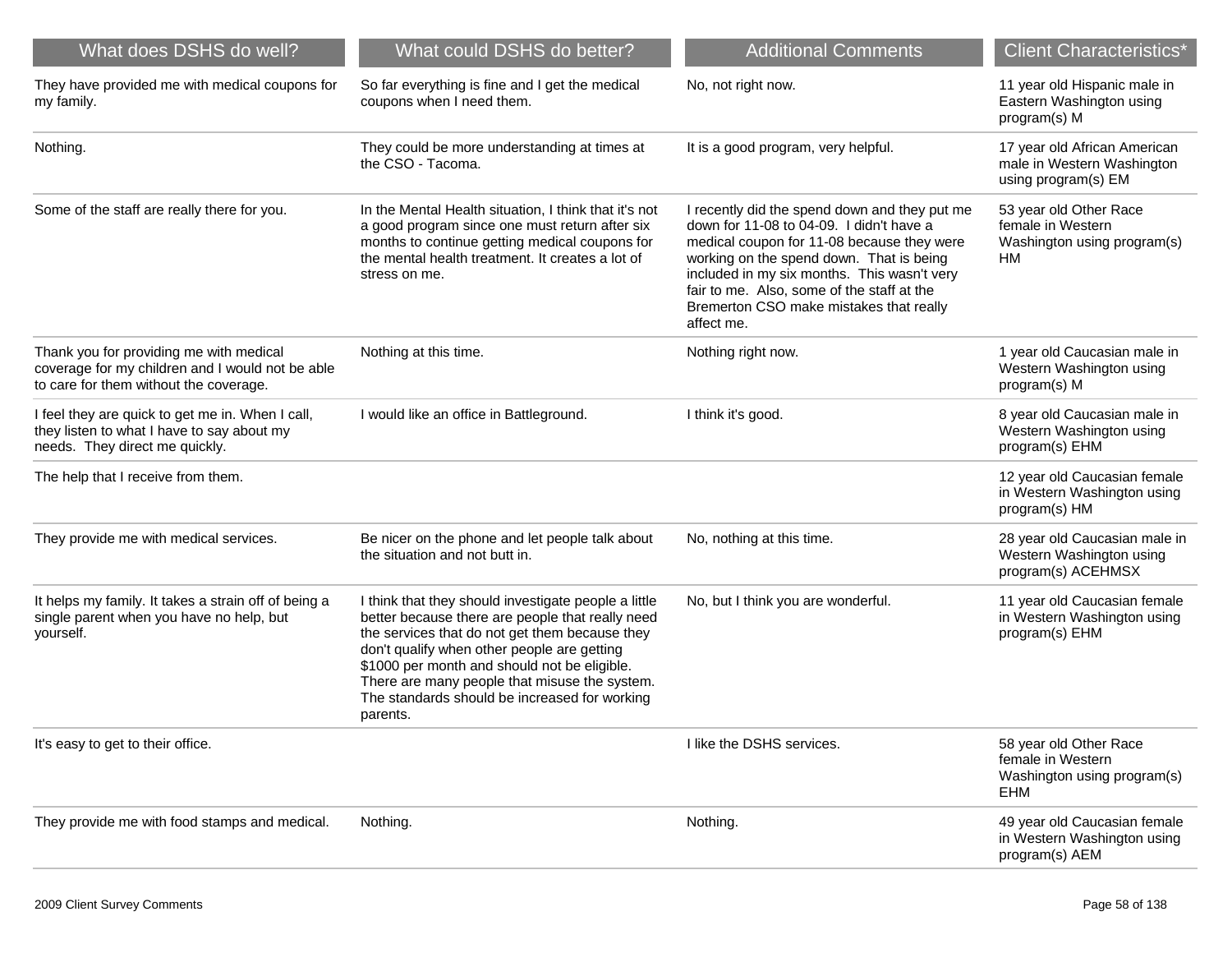| What does DSHS do well?                                                                                                                                                                                                                                | What could DSHS do better?                                                                                                                                                                                                                                                                                                                                                                                                                                                                                                                                                                                                                                                                                 | <b>Additional Comments</b>                                          | <b>Client Characteristics*</b>                                                          |
|--------------------------------------------------------------------------------------------------------------------------------------------------------------------------------------------------------------------------------------------------------|------------------------------------------------------------------------------------------------------------------------------------------------------------------------------------------------------------------------------------------------------------------------------------------------------------------------------------------------------------------------------------------------------------------------------------------------------------------------------------------------------------------------------------------------------------------------------------------------------------------------------------------------------------------------------------------------------------|---------------------------------------------------------------------|-----------------------------------------------------------------------------------------|
| They have been very helpful in helping me get<br>food stamps and medical and also sending me to<br>the nursing assistance program.                                                                                                                     | More job training programs for people who can't<br>afford to go to school or qualify for assistance.<br>They need to offer more mental services and not<br>have such a long waiting list.                                                                                                                                                                                                                                                                                                                                                                                                                                                                                                                  | Nothing. I appreciate everything that I have<br>received.           | 39 year old Caucasian female<br>in Western Washington using<br>program(s) EM            |
|                                                                                                                                                                                                                                                        | Take my art and make it into a book.                                                                                                                                                                                                                                                                                                                                                                                                                                                                                                                                                                                                                                                                       | I wish DSHS would put me in a group home<br>with people my own age. | 48 year old Caucasian male in<br>Western Washington using<br>program(s) AHM             |
| Getting my health care taken of.                                                                                                                                                                                                                       | Try to stick with the same rules for at least five<br>years at a time. DSHS runs everything this way<br>and the rules always seem to change.                                                                                                                                                                                                                                                                                                                                                                                                                                                                                                                                                               |                                                                     | 52 year old Caucasian male in<br>Western Washington using<br>program(s) EHMS            |
| I appreciate all the help that they give. My<br>income is very low and the help and the<br>resources are very helpful They provide me with<br>the food stamps, medical and chore services,<br>heating assistance and meal on wheels when I<br>need it. | Nothing.                                                                                                                                                                                                                                                                                                                                                                                                                                                                                                                                                                                                                                                                                                   | No, not really. I have no complaints                                | 80 year old Caucasian female<br>in Eastern Washington using<br>program(s) AEM           |
| I have generally been able to get what services<br>that I need.                                                                                                                                                                                        | Coordinate their services with Medicare services.<br>It's a real bad thing when I had medical coupons<br>thru DSHS, but I was actually covered by<br>Medicare. I am still trying sort that mess out.                                                                                                                                                                                                                                                                                                                                                                                                                                                                                                       |                                                                     | 55 year old Caucasian female<br>in Western Washington using<br>program(s) EHM           |
| The service that DSHS provides.                                                                                                                                                                                                                        | They should have more people available to<br>answer the phones.                                                                                                                                                                                                                                                                                                                                                                                                                                                                                                                                                                                                                                            | I am thankful that DSHS is there.                                   | 28 year old Other Race<br>female in Western<br>Washington using program(s)<br><b>EM</b> |
| That they have services available to help.                                                                                                                                                                                                             | I would say communicate better between<br>Economic Services and Medical Assistance. The<br>grant staff do not communicate well with the<br>Child Support staff.                                                                                                                                                                                                                                                                                                                                                                                                                                                                                                                                            |                                                                     | 7 year old Hispanic male in<br>Eastern Washington using<br>program(s) EHM               |
|                                                                                                                                                                                                                                                        | The spend down - DSHS figures out what I get<br>on Social Security and then they say I make say<br>\$63 too much. Then, they say I have to come up<br>with \$478 in paid medical bills before I can be<br>reinstated. I can't afford that! I just think its too<br>much money for someone living on a tight<br>monthly income! If I am really sick, I can't go to<br>the doctor. The same thing happens when I<br>make money from a part-time job and then I lose<br>my food stamps benefits. DSHS should try and<br>help a person who is mentally and physically<br>able to get a part-time job instead of taking away<br>benefits right away! The first thing I know is that<br>my benefits are reduced. |                                                                     | 60 year old Caucasian female<br>in Western Washington using<br>program(s) EHM           |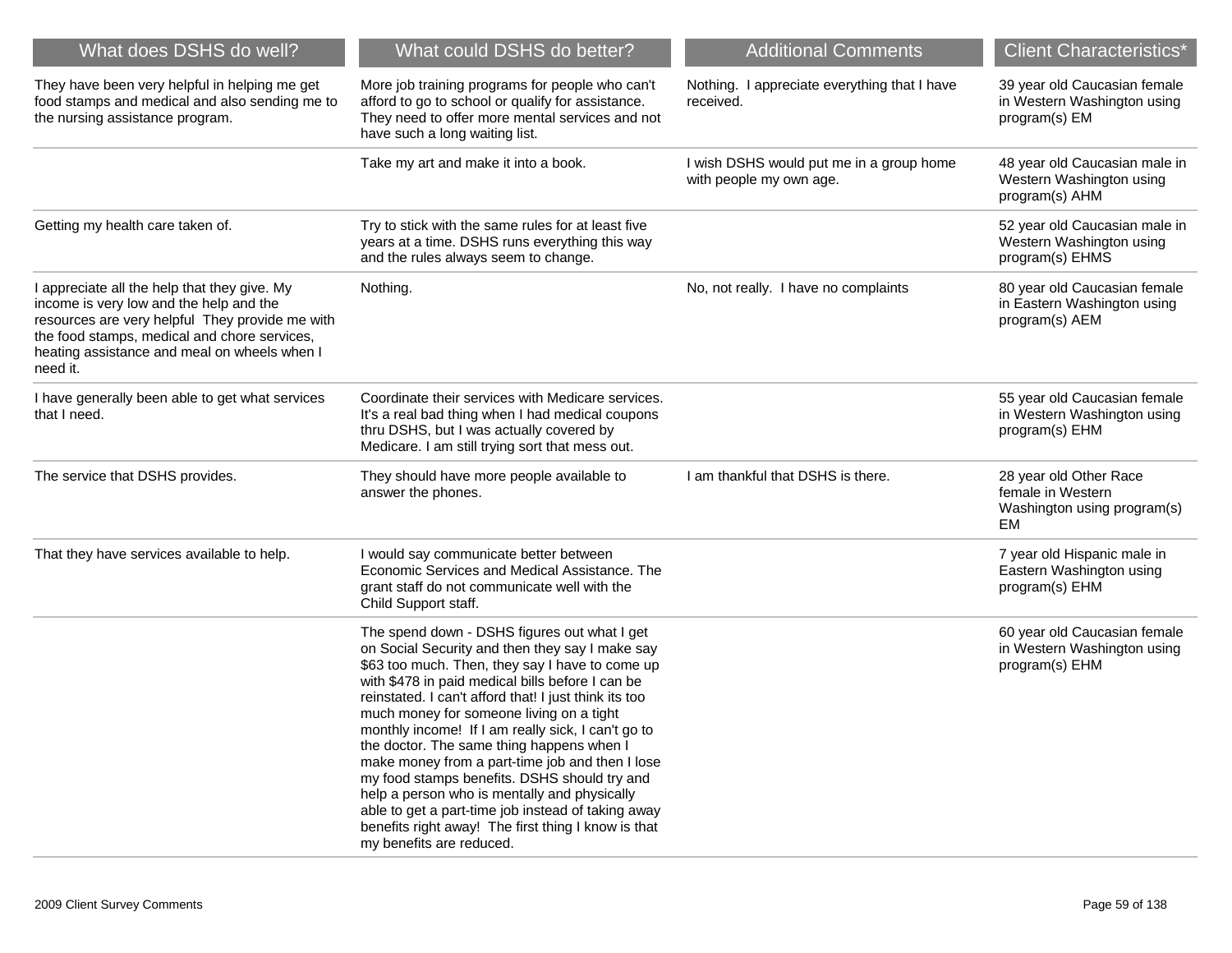| What does DSHS do well?                                                                                                                                                            | What could DSHS do better?                                                                                                                                                                                                                                                                                                                                                                                                                                                                                                 | <b>Additional Comments</b>                                                                                                                                                  | <b>Client Characteristics*</b>                                                   |
|------------------------------------------------------------------------------------------------------------------------------------------------------------------------------------|----------------------------------------------------------------------------------------------------------------------------------------------------------------------------------------------------------------------------------------------------------------------------------------------------------------------------------------------------------------------------------------------------------------------------------------------------------------------------------------------------------------------------|-----------------------------------------------------------------------------------------------------------------------------------------------------------------------------|----------------------------------------------------------------------------------|
| Receiving the help that they provide - I<br>appreciate the help they provide.                                                                                                      | Sea-Mar - they need to have more personable<br>staff. Most staff speak Spanish - they are low<br>paid and very busy. It is very difficult to talk with<br>them. Sea-Mar is the clinic that provides my<br>medical through DSHS. When I spoke with Sea-<br>Mar staff, I had severe pains in my chest and<br>wanted to get in to see my doctor. Then, I had to<br>go to the emergency room and it was my gall<br>bladder. I have had a previous heart attack and<br>thought I needed immediate treatment.                    |                                                                                                                                                                             | 63 year old Caucasian female<br>in Western Washington using<br>program(s) EM     |
| That you give help for our kids.                                                                                                                                                   | Have more help for families that really need the<br>help. More medical coupons for kids that don't<br>have them.                                                                                                                                                                                                                                                                                                                                                                                                           |                                                                                                                                                                             | 17 year old Hispanic male in<br>Western Washington using<br>program(s) M         |
| "No comment."                                                                                                                                                                      | DD staff are not compassionate about our<br>situation since we have two children with<br>disabilities. Our experience has been that DD<br>changes case workers very often - this causes<br>problems and issues: 1) It is difficult for a new<br>caseworker to know our children and show<br>compassion for them. Then, we get another new<br>caseworker and start over again; 2) The last two<br>new case workers didn't seem to have a good<br>working knowledge or grasp of the rules and<br>laws for service provision. |                                                                                                                                                                             | 5 year old Caucasian female<br>in Western Washington using<br>program(s) DM      |
| I like the colorful people that I talk to in line as I<br>wait at DSHS.                                                                                                            | They could have it so you could wait longer in<br>line and procrastinate so the line gets longer.<br>Have less of a smile on their faces when they<br>greet you in.                                                                                                                                                                                                                                                                                                                                                        | They should make the services more readily<br>accessible until 7:00 p.m. in the evening.<br>Have more benefits - loosen up the eligibility<br>criteria as much as possible. | 42 year old Hispanic male in<br>Western Washington using<br>program(s) EMS       |
| I like that they always pay attention to us, give us<br>good assistance and help us with our problems.                                                                             | Everything is fine for me so far.                                                                                                                                                                                                                                                                                                                                                                                                                                                                                          |                                                                                                                                                                             | 5 year old Hispanic female in<br>Eastern Washington using<br>program(s) EM       |
| It's always easy to get ahold of people and they<br>are usually cooperative considering the<br>situations of all clients.                                                          | Checks to protective payee don't arrive on time.<br>This is sporadic, but aggravating.                                                                                                                                                                                                                                                                                                                                                                                                                                     |                                                                                                                                                                             | 43 year old Caucasian female<br>in Western Washington using<br>program(s) DEHM   |
| I like the respect that they give me. I like the<br>services and they are doing their job for the aged<br>and including the younger people. Thank God<br>that they give us enough. | You know from my point of view they are doing<br>their best, I cannot add anything or change<br>anything.                                                                                                                                                                                                                                                                                                                                                                                                                  | No, nothing. I was very pleased to talk to you.                                                                                                                             | 70 year old Caucasian male in<br>Western Washington using<br>program(s) EM       |
| I really don't.                                                                                                                                                                    | They can give people more food stamps if they<br>need them.                                                                                                                                                                                                                                                                                                                                                                                                                                                                |                                                                                                                                                                             | 49 year old African American<br>male in Western Washington<br>using program(s) E |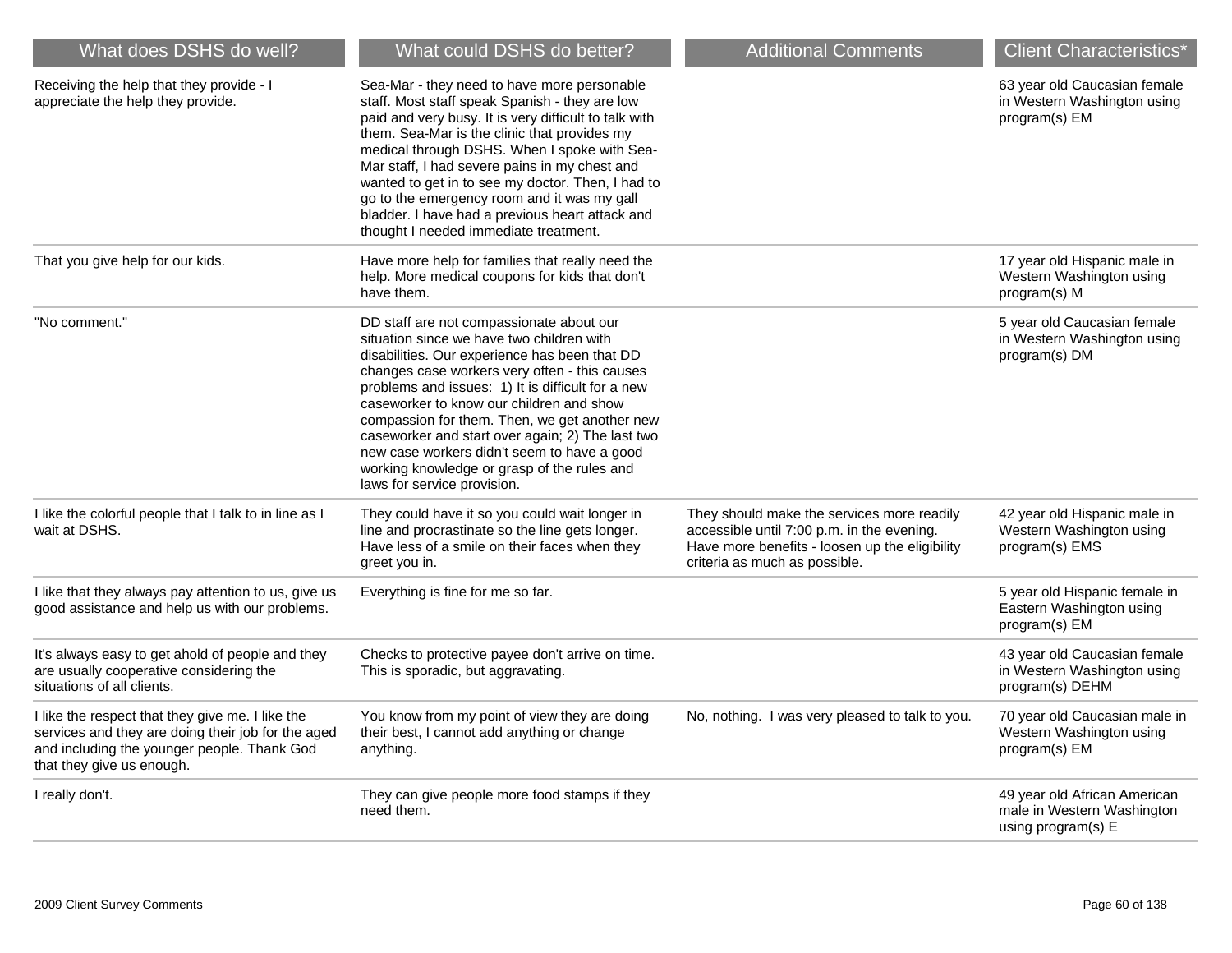| What does DSHS do well?                                                                                                                                                                                         | What could DSHS do better?                                                                                                                                                                                                     | <b>Additional Comments</b>                                                                             | <b>Client Characteristics*</b>                                                   |
|-----------------------------------------------------------------------------------------------------------------------------------------------------------------------------------------------------------------|--------------------------------------------------------------------------------------------------------------------------------------------------------------------------------------------------------------------------------|--------------------------------------------------------------------------------------------------------|----------------------------------------------------------------------------------|
| They are able to help us with the medical<br>coupons because we cannot afford it.                                                                                                                               | Finding dental care. It is very hard to get a<br>dentist that will take medical coupons.                                                                                                                                       | No. Everything is great.                                                                               | 2 year old Caucasian female<br>in Western Washington using<br>program(s) M       |
| I am able to pay for my food and medical<br>because it's rather expensive to go to the<br>hospital.                                                                                                             | The CSO waiting line is too long and they need<br>to refresh the movies.                                                                                                                                                       |                                                                                                        | 28 year old Other Race<br>female in Eastern Washington<br>using program(s) CDEHM |
| They have provided me with food stamps and<br>mental health services.                                                                                                                                           | To allow people to have XX amount of money<br>from the sale of their house without budgeting it.                                                                                                                               | Nothing.                                                                                               | 63 year old Caucasian female<br>in Western Washington using<br>program(s) EH     |
| They have provided me with medical care, food<br>stamps and cash.                                                                                                                                               | Providing more dental care with the medical<br>coverage would be great. Having more dentist<br>that accept the medical coupons is necessary.<br>GAU needs to provide dental coverage.                                          | NO.                                                                                                    | 42 year old Caucasian male in<br>Eastern Washington using<br>program(s) E        |
| The respect that I get, they listen to me, and<br>almost 99% of the time I get wonderful response<br>and wonderful people to talk to. They also<br>provide me with the medical, and food stamps<br>that I need. | I can't think of anything. It has all been just<br>wonderful for me.                                                                                                                                                           | You are a sweetheart.                                                                                  | 49 year old Caucasian female<br>in Western Washington using<br>program(s) CEMZ   |
| What I like the most is that they don't do any<br>discrimination against anyone seeking services<br>at DSHS.                                                                                                    |                                                                                                                                                                                                                                | I only can say that I went to the CSO - I was<br>always treated well and they provided us<br>services. | 30 year old Hispanic male in<br>Eastern Washington using<br>program(s) E         |
| They are always are there when I need them.<br>They provide me with medical.                                                                                                                                    | More interpreters for Spanish people.                                                                                                                                                                                          | No, that's it.                                                                                         | 30 year old Hispanic female in<br>Western Washington using<br>program(s) M       |
| They are quick, kind, and courteous. They are<br>good people and provide me with my medical.                                                                                                                    | Not really they are doing a great job.                                                                                                                                                                                         | No, everything if great.                                                                               | 41 year old Caucasian male in<br>Western Washington using<br>program(s) M        |
| Good work.                                                                                                                                                                                                      | I don't know.                                                                                                                                                                                                                  |                                                                                                        | 60 year old Caucasian male in<br>Western Washington using<br>program(s) DEHM     |
| Everything. The quality of the case management.<br>Very happy with the services that we receive.                                                                                                                | They need to provide better dental services for<br>people on SSI and disability Social Security so<br>that the client does not have to have a tooth<br>pulled and instead can have so option as to<br>getting the tooth fixed. | No, everything is good.                                                                                | 68 year old Caucasian male in<br>Western Washington using<br>program(s) AM       |
|                                                                                                                                                                                                                 | There is a very long wait time at the CSO - too<br>long.                                                                                                                                                                       |                                                                                                        | 32 year old Caucasian female<br>in Eastern Washington using<br>program(s) E      |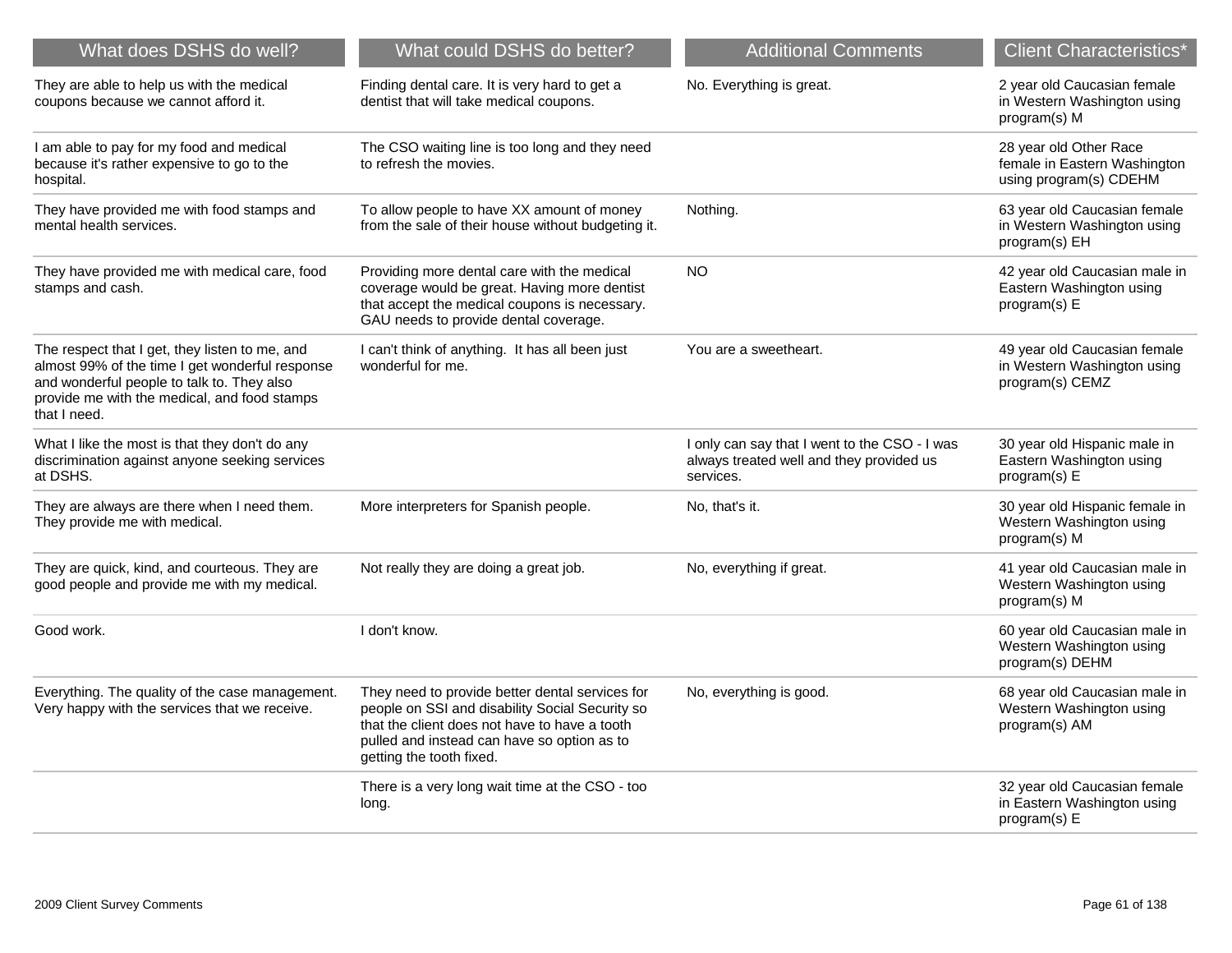| What does DSHS do well?                                                                                    | What could DSHS do better?                                                                                                                                                                                                                                                                                                                                                                                                                                                                                                                                                                                                                       | <b>Additional Comments</b>                                                                              | <b>Client Characteristics*</b>                                                      |
|------------------------------------------------------------------------------------------------------------|--------------------------------------------------------------------------------------------------------------------------------------------------------------------------------------------------------------------------------------------------------------------------------------------------------------------------------------------------------------------------------------------------------------------------------------------------------------------------------------------------------------------------------------------------------------------------------------------------------------------------------------------------|---------------------------------------------------------------------------------------------------------|-------------------------------------------------------------------------------------|
| As a disabled person, I don't think I have been<br>made to feel less able as a person by DSHS.             | DSHS is using the staff skills to be the best of<br>their abilities. I think they might be overwhelmed<br>in some areas.                                                                                                                                                                                                                                                                                                                                                                                                                                                                                                                         |                                                                                                         | 58 year old Caucasian female<br>in Western Washington using<br>program(s) EHM       |
| The services that they provide. They treat me<br>very well and provide me with medical and food<br>stamps. | Nothing that I can think of. I like things the way<br>they are.                                                                                                                                                                                                                                                                                                                                                                                                                                                                                                                                                                                  | Keep up the good work.                                                                                  | 47 year old American Indian<br>female in Eastern Washington<br>using program(s) EMZ |
| I like the service and help that I have received<br>with my medical and food stamps.                       | The financial workers need to be more<br>considerate of the client and understand the<br>situation that the client is dealing with instead of<br>treating them like they are a number and not<br>caring for them or finding out how to correct the<br>situation that is causing the problem.                                                                                                                                                                                                                                                                                                                                                     | No, that covers it and thank you.                                                                       | 8 year old Caucasian male in<br>Western Washington using<br>program(s) EM           |
| I like all the help you have.                                                                              |                                                                                                                                                                                                                                                                                                                                                                                                                                                                                                                                                                                                                                                  |                                                                                                         | 6 year old Hispanic male in<br>Eastern Washington using<br>program(s) CEM           |
|                                                                                                            | When I go in for an appointment, if I am even<br>three minutes late - they say I have to<br>reschedule my appointment. But, if I go in early -<br>I have to wait for 45 minutes after my scheduled<br>appointment time. So, DSHS could consider<br>extended hours, phone appointments or<br>something to alleviate this situation. I work and it<br>creates real problems. If DSHS time is so<br>important when I am three minutes late, so when<br>I come in early and wait, wait, wait - they should<br>be required to reschedule to meet with me later.<br>Again, I take time off work for these<br>appointments. They don't respect my time. |                                                                                                         | 3 year old Caucasian male in<br>Eastern Washington using<br>program(s) EM           |
| I think the people are very helpful and the<br>services they provide help us a lot.                        | They should answer 800 number - the recording<br>said the wait time was twenty minutes.                                                                                                                                                                                                                                                                                                                                                                                                                                                                                                                                                          |                                                                                                         | 6 year old Hispanic male in<br>Western Washington using<br>program(s) EM            |
| I am glad they are there to help provide medical<br>coupons and the food stamp program.                    |                                                                                                                                                                                                                                                                                                                                                                                                                                                                                                                                                                                                                                                  |                                                                                                         | 49 year old Caucasian female<br>in Western Washington using<br>program(s) EM        |
|                                                                                                            | Most service was courteous, but seemed<br>impersonal most of the time.                                                                                                                                                                                                                                                                                                                                                                                                                                                                                                                                                                           | We have been grateful for the support and<br>now have reached a point where we no longer<br>require it. | 30 year old Caucasian female<br>in Western Washington using<br>program(s) E         |
|                                                                                                            | I think they should go by the book. DSHS in<br>Moses Lake has standards and you either fall<br>into them and receive benefits or you don't. I<br>don't think that the Moses Lake office is doing it<br>correctly.                                                                                                                                                                                                                                                                                                                                                                                                                                |                                                                                                         | 27 year old Caucasian female<br>in Eastern Washington using<br>program(s) EZ        |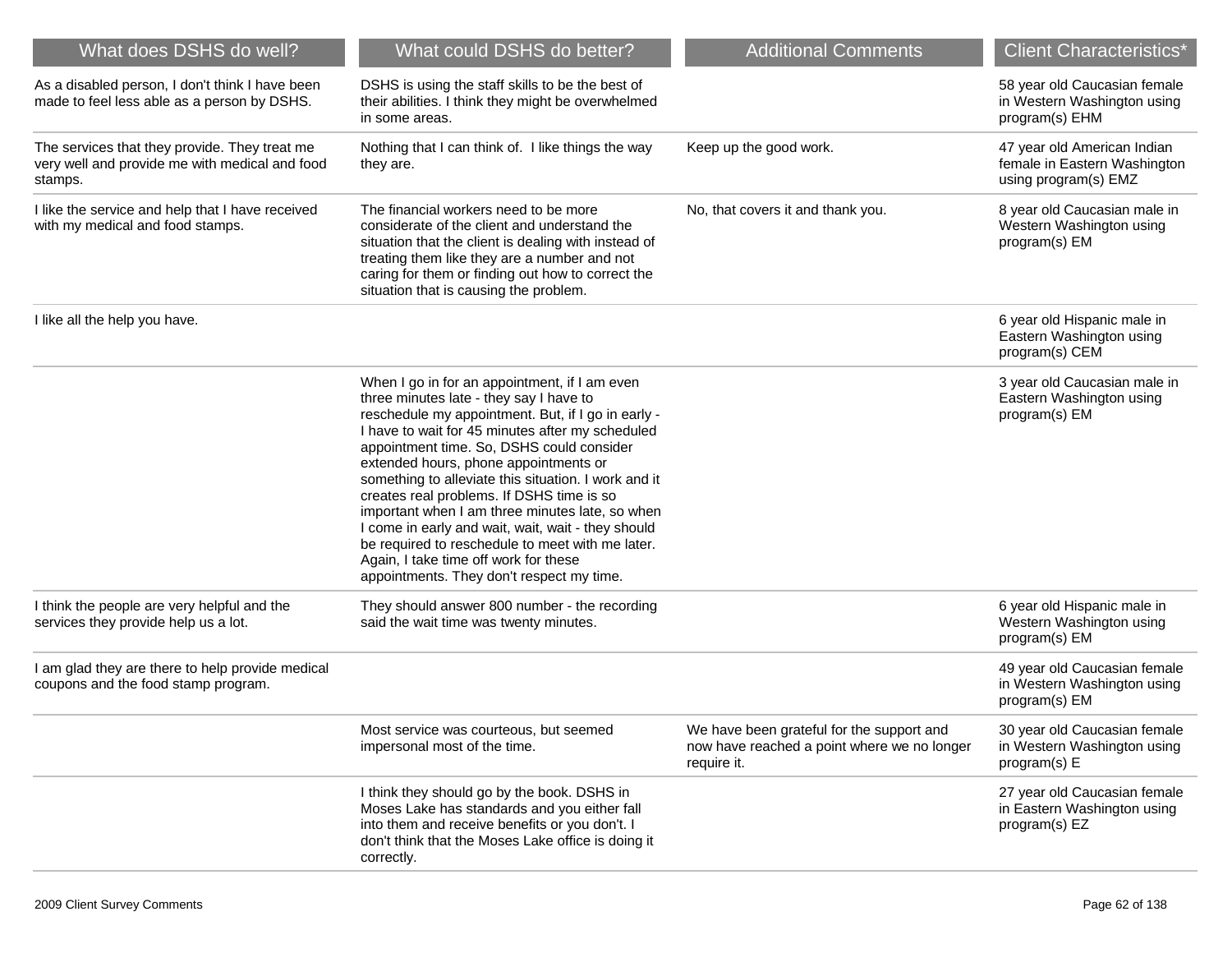| What does DSHS do well?                                                                                                                              | What could DSHS do better?                                                                                                                                                                                                                                                                                                                                                                                                                                                  | <b>Additional Comments</b>                                                                                                                                                                                                                                                                                                                                                                 | <b>Client Characteristics*</b>                                               |
|------------------------------------------------------------------------------------------------------------------------------------------------------|-----------------------------------------------------------------------------------------------------------------------------------------------------------------------------------------------------------------------------------------------------------------------------------------------------------------------------------------------------------------------------------------------------------------------------------------------------------------------------|--------------------------------------------------------------------------------------------------------------------------------------------------------------------------------------------------------------------------------------------------------------------------------------------------------------------------------------------------------------------------------------------|------------------------------------------------------------------------------|
|                                                                                                                                                      | I just think that the situation exists where DSHS<br>could fine tune their programs more. In order to<br>keep Medicaid, at my age I have to apply for<br>Medicare. Why do we have to do all that<br>paperwork to accomplish such a simple thing?  <br>ended up with a Seattle attorney to get the mess<br>straightened out - the judge granted me my<br>wishes. There was lot of stress involved at my<br>age.                                                              |                                                                                                                                                                                                                                                                                                                                                                                            | 65 year old Caucasian female<br>in Western Washington using<br>program(s) EM |
| Saying goodbye.                                                                                                                                      | Food stamps - I have a landlord-tenant<br>relationship with my roommate. My roommate<br>rents the house and I sublease from him. His<br>landlord is uncooperative with DSHS and will not<br>fill out the DSHS forms. It makes it difficult or<br>impossible to get food stamps because of this. I<br>have to go to food banks or steal from grocery<br>stores to feed myself. I need food stamps, I have<br>no job, no income, I owe four months of rent to<br>my roommate. | DCS asked for money - they took money out of<br>my check, but won't give me any information<br>about where the money goes. I am paying<br>child support on an eleven year old child whom<br>I have never seen. I never get to see her -<br>never have seen a picture of her - can't get an<br>address or social security # for insurance<br>purposes to cover her if and when I get a job. | 42 year old Caucasian male in<br>Eastern Washington using<br>program(s) EMX  |
| They help my family.                                                                                                                                 |                                                                                                                                                                                                                                                                                                                                                                                                                                                                             |                                                                                                                                                                                                                                                                                                                                                                                            | 22 year old Caucasian female<br>in Western Washington using<br>program(s) EM |
| Even though it took a while to get someone (a<br>live person) on the line, I always ended up fixing<br>what the problem was (about 80% of the time). | Have more customer service representatives<br>during peak hour times.                                                                                                                                                                                                                                                                                                                                                                                                       |                                                                                                                                                                                                                                                                                                                                                                                            | 9 year old Hispanic male in<br>Eastern Washington using<br>program(s) EM     |
| The little computers where you sign in at the<br>CSO.                                                                                                |                                                                                                                                                                                                                                                                                                                                                                                                                                                                             |                                                                                                                                                                                                                                                                                                                                                                                            | 25 year old Caucasian male in<br>Eastern Washington using<br>program(s) EHM  |
| The help that we receive.                                                                                                                            | Return phone calls on time.                                                                                                                                                                                                                                                                                                                                                                                                                                                 |                                                                                                                                                                                                                                                                                                                                                                                            | 13 year old Caucasian female<br>in Western Washington using<br>program(s) EM |
| They really take care of people in how they help<br>them.                                                                                            |                                                                                                                                                                                                                                                                                                                                                                                                                                                                             |                                                                                                                                                                                                                                                                                                                                                                                            | 1 year old Hispanic male in<br>Eastern Washington using<br>program(s) CEM    |
| I make minimum wage - they help me with food<br>and it's very much needed.                                                                           |                                                                                                                                                                                                                                                                                                                                                                                                                                                                             | I'd like to win the groceries worth \$250!                                                                                                                                                                                                                                                                                                                                                 | 50 year old Caucasian female<br>in Eastern Washington using<br>program(s) E  |
| That they treat us fine.                                                                                                                             | They could have more staff in the office.                                                                                                                                                                                                                                                                                                                                                                                                                                   | I have to wait at least 40 minutes for an<br>appointment at the Sea Mar Clinic. They have<br>a rule that if I arrive 15 minutes late - they<br>won't serve you. But, they have a severe<br>backlog normally.                                                                                                                                                                               | 16 year old Hispanic male in<br>Western Washington using<br>program(s) EM    |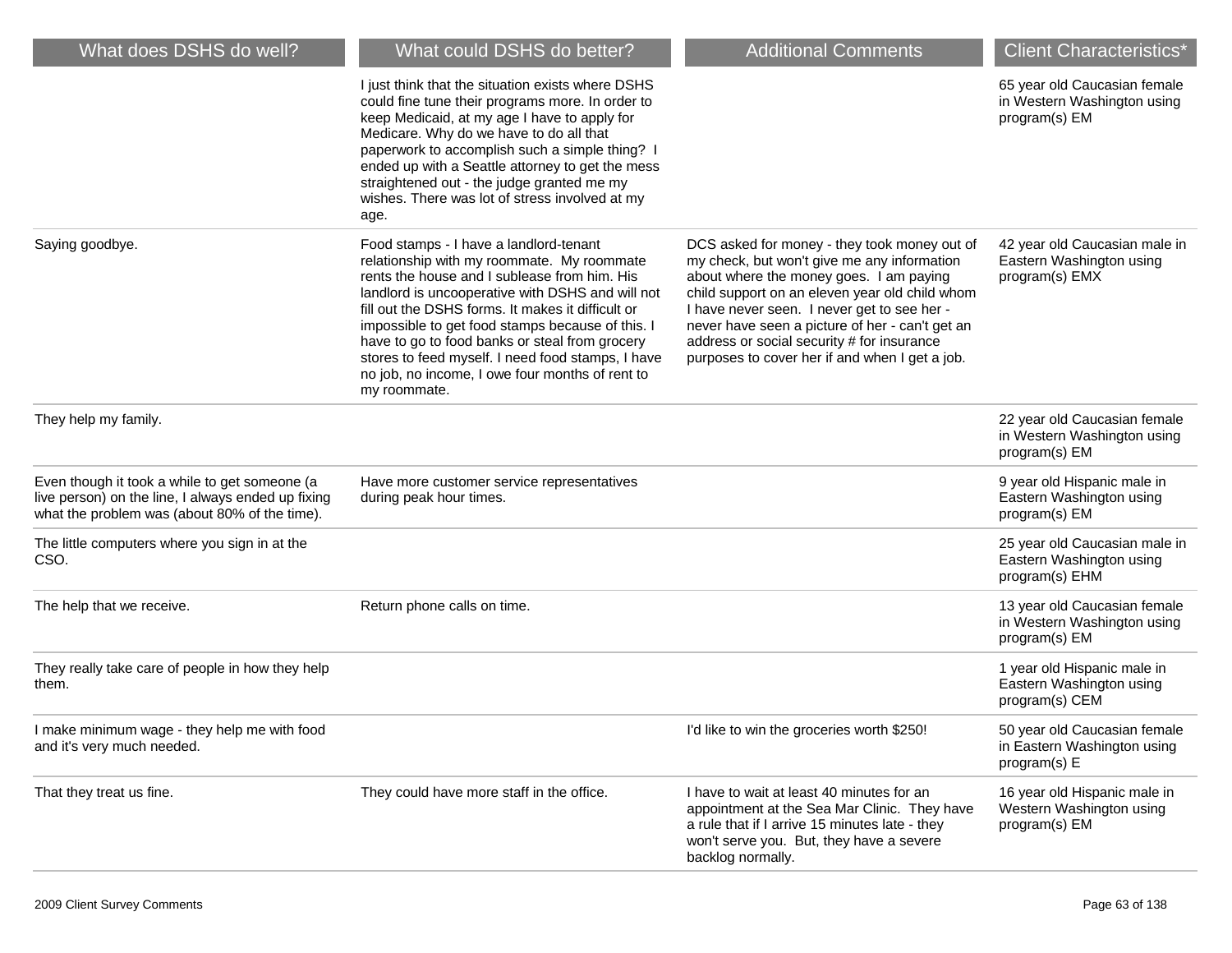| What does DSHS do well?                                                                                                                                                                                                             | What could DSHS do better?                                                                                                                                                                                                                                                                                                                                                                                                                                                                                                                                                                                                                                                                                                                                                                                                     | <b>Additional Comments</b>                                                                             | <b>Client Characteristics*</b>                                                   |
|-------------------------------------------------------------------------------------------------------------------------------------------------------------------------------------------------------------------------------------|--------------------------------------------------------------------------------------------------------------------------------------------------------------------------------------------------------------------------------------------------------------------------------------------------------------------------------------------------------------------------------------------------------------------------------------------------------------------------------------------------------------------------------------------------------------------------------------------------------------------------------------------------------------------------------------------------------------------------------------------------------------------------------------------------------------------------------|--------------------------------------------------------------------------------------------------------|----------------------------------------------------------------------------------|
| They are there when you need them.                                                                                                                                                                                                  |                                                                                                                                                                                                                                                                                                                                                                                                                                                                                                                                                                                                                                                                                                                                                                                                                                | They are doing a good job - if the jobs aren't<br>out there the Work Source should understand<br>that. | 49 year old Caucasian male in<br>Western Washington using<br>program(s) EMX      |
| It is cut and dried. You can get assistance or you<br>can't get assistance. They do provide me with my<br>medical and food stamps, but I don't know what<br>the correct amount of food stamps that I am<br>receiving is each month. | Increase the amount of food stamps that we<br>receive each month.                                                                                                                                                                                                                                                                                                                                                                                                                                                                                                                                                                                                                                                                                                                                                              | No. I cannot think of anything.                                                                        | 58 year old Caucasian female<br>in Western Washington using<br>program(s) EM     |
| Nothing.                                                                                                                                                                                                                            | The biggest thing that DSHS could do is<br>understand the problem of a common person - I<br>am speaking of the DCS staff. They don't<br>understand how it works in the real world. They<br>think that working for McDonald's pays child<br>support, but they don't give a crap if it makes a<br>living for you. When two states are involved,<br>both states file against you and both take money<br>out of your paycheck and they don't care if you<br>get stranded or not. TRUCK DRIVER: I HAD A<br>JOB AS A TRUCK DRIVER, BUT STATE OF<br>WASHINGTON SUSPENDED MY DRIVER'S<br>LICENSE. I WAS MAKING ABOUT \$1,200 PER<br>WEEK AND PAYING WASHINGTON AND<br>MISSOURI CHILD SUPPORT. AS SOON AS I<br>DROVE BACK INTO WASHINGTON STATE, I<br>WAS PULLED OVER AND GOT \$1,100 IN<br>FINES BECAUSE I HAD NO DRIVER'S<br>LICENSE. |                                                                                                        | 31 year old Caucasian male in<br>Western Washington using<br>program(s) EHMX     |
| It helps me with my medical and food.                                                                                                                                                                                               | I can't think of anything right now.                                                                                                                                                                                                                                                                                                                                                                                                                                                                                                                                                                                                                                                                                                                                                                                           | No, everything                                                                                         | 65 year old American Indian<br>male in Western Washington<br>using program(s) EM |
| The people are nice that work there.                                                                                                                                                                                                | They could schedule appointments closer to<br>today's date.                                                                                                                                                                                                                                                                                                                                                                                                                                                                                                                                                                                                                                                                                                                                                                    |                                                                                                        | 27 year old Caucasian female<br>in Western Washington using<br>program(s) EHMZ   |
| Everything is fine and when I have taken the<br>applications everyone is nice. Grateful that I get<br>medical assistance for my children.                                                                                           | I don't know, because for me everything is fine.                                                                                                                                                                                                                                                                                                                                                                                                                                                                                                                                                                                                                                                                                                                                                                               | No, everything is fine.                                                                                | 0 year old Hispanic female in<br>Eastern Washington using<br>program(s) M        |
| The people.                                                                                                                                                                                                                         | Have more staff.                                                                                                                                                                                                                                                                                                                                                                                                                                                                                                                                                                                                                                                                                                                                                                                                               |                                                                                                        | 66 year old Caucasian female<br>in Western Washington using<br>program(s) AEHM   |
| That they treat us well and provide medical<br>assistance for me and my son.                                                                                                                                                        | Continue to treat us well, with respect.                                                                                                                                                                                                                                                                                                                                                                                                                                                                                                                                                                                                                                                                                                                                                                                       | Thank you.                                                                                             | 14 year old Hispanic male in<br>Eastern Washington using<br>program(s) M         |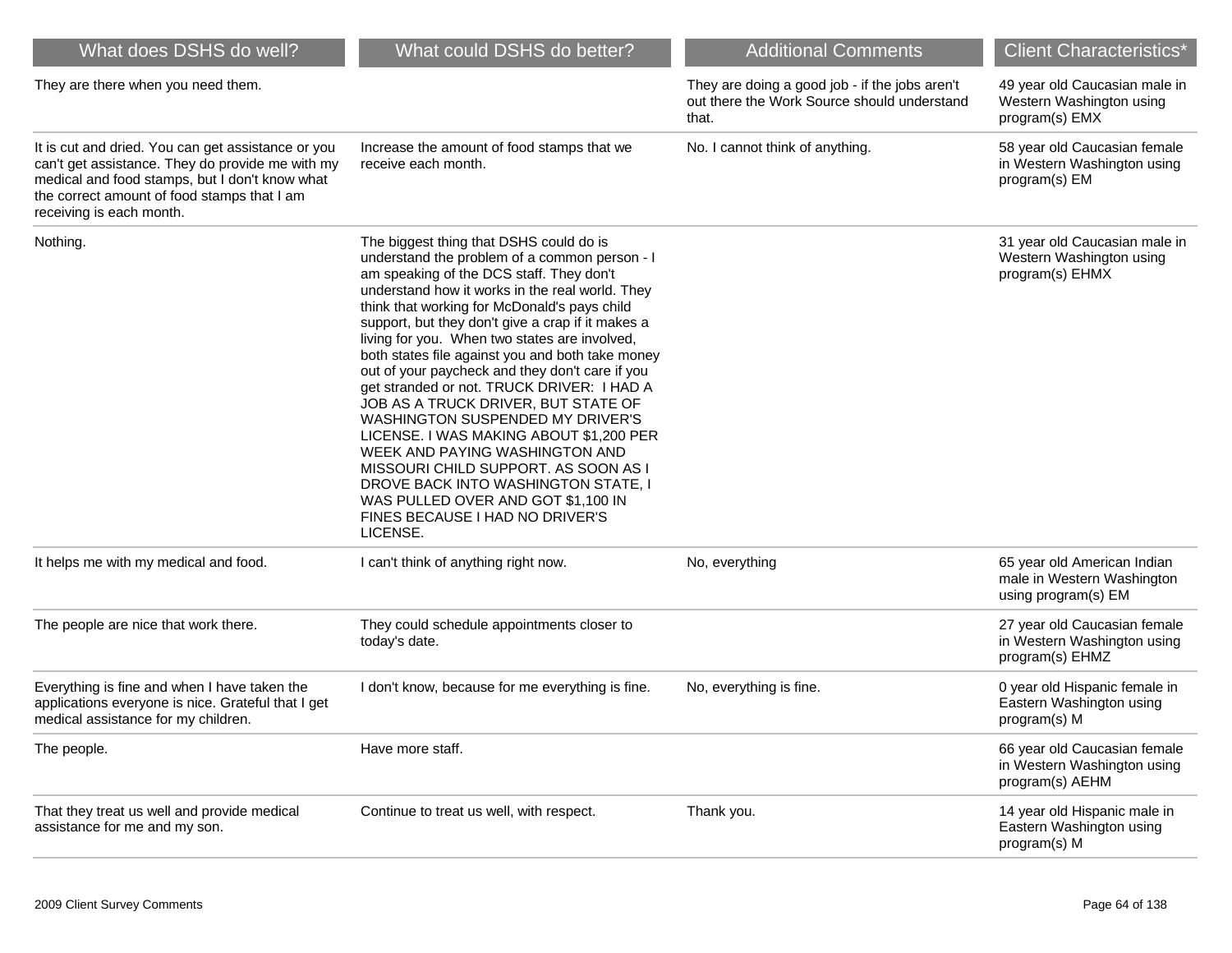| What does DSHS do well?                                                                                                                                                                                           | What could DSHS do better?                                                                                                                                                                       | <b>Additional Comments</b>                                                                                                                                                                                                 | <b>Client Characteristics*</b>                                                  |
|-------------------------------------------------------------------------------------------------------------------------------------------------------------------------------------------------------------------|--------------------------------------------------------------------------------------------------------------------------------------------------------------------------------------------------|----------------------------------------------------------------------------------------------------------------------------------------------------------------------------------------------------------------------------|---------------------------------------------------------------------------------|
| They give us services that I usually need.                                                                                                                                                                        | Nothing at this time.                                                                                                                                                                            |                                                                                                                                                                                                                            | 6 year old American Indian<br>male in Eastern Washington<br>using program(s) EM |
| I don't like to deal with them very much. I love<br>DD and their services, but I find the rest of DSHS<br>too large to deal with. There is a lot of<br>information that is different every time that you<br>call. | They need to break up into smaller divisions.<br>They are too large.                                                                                                                             | No, I am really glad you are doing the survey<br>and I hope that it helps.                                                                                                                                                 | 17 year old Caucasian male in<br>Western Washington using<br>program(s) CDM     |
| They are always nice and polite and they give<br>me medical and food stamps.                                                                                                                                      | They need to have more places that will accept<br>the medical coupons for dental work.                                                                                                           | No, I cannot think of anything. It is great.                                                                                                                                                                               | 66 year old Caucasian female<br>in Western Washington using<br>program(s) EM    |
| They have an interpreter and they solve all the<br>problems and they give me medical coupons that<br>I can use with my children and myself.                                                                       | The truth is I don't know.                                                                                                                                                                       | No Everything is excellent.                                                                                                                                                                                                | 28 year old Hispanic female in<br>Western Washington using<br>program(s) M      |
| The supervisors call you back.                                                                                                                                                                                    | Hire better social workers that actually care<br>about the people and not be indifferent.                                                                                                        | For the most part I've had good experiences,<br>but in ESA I had a social worker that was NOT<br>someone who wanted to help me. I always<br>needed to call her supervisor to answer my<br>questions and she was just RUDE. | 55 year old Caucasian female<br>in Western Washington using<br>program(s) EHMSZ |
| They help you with anything that you need.                                                                                                                                                                        | No problems.                                                                                                                                                                                     |                                                                                                                                                                                                                            | 1 year old Caucasian male in<br>Eastern Washington using<br>program(s) EM       |
| They are a lot better now than what they used to<br>be. There used to be a number of sarcastic<br>workers. But, now it is 100% better.                                                                            | Find a way to see your clients a lot quicker when<br>they are waiting in the waiting room.                                                                                                       |                                                                                                                                                                                                                            | 58 year old Hispanic female in<br>Western Washington using<br>program(s) EHMV   |
| That they listen to me.                                                                                                                                                                                           | Maybe get some help with the children at school.<br>I am referring to when my daughter finishes high<br>school - maybe some sort of financial aid could<br>be available to help with such costs. |                                                                                                                                                                                                                            | 15 year old Hispanic female in<br>Western Washington using<br>program(s) EM     |
| People are always nice.                                                                                                                                                                                           | Cut out spend down.                                                                                                                                                                              | It's a good thing for everybody.                                                                                                                                                                                           | 46 year old Caucasian male in<br>Western Washington using<br>program(s) EHM     |
| Everything.                                                                                                                                                                                                       | Nothing.                                                                                                                                                                                         | No.                                                                                                                                                                                                                        | 48 year old Caucasian male in<br>Eastern Washington using<br>program(s) EM      |
|                                                                                                                                                                                                                   | They could pay more attention to expenses as<br>they tell me that I make too much money.                                                                                                         |                                                                                                                                                                                                                            | 18 year old Caucasian female<br>in Western Washington using<br>program(s) EM    |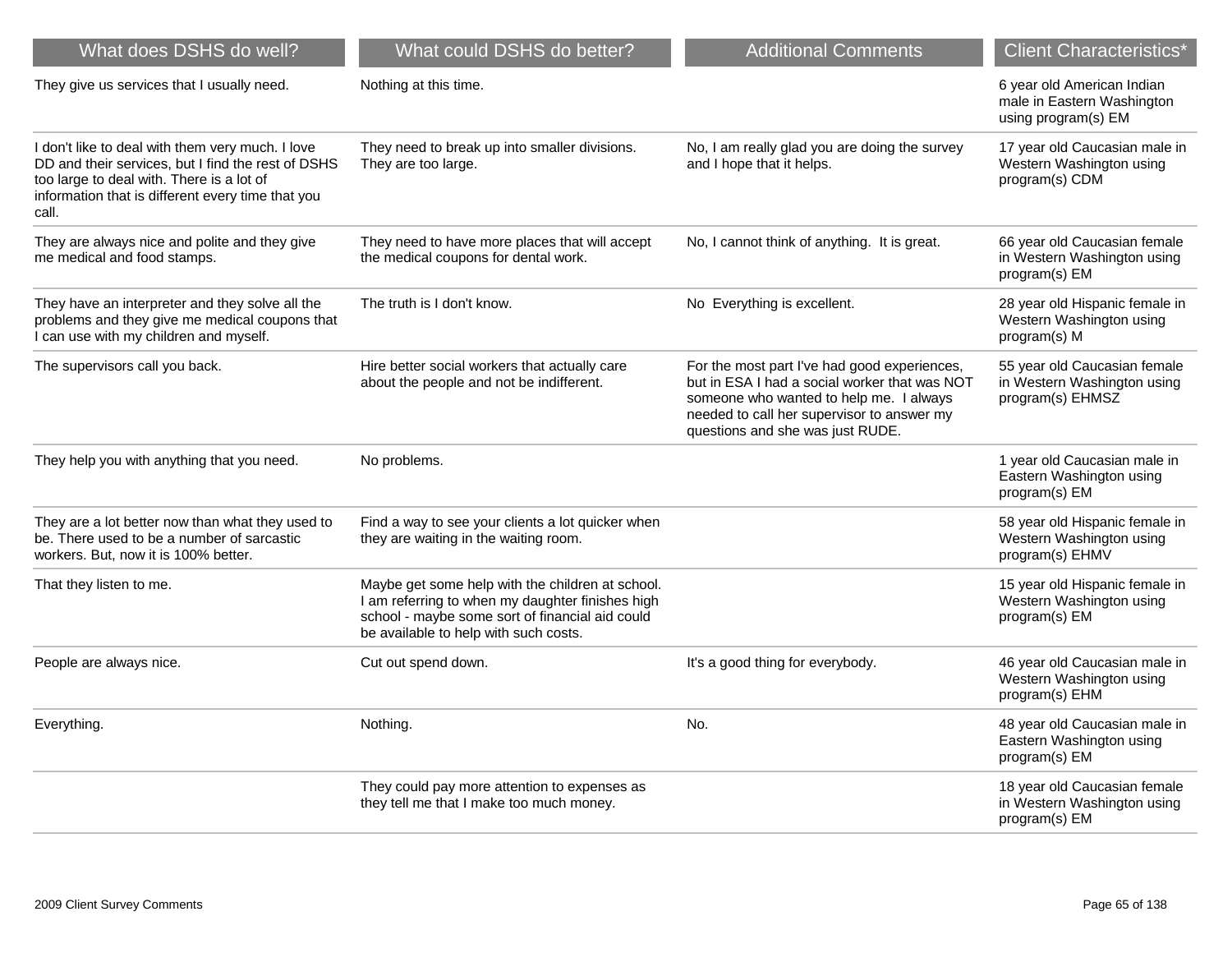| What does DSHS do well?                                                                                                                                                                                                                                                | What could DSHS do better?                                                                                                                                                                                                                                                                                                                                                                                                                                                    | <b>Additional Comments</b>                                                                                                         | <b>Client Characteristics*</b>                                                                 |
|------------------------------------------------------------------------------------------------------------------------------------------------------------------------------------------------------------------------------------------------------------------------|-------------------------------------------------------------------------------------------------------------------------------------------------------------------------------------------------------------------------------------------------------------------------------------------------------------------------------------------------------------------------------------------------------------------------------------------------------------------------------|------------------------------------------------------------------------------------------------------------------------------------|------------------------------------------------------------------------------------------------|
| They are very helpful. Hey provide me with food<br>stamps and medical and cash sometimes.                                                                                                                                                                              | Nothing.                                                                                                                                                                                                                                                                                                                                                                                                                                                                      | None.                                                                                                                              | 77 year old Caucasian male in<br>Eastern Washington using<br>program(s) EM                     |
| In a very difficult situation they have smoothed<br>things out for us. The CSO and CPS made it<br>very easy for us to get guardianship of our<br>grandchildren and have provided assistance for<br>their medical and day care services which has<br>been very helpful. | Nothing.                                                                                                                                                                                                                                                                                                                                                                                                                                                                      | No. Everything is great and I am glad that<br>there is assistance for grandparents needing<br>to take care of their grandchildren. | 6 year old Hispanic male in<br>Western Washington using<br>program(s) CEM                      |
| The caseworker provided us with an interpreter<br>to help us get medical, food stamps, and any<br>other services that we need. The caseworker is<br>really helpful to us.                                                                                              | Nothing that I can think of.                                                                                                                                                                                                                                                                                                                                                                                                                                                  | No.                                                                                                                                | 82 year old Hispanic female in<br>Western Washington using<br>program(s) AEM                   |
|                                                                                                                                                                                                                                                                        | Make their lobby wait a little bit quicker.                                                                                                                                                                                                                                                                                                                                                                                                                                   |                                                                                                                                    | 25 year old Caucasian male in<br>Western Washington using<br>program(s) E                      |
| That they help everyone that is eligible for help.<br>Thankful that they have been there for us<br>otherwise we would not be able to eat. Also I am<br>thankful because my wife was able to get drug<br>and alcohol treatment.                                         | Single person over the age of 18 be eligible to<br>receive medical.                                                                                                                                                                                                                                                                                                                                                                                                           | That you are very nice and sweet on the<br>phone.                                                                                  | 33 year old American Indian<br>female in Eastern Washington<br>using program(s) CEMSZ          |
| They help you with different services.                                                                                                                                                                                                                                 |                                                                                                                                                                                                                                                                                                                                                                                                                                                                               | They do good work and help people out with<br>their needs - I appreciate that!                                                     | 6 year old African American<br>female in Western<br>Washington using program(s)<br><b>CEHM</b> |
| The medical services.                                                                                                                                                                                                                                                  | DVR shouldn't make it so tough to get<br>rehabilitated for work if a person wants to go<br>back to work after an accident. Medical coupons<br>did not cover dental work. When I was injured<br>and out of work, DCS kept after me for back<br>support which I didn't have the money to pay.<br>The state needs to look at its programs and how<br>they impact middle class citizens who are<br>working and paying taxes. I was hurt and really<br>needed help from the state. |                                                                                                                                    | 33 year old Caucasian male in<br>Eastern Washington using<br>program(s) EMVX                   |
| All the workers know the same information. They<br>have helped me with the medical for my family.                                                                                                                                                                      | I don't know.                                                                                                                                                                                                                                                                                                                                                                                                                                                                 | No, not really. Nothing.                                                                                                           | 0 year old Hispanic female in<br>Eastern Washington using<br>program(s) EM                     |
| They have been very nice and helpful whenever I<br>have gone in to get help. They have provided me<br>with food stamps, medical and cash which has<br>really helped me. The workers at the front desk<br>are very nice.                                                | I can't really think of nothing.                                                                                                                                                                                                                                                                                                                                                                                                                                              | No, I think that I covered everything pretty well.                                                                                 | 62 year old Caucasian female<br>in Eastern Washington using<br>program(s) EM                   |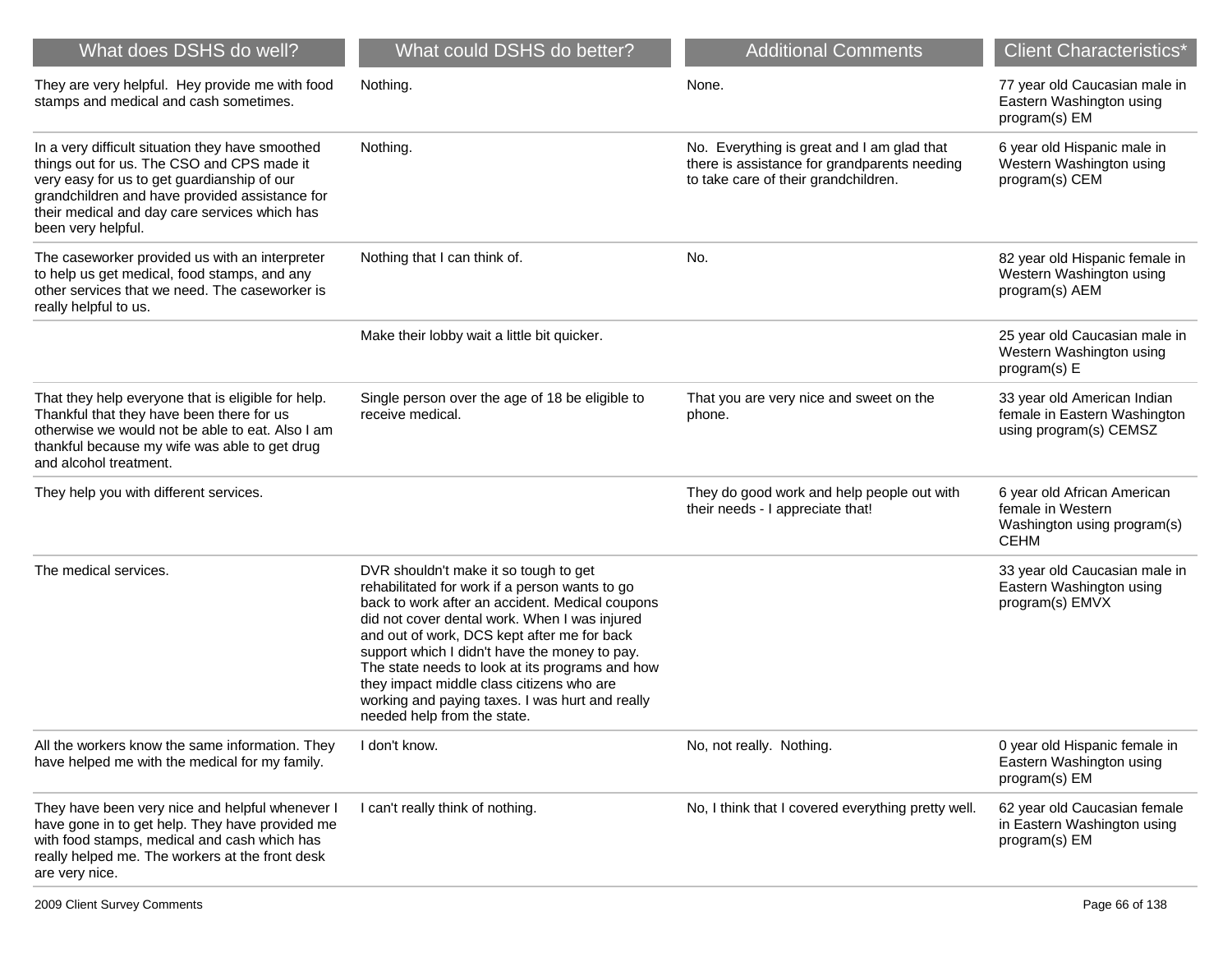| What does DSHS do well?                                                                                                 | What could DSHS do better?                                                                                                                 | <b>Additional Comments</b>           | <b>Client Characteristics*</b>                                                   |
|-------------------------------------------------------------------------------------------------------------------------|--------------------------------------------------------------------------------------------------------------------------------------------|--------------------------------------|----------------------------------------------------------------------------------|
| My worker that helped me apply for Social<br>Security - her name is Megan - she is in the<br>Yakima CSO.                | Have more appointment times instead of walk-in<br>times. If I walk in, sometimes I have to wait for 4<br>1/2 hours.                        |                                      | 27 year old Other Race<br>female in Eastern Washington<br>using program(s) CEHMZ |
| They are willing to listen to your needs.                                                                               | Have easier eligibility standards.                                                                                                         | I just appreciate the help.          | 23 year old Caucasian female<br>in Western Washington using<br>program(s) EHMZ   |
| They have provided me with my medical<br>coupons each month.                                                            | I don't know.                                                                                                                              | No. Everything is great.             | 29 year old Caucasian female<br>in Western Washington using<br>program(s) CDEM   |
| They helped when I needed it.                                                                                           | The CSO made me feel like an outsider.                                                                                                     |                                      | 28 year old Hispanic female in<br>Eastern Washington using<br>program(s) EMZ     |
| Everything is fine.                                                                                                     |                                                                                                                                            |                                      | 10 year old Hispanic male in<br>Western Washington using<br>program(s) EM        |
| Nothing!                                                                                                                | Increase the monthly grant amounts.                                                                                                        |                                      | 13 year old Caucasian male in<br>Western Washington using<br>program(s) EM       |
| They are always friendly and helpful. They<br>answer my questions and have provided me with<br>medical and food stamps. | Nothing.                                                                                                                                   | NO.                                  | 5 year old American Indian<br>male in Eastern Washington<br>using program(s) EM  |
| I have got very good service with the medical<br>coupons.                                                               | It would be helpful if I could get the medical<br>coupons in the mail instead of having to go to the<br>office each month to pick them up. | No. None                             | 7 year old Hispanic female in<br>Western Washington using<br>program(s) M        |
| They have provided me with all the services that<br>I have needed. They are always nice to me.                          | I think that they do a great job and I don't think<br>that they need any improvement anywhere.                                             | No, it's all good and I am grateful. | 9 year old Hispanic female in<br>Eastern Washington using<br>program(s) EM       |
| I like to deal with them because they explain<br>things. If I have a doubt, they help me with that.                     | Everything is fine.                                                                                                                        |                                      | 50 year old Hispanic male in<br>Eastern Washington using<br>program(s) AEHM      |
| All the programs they offer are fine.                                                                                   |                                                                                                                                            |                                      | 12 year old Hispanic male in<br>Western Washington using<br>program(s) CHM       |
| I really don't deal with them.                                                                                          | I guess nothing.                                                                                                                           | No.                                  | 6 year old African American<br>male in Western Washington<br>using program(s) M  |
| They give me medical coupons and help with the<br>day care for my children. I am very grateful for<br>this assistance.  | Nothing.                                                                                                                                   | No, that is it.                      | 2 year old Hispanic female in<br>Western Washington using<br>program(s) M        |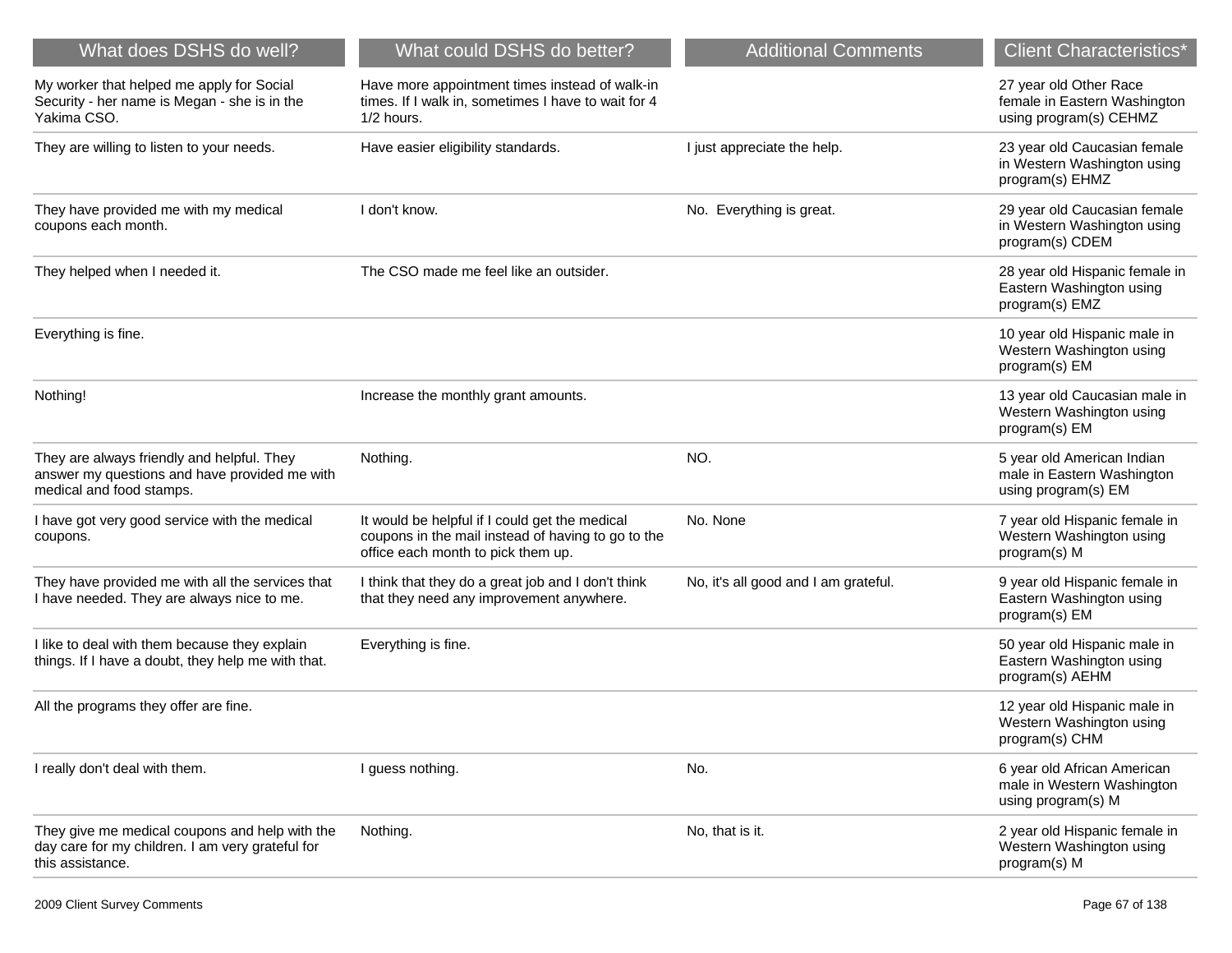| What does DSHS do well?                                                                                                                                                                      | What could DSHS do better?                                                                                                                                                                                                                                                                                                                                                                                                                                                                                                                                                                                                                                                                                                                                                                                                                                | <b>Additional Comments</b>                                                                                                            | <b>Client Characteristics*</b>                                                |
|----------------------------------------------------------------------------------------------------------------------------------------------------------------------------------------------|-----------------------------------------------------------------------------------------------------------------------------------------------------------------------------------------------------------------------------------------------------------------------------------------------------------------------------------------------------------------------------------------------------------------------------------------------------------------------------------------------------------------------------------------------------------------------------------------------------------------------------------------------------------------------------------------------------------------------------------------------------------------------------------------------------------------------------------------------------------|---------------------------------------------------------------------------------------------------------------------------------------|-------------------------------------------------------------------------------|
| I like the assistance for our needs.                                                                                                                                                         | First of all, they need to improve their way of<br>customer service with refugee people. Actually, I<br>have seen a great difference between the way<br>they treat me compared to the one they treat<br>people from other nations. It is because I am<br>from Iraq. Also, my impression is that they do not<br>listen to our needs. Let's say we have plans for<br>the future of our children - it is the DSHS way or<br>no way. Let me just summarize it to you. My<br>husband has a back problem, language issues,<br>he does want to work and they want him to work.<br>When he applies, he has language problem and<br>no one wants to hire someone with back<br>problems. They don't let us have an opportunity<br>to express our needs and conditions. Also, he<br>was threatened by the workers that he was going<br>to cut the grant by 40%, etc. | Also, I would love to see them to treat<br>immigrants more gentlyespecially Iraqis.<br>Because, we have pain - we are really in pain. | 38 year old Caucasian female<br>in Western Washington using<br>program(s) EHM |
| I love my support enforcement worker. They<br>have helped me with medical, food stamps, and<br>support that I receive and I am very grateful for<br>their services. I appreciate their help. | Have more doctors that accept Molina. We need<br>to have more dentists that accept the medical<br>coupon.                                                                                                                                                                                                                                                                                                                                                                                                                                                                                                                                                                                                                                                                                                                                                 | No, but thank you for helping me.                                                                                                     | 15 year old Caucasian female<br>in Eastern Washington using<br>program(s) EM  |
| We like the fact that we can get medical for the<br>children.                                                                                                                                | No, everything is great.                                                                                                                                                                                                                                                                                                                                                                                                                                                                                                                                                                                                                                                                                                                                                                                                                                  | We are satisfied with the services that we have<br>received, but we need help getting a job.                                          | 15 year old Caucasian female<br>in Western Washington using<br>program(s) EM  |
| Good.                                                                                                                                                                                        |                                                                                                                                                                                                                                                                                                                                                                                                                                                                                                                                                                                                                                                                                                                                                                                                                                                           |                                                                                                                                       | 68 year old Caucasian male in<br>Western Washington using<br>program(s) EHM   |
| I don't like to deal with them!                                                                                                                                                              | Raise amount of food stamps according to<br>market prices.                                                                                                                                                                                                                                                                                                                                                                                                                                                                                                                                                                                                                                                                                                                                                                                                |                                                                                                                                       | 66 year old Caucasian female<br>in Western Washington using<br>program(s) EHM |
| The people are great to work with and they take<br>of any problem that arises. I get medical and<br>food stamps and greatly appreciate the service<br>they provide.                          | Nothing that I can think of.                                                                                                                                                                                                                                                                                                                                                                                                                                                                                                                                                                                                                                                                                                                                                                                                                              | No. Everything is great.                                                                                                              | 50 year old Caucasian male in<br>Western Washington using<br>program(s) EMS   |
| The fact that I can get medical care for my kids.                                                                                                                                            | They could increase income guidelines so that I<br>could get higher amount of DSHS services.                                                                                                                                                                                                                                                                                                                                                                                                                                                                                                                                                                                                                                                                                                                                                              |                                                                                                                                       | 30 year old Caucasian female<br>in Eastern Washington using<br>program(s) EMZ |
| That they are there when I am in a time of need.                                                                                                                                             |                                                                                                                                                                                                                                                                                                                                                                                                                                                                                                                                                                                                                                                                                                                                                                                                                                                           |                                                                                                                                       | 28 year old Other Race male<br>in Western Washington using<br>program(s) EM   |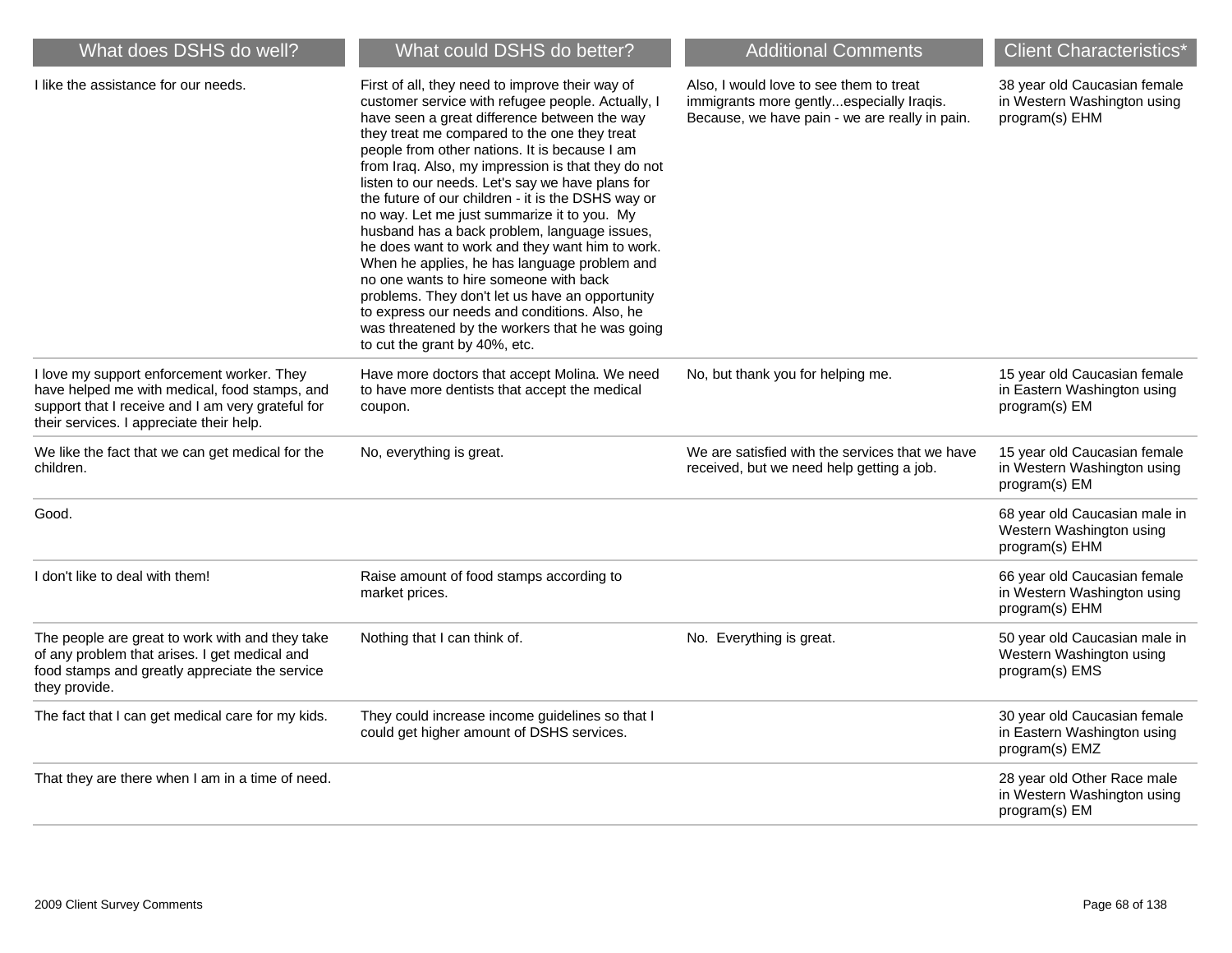| What does DSHS do well?                                                                                                                                                              | What could DSHS do better?                                                                                                                                                                                                                            | <b>Additional Comments</b> | <b>Client Characteristics*</b>                                                      |
|--------------------------------------------------------------------------------------------------------------------------------------------------------------------------------------|-------------------------------------------------------------------------------------------------------------------------------------------------------------------------------------------------------------------------------------------------------|----------------------------|-------------------------------------------------------------------------------------|
| I like that they helped me out a "little bit."                                                                                                                                       | They shouldn't be rude - the lines shouldn't be so<br>long - when you call you shouldn't have to wait<br>on hold for at least 30 minutes - they could really<br>care about your situation rather than just rush<br>you through and out of the office. |                            | 23 year old Caucasian female<br>in Western Washington using<br>program(s) EM        |
| Most of the people are nice and they give you<br>food stamps and cash assistance when you go in<br>at that point in time.                                                            | Some of their staff are a little grumpy. That is the<br>Tumwater CSO. They could have more offices<br>more conveniently located. Tumwater is a long<br>way from me.                                                                                   |                            | 18 year old Caucasian female<br>in Western Washington using<br>program(s) EMZ       |
| The help that they give me with the different<br>services. CPS is harder to work with, especially<br>one in particular. She makes statements that<br>aren't true to us and about us. | Try and get a better CPS worker for our case.<br>She is not willing to work with us and keeps<br>saying things that aren't true.                                                                                                                      |                            | 28 year old Caucasian female<br>in Western Washington using<br>program(s) CDEHMZ    |
| They are easy to talk to.                                                                                                                                                            | Have an office here in town instead of Tumwater.<br>I live in Olympia!                                                                                                                                                                                |                            | 7 year old Caucasian male in<br>Western Washington using<br>program(s) EM           |
| Medical coupons.                                                                                                                                                                     | Give me a higher amount of food stamps.                                                                                                                                                                                                               |                            | 21 year old American Indian<br>female in Eastern Washington<br>using program(s) EMX |
| People are nice, friendly, no problems so far.                                                                                                                                       |                                                                                                                                                                                                                                                       |                            | 10 year old Hispanic male in<br>Eastern Washington using<br>program(s) EM           |
| They are pretty quick.                                                                                                                                                               |                                                                                                                                                                                                                                                       |                            | 9 year old Caucasian female<br>in Western Washington using<br>program(s) CEHM       |
| For the most part everybody has been very nice.<br>They have provided me with the medical<br>services that I have needed.                                                            | Have more dentists in our area that will accept<br>the medical coupons.                                                                                                                                                                               | No.                        | 9 year old Caucasian female<br>in Western Washington using<br>program(s) M          |
| They provide me with my medical assistance.                                                                                                                                          | Make the 800 $#$ and the call center $#$ quicker so<br>that you don't have to wait 20 minutes for<br>someone to answer the phone.                                                                                                                     | No. Everything is fine.    | 26 year old Caucasian female<br>in Eastern Washington using<br>program(s) M         |
| They have helped me apply for SSI. They also<br>provide me with food stamps and medical and<br>TANF.                                                                                 | Nothing that I can think of right now.                                                                                                                                                                                                                | No. Everything is fine.    | 33 year old Caucasian female<br>in Western Washington using<br>program(s) CEHMSZ    |
| The help that I receive which is medical<br>assistance, food stamps and mental health.                                                                                               | Try to communicate with different workers<br>(financial, social services, and the workers at the<br>school). Less paperwork and it is not necessary<br>to keep asking for the same thing over and over<br>when it is in the file.                     | No. I don't think so.      | 40 year old Hispanic female in<br>Western Washington using<br>program(s) EHM        |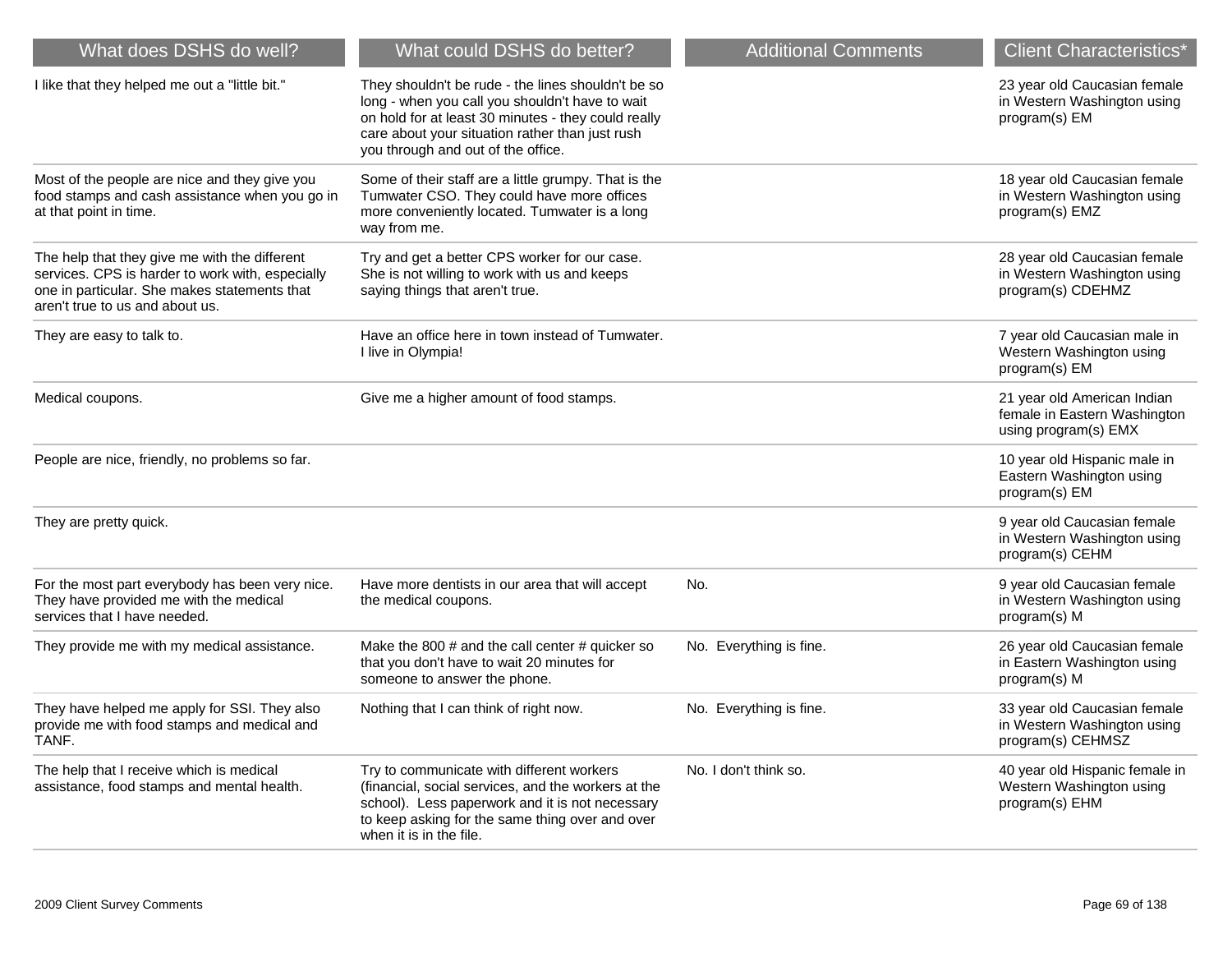| What does DSHS do well?                                                                                                                                                                                                                                               | What could DSHS do better?                                                                                                                                                                                                                                                                                                                                                                                                                                                                                                                                                                                                                                                                            | <b>Additional Comments</b>                                                       | <b>Client Characteristics*</b>                                                       |
|-----------------------------------------------------------------------------------------------------------------------------------------------------------------------------------------------------------------------------------------------------------------------|-------------------------------------------------------------------------------------------------------------------------------------------------------------------------------------------------------------------------------------------------------------------------------------------------------------------------------------------------------------------------------------------------------------------------------------------------------------------------------------------------------------------------------------------------------------------------------------------------------------------------------------------------------------------------------------------------------|----------------------------------------------------------------------------------|--------------------------------------------------------------------------------------|
| I think that they are there for the people that<br>need the services and do very well in providing<br>the services for them. They have helped me with<br>medical and foods stamps and mental health.<br>The mental health services have been excellent<br>for my son. | They need more staff at the CSO and the call<br>centers. It is hard to reach someone at the call<br>center. They need to delete some of the options<br>given when you use the call systems and make it<br>much simpler to connect with a real person.                                                                                                                                                                                                                                                                                                                                                                                                                                                 | NO.                                                                              | 12 year old Caucasian male in<br>Western Washington using<br>program(s) CEHM         |
| They answer my questions. They provide me<br>with medical and other services that I need.                                                                                                                                                                             | The time frame from when I dropped off my<br>application and from when I am getting a<br>decision of assistance needed to be shortened. I<br>dropped off my application on Wednesday and<br>called on Thursday and the worker stated that<br>they did not have the application. They are not<br>treating me with respect and treating me rude<br>and I feel that my case is not important.                                                                                                                                                                                                                                                                                                            | No, I don't think so.                                                            | 31 year old Hispanic female in<br>Eastern Washington using<br>program(s) EM          |
| People are generally nice and understanding.                                                                                                                                                                                                                          | I wasn't exactly happy with how they figured out<br>how much I would be getting. I was getting less<br>than what I was getting when I was first received<br>assistance, and not much had changed. I don't<br>think they take into consideration inflation, and<br>don't feel like I got near enough food stamps.                                                                                                                                                                                                                                                                                                                                                                                      |                                                                                  | 44 year old American Indian<br>female in Western<br>Washington using program(s)<br>E |
| They provide medical for my daughter.                                                                                                                                                                                                                                 | Its good. Nothing.                                                                                                                                                                                                                                                                                                                                                                                                                                                                                                                                                                                                                                                                                    | I think that's all.                                                              | 2 year old Hispanic female in<br>Eastern Washington using<br>program(s) M            |
| That they are available, even if you can't get<br>them online, you can go to the office. If you are<br>patient you can talk to someone.                                                                                                                               | They need more doctors that will accept<br>Medicaid. Down at DSHS office, the worker who<br>worked on my case could not do the work so she<br>ignored it until I went to office and talked to her<br>supervisor. The department needs a better data<br>base for information so workers have information<br>available to answer questions. We see 2 mental<br>health professionals, one is for mental health and<br>one is behavioral, because of doctor/counselor<br>turn over, it is hard for client to build a<br>relationship with a worker. A lot of workers do not<br>really listen, when you give a medical coupon<br>they look and treat you different than someone<br>with regular insurance. | It would be nice if there some dentists who<br>would accept Medicaid for adults. | 9 year old Caucasian male in<br>Western Washington using<br>program(s) EHM           |
| They answer my questions and explain it in detail<br>so that I understand it. They also provide me with<br>medical and food stamps and cash. It has been<br>great receiving their assistance.                                                                         | I can't think of anything.                                                                                                                                                                                                                                                                                                                                                                                                                                                                                                                                                                                                                                                                            | No. I am very pleased with the staff and you<br>have been wonderful.             | 51 year old Caucasian female<br>in Western Washington using<br>program(s) EM         |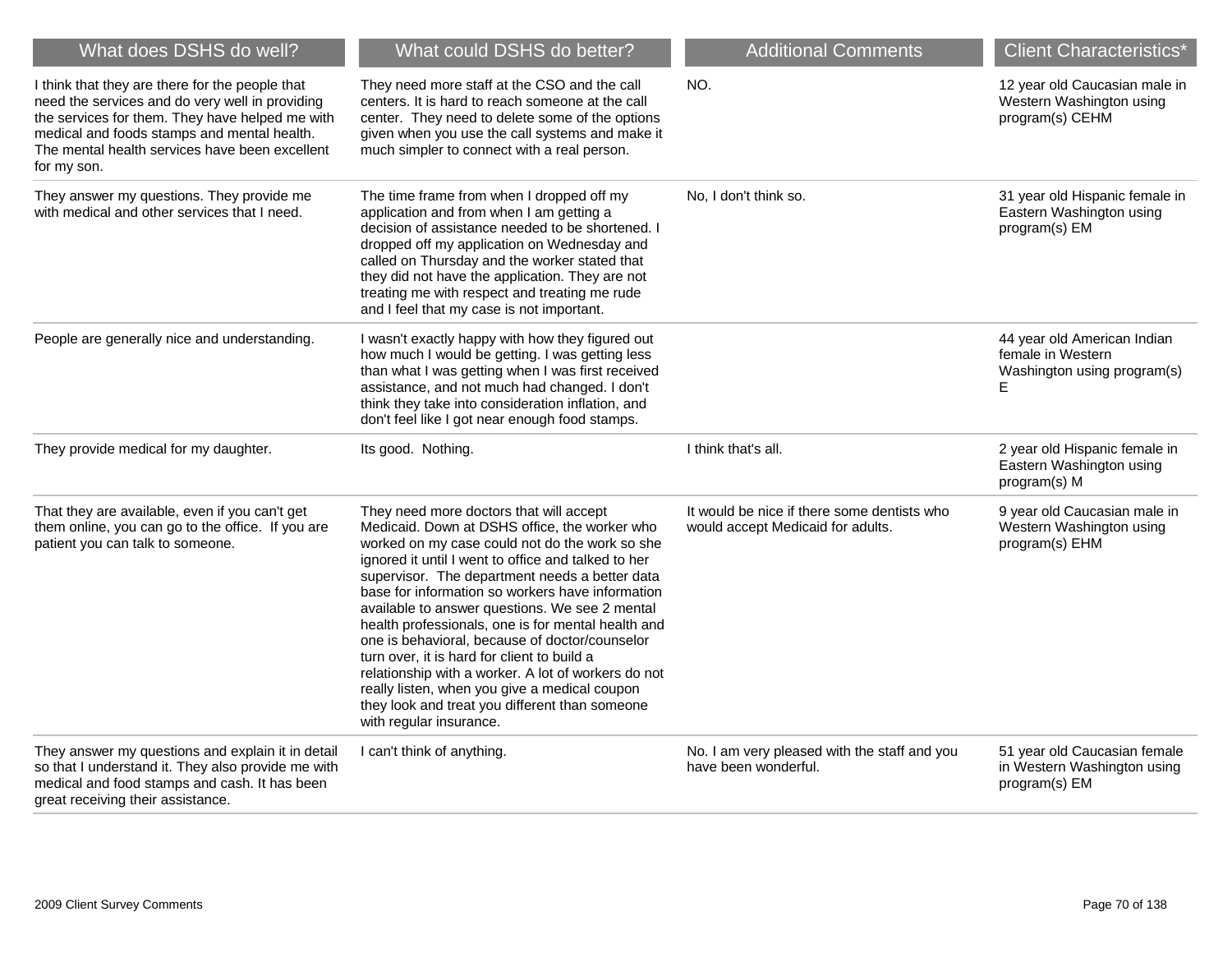| What does DSHS do well?                                                                                                                                  | What could DSHS do better?                                                                                                                                                                                                                                                                                                                                                                                                                                                | <b>Additional Comments</b>                                                                                           | <b>Client Characteristics*</b>                                                                  |
|----------------------------------------------------------------------------------------------------------------------------------------------------------|---------------------------------------------------------------------------------------------------------------------------------------------------------------------------------------------------------------------------------------------------------------------------------------------------------------------------------------------------------------------------------------------------------------------------------------------------------------------------|----------------------------------------------------------------------------------------------------------------------|-------------------------------------------------------------------------------------------------|
| They pay my rent, provide medical coupons, I<br>get cash and food stamps and all I can say is<br>God Bless Them.                                         | I don't know what to say on this one. They<br>provide services to everyone according to their<br>needs.                                                                                                                                                                                                                                                                                                                                                                   |                                                                                                                      | 34 year old African American<br>female in Western<br>Washington using program(s)<br><b>EHMV</b> |
| I do like the fact that they provide food stamps<br>and medical and TANF.                                                                                | I think that they need to readjust the workers<br>attitude so they don't act like they are taking<br>money out of "their" own pockets to give to us. It<br>seems like 50 to 60% of them act this way. I<br>have worked, but had to apply for help. They<br>make you feel like a dog that has to jump<br>through hoops to get anything. You feel low as it<br>is when you walk into the office, and the way<br>some of the workers treat you makes you feel<br>even worse. | Maybe workers should keep their personal<br>thoughts and opinions to themselves, unless it<br>is something positive. | 30 year old Caucasian male in<br>Western Washington using<br>program(s) EM                      |
| Nothing. I hate going in there.                                                                                                                          | Get more people and staff and more funding.                                                                                                                                                                                                                                                                                                                                                                                                                               | Nothing. I have to go. You have used all my<br>minutes up.                                                           | 8 year old Caucasian female<br>in Western Washington using<br>program(s) EM                     |
| It seems very easy and straightforward and<br>provides medical for my son.                                                                               | Nothing.                                                                                                                                                                                                                                                                                                                                                                                                                                                                  | No, I don't.                                                                                                         | 11 year old Caucasian male in<br>Western Washington using<br>program(s) M                       |
| The availability and efficiency of the food<br>assistance program, they were phenomenal.                                                                 | Including parents in medical assistance<br>programs would be nice since the parents need<br>to be healthy to care for their children. Division of<br>Child Support failed at trying to collect child<br>support from children's father and he was<br>working and I gave them all the information, if<br>they could be more productive it would be nice.                                                                                                                   | I think that because we receive food stamp<br>assistance, I wish there could be gas<br>assistance.                   | 49 year old Caucasian female<br>in Western Washington using<br>program(s) EMZ                   |
| They help me with my medical and food stamps<br>and other needs.                                                                                         | They need to shorten the recording on the phone<br>and have less options to choose from in order to<br>get the person on the phone that you need to talk<br>to. They need to explain spend down in a way<br>that the client can understand what it is.                                                                                                                                                                                                                    | I don't so. I think you covered it real well and<br>thank you for being so nice.                                     | 71 year old Caucasian female<br>in Eastern Washington using<br>program(s) EM                    |
| They try to work with you in your situations. I am<br>applying for SSI and they try to work with you,<br>also work with you in family/children problems. | Get more staff so they could work with you and<br>give some more time, the workers and social<br>workers seem overloaded. They do not respond<br>to phone calls, and I have to catch 2 buses to get<br>to the office and I am solo parent of three<br>children. I wish the social workers would work<br>with me a little more in trying to apply for SSI, I<br>know the office has SSI facilitators.                                                                      |                                                                                                                      | 4 year old Other Race male in<br>Western Washington using<br>program(s) CEM                     |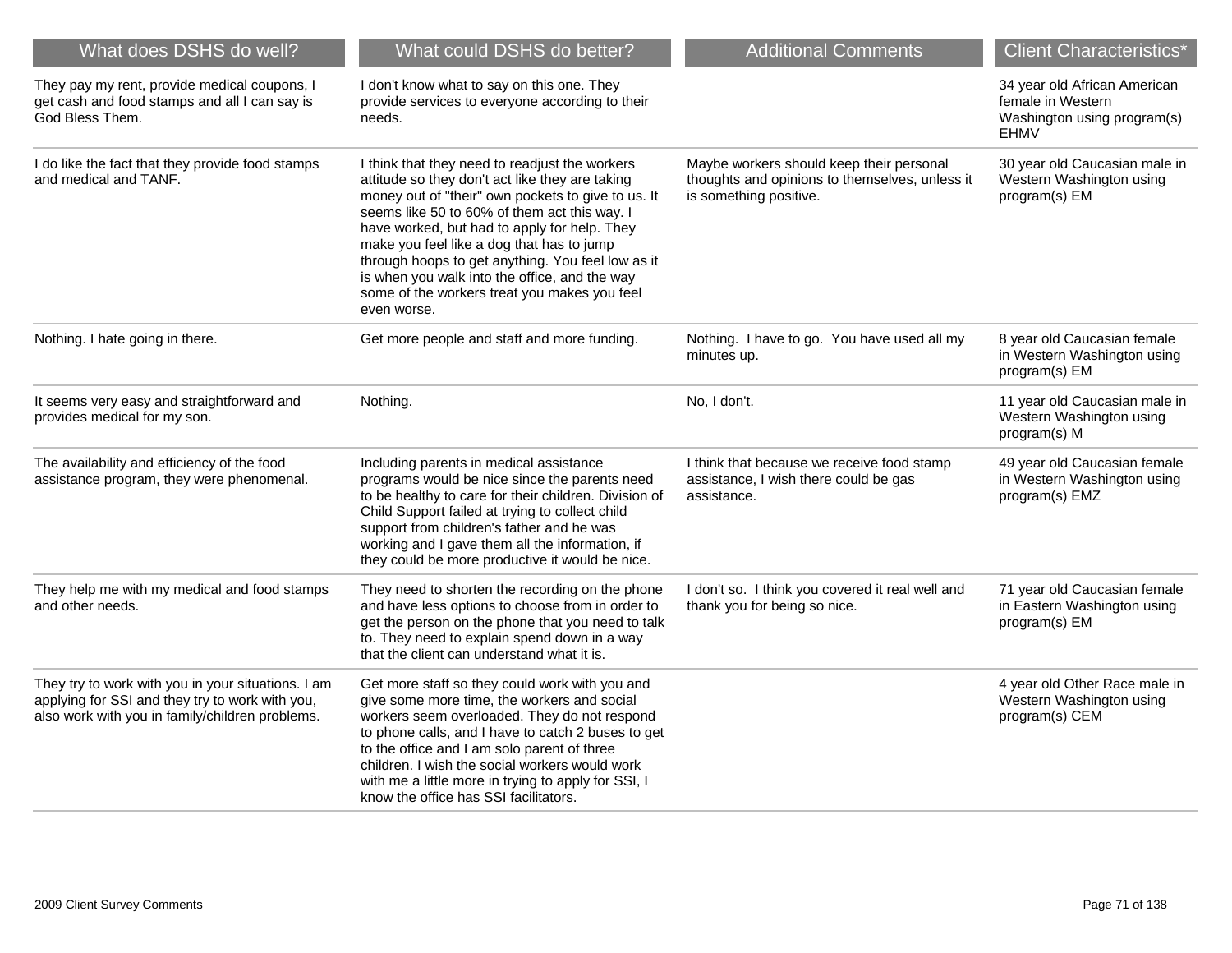| What does DSHS do well?                                                                                                                                                                                                                                                                                                 | What could DSHS do better?                                                                                                                                                                                                                              | <b>Additional Comments</b>                                                                                                                                                                                                                                                                                         | <b>Client Characteristics*</b>                                                  |
|-------------------------------------------------------------------------------------------------------------------------------------------------------------------------------------------------------------------------------------------------------------------------------------------------------------------------|---------------------------------------------------------------------------------------------------------------------------------------------------------------------------------------------------------------------------------------------------------|--------------------------------------------------------------------------------------------------------------------------------------------------------------------------------------------------------------------------------------------------------------------------------------------------------------------|---------------------------------------------------------------------------------|
| The help that I get from Mental Health services<br>that I wouldn't be able to get otherwise. They<br>also provide me with food stamps and medical<br>coupons. They have helped me to retrain to<br>reenter the workforce.                                                                                               | They have more medical offices and dental<br>offices available to accept medical coupons.                                                                                                                                                               | No. I should don't.                                                                                                                                                                                                                                                                                                | 28 year old Caucasian female<br>in Western Washington using<br>program(s) AEHMS |
| The website is user friendly.                                                                                                                                                                                                                                                                                           | I would say that it has to do with employees at<br>the CSO. They are very short, curt - they do not<br>treat people respectfully.                                                                                                                       | The lady at the CSO - financial person - was<br>arguing with me about income that my<br>husband doesn't even make, but she felt that<br>he made. I felt that we had to prove he didn't<br>make the money - I was guilty as charged<br>before it was verified. It was proven to be an<br>error in the DSHS records. | 5 year old Caucasian male in<br>Western Washington using<br>program(s) EM       |
| They give me medical coupons each month.                                                                                                                                                                                                                                                                                | Nothing.                                                                                                                                                                                                                                                | No.                                                                                                                                                                                                                                                                                                                | 19 year old Caucasian female<br>in Eastern Washington using<br>program(s) M     |
| I feel that their food program and information<br>booklet are well done. Very clear and easy to use.                                                                                                                                                                                                                    | Phone service - it's difficult to get to your worker<br>via phone. They are also poor at returning calls.                                                                                                                                               |                                                                                                                                                                                                                                                                                                                    | 56 year old Caucasian female<br>in Western Washington using<br>program(s) EHM   |
| They have changed a lot and are willing to<br>improve services. It used to be that when you got<br>a job you were just dropped or terminated right<br>away. Now, when you get a job, you still get<br>support services and are able to make the<br>transition easier, like child care, and transitional<br>food stamps. | The time that it takes you from initial contact to<br>when you get actual services seems very long.<br>The communication could improve as I have tried<br>to call several times and am told that I need to<br>call back later due to high call volumes. | Overall, with the improvements and new<br>programs they have done a good job in<br>helping people get jobs and keep jobs.                                                                                                                                                                                          | 5 year old Hispanic female in<br>Eastern Washington using<br>program(s) EM      |
| That they provide me services.                                                                                                                                                                                                                                                                                          |                                                                                                                                                                                                                                                         |                                                                                                                                                                                                                                                                                                                    | 46 year old Caucasian female<br>in Western Washington using<br>program(s) EHM   |
| Everything is fine. All of my children get medical<br>and I am grateful for that.                                                                                                                                                                                                                                       | I don't think that there is anything that they can<br>improve on. The only thing that would be nice is<br>that we could go to the clinic on Sundays.                                                                                                    | No, as I said, everything is fine.                                                                                                                                                                                                                                                                                 | 15 year old Hispanic female in<br>Eastern Washington using<br>program(s) M      |
| That they help me when I'm down, and they also<br>helped me put my shoulder back together, so<br>they have been great.                                                                                                                                                                                                  |                                                                                                                                                                                                                                                         |                                                                                                                                                                                                                                                                                                                    | 40 year old Caucasian male in<br>Eastern Washington using<br>program(s) EMV     |
| That I always get my medical coupons on time.<br>And, the COPES payment too.                                                                                                                                                                                                                                            |                                                                                                                                                                                                                                                         | Overall, they are really good for me.                                                                                                                                                                                                                                                                              | 55 year old Caucasian female<br>in Western Washington using<br>program(s) AHM   |
| The people that I dealt with me showed me that<br>they cared about me and that they wanted to<br>help me. I also get medical coupons and food<br>stamps which are very helpful.                                                                                                                                         | It would be great if the medical coupon would<br>cover more things. It is hard to find a dentist and<br>when you need root canal they do not cover it.                                                                                                  | No, everything is OK.                                                                                                                                                                                                                                                                                              | 38 year old Hispanic female in<br>Western Washington using<br>program(s) EM     |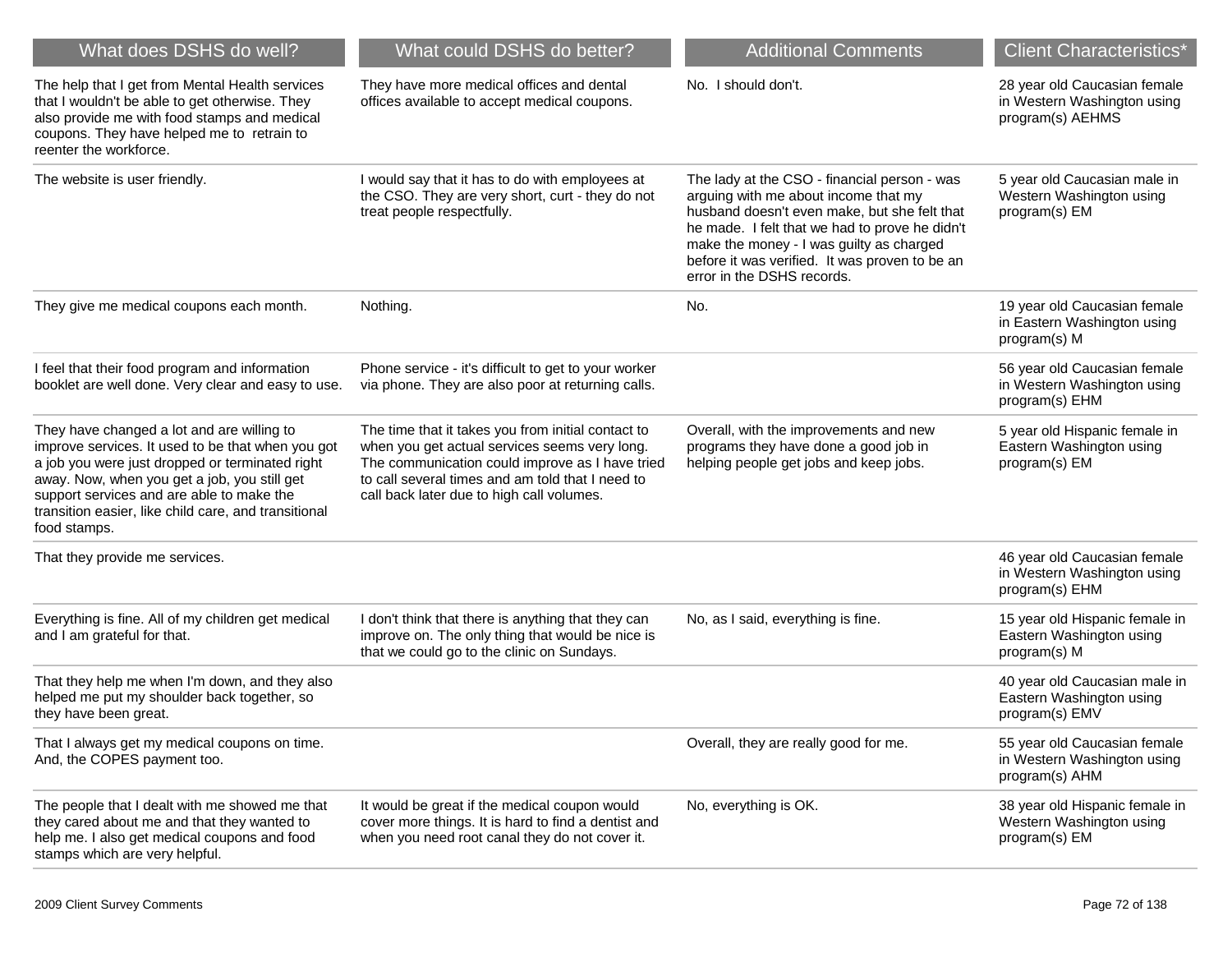| I think that medical coupon program should | 32 year old Caucasian female |
|--------------------------------------------|------------------------------|
| work more with the psychiatric program.    | in Western Washington using  |
|                                            | program(s) DHM               |

| Money.                                                                                                                                                                                              | I would like to be closer to my home in Bothell,<br>WA.                                                                                                                                                                                                                                             |                                                                                                                                                                 | 44 year old Hispanic female in<br>Western Washington using<br>program(s) HMZ                  |
|-----------------------------------------------------------------------------------------------------------------------------------------------------------------------------------------------------|-----------------------------------------------------------------------------------------------------------------------------------------------------------------------------------------------------------------------------------------------------------------------------------------------------|-----------------------------------------------------------------------------------------------------------------------------------------------------------------|-----------------------------------------------------------------------------------------------|
|                                                                                                                                                                                                     | Make it so you could get ahold of them by phone.                                                                                                                                                                                                                                                    |                                                                                                                                                                 | 26 year old American Indian<br>male in Western Washington<br>using program(s) EHM             |
| Everything is streamlined so you don't have to<br>duplicate applications and paperwork. For the<br>most part, usually when you need assistance you<br>can receive it within a reasonable timeframe. |                                                                                                                                                                                                                                                                                                     |                                                                                                                                                                 | 32 year old Caucasian female<br>in Western Washington using<br>program(s) EMZ                 |
| They provide services with Child Care<br>Connection over the phone, I like that<br>convenience.                                                                                                     |                                                                                                                                                                                                                                                                                                     |                                                                                                                                                                 | 7 year old Caucasian female<br>in Eastern Washington using<br>program(s) E                    |
| The benefits.                                                                                                                                                                                       | Have more dentists that take coupons, as I have<br>to take my children to Bremerton, and I live in<br>Montesano.                                                                                                                                                                                    |                                                                                                                                                                 | 29 year old Asian<br>American/Pac Isl female in<br>Western Washington using<br>program(s) EMZ |
| I like the fact that you don't have to go to the<br>office too often, maybe we go once a year is<br>good.                                                                                           |                                                                                                                                                                                                                                                                                                     | The food is very expensive, we are very<br>grateful for the help, but wish they could raise<br>the benefits a little bit, especially with diet<br>restrictions. | 71 year old African American<br>female in Western<br>Washington using program(s)<br>EM        |
| Pretty much nothing.                                                                                                                                                                                | They could have better communication, I think<br>their paperwork is unbelievable and redundant. I<br>think they need more social workers, because<br>the workers just type info into computers. I am<br>sure they are overloaded, but it would be nice to<br>have personal attention/communication. |                                                                                                                                                                 | 6 year old Caucasian male in<br>Eastern Washington using<br>program(s) EM                     |
| I like that they help people. When we came to<br>this country they helped us with money and food<br>stamps and it helped us very much.                                                              |                                                                                                                                                                                                                                                                                                     |                                                                                                                                                                 | 24 year old Caucasian female<br>in Western Washington using<br>program(s) E                   |
| They provide services to community when<br>needed.                                                                                                                                                  | Maybe if they had more people up front to help<br>people to eliminate back up, because sometimes<br>you just have a simple question.                                                                                                                                                                |                                                                                                                                                                 | 8 year old Hispanic male in<br>Eastern Washington using<br>program(s) EM                      |
| Well, I think they are helpful and informative.                                                                                                                                                     | It was irritating to send in my paper work every<br>month, but now it can be done by phone call.                                                                                                                                                                                                    |                                                                                                                                                                 | 7 year old Asian<br>American/Pac Isl female in<br>Western Washington using<br>program(s) EHM  |